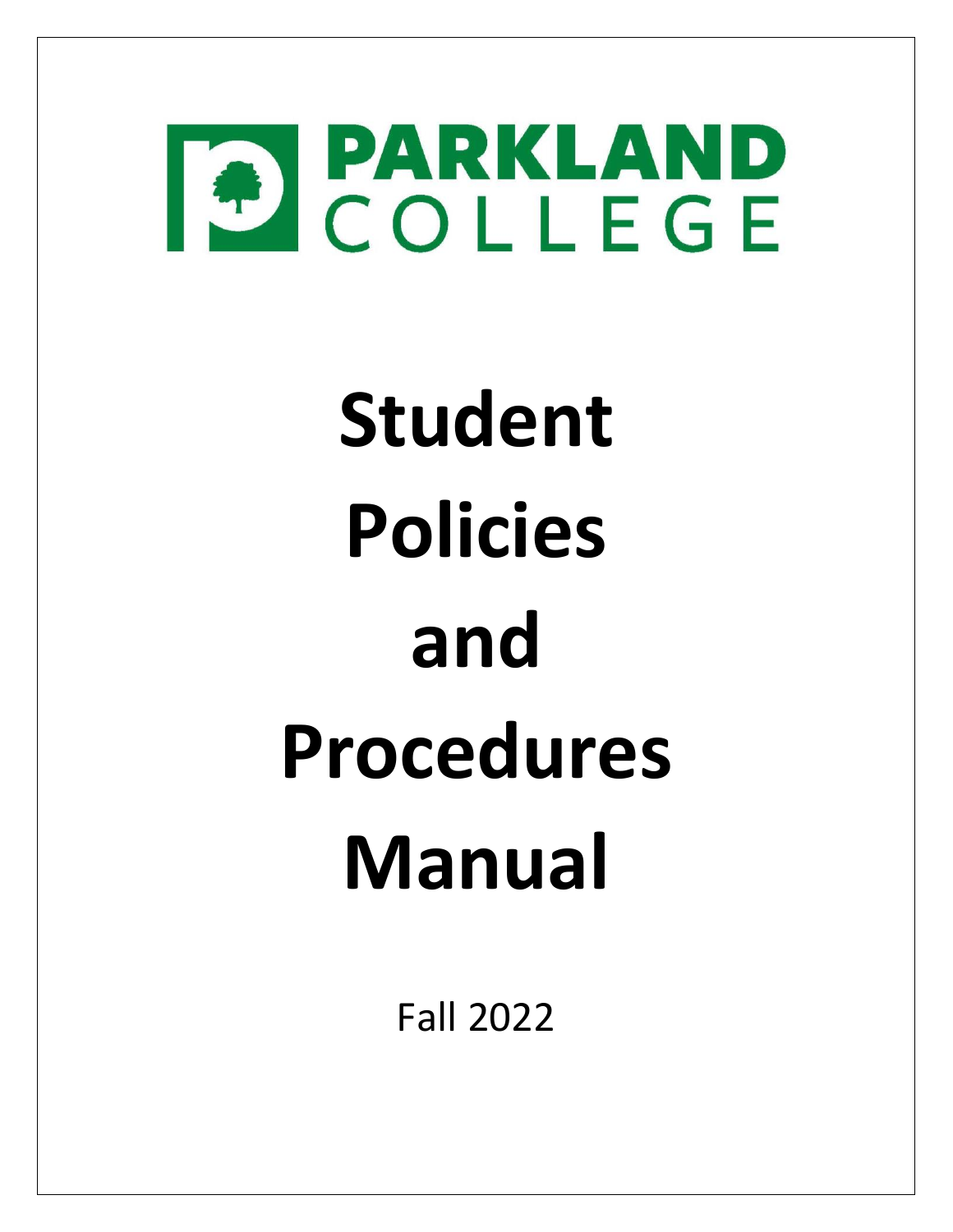## In cases of discrepancy between printed versions of this handbook and the online version, the online version takes precedence.

## Contents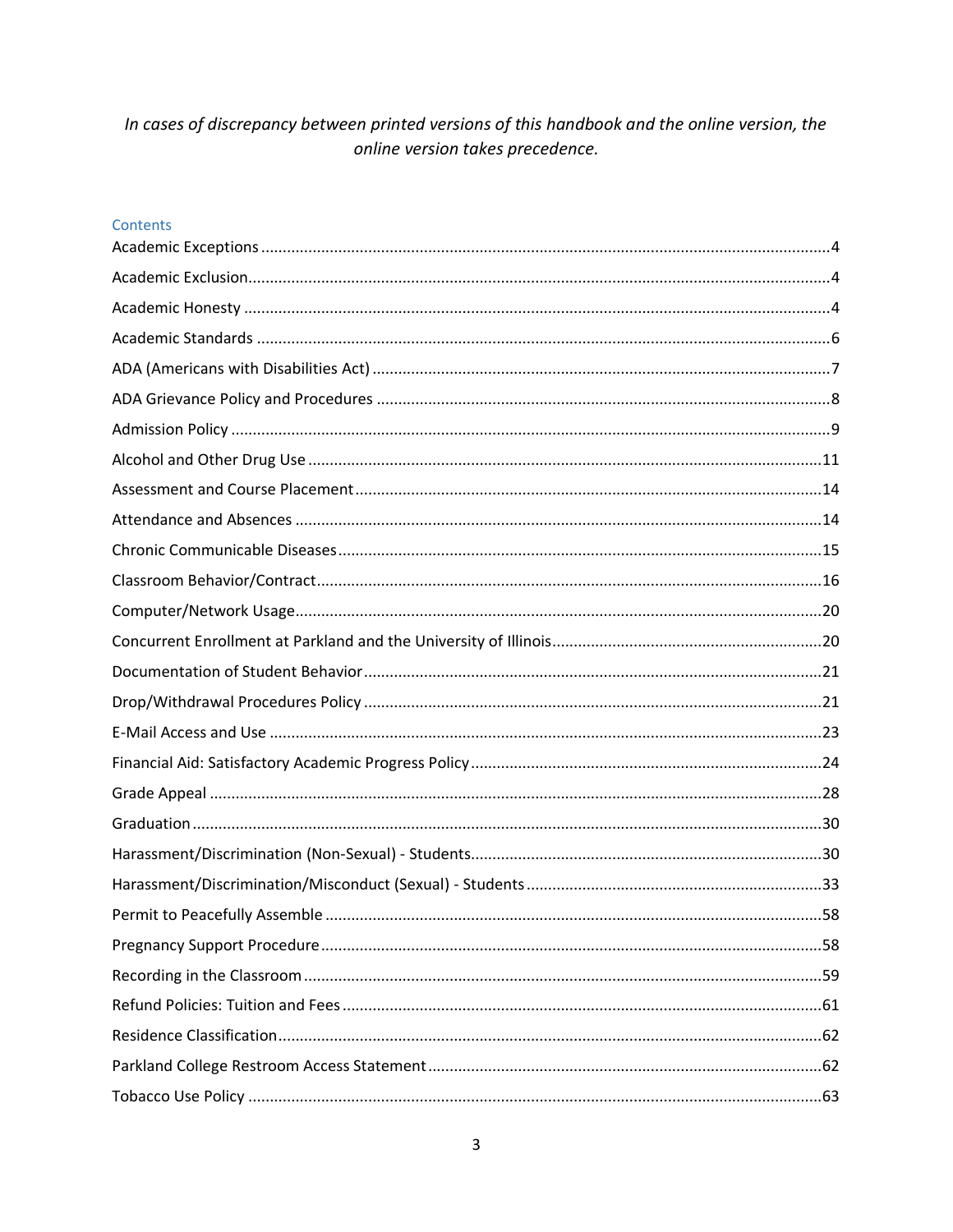# <span id="page-2-0"></span>Academic Exceptions

Requests for late withdrawals, medical withdrawals, and drops without record may by emailing [academicexceptions@parkland.edu](mailto:academicexceptions@parkland.edu) . Information on the individual policies is in the 2022-2023 Catalog, page 44.

# <span id="page-2-1"></span>Academic Exclusion

Parkland College grants two types of academic exclusion: Exclusion of Academic Record and Individual Grade Exclusion. Information on the individual policies is in the 2022-2023 Catalog, page 41. Forms to both can be requested by emailing [academicexceptions@parkland.edu](mailto:academicexceptions@parkland.edu) .

# <span id="page-2-2"></span>Academic Honesty

## **Policy**

Academic honesty is broadly defined as performing academic work without cheating, fabrication, or plagiarism, or unauthorized collaboration. Definitions include, but are not limited to:

## Cheating

- Using or attempting to use unauthorized materials, information, or study aids in any academic activity.
- Submitting assignments, homework, and examinations that are not a student's own work or for which a student received unauthorized help.
- Copying the work of another, or allowing another to copy one's own work, without proper acknowledgment.

## Fabrication

- Falsifying or inventing any information or citation in an academic activity.
- Falsifying or inventing any information to gain an academic advantage.
- Plagiarism
- Presenting someone else's work or ideas as one's own, by incorporating it without full acknowledgment. All published and unpublished material, whether in manuscript, printed, visual, or electronic form, is covered under this definition. 133 Plagiarism may be intentional or reckless, or unintentional.

## Unauthorized Collaboration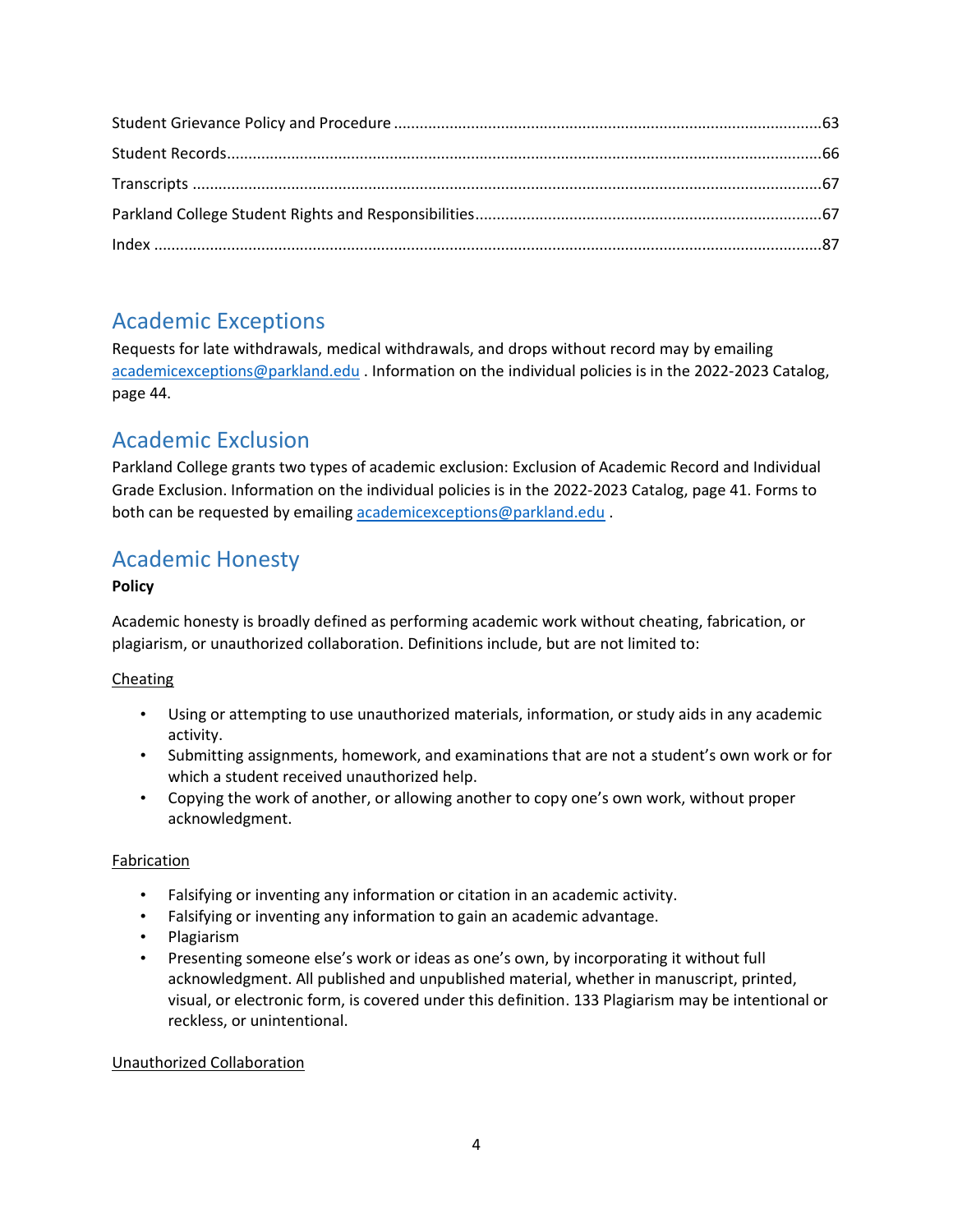• Work submitted to fulfill an assignment not specifically identified as a group activity must be substantially the work of the author. Instructors should provide guidelines to students to maintain the academic integrity of these collaborative activities.

The process of determining the consequences of academic dishonesty begins with the faculty member and, if the student wishes to challenge the findings, may proceed to include the Department Chair, the academic dean, and/or the vice president for academic services. All incidents of academic dishonesty impacting a grade for the course or an assignment must be referred in writing to the department chair and academic dean using the process described below.

The student who receives a failing grade for a course as a direct result of violating the expectations of academic honesty will not be permitted to withdraw from the course. The failing grade remains on the student's academic transcript. In cases where the academic dishonesty does not result in a failing grade for the course, the student may decide to withdraw from the course in which the academic dishonesty occurred; however, the required incident reports and possible subsequent disciplinary action will not be halted.

## **Procedure**

## Violations of Academic Honesty

When a student has violated the expectations of academic honesty, the faculty member will take the following steps to address the violation:

- Document the act of academic dishonesty by informing the student, in writing, of the findings and attempt a resolution of the problem. The student will be asked to acknowledge, in writing, that they have been informed of the charge of academic dishonesty. Depending upon the nature of the case and consistent with the course syllabus, such resolution could include additional assignments to help educate the student of the nature and negative consequences of academic dishonesty, resubmission of the assignment, a failing grade for that assignment, or failure of the course. The student must be given the opportunity by the faculty member to respond to the charge of academic dishonesty.
- If the act of academic dishonesty has the immediate result of a failing grade for the course or an assignment, or the student is not in agreement with the proposed resolution, the faculty member must submit the Documentation of Academic Dishonesty form to the department chair and academic dean.

The academic dean will submit appropriate documentation to the institutional academic dishonesty database.

## Appeal Process

• If the student wants to appeal the instructor's decision, they may contact the department chair or designee within ten (10) school days of notification of the instructor's decision. The department chair will review the actions taken by gathering all relevant information from both the student and the instructor. The department chair will meet both with the student and the instructor to attempt to resolve the issue.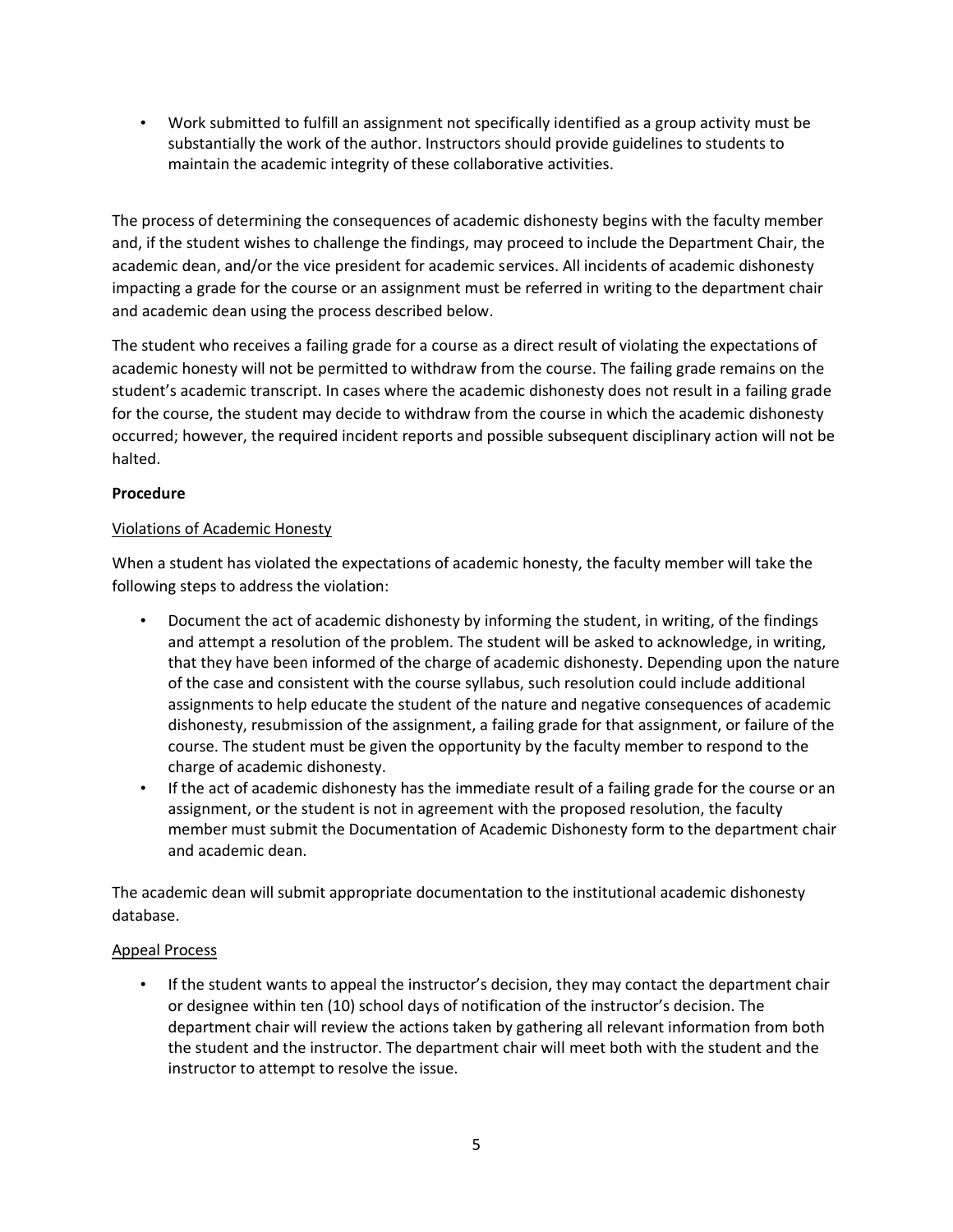- If the student wants to appeal the department chair's decision in relation to resolving the issue, they may contact the academic dean within five (5) school days of receiving the department chair's written decision. The division dean will review the actions taken based on relevant information from the student, the instructor, and department chair. The dean will affirm the instructor's decision or remand the issue back to the department for review and will notify the student, in writing, of the decision.
- If the student wants to appeal the decision of the academic dean, they may petition the Student Affairs Committee within five (5) school days of receiving the dean's decision. The Student Affairs Committee may review the process followed by the department and division to determine whether it has been carried out completely and fairly, in accordance with due process. If not, the case will be remanded to the division for reconsideration following the appropriate guidelines. The decision of the Student Affairs Committee is final.
- Upon completion of any and all appeals, and confirmation of the final decision and any consequences to the student, the academic dean will submit the appropriate documents to the institutional database.

No reprisal shall be taken by the Board of Trustees, Administration, faculty, or staff against any student or faculty because of participation in an appeal.

## Egregious or Repeated

Offenses In cases where an egregious violation of academic honesty standards occurs or where three or more incident reports for one student have been filed with the vice president's office through the institutional database, the student will be charged with violation of the Student Conduct Code, specifically Acts of Dishonesty. Conduct Code violations will follow the process as 134 outlined in the Student Conduct Code. The vice president for academic services may request that the dean of students impose an administrative sanction, such as written warning, conduct probation, or restitution. If a more serious sanction such as suspension or expulsion is recommended by the vice president for academic services, or the student wishes to appeal the specified administrative sanction, the student conduct hearing process will be invoked.

## <span id="page-4-0"></span>Academic Standards

## **Academic Warning**

A student will be placed on academic warning if, after attempting six or more credit hours, his/her cumulative grade point average is less than:

```
6-11 inclusive -1.5 23-32 inclusive -1.7 45-55 inclusive -1.912-22 inclusive -1.6 33-44 inclusive -1.8 56 and above -2.0
```
Student's placed on academic warning should meet with an academic advisor or counselor before midterm of the semester immediately following placement on academic warning. Students on warning who fail to meet with an academic advisor or counselor could have registration privileges discontinued.

## **Academic Probation**

A student will be placed on academic probation if, after attempting six or more credit hours, his/her cumulative grade point average is less than: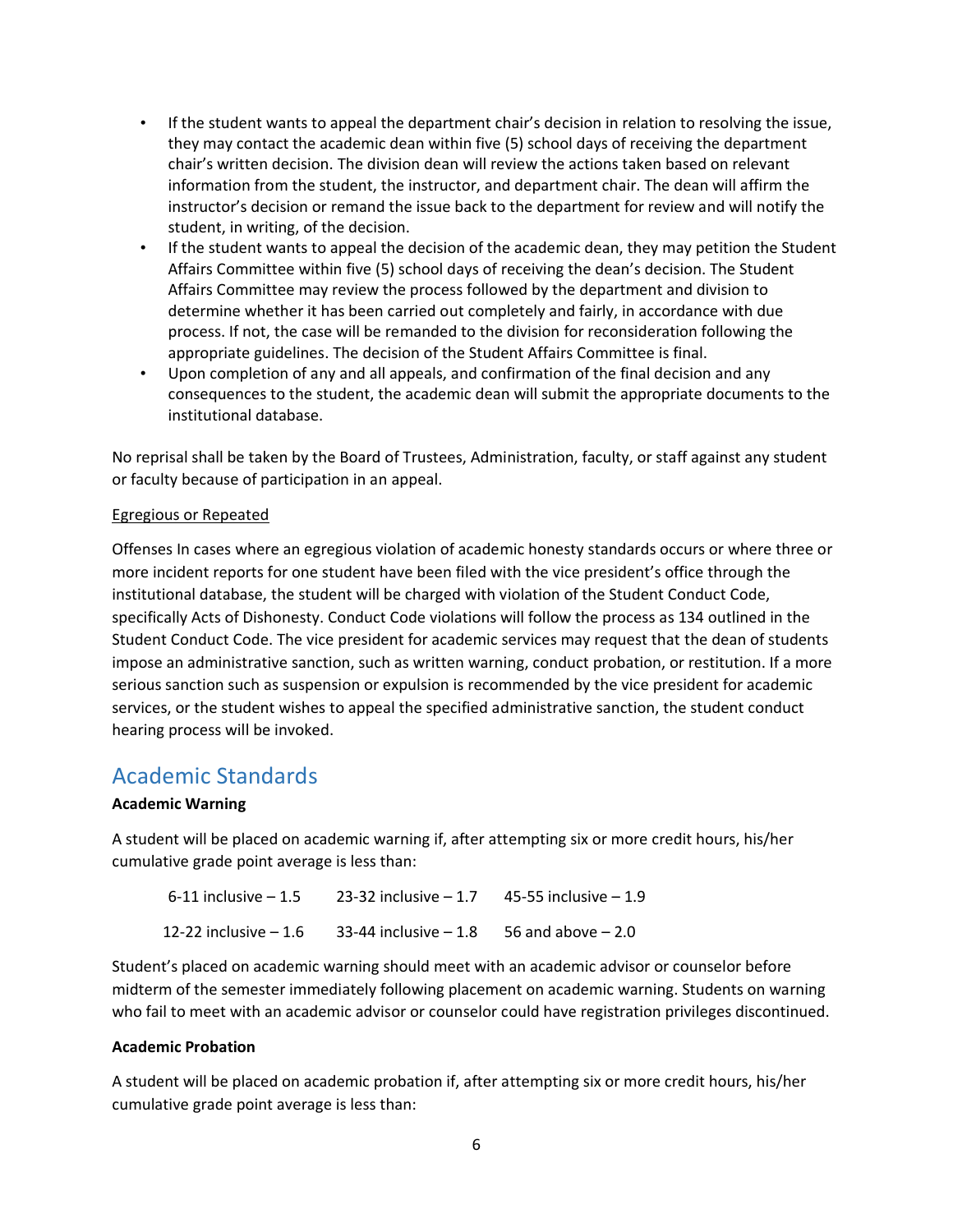6-11 inclusive  $-1.0$  23-32 inclusive  $-1.5$  45-55 inclusive  $-1.8$ 12- 22 inclusive  $- 1.3$  33-44 inclusive  $- 1.6$  56 and above  $- 1.9$ 

While on probation, a student may continue to enroll in the college if he or she complies with the conditions listed on pages 41 and 42 of the 2022-2023 Catalog.

#### **Academic Suspension**

Any student on academic probation who fails to achieve a minimum 1.75 semester grade point average will be academically suspended from the college. The suspension will be for a full semester (fall or spring) following the term of current enrollment. A student on academic suspension may not register for any courses. The policies and procedures regarding returning from or appealing an academic suspension are listed on pages 42 of the 2022-2023 Catalog.

#### **Academic Dismissal**

Any student, previously suspended, reenters the college on academic probation. If the student does not achieve a minimum 1.75 semester grade point average at the end of that first semester, he or she will be academically dismissed. Academic dismissal will be for no less than one calendar year. While on academic dismissal, the student may not register for any courses. The policies and procedure regarding returning from or appealing an academic dismissal are listed on pages 42 of the 2022-2023 Catalog.

#### **Program Dismissal**

A student may be dismissed from a program of study if his or her behavior in a classroom, laboratory, or clinic jeopardizes the safety of others. This action can be taken only by the appropriate department chair or academic dean.

## <span id="page-5-0"></span>ADA (Americans with Disabilities Act)

The policy of the College is to provide an accessible campus, both in terms of physical plant and programs/services, to all students, staff and visitors. The College will comply with all regulations as set forth by Section 504 of the Rehabilitation Act of 1973, the Americans with Disabilities Act of 1990, the Americans with Disabilities Act Amendments Act of 2008**,** and the Illinois Accessibility Code of 1988. The Office of Accessibility Services is responsible for coordinating support service and accommodations for students; addressing concerns from students, staff and the public regarding compliance and accessibility; working with the physical plant director to review physical accessibility of the campus; assisting the office of Human Resources with services for staff with disabilities; and addressing specific needs of visitors who wish accessto the College's programs and services.

Special support services are provided to students with disabilities who are otherwise qualified to participate in and benefit from a specific course, program or activity under the following conditions:

- 1. A rehabilitation, psychological, medical or educational, or related summary report describing the disability has been received by Office of Accessibility Services from a proper authority (i.e., doctor, psychologist, Dept. of Rehabilitation, etc.).
- 2. An assessment by the Office of Accessibility Services staff determines the need for services in order for the student to successfully complete a course, program, or activity. The existence of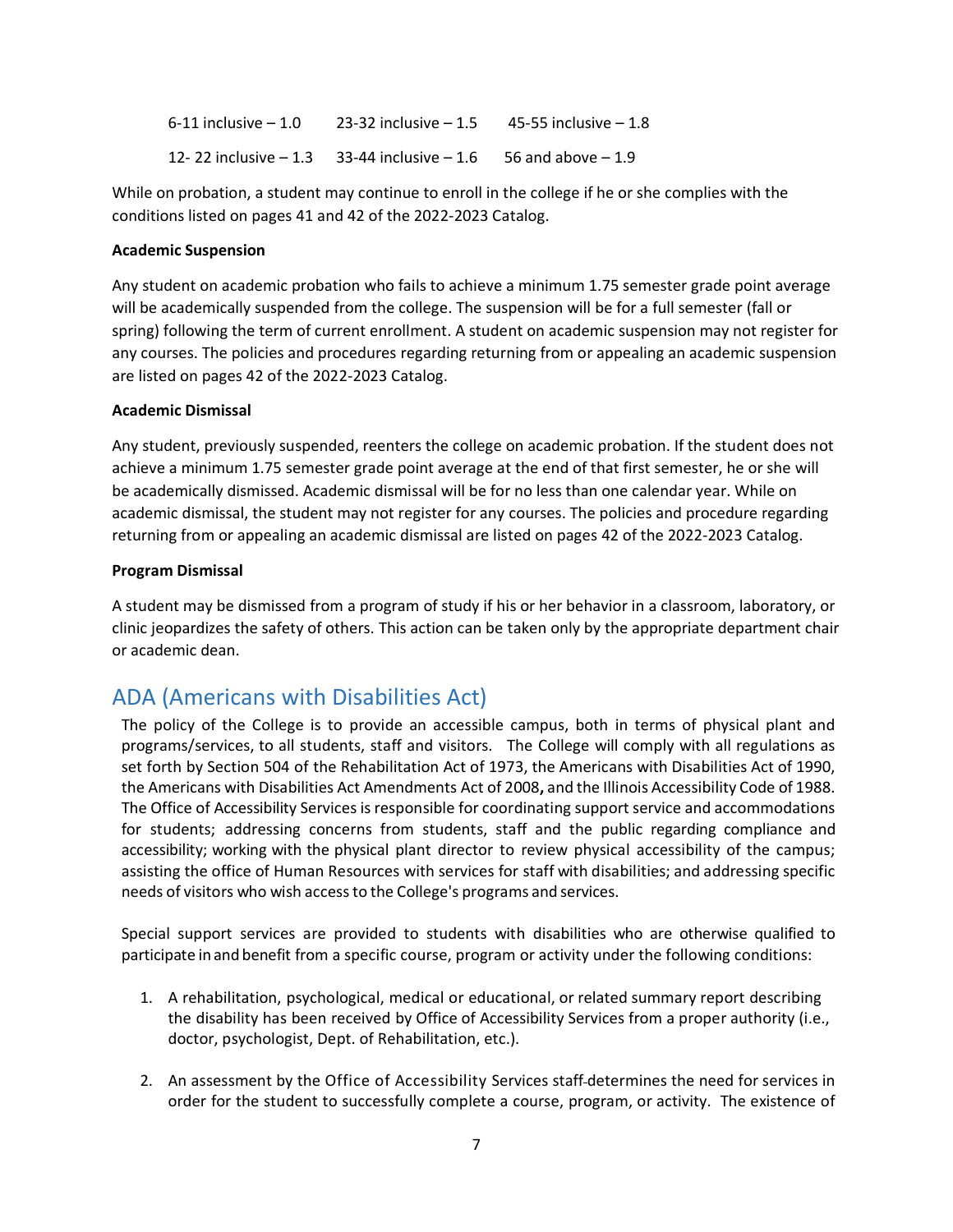a mental or physical disability, in itself, does not justify the need for special support services.

3. A student voluntarily presents him/herself forservices and signs a Release of Personal/Academic Information form.

## <span id="page-6-0"></span>ADA Grievance Policy and Procedures

## **Definitions**

A "complainant" is any individual with a documented disability who files a complaint form provided by the director of disability services.

A "grievance" is a formal complaint filed under the ADA by an individual with a disability who meets the essential eligibility requirements for participation in or receipt of benefits of a program, activity, or service offered by Parkland College and who believes he or she has been subject to discrimination by Parkland College due to his/her disability.

Students who desire to review the ADA regulations should contact the Director of Counseling Services.

If a student has a complaint about the accessibility of programs, activities, or services, the student should attempt to resolve the matter informally with the supervisor of the particular program, activity, or service.

## **Procedures**

- 1. Grievances must be properly submitted through the channels defined below within the specified time limits. Time limits are stated in school days and may be extended by mutual agreement between the complainant and the reviewer at the designated coordinator and final levels.
- 2. A complainant's failure to submit a grievance, or to submit or appeal it to the next level according to procedures, within the specified time limits, shall mean the complainant has withdrawn the grievance or has accepted the last official response given during the grievance process as the college's final response.
- 3. During the ADA grievance resolution process, college officials will make reasonable efforts to protect the confidentiality if the complainant, including complainant's name and identifiable information. The college will not be responsible for any disclosure made by the complainant.

## **Designated Dean Level**

- 1. If an individual desires to file a formal written grievance, the individual should promptly (but not later than 45 school days after the occurrence that prompted the grievance) submit the grievance to the Dean of Counseling Services. The grievance must be submitted in writing on the Grievance Form prescribed for that purpose. The Grievance Form must be completed in full in order to receive proper consideration.
- 2. Upon request, the Dean or representative shall provide assistance in completing the Grievance Form.
- 3. A college official appointed by the Vice President for Student Services, will investigate the grievance and make reasonable efforts to resolve it. A written response will be provided to the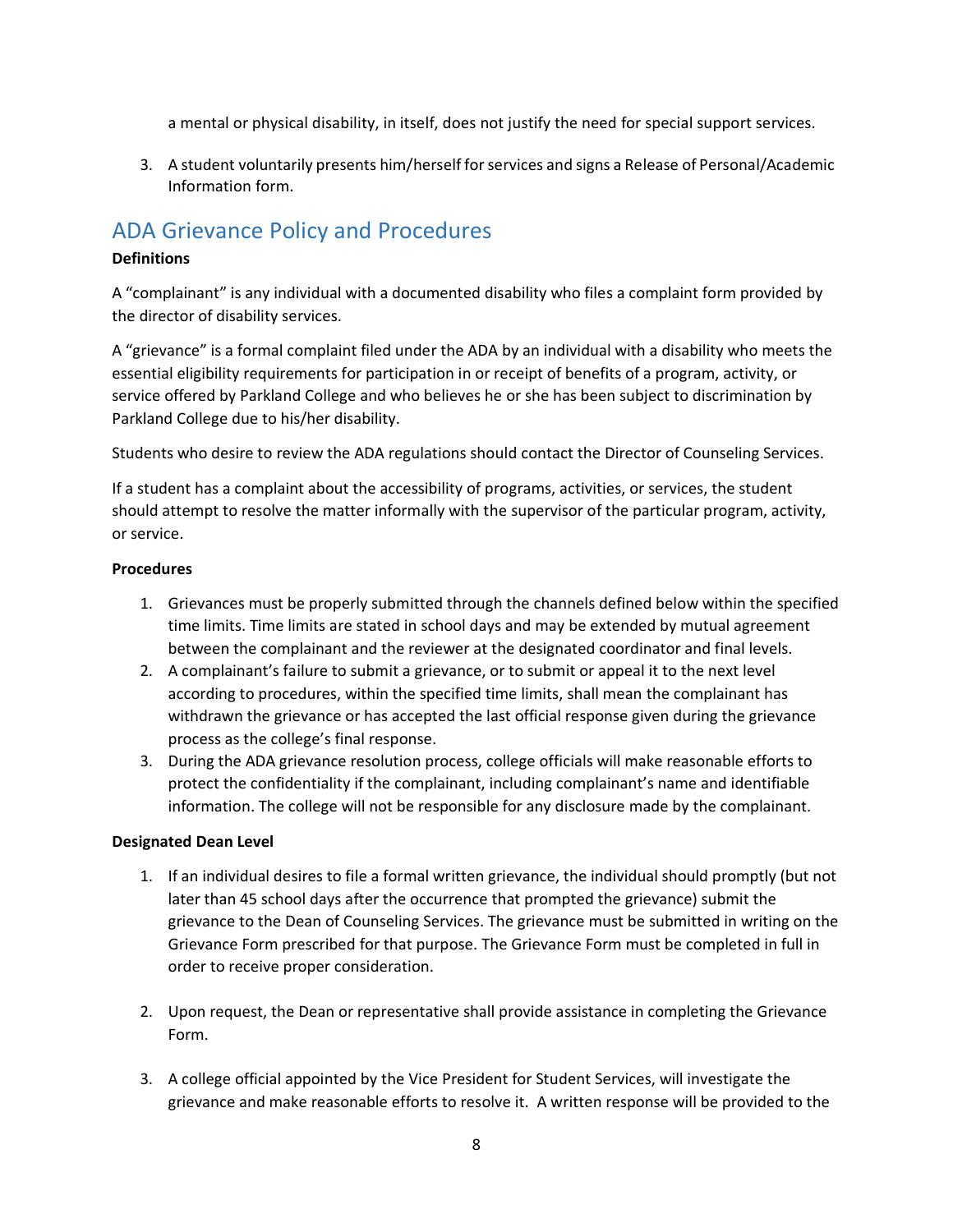complainant, with a copy to the Vice President for Student Services within 10 school days after the receipt of the fully completed Grievance Form.

## **Final Review Level**

1. If the individual is not satisfied, or if a reply has not been received within the specified time, the individual may appeal, in writing, within 10 school days, to the Vice President for Student Services. The written response by the Vice President for Student Services, or their designee, will be considered final, and the College's Grievance Process will end there.

## **Grievance Records**

Grievance records will be maintained for at least five years by the Vice President for Student Services.

## <span id="page-7-0"></span>Admission Policy

Admission is open to anyone who is a graduate of an accredited high school or is at least 18 years of age and able to benefit from college-level instruction. High school or home-schooled students who have not earned a high school diploma or GED may enroll in classes as non-degree seeking students through the Early College Services Office (U233; 217/353-2663).

All students seeking degrees or certificates of 30 credit hours or more must be assessed according to the Comprehensive Assessment Policy explained on th[e Assessment Center Website.](https://www.parkland.edu/Main/About-Parkland/Department-Office-Directory/Assessment-Center/Placement-Tests) Students who place below minimum requirements will not be considered eligible for degree- or certificate- seeking status, but instead will be changed to a "Course Enrollee" status by the Office of Admissions and Records.

Admission to the college does not ensure admission to a particular course or program of study; some students may be required to enroll in specific courses before taking others. Admission to health career programs is selective; see Health Career Program Admission information, following.

Because of state regulations, students who apply to Associate in Arts, Associate in Science, Associate in Engineering Science, or Associate in Fine Arts degree transfer programs will be accepted to the college but may be admitted to the program on a provisional basis until certain minimum entrance requirements are satisfied. See Transfer Program Admission, following.

Should it be necessary to limit enrollment, priority will be given to residents of Parkland College District 505.

International students are welcome at Parkland. The college is authorized under federal law to enroll nonimmigrant students. Prospective international students should contact the international student services advisors in room U227 (217/351-2890) to discuss their eligibility for admission.

Parkland does not discriminate in the admission of students on the basis of race, color, national origin, age, gender, gender expression, sexual orientation, religion, veteran status, Vietnam veteran era, marital status, ancestry, or disability. Information regarding admission to the college and to specific programs may be obtained from the Office of Admissions and Records (U214; 217/351-2482).

Each student is encouraged to consult with a Parkland counselor or advisor in the selection of a program consistent with the student's interests and abilities.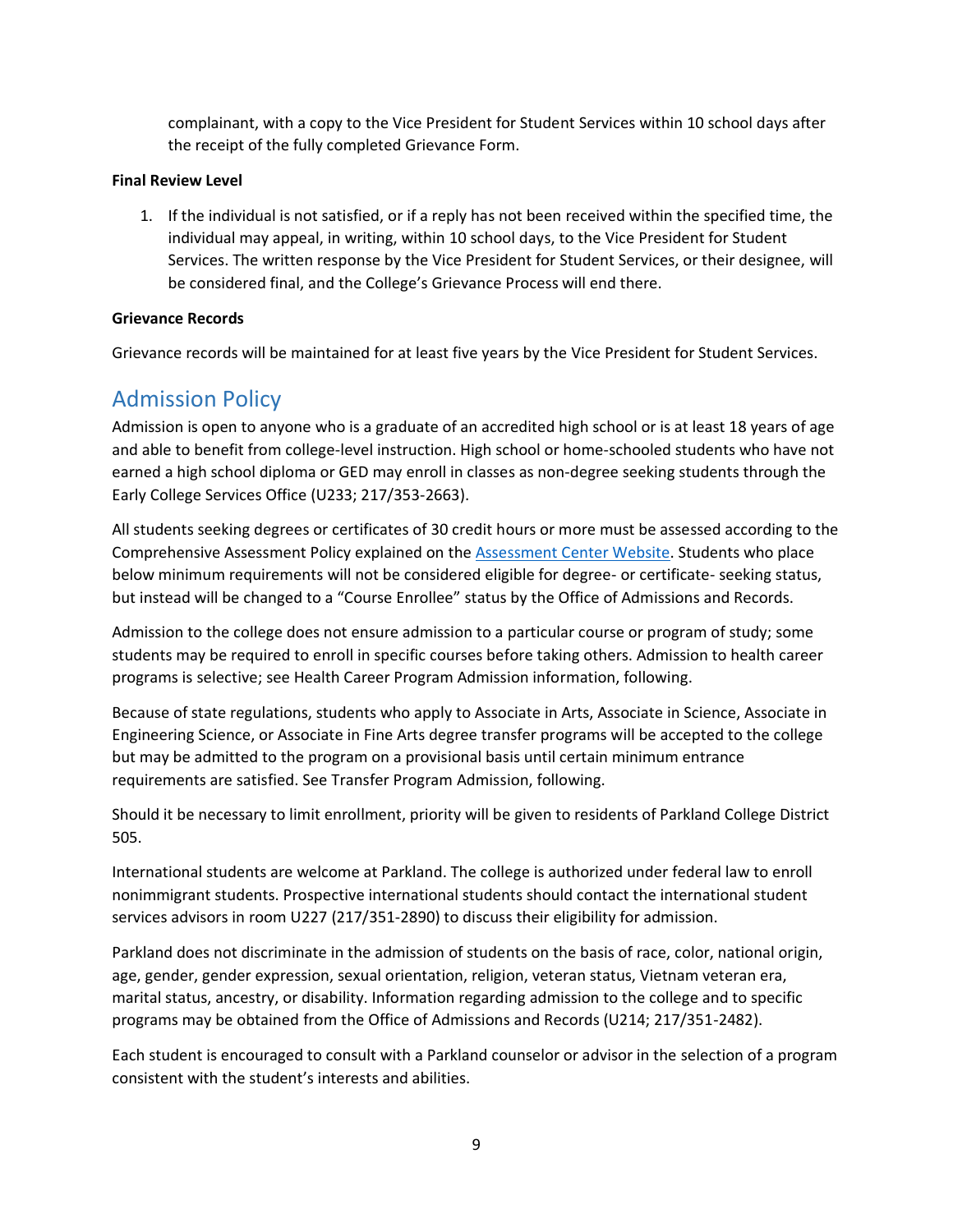## **Transfer Program Admission**

Illinois state law (Public Act 86-0954) specifies that 15 units of high school course work or the equivalent are required for admission to all public institutions. This act affects students at Parkland who wish to be admitted to an Associate in Arts, Associate in Science, Associate in Engineering Science, or Associate in Fine Arts (transfer) program.

Parkland College's minimum entrance requirements for students who wish to enroll in A.A., A.S., A.E.S., or A.F.A. programs are as follows

- Four years of English written and oral communications, literature
- Three years of mathematics minimum of one year of Algebra I, one year of geometry, and one year of Algebra II (intermediate algebra)
- Two years of science laboratory science
- Two years of social studies history and/or government
- Two years of electives foreign language, music, art, or vocational education
- Two flexible academic units two additional courses (years) from any one or two of the science, social studies, and/or electives categories in addition to approved courses in mathematics and English such as advanced mathematics, computer science, journalism, speech, and creative writing.

This requirement pertains only to A.A., A.S., A.E.S., and A.F.A. degree transfer programs; it does not affect the career programs (A.A.S. or certificates) or the Associate in General Studies (A.G.S.) program.

## **Health Career Program Admission**

Admission to Parkland's health career programs (Dental Hygiene, Emergency Medical Services-Basic and Emergency Medical Services-Paramedic, LPN to ADN Bridge, Paramedic to ADN Bridge, Massage Therapy, Medical Assisting, Nurse Assistant, Nursing, Practical Nursing, Occupational Therapy Assistant, Radiologic Technology, Respiratory Care, Surgical Technology, and Veterinary Technology) involves special procedures and deadlines. Those considering applying to a health career program should obtain a copy of the checklist explaining admission procedures for their specific program from the Office of Admissions and Records (U214). The application deadline for most health profession programs is March 1 prior to fall semester enrollment. Programs with spring semester admissions also have an October 1 application deadline.

Most programs offer a \$10 nonrefundable processing fee that must be submitted with the application for admission. The application will be processed only after this fee has been paid. This fee will be assessed every time a student applies to a Health Career Program. NOTE: Students seeking admission to Kankakee's Medical Laboratory Technology program must apply through Kankakee Community College.

Persons seeking admission to a health career program are encouraged to submit all required credentials as early as possible. Once the selection process begins, qualified applicants will continue to be accepted on a monthly basis until programs are filled. Students considering application to a health career program need to be aware of potential legal limitations on licensure. Upon making application for the licensure exam, graduates may be required to complete the following personal history information: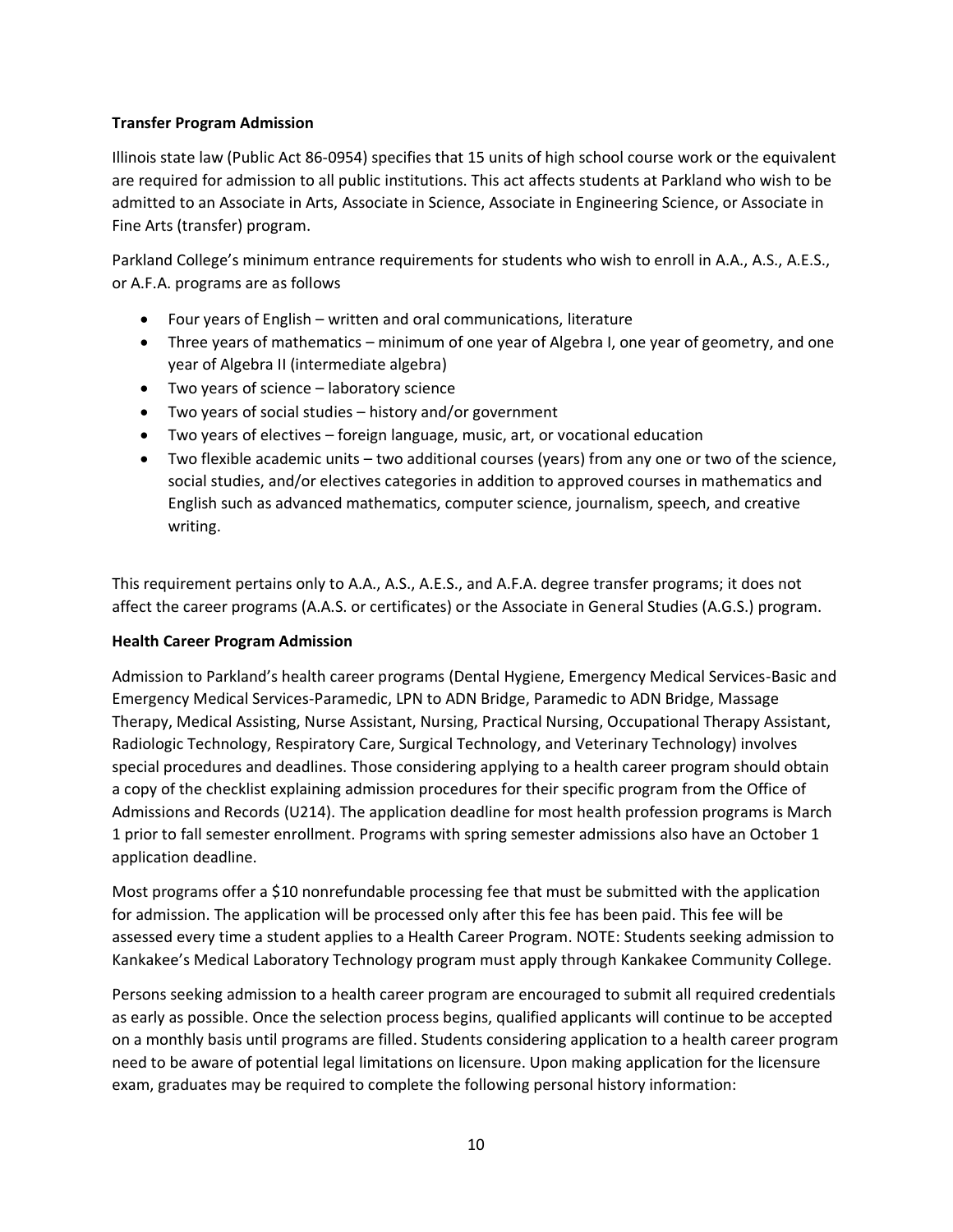- 1. Have you ever been convicted of any criminal offense in the state or in federal court (other than minor traffic violations)?
- 2. Do you now suffer, have you suffered from, been diagnosed as having, or been treated for and disease or condition which is generally regarded by the medical community as chronic i.e., (1) mental or emotional disease or condition, (2) alcohol or other substance abuse, (3) physical disease or condition that presently interferes with your ability to practice your profession?
- 3. Have you been denied a professional license or permit, or privilege of taking an examination, or had a professional license or permit disciplines in any way by any licensing authority in Illinois or elsewhere?
- 4. Have you ever been discharged other than honorably from the armed service or from, a city, county, state, or federal prison?
- 5. Are you a U.S. citizen or a lawfully admitted alien of the United States?

The Illinois Nurse Practice Act and Rules state the Illinois Department if Professional Regulation may refuse to issue a license because of any "deceptive statement in any document connected with the practice of nursing pursuant to this Act." Students should also be aware that many health care institutions now require drug and alcohol screening as well as national criminal background check.

On the first day of class the nurse assistant (CNA) course (NAS 111), students are required to complete a live scan fingerprint background check. More information about selective administration can be found starting on p. 202 of the 2022-2023 Catalog.

# <span id="page-9-0"></span>Alcohol and Other Drug Use

In recent years, the abuse of alcohol and other drugs has become a serious problem for many people. Alcohol and drug use van damage body organs, impair brain activity, and harm mental and emotional health. The illnesses, accidents, and violence caused by alcohol and other drug abuse can even result in death.

To address the serious problem of alcohol and other drug use at Parkland College and to comply with federal laws governing drug use and abuse in schools and the workplace, Parkland College has adopted and implemented a program to prevent the illicit use of drugs and the abuse of alcohol by students and employees.

## **Alcohol and Other Drugs Policy**

The use of alcohol and the unlawful manufacture, distribution, dispensing, possession, or use of controlled substance (as defined in 720 ILCS 570/100, et seq. [1992 State Bar Edition], now in effect and as from time to time amended) is prohibited on the Parkland College campus and off campus when the student is involved in an officially sanctioned college class or activity. Behaviors that are inappropriate, disruptive, and/or endangering as a result of the consumption of alcohol or other drugs will not be tolerated.

## **Procedure**

1. Enforcement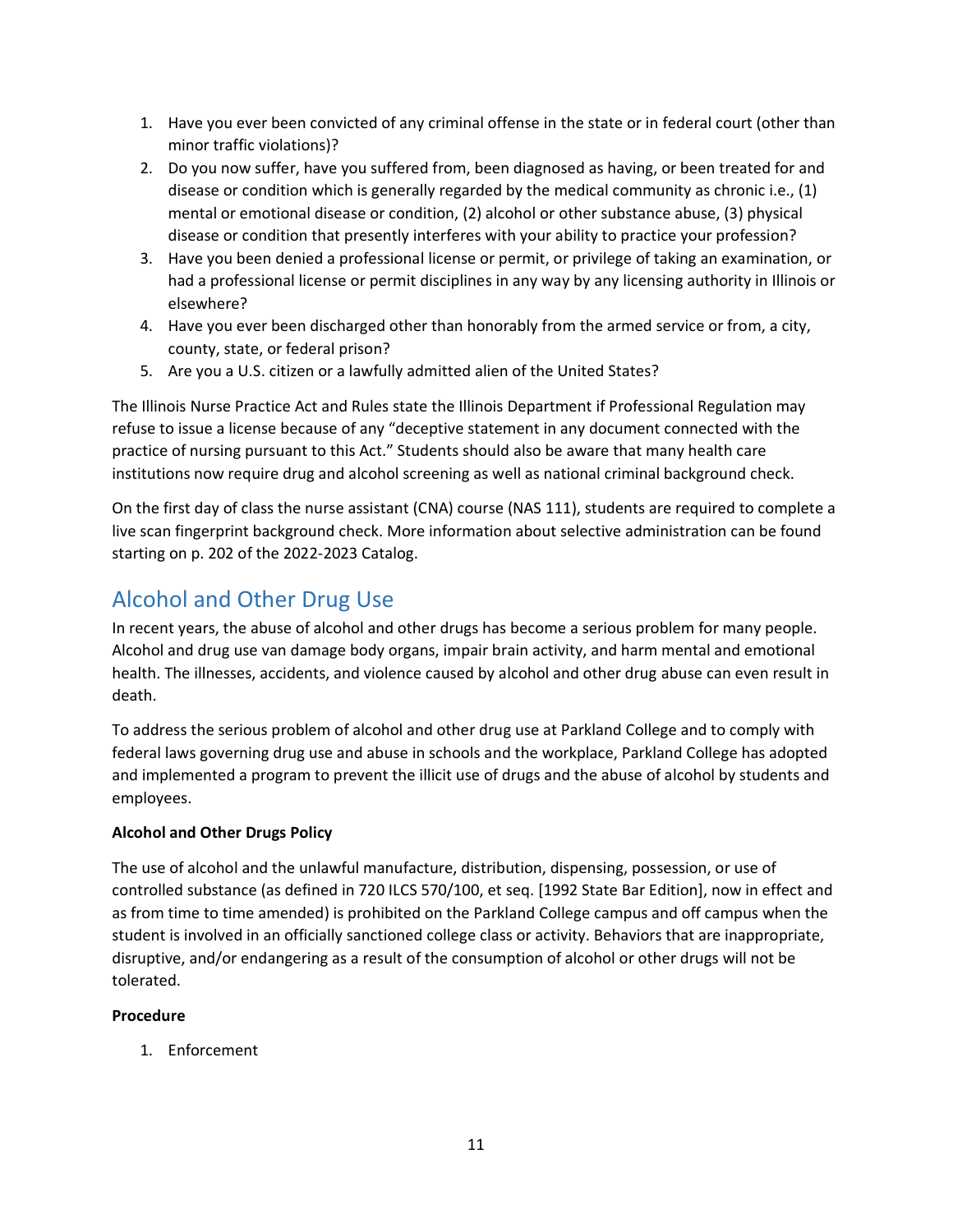- a. Reports of behaviors, as described in the policy, will be made to the Vice President of Student Services, Dean of Students, and/or the Department of Public Safety for appropriate action.
- b. The Vice President for Student Services or the Dean of Students will review each incident and if deemed appropriate, a Student Conduct Hearing will be convened in a timely manner to review the case and potentially recommend disciplinary action, which could include one or more of the following:
	- i. A written warning;
	- ii. Conduct probation while attending an approved outpatient rehabilitation program;
	- iii. iii. Suspension or expulsion from school;
	- iv. iv. Report of such incident and person(s) involved to local, state, or federal law enforcement agencies;
	- v. v. Notification of parent/ guardian as appropriate.
- 2. Appeal

If the student finds the above disciplinary action unjustified, she or he may elect to file an appeal according to the existing appeal procedures, as described in the Student Conduct Code appeals section of this handbook.

2. Program Description

The Vice President for Student Services; Dean of Students; Department of Public Safety; Department of Counseling Services, including the Office of Accessibility Services; and the Wellness Center strive to maintain a drug-free environment. Education and training programs exist in order to make every effort to ensure that all college individuals are aware of issues regarding alcohol and other drug use and abuse, including the following: The dangers involved;

- a. The policies of the college regarding drug use;
- b. Community resources for alcohol/drug treatment and counseling;
- c. The sanctions that may be imposed upon college students for alcohol and other drug violations.
- 3. Referral

If a student feels that he or she has a problem with substance abuse, the college will assist in the identification of a program that specializes in this type of problem. Students with such problems should contact the Vice President for Student Services, Dean of Students, or the Department of Counseling Services for possible referral to one of the substance abuse counseling and treatment programs available in the community.

## **Alcohol and Other Drug Laws in Illinois**

Under Illinois Law:

- 1. It is a Class A misdemeanor, with a possible fine of \$2500, to knowingly allow individuals to gather at a residence where alcohol is being served to minors.
- 2. It is illegal to sell or give alcoholic beverages to a person under the age of 21.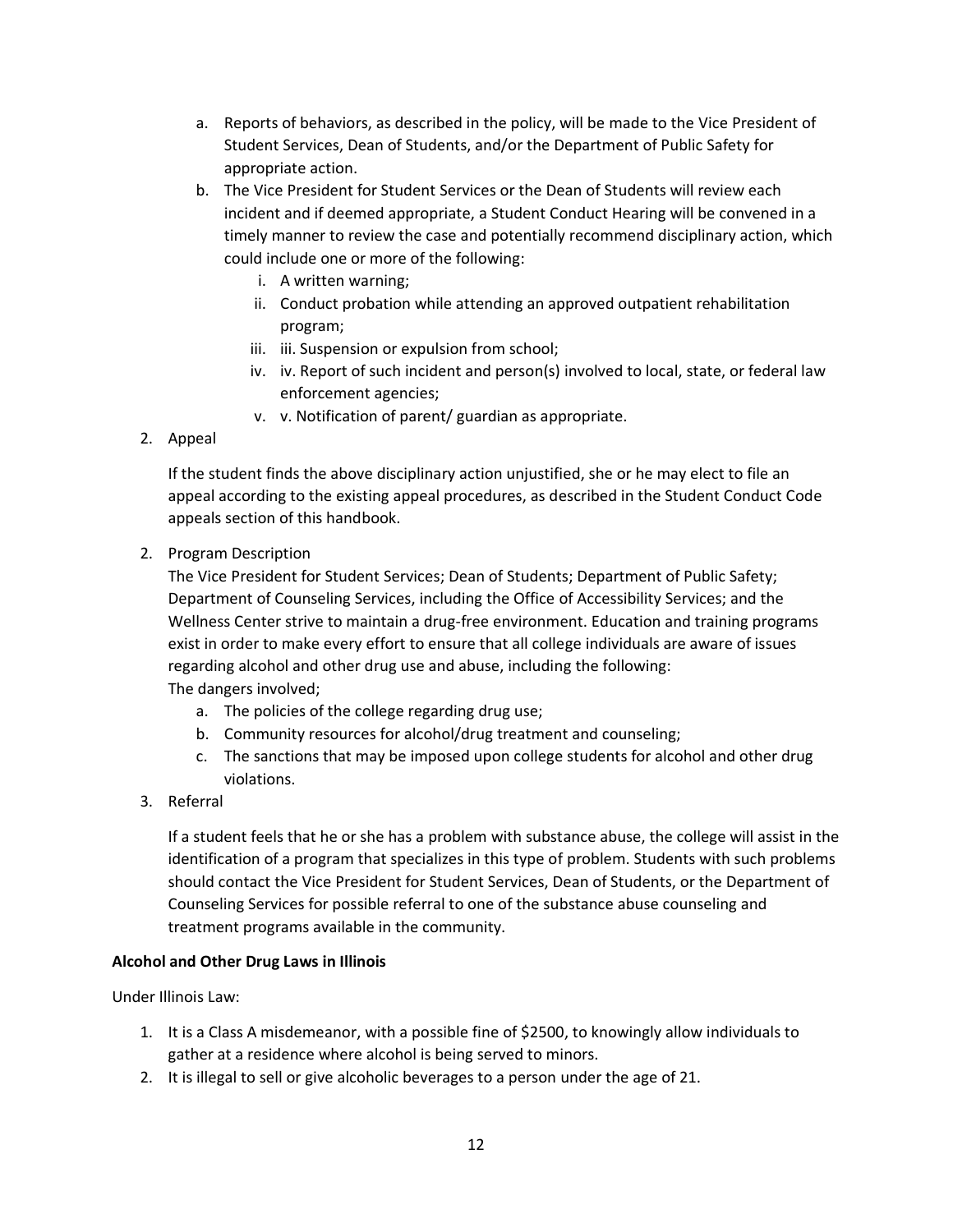- 3. It is illegal if under 21, to buy, attempt to buy, drink, process, or transport alcohol (unless part of employment).
- 4. It is illegal to possess an open container of alcohol in a public parking lot or garage, a public street, sidewalk, alley, park, or in a motor vehicle.
- 5. It is illegal to drive under the influence of alcohol. A driver is considered legally intoxicated in Illinois is he/she is:
	- a. Under the influence of alcohol and/or any other any other drugs to a degree that renders such person incapable of safely driving; or
	- b. The alcohol concentration in such person's blood or breath is .08 or more.
- 6. It is illegal to possess or distribute illegal drugs or controlled substances. In Illinois, a person van be held liable for injuries or damage to property caused by intoxicated persons to whom she or he has served or sold alcoholic beverages ("Dram Shop" liability).
- 7. Under the Zero Tolerance law, drivers under 21 with any trace of alcohol can lose their driving privileges.

The legal sanctions that are applicable if one is found guilty of violating these laws can include fines, probations, restitution, loss of driving privileges, forfeiture of property, and imprisonment, along with other sanctions.

## **Who to Contact on Campus**

The following offices are available on campus to provide assistance and possible referral for persons with substance abuse problems:

- Department of Counseling Services
- Director of Department of Public Safety
- Vice President for Student Services
- Dean of Students
- Wellness Center

## **Community Resources**

These community agencies and/or groups are available to provide assistance to persons with substance abuse problems. Unless otherwise listed, call for information on meeting time and place.

- *Adult Children of Alcoholics* (ACOA), 217/373-4200 Support group for adult children of alcoholic parents.
- *Alcoholics Anonymous*, 217/373-4200 Support group for alcoholics.
- *Alanon*, 217/373-4141 Support group for family members and significant others of the alcoholic
- *Alateen*, 217/377-4141 Support for teenage family members of the alcoholic.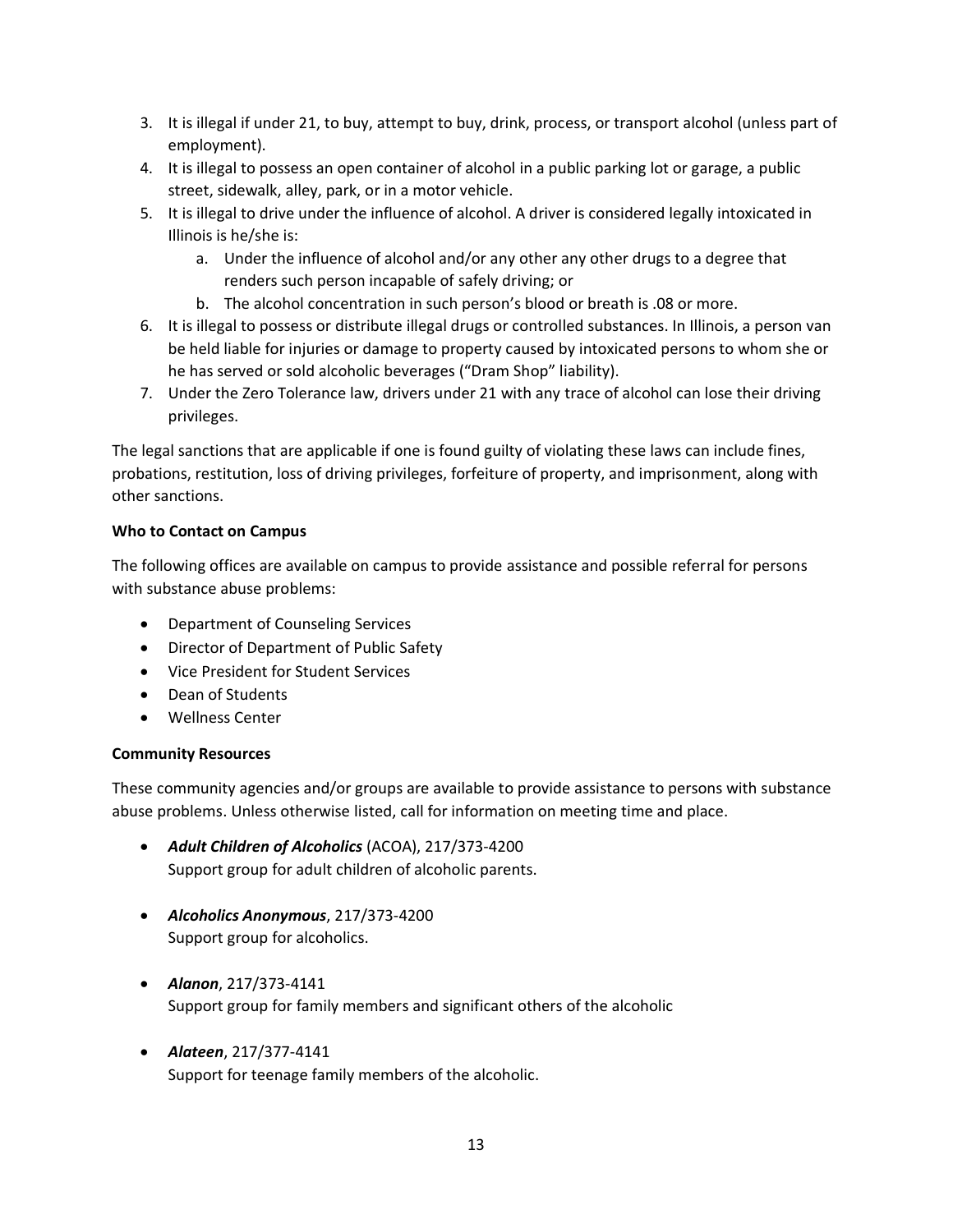- *Carle Addiction Recovery Center*, 204 W. University, Urbana, 217/373-1777 Offers an outpatient treatment program, DUI evaluations, and an after-care program.
- *Narcotics Anonymous*, 217/373-2063 Support group for people addicted to narcotics and/or other drugs.
- *The Pavilion New Choice Center for Addiction Recovery*, 809 W. Church, Champaign, 217/373- 1700

Offers an outpatient treatment program and inpatient detoxification service for adults, inpatient program for adolescents, after-care program for adults and adolescents, and a community education series.

• *Prairie Center for Substance abuse*, 122 W. Hill, Champaign, 217/328-4500 Residential and outpatient treatment, detoxification, and crisis intervention for adults and adolescents; family counseling; training and education for business, industry, and community groups; and DUI evaluation and education. 24-hour crisis line: 217/359-1160

## <span id="page-12-0"></span>Assessment and Course Placement

Parkland College is committed to placing students in appropriate courses in order to provide each student with the greatest chance of success in those classes and future coursework. Assessment is a set of procedures used to determine academic skills which students bring to Parkland and to match those skills with appropriate courses offered by the college. Students should be placed at a level that will challenge them but that is not beyond their reach. Accurate and proper placement is the goal of the assessment program. Consequently, placement made through the assessment process are mandatory.

All entering students must be assessed prior to registration. The assessment will determine student skills in three basic areas; reading, writing, and mathematics. Assessment results will be used by academic advisors to match students with courses that are consistent with their skill level. Any student registering for a college-level course must provide evidence of appropriate reading proficiency before enrolling.

More information on placement can be found at:<http://www.parkland.edu/assessment> or by calling the Assessment Center at (217) 351-2432

## <span id="page-12-1"></span>Attendance and Absences

Regular and prompt attendance in all classes is the expectation. We know that regular attendance, consistent study habits and good time management are necessary for academic success in college.

If students are absent more than one day due to an emergency, of any kind, they or their family members should contact the Dean of Students office at 217-353-2048. The dean's office will send a notification to the students' instructors. Despite this notification from the dean's office, the student is ultimately responsible for communicating with the instructors regarding their absence and what the student's status is for any missed course expectations.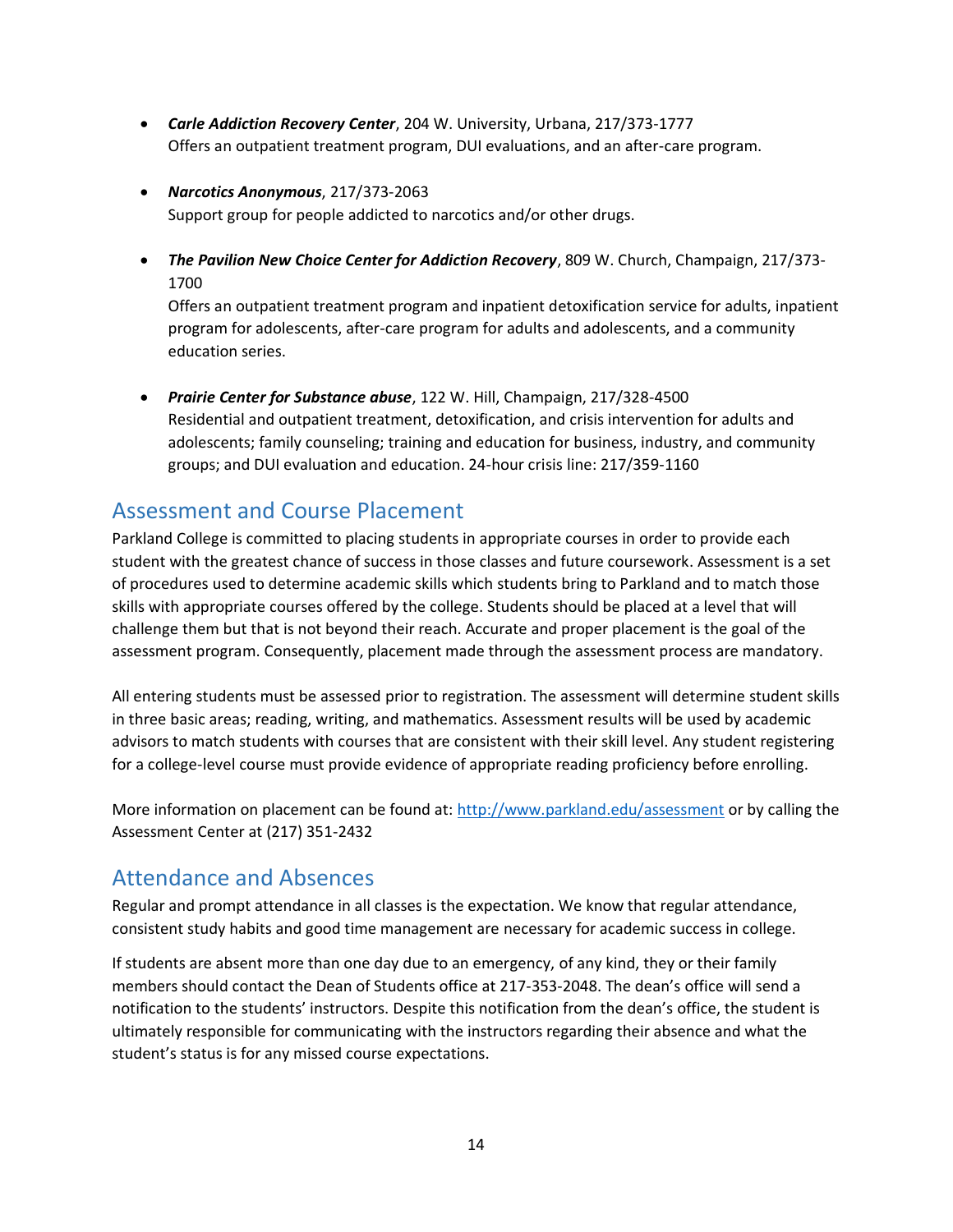The dean's notification **does not** excuse the students' absences from assignments, exams, or course requirements. Faculty will handle the absence per the policies and grading rubrics outlined in the class syllabus. Faculty have the right to lower grades due to excessive absences.

For absences related to pregnancy by the expectant mother, please see the section on Pregnancy Support Procedures later in this Handbook.

Due to the Family Educational Policy Act (FERPA), instructors will not speak with students' family members about course work, unless a signed release of confidentiality form is on file in the Admissions Office. Absences due to military duty assignments come in advance with orders and you should refer a student to the Dean of Students office for assistance with this process.

Parkland College recognizes and values the diverse religious beliefs of its constituents, and practices shared responsibility in the event a religious observance conflicts with scheduled class work or assignments. Students who inform their instructors in advance of an intended absence for a religious observance will not be penalized. Instructors should inform students of these expectations at the beginning of the semester so that arrangements can be made accordingly.

Instructors can refer students to the Religious Accommodation Request Form which needs to be submitted to the instructor and Dean of Students, room U242, by the end of the second week of the class term (length of class meetings) to request reasonable accommodation. This form will be available for students and faculty on the forms areas or their respective portals. Some examples of the types of reasonable accommodations for religious observances are altering dates for exams or assignments or permitting a student to attend another section of the same course or similar remedies. Please note that instructors are not responsible for teaching material again.

Complaints pertaining to the Religious Observance policy shall be handled according to Student Grievance process in this handbook.

## <span id="page-13-0"></span>Chronic Communicable Diseases

## **Policy**

The Illinois Department of Public Health (IDPH) has specified diseases which are contagious, infectious, communicable, and dangerous to the public health in Section 690.100 of the Rules and Regulations for the Control of Communicable diseases. The purpose of this policy is to insure College Compliance with those and other existing state and federal rules, regulations, and laws.

Parkland College places a high priority on protecting the health and safety of its campus community and aims to reduce communicable disease exposure risk without unlawfully discriminating in enrollment or employment practices. To that end, Parkland College will adhere to the following guidelines:

- 1. Parkland College will be in full compliance with the Americans with Disabilities Act (ADA) as it relates to those students and employees who have communicable diseases. Any college decisions made resulting from a student or employee's health related circumstances will be made with input from the Office of Accessibility Services and will depend on each unique instance, applicable confidentiality considerations, and relevant medical facts.
- 2. Parkland College will follow guidelines as directed by the Illinois Department of Public Health.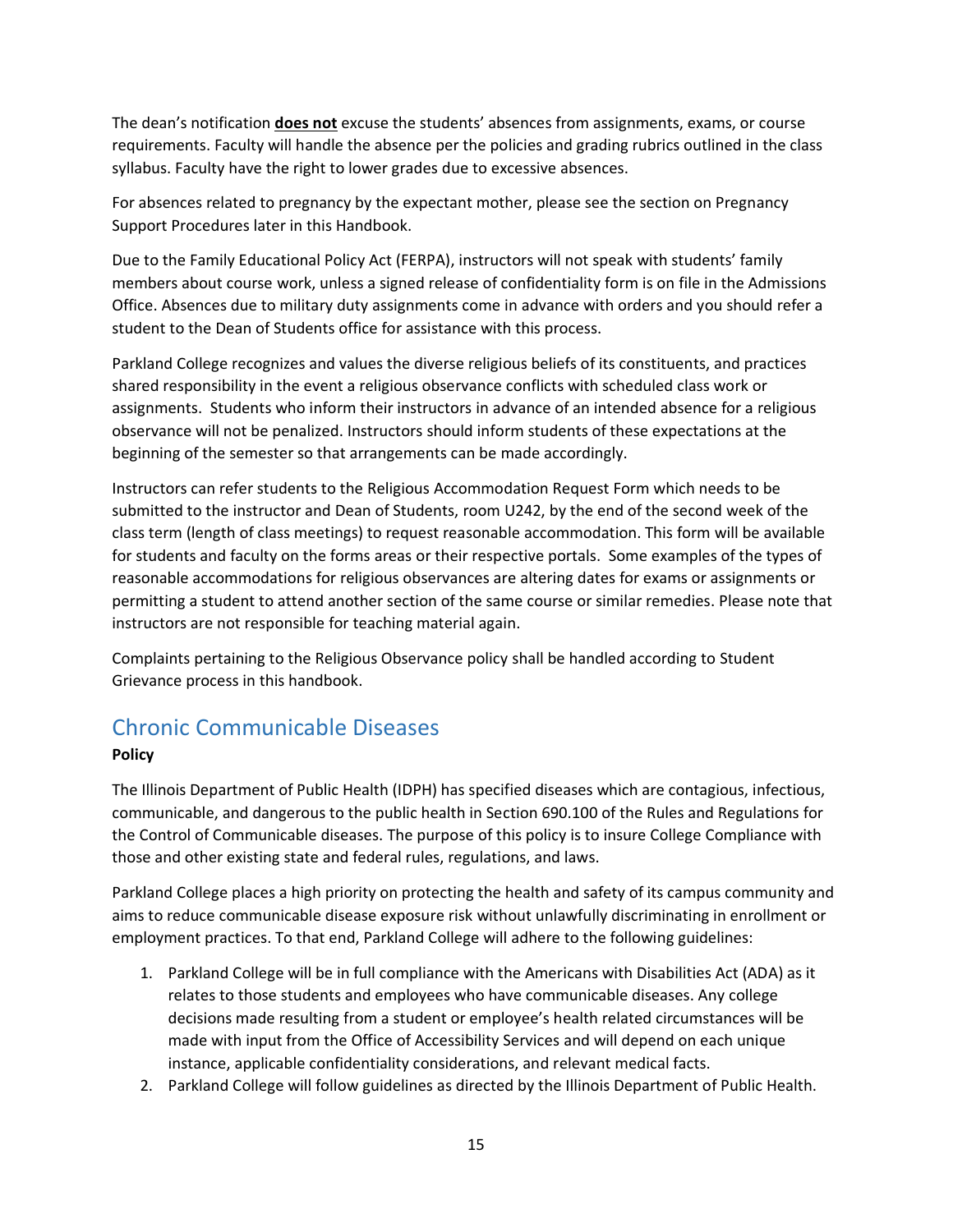- 3. Parkland College will consider the welfare of the campus community while respecting privacy and needs of the individuals involved.
- 4. Parkland College will make available to all members of the college community educational opportunities about disease transmission and prevention and will encourage preventive measures including, but not limited to, immunizations against meningitis and flu as recommended by the Centers for Disease Control and the American College Health Association.
- 5. Parkland College will provide appropriate and non-discriminatory services for persons living with infectious diseases.
- 6. Parkland College will comply with NCAA and NJCAA regulations to reduce infection risk for those students involved in varsity and intramural contact sports.
- 7. Parkland College will follow occupational safety and health standards mandated under federal law and state law with regard to the transmission of disease in classrooms, laboratories, and work spaces as outlined in the Exposure Control Plan. This compliance will be coordinated by the Wellness Coordinator.
- 8. Parkland College will, when necessary, isolate infected persons and/or quarantine their contacts in accordance with the Illinois Department of Public Health guidelines and within the parameters of the College Emergency Plan as managed by the Crisis Management Team.
- 9. The Vice President for Student Services will administer this policy subject to applicable personnel policies and collective bargaining agreements. Any actions undertaken pursuant to this policy will be in accordance with applicable federal and state laws, Parkland College policies and the best interest of all parties involved. The Vice President for Student Services will also act as spokesperson for the campus regarding all communicable disease policy-related decisions and/or changes.

## <span id="page-14-0"></span>Classroom Behavior/Contract

Faculty have the right to use a classroom contract in order to preserve the integrity of the teaching and learning environment.

This is a contract drawn up by the instructor to specify conditions for permitting a student to remain enrolled in a class. It represents the formal phase of addressing behaviors that are disrupting the classroom's teaching and learning environment.

The need for a contract arises when the inappropriate behavior is exhibited again after the informal meetings have taken place when the student received written documentation (the documentation of student behavior form) about inappropriate classroom behaviors. In some cases of egregious behavior, there may not be an opportunity to complete the informal phase of the disciplinary process

Instructors work with their department chair or program managers to develop the contract in order to address the following; the concerning behaviors, description of appropriate behavior expectations, parameters of the contract (including time frame to fulfill expectations) behaviors (both verbal and nonverbal) that constitute a violation of the contract and most importantly, the consequences for violation of the contract. The student cannot negotiate any terms of the classroom contract due to being given prior notice of need for correcting inappropriate behaviors.

The goal is to retain a positive environment to protect both teaching and learning.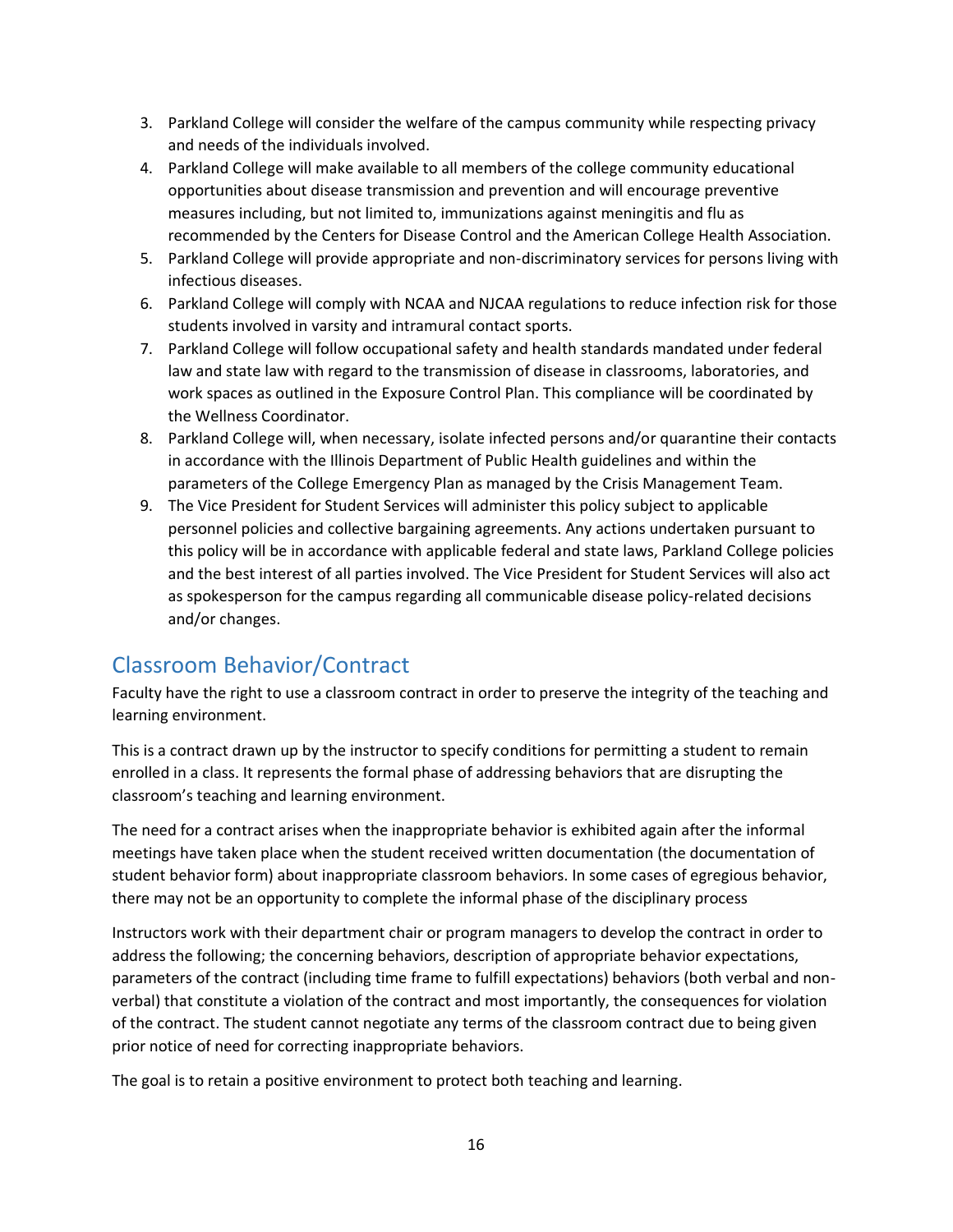## **Administrative Removal from the Classroom Due to Student Behavior – Procedure**

The faculty member's responsibility is to maintain a positive environment in the classroom so that the faculty member can teach without undue hindrances and all students can constructively engage in class learning activities. There are occasions when maintaining an environment that is conducive to teaching and learning requires the removal of a student from class. Such action is necessarily a **multi-step procedure** to ensure that the student's due process rights are not violated.

Faculty should document all issues with student behavior in relation to the learning environment as soon as they become apparent. While most issues are resolved informally at the faculty-student level, a written record of related incidents are required as evidence should a request for administrative removal become necessary.

- 1. Meeting:
	- a. If a faculty member believes that a student's behavior disrupts or is potentially disruptive to the class teaching/learning environment, the faculty member should request a private meeting with the student in the faculty member's office as soon as possible to discuss the behavior in question. If the faculty member and student come to an agreement on classroom behavior expectations, the matter is resolved.
	- b. If the one-on-one meeting with the student does not resolve the behavior issue or if the behavior is sufficiently egregious, the faculty member will consult as soon as possible with the department chair. The department chair will meet with the student and the faculty member. If an agreement is reached on classroom behavior expectations between the student and the faculty member, no further action is necessary at this time. The department chair documents the one-on-one meeting and agreement.
- 2. Temporary removal from class:
	- a. In cases where the behavior exhibited in class seriously disrupts class, the faculty member may request the student to leave the class for the day. The student will not be permitted to return to class until after a one-on-one meeting with the faculty takes place. In such instances, it is advisable to involve the department chair in the meeting; in all cases, the department chair must be informed when a student is removed, even temporarily, from class.
	- b. The faculty member and/or department chair should consult the Dean of Students when behavior causes the immediate but temporary removal of the student from the class. The department chair will keep the division dean apprised of the situation.
	- c. The faculty member will use the Documentation of Student Behavior form [\(https://my.parkland.edu/forms/default.aspx\)](https://my.parkland.edu/forms/default.aspx) to record the incidents of behavior.
	- 3. Student contract and consequence of administrative (permanent) withdrawal from the class:
		- a. The department chair in consultation with the faculty member may decide that the agreement on appropriate classroom behavior be explicitly spelled out in the form of a written student contract. The student behavior contract should include:
			- Behavior expectations for the class
			- Description of the behavior (e.g., use of technology; inappropriate speech; inappropriate non-verbal behaviors) that has hitherto contributed to the disruption of the teaching/learning environment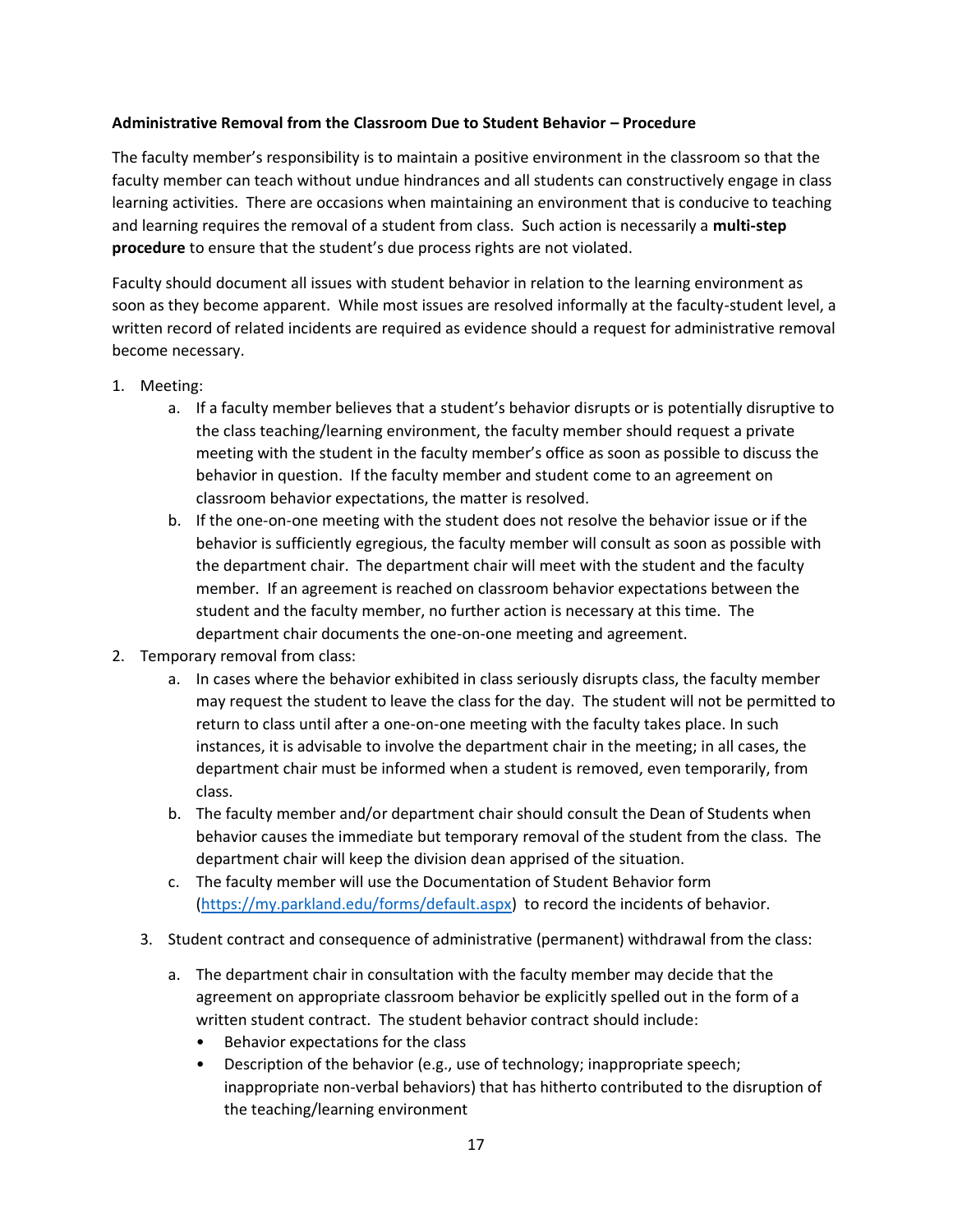- Terms of the contract including:
	- Actions that the student has to undertake
	- Broad description of behavior that the student should refrain from (For example, *inappropriate use of technology* rather than *texting in class*)
	- Faculty action and/or resources to support positive student behavior
- Consequences for repeating the behavior in question that may include permanent administrative withdrawal from the class

Student agreement to the contract is required before a return to class is permitted. When appropriate, contractual terms should be discussed with the Dean of Students. The department chair will expedite setting up of the contract so that the student does not lose class time.

- b. If the student is not satisfied with the terms of the contract written by the department chair, the student should see the division dean. The dean will consider all perspectives of the situation including the student, other class members, faculty member and department chair before making a determination whether the student contract is used appropriately to manage the classroom teaching/learning environment. If the dean determines that the contract is appropriate, the contract is valid as written. If there are grounds for reconsideration, the dean will remand the case back to the department chair for review.
- 4. Procedures for executing administrative withdrawal from the class
	- a. If the student violates the terms of the contract, or if the behavior is egregious and warrants immediate administrative withdrawal, the department chair in consultation with the division dean should immediately recommend to the Dean of Students that the student be administratively withdrawn from the class. Documentation upon which the recommendation is based will be shared with the Dean of Students.
	- b. Department Chair in consultation with the Division Dean will refer students for administrative withdrawal hearings who have:
		- i. Violated the terms of their classroom contract, or
		- ii. Committed egregious behaviors which warrant immediate administrative withdrawal.
	- c. Administrative Hearings
		- 1. Students moved by department to a student administrative withdrawal hearing will have charges presented to them by the Dean of Students within 1 school day of notification of incident from the academic dean. The Dean of Students will attempt to meet with the student the following day to present the charge letter in person as well as email to their Parkland student email account. Notification to the student to meet with the Dean of Students should be made by the faculty at time of incident.
		- 2. The Dean of Students' charge letter will inform student of the charges and administrative withdrawal hearing date, which shall be no more than 2 school days after the charge letter date.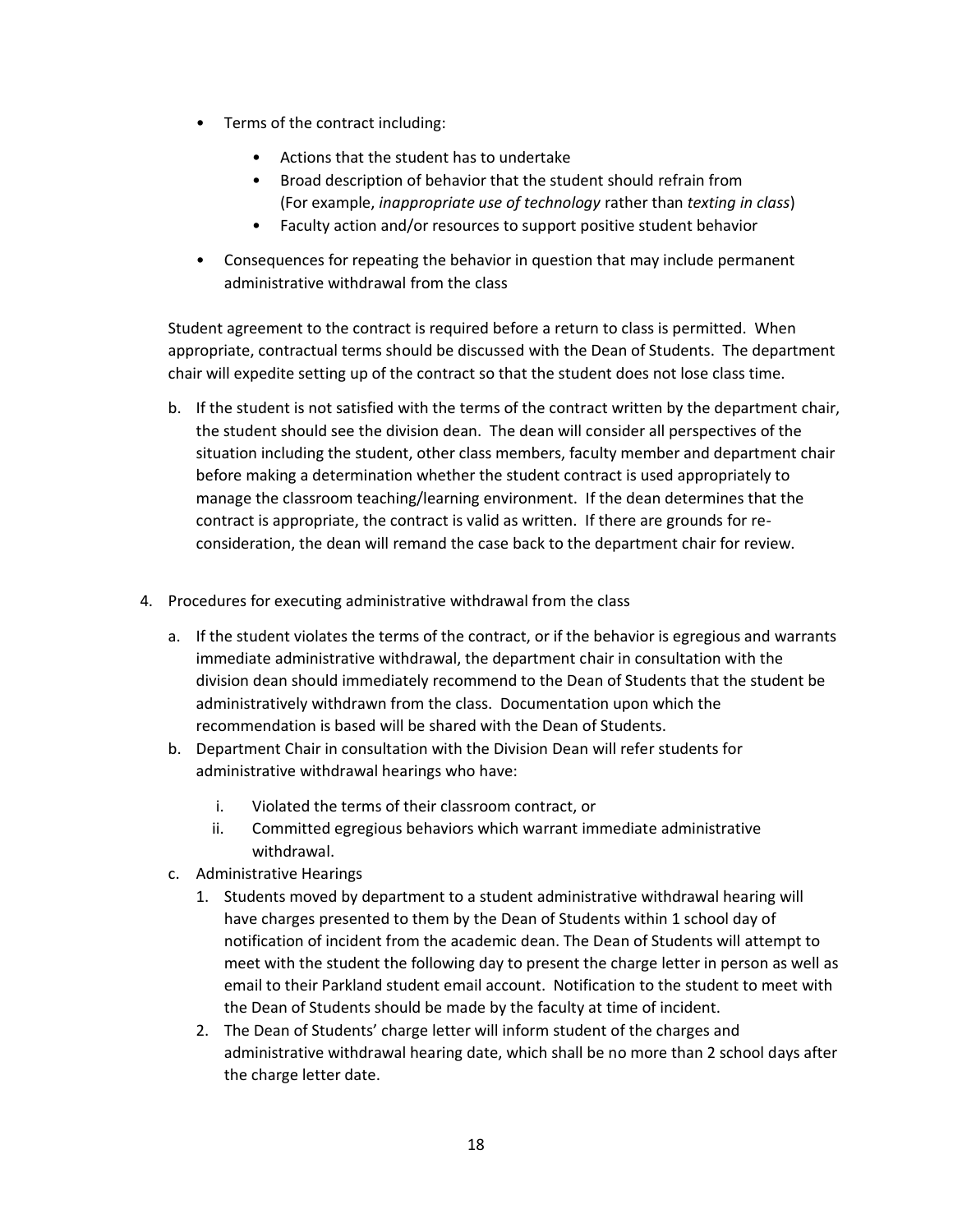- 3. Student will be informed that Student Conduct Advisor will send them notification via their Parkland student email account to confirm date, time and location of hearing.
- d. Hearing Guidelines

i. The Conduct Advisor is responsible for distribution of relevant material to the administrative withdrawal hearing committee members as well as to the charged party. The Conduct Advisor is also responsible for the disposal of all materials. One copy for record will be maintained in the Dean of Students and the Vice President for Student Services' Office for one year.

- a. Composition of the Committee and Hearing Procedures
	- i. One student selected from a pool of students approved and trained by the Dean of Students.
	- ii. Two employees of the College selected from a pool of employees approved and trained by the Dean of Students. One professional support staff member and one faculty member from a division different than the one referring the student to the hearing.
	- iii. The withdrawal hearing committee chair will be the student conduct advisor or his or her designee. This position will be nonvoting except in tie votes.
	- iv. Other college policies may dictate a variance of this committee composition to include specially trained members – both faculty and students. Composition is dictated by that policies procedure.
- b. The hearing shall be private, (restricted to committee members, the charged party and the charges parties' advisors). Admission of any person to the hearing shall be determined at the discretion of the dean of students and normally with the consent of the accused student.
- c. The involved parties shall have the right of counsel by any relative, Parkland College student, Parkland College employee, or any other designee who serves as an advisor. The advisor's role is limited to advising the student. Charged students are responsible for presenting their own cases, and therefore, advisors are not permitted to speak to committee members during a hearing or participate directly in any hearing before an Administrative Withdrawal Hearing Committee.
- d. To ensure the student understands his or her rights, the "Garrity Procedures" will be read to the accused student prior to questioning and/or allowing the student to make a statement.
- e. If an accused student, with notice, does not appear before an Administrative Withdrawal Hearing Committee, the information in support of the charges shall be presented and considered, even if the accused student is not present.
- f. There shall be a single verbatim record, such as a tape recording, of all formal proceedings during an Administrative Withdrawal hearing. The record shall be the property of Parkland College.
- g. The accused student will be notified that the committee will make its decision within one school day. The final decision will be emailed to the student at their Parkland email address. This decision shall be final and not subject to appeal.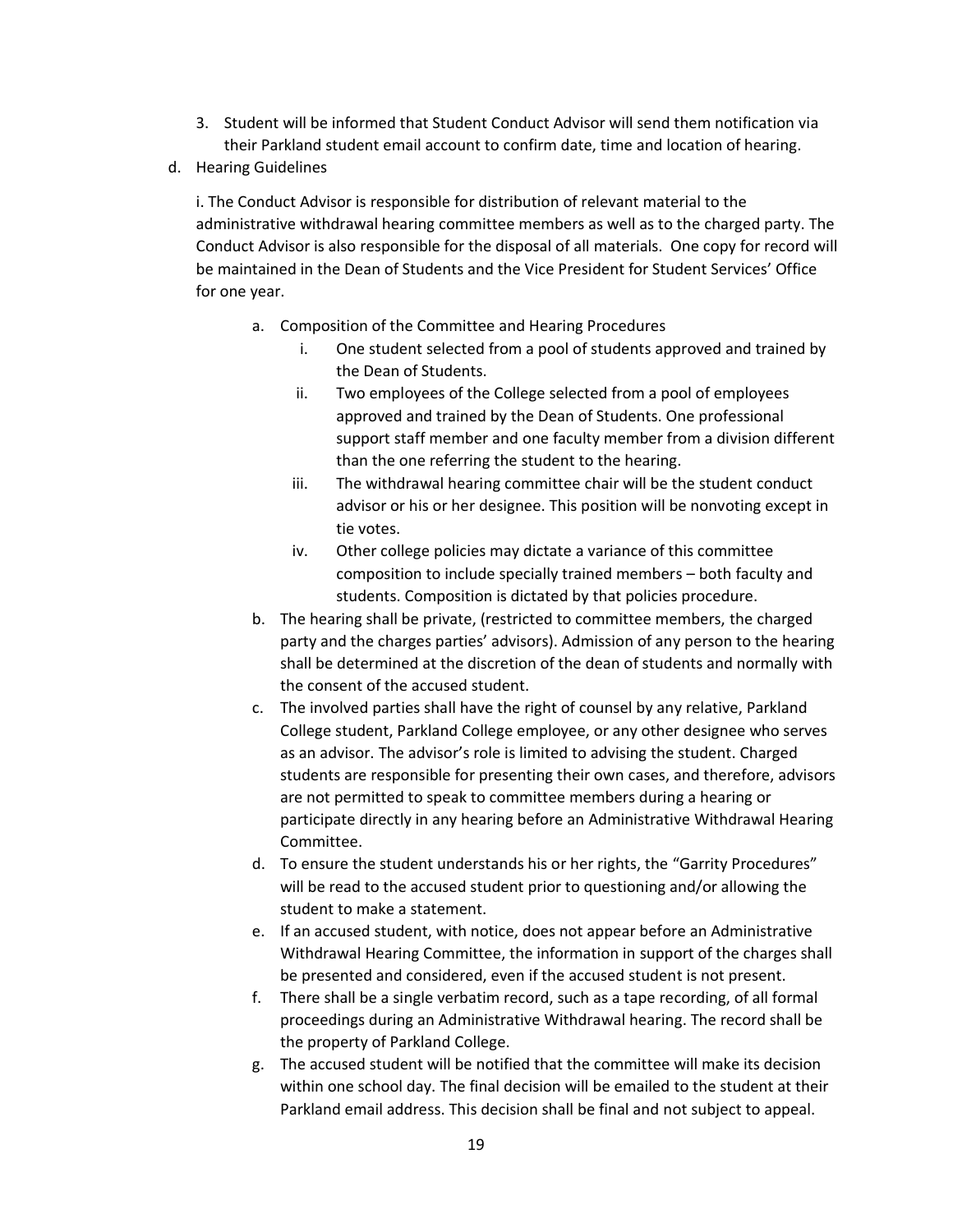h. Administrative withdrawals result in a W grade on the student's academic record. No refund for tuition and fees is given.

**Health Professions programs.** Faculty teaching in Health Professions programs should refer to their division document titled Health Professions Essential Qualifications, Code of Conduct, and Intent to Suspend or Dismiss Policy and Procedures. Questions on procedure should be directed to the Dean for Health Professions.

# <span id="page-18-0"></span>Computer/Network Usage

Parkland College computers are to be only used by students and employees of the college. Community access to computers is allowed in and limited to the open lab in the Parkland Library. Students and employees who use a Parkland College computer must do so in a manner consistent with the institution's computer/network usage policy and the college's Mission and Purposes. College computer use that violates this policy or that is detrimental to the fulfillment of the college's Missions and Purposes may result in suspension of computer privileges, disciplinary review, suspension or expulsion from the college, termination of employment, and/or legal action.

All members of the college are bound by local, state, and federal laws relating to copyright, security, and other statutes regarding telecommunications and media.

In designated open computer labs, academic class work takes precedence over recreational use. Specific computer labs may post computer use policies to supplement this policy.

Examples of inappropriate and prohibited use of college computing facilities include the following:

- Cheating;
- Plagiarism;
- Any illegal use, including but not limited to uses that infringe on the rights of others to enjoy an environment free of harassment; software copyright infringement; unauthorized distribution of copyrighted materials, including sharing copyrighted music and materials with others.
- Computer and/or network vandalism;
- Advertising or commercial use for private gain;
- Unauthorized alteration of computer hardware or software configuration;
- Unauthorized use of someone else's password or reading of someone else's e-mail or personal files, except in compliance with legal proceedings/investigations;
- Displaying, creating, or transmitting images or messages that are inconsistent with or detrimental to the college's Mission and Purposes.

## <span id="page-18-1"></span>Concurrent Enrollment at Parkland and the University of Illinois

The University of Illinois at Champaign-Urbana (UIUC) and Parkland College have a concurrent enrollment agreement that permits Parkland students to enroll in UIUC courses that are not available at Parkland while the students are also enrolled at Parkland. Similarly, UIUC students may enroll in selected Parkland courses. For further information, contact Parkland's Director of Counseling Services.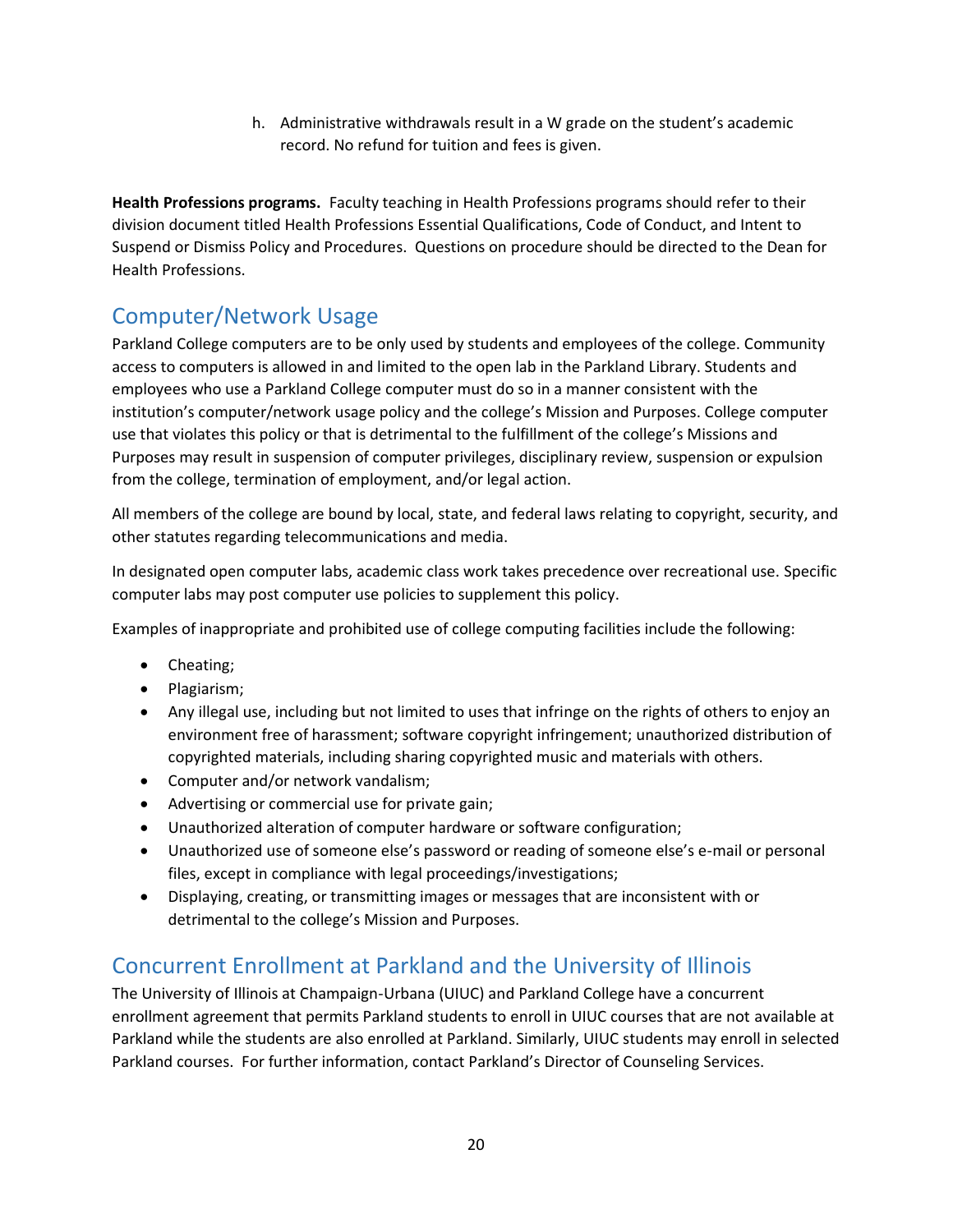During the semester for which concurrent enrollment is sought, the student must register for at least as many (and normally more) semester hours at the principal institution and meet the admission requirements of the cooperating college. Students will be required to pay the tuition and fees regularly assessed at each institution in accordance with the number of semester hours taken. The application fee for the University of Illinois, however, will be waived.

## **Parkland Students**

Parkland students wishing to enroll on a concurrent basis at the University of Illinois should follow the procedures described on page 23 of the 2022-2023 Catalog.

## **University of Illinois Students**

University of Illinois students wishing to enroll on a concurrent basis at Parkland should consult the associate dean or representative of their college at the university regarding procedures and approval. An approved Permit to Enter the Concurrent Enrollment is required before registration. The full procedure is described on page 23 of the 2022-2023 Catalog.

## <span id="page-19-0"></span>Documentation of Student Behavior

The Documentation of Student Behavior Form has been developed to serve a complementary role to guiding appropriate student behavior both in the classroom and throughout the campus environment. The purpose of the documentation of behavior form is to provide a vehicle for discussion about actions that are causing concern. If a student is violating the syllabus or department criteria or demonstrating behaviors that are disrupting the teaching and learning environment, documenting this information allows an opportunity to discuss the inappropriate behaviors and ways to improve them. This discussion provides the student with due process, being informed of "what is the problem," guidance on improving behavior and an opportunity/ time line, to change or remediate the behavior. The student behavior form is the informal process for addressing student behavior. If the behavior(s) do not improve, the next step is a classroom contract which is the formal step a department takes when considering removal of a student from remaining in a class or using a service/resource department.

The student is asked to sign the documentation form to indicate being informed of the problem and actions for improvement and given a copy. Signing it does not indicate agreement with the information. If a student refuses to sign the form, the instructor can substitute a witness either (staff or office mate) signing to verify student was given copy of the documentation form. If student leaves prior to receiving a copy, as a matter of record, it will be sent to the student's Parkland College email account.

# <span id="page-19-1"></span>Drop/Withdrawal Procedures Policy

Students have the privilege of dropping from a class without the class becoming a part of their permanent academic record during specified drop periods. For all classes, regardless of semester and length, the deadline to drop is the Sunday following the start of class at 11:59 p.m. A refund of tuition and fees is given when a class is dropped.

After the drop period, students may withdraw themselves from classes with a grade of W recorded on their permanent academic record. No refunds are given. Students are responsible for obtaining their instructor's signature and submitting the appropriate form either in person to the Office of Admissions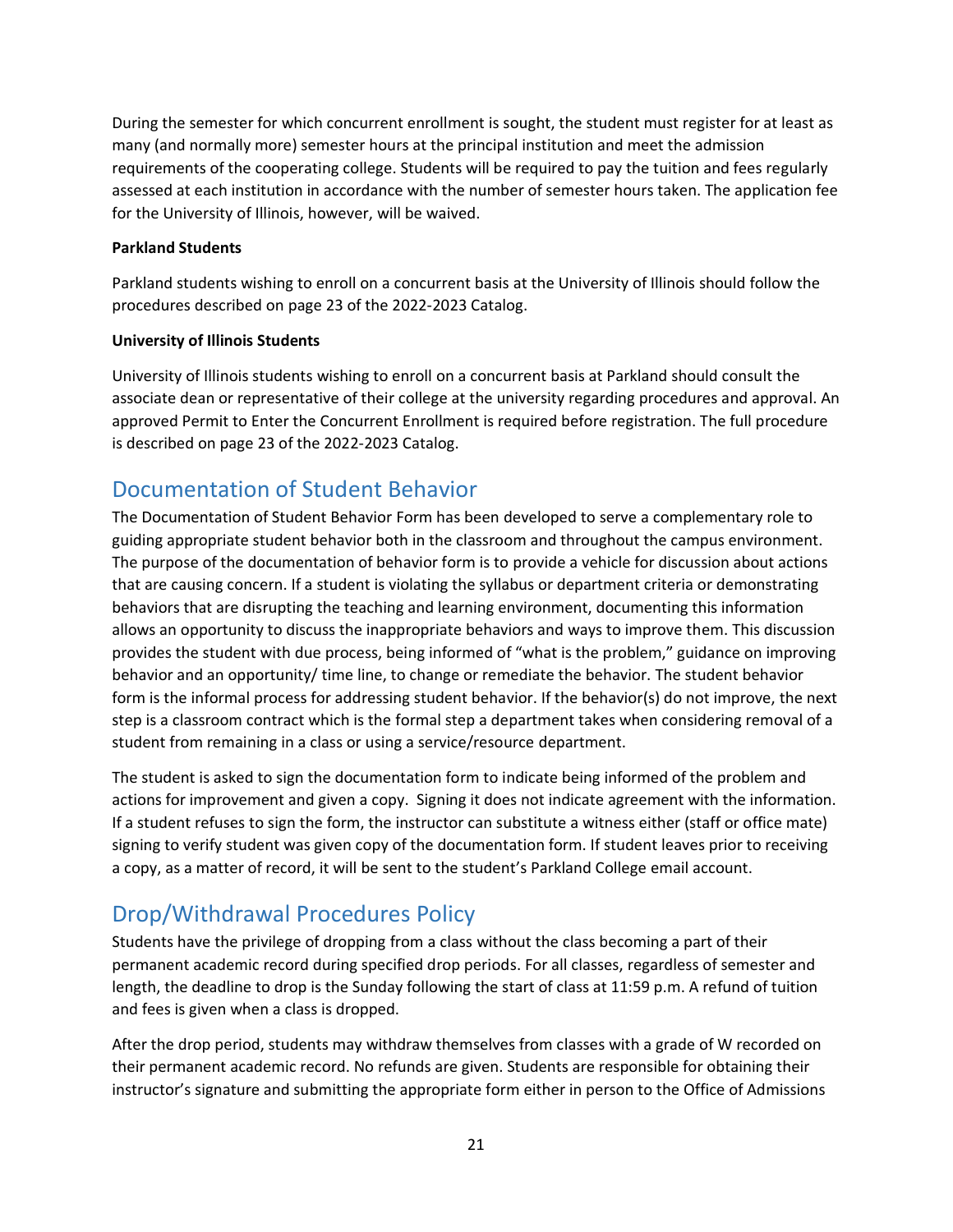and Records or emailing it to [admissions@parkland.edu.](mailto:admissions@parkland.edu.%20%20Withdrawals) Withdrawals may not be done online in the student portal or by telephone. The deadline to withdraw is 5 p.m. in the last business day of the week before the last week of instruction. The specific dates for drops and withdrawal from standard class sessions are published online and in the class schedules. Students should consult class syllabi for withdrawal deadlines for non-standard class lengths. Failing to withdraw properly from a class may result in receiving a failing grade of F for that class.

Students who are failing a course due to violations of the academic honesty policy or failing a clinical course in a Health Professions program may not be permitted to withdraw. For questions, see the appropriate academic division dean.

Withdrawal from a course may be initiated by either the student or college as follows.

*Student Initiative:* A student enrolling in a class automatically assumes certain responsibilities. One of these responsibilities is to properly drop or withdraw from a class if the student decides not to take or complete the course. A student having been enrolled in a class, remains enrolled until the student initiates a drop or a withdrawal or the student is administratively dropped or withdrawn.

*Faculty/administrative Action:* A student who never attends, or ceases to attend, any course in which he or she has enrolled may be administratively withdrawn upon recommendation of the instructor. A student also may be withdrawn from a course by administrative action as a result of the failure to abide by a contract that he/she signed, or emergency or disciplinary procedures under the provisions of board policy on student rights and responsibilities. Administrative withdrawals result in a W grade on the permanent academic record. No refunds are given.

At the census day, immediately following the student drop period, faculty members will initiate the administrative withdrawal process for students who have never attended. After the census date and at any time up until midterm, faculty members will initiate the administrative withdrawal process for students who cease to attend. Attendance in an online class is measured in terms of student participation in online class discussions or contact with the faculty member. See page 43 and 44 of the 2022-2023 Catalog for additional information.

At midterm, the instructor is required to certify students' attendance according to the requirements of the Illinois community College Board. Each faculty member must sign the following statement at midterm: "I hereby certify that the above listed students, unless W grade has been marked, are currently attending and actively pursuing completion at the course at midterm, and I have proper documentation to support this certification." At midterm or at any other time prior to midterm, the faculty member may administratively withdraw any student who does not satisfy the conditions of the previous statement. After midterm, faculty cannot withdraw any student; withdrawal from a course must be done by the student prior to 5 p.m. on the last day to withdraw as published in the Parkland Class Schedule.

Should a student who has been administratively withdrawn return to class and the faculty member determines it is possible for the student to earn a quality grade, the faculty member and appropriate department chair or academic dean may sign an Authorization to Add a Class form, and the student will be able to re-register in the course with no additional financial cost, assuming that the student has not received any refund. The Business Office will determine whether additional tuition and fees are due.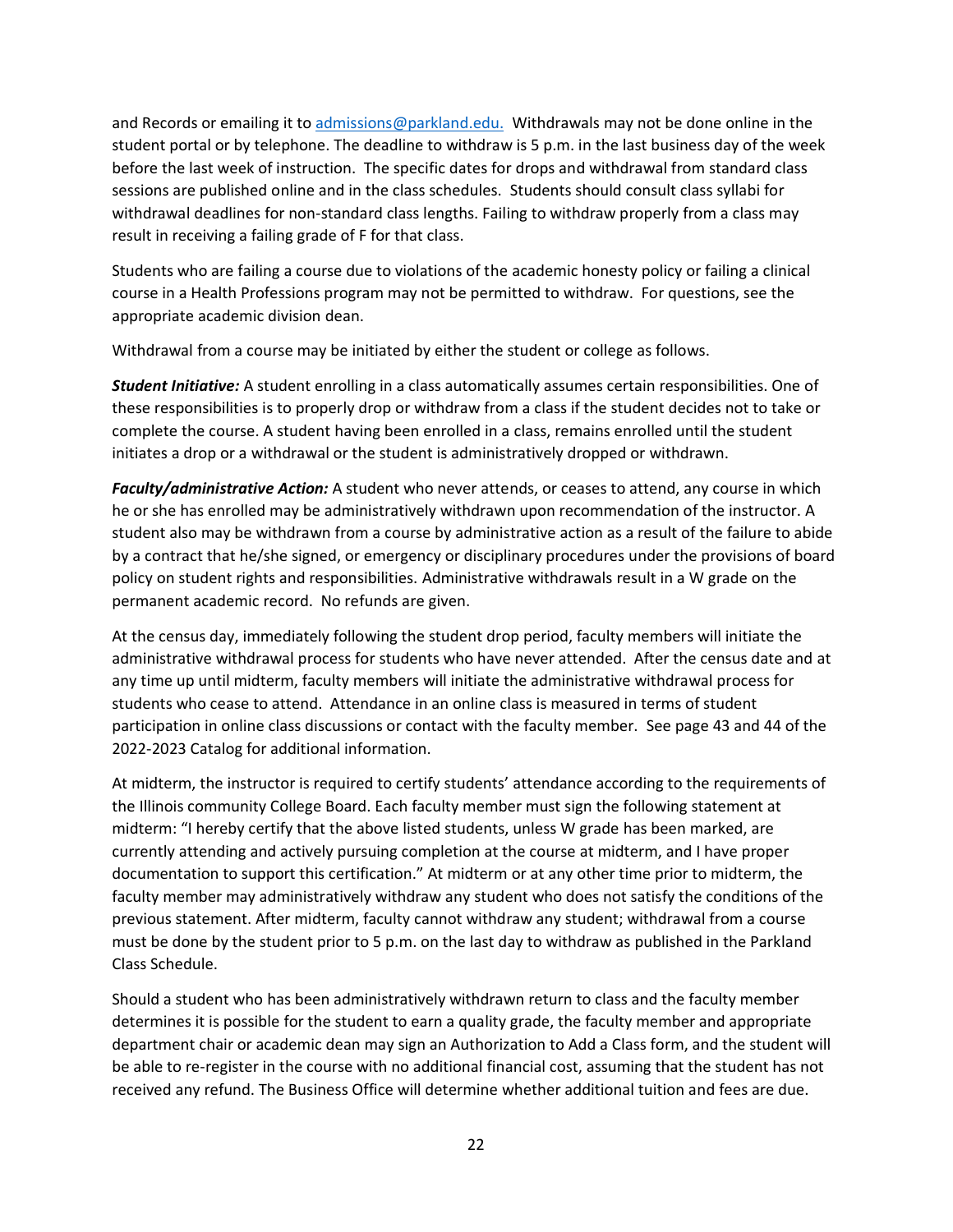The Office of Admissions and Records notifies students of faculty/administrative withdrawal actions. The office of Financial Aid and veteran Services is also notified.

The student is responsible for understanding that withdrawal may result in loss of financial aid and that failing to properly withdraw from a course may result in receiving a failing grade or F for that course.

A degree- or certificate-seeking student who is taking more than 6 semester hours who wishes to withdraw from all course work must complete the Official Withdrawal/Checkout Authorization procedure. Forms and instructions may be obtained from the Office of Admission and Records.

## <span id="page-21-0"></span>E-Mail Access and Use

Parkland College uses email as an official means of communication. All Parkland employees and retirees, students, and others as determined by College administration are issued an official Parkland email account. Parkland email services are the official email services to be used for instruction, instructional support, advising, service, administration, and college-related correspondence in support of the College's mission. The College has the right to send communications via email and expect those communications to be read in a timely fashion.

Parkland email users are expected to comply with and are subject to all Federal, State, and College rules, regulations, and procedures when using email.

Users are responsible for safeguarding their username and password and for using them only as authorized. Sharing email accounts and/or passwords with another person, or attempting to obtain access to another person's account is prohibited. Each user is responsible for all email transactions made under the authorization of his or her Parkland email username.

Users who choose to access the Parkland email, calendar, and contacts system on their personal devices are responsible for following security procedures and guidelines as defined by Campus Technologies.

Email addresses will be listed in the email directory and other appropriate College publications as allowed by the federal and state laws and regulations. The College is not responsible for the handling of email by non-Parkland email systems.

The College has the right, when required by applicable law, to access, review, and release all electronic information that is transmitted or stored by the College whether or not such information is private in nature. Confidentiality or privacy of electronic mail cannot be guaranteed.

Email is subject to all pertinent laws regarding sharing or transmission of sensitive information, such as:

- 1. Freedom of Information Act (FOIA)
- 2. Family Educational Rights and Privacy Act (FERPA)
- 3. Health Insurance Portability and Accountability Act (HIPAA)

## Inappropriate Use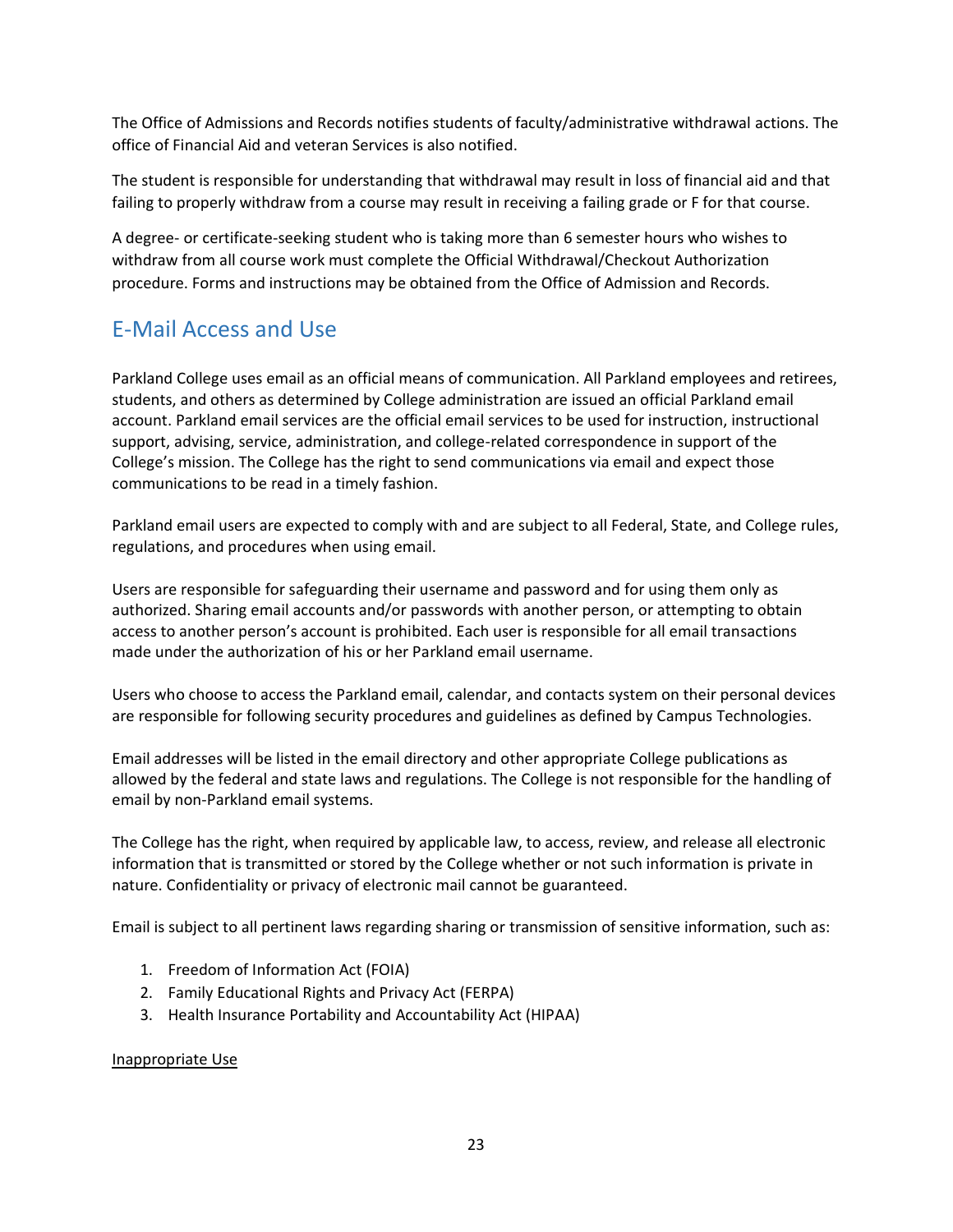The College's email systems and services are not to be used for purposes that could be reasonably expected to strain storage or bandwidth.

Inappropriate use of Parkland email systems and services includes, but is not limited to:

- Email for unlawful purposes such as copyright infringement, obscenity, libel, slander, fraud, defamation, plagiarism, harassment, intimidation, forgery, impersonation, soliciting for pyramid schemes, and computer tampering.
- Email that violates Parkland College's policies, rules, or administrative orders.
- Viewing, copying, altering, or deletion of email accounts or files belonging to Parkland College or another individual without authorized permission.
- Opening email attachments from unknown or unsigned sources.
- Excessive personal use of Parkland email resources which is defined as use that would interfere with productivity, pre-empt any business activity, or consume more than a trivial amount of resources. Limited personal use for communication with family and friends, independent learning, and public service is permitted.
- Use of Parkland email systems and services for non-Parkland commercial activity, political campaigning, and dissemination of chain letters.
- Use of Parkland email by people not associated with the College.

## Email Account Termination

Upon termination of employment, a user's access to their email account will also be changed to the following:

- Email access for students will be terminated after two consecutive semesters of non-enrollment (excluding summer terms).
- Email access may be terminated for a cause at any given time per a request from HR for employees or Student Services for students.
- Campus Technologies may interrupt and/or terminate access to email accounts for security reasons.

## Email Record Storage and Retention

Some email messages are considered to be College records and must be stored and disposed of in accordance with the State Records Act and Illinois Administrative Code. Email and email attachments related to official College processes, must be copied to a compliant archival system as determined by the appropriate administrator in consultation with Campus Technologies. The Parkland email system is not recognized as an official complaint document storage system.

## <span id="page-22-0"></span>Financial Aid: Satisfactory Academic Progress Policy

In accordance with the U.S. Department of Education, Parkland College is required by Federal Regulations 34CFR Parts 668.32(f) and 668.34 to establish satisfactory academic progress standards for federal and state financial aid recipients enrolled in eligible degree and certificate programs. These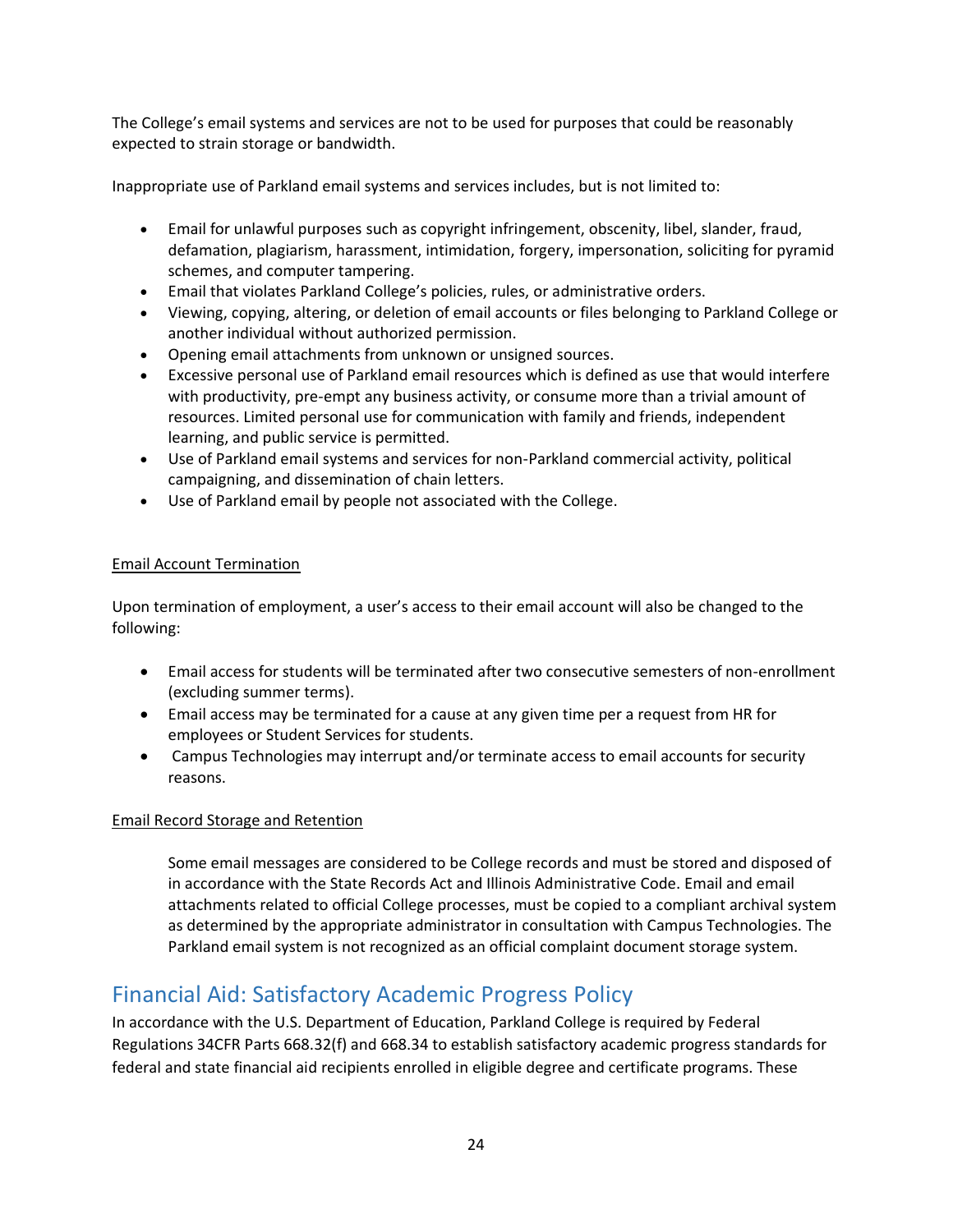minimum standards ensure that only those recipients demonstrating satisfactory progress toward the completion of their educational objective continue to receive financial assistance.

The following are "minimum standards" required for a student to be eligible for the following types of student financial aid *regardless* if a student has previously received student financial aid: Federal Pell Grant, Federal Supplemental Educational Opportunity Grant (FSEOG), Federal Work-Study Program (FWSP), Federal Direct Stafford/Ford Loans, Federal Parental Loan for Undergraduate Students (PLUS), Illinois Monetary Award Program (MAP), and the Illinois Incentive Access Grant (IIA).

## **Minimum Standards Regarding Maximum Hours Attempted**

## *Students enrolled in eligible degree programs cannot exceed 150 percent of the number of credits needed to complete the program.*

Attempted hours include all Parkland 100-299 level classes, remedial hours, repeated hours, all transfer credit, military credit and proficiency exam credit. Withdrawals, failures, incompletes, and "N" grades are also considered attempted hours.

## *Students enrolled in eligible degree programs cannot exceed 150 percent of the number of credits needed to complete the program.*

Attempted hours include all Parkland 100-299 level classes, remedial hours, repeated hours, all transfer credit, military credit and proficiency exam credit. Withdrawals, failures, incompletes, and "N" grades are also considered attempted hours.

## **Minimum Standards for Satisfactory Course Completion Rate**

## *All degree/certificate students must comply with the minimum standards for Satisfactory Course Completion Rate of 67 percent regardless of the student previously receiving financial aid at Parkland or any other institution of higher education.*

Satisfactory Completion Rate refers to the percentage of cumulative Parkland hours successfully completed (earned) in relation to cumulative Parkland hours attempted (excluding transfer hours). Attempted hours include all Parkland 100-299 level classes, remedial hours, repeated hours, and proficiency exam credit. Withdrawals, failures, incompletes, and "N" grades are also considered attempted hours. Note: Military Withdrawal grades are excluded from attempted hours.

Successfully completed Parkland (earned) hours are those classes for which there is a letter grade of A, B, C, D, or proficiency exam credit.

Example: To meet the minimum completion rate of 67 percent, a student who has attempted 28 cumulative Parkland hours at the end of a semester must have successfully completed (earned) a minimum of 19 cumulative Parkland hours (round up).

## **Minimum Standards Regarding GPA**

Students who have attempted 60 or more Parkland credit hours (excluding transfer and military credit) must maintain a minimum cumulative college GPA 2.0 or better.

## 1. *Review Period*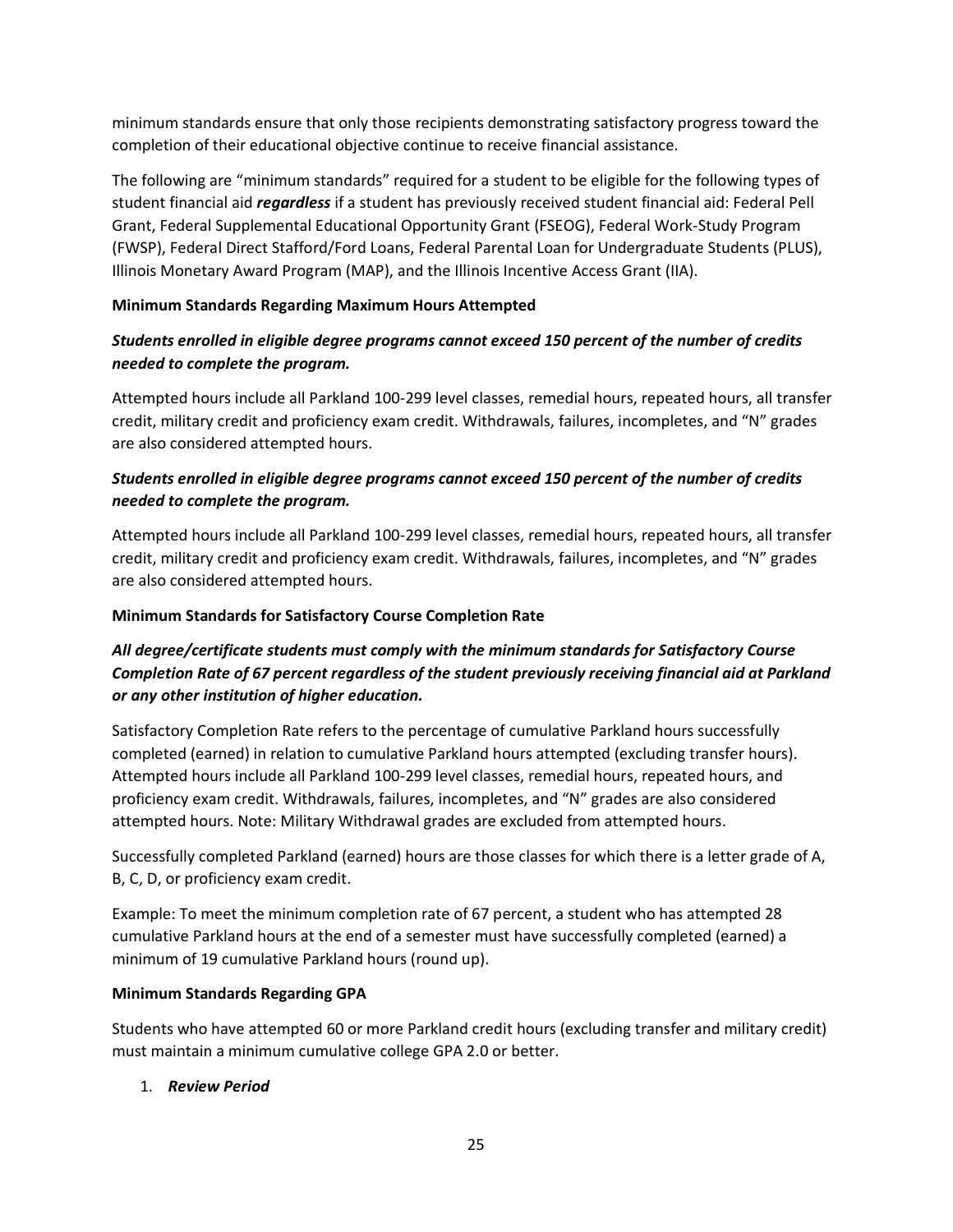Every student who applies for financial aid for the first time at Parkland will be reviewed to determine if the student has met the three minimum standards set by this policy (i.e., minimum completion rate, GPA, and maximum hours attempted). Students who have not successfully completed 67 percent of the previous Parkland attempted hours will be placed on Financial Aid Warning; students who have attempted 60 or more Parkland hours with less than a 2.0 cumulative GPA will be placed on Financial Aid Warning. Degree seeking students who have attempted 150 percent if the number of credits needed to complete the program (including all transfer credit hours and military credit) will be place on Financial Aid Suspension at the beginning of that semester and will not be eligible for Financial Aid. Certificate seeking students who have attempted 150 percent of credits needed to complete the program (including all transfer credit hours and military credit) will be placed on Financial Aid suspension at the beginning of that semester and not eligible for financial aid.

At the end of each semester, the record of every student who has completed a FAFSA and received Financial Aid for which satisfactory academic progress must be maintained will be reviewed to determine if the student has made progress according to the three minimum standards set by this policy.

The office of Financial Aid and Veteran Services is NOT notified when a student finishes an incomplete class or receives a grade change. Therefore, it is the student's responsibility to notify the Office of Financial Aid when incomplete courses are finished and/or grade changes are made.

#### 2. *Financial Aid Warning*

If a student is not making satisfactory progress under the minimum completion rate standards, he/she will be placed on Financial Aid Warning and allowed the following semester of enrollment to achieve the minimum satisfactory completion rate of 67 percent of all Parkland cumulative attempted hours, the student will be placed on Financial Aid Suspension Status. If a student is not making satisfactory progress under minimum cumulative college GPA requirement, he/she will be placed on Financial Aid Warning and allowed the following semester of enrollment to achieve the minimum cumulative GPA of 2.0 or better. If at the end of that semester the student has not met the minimum completion rate of 67 percent of all Parkland cumulative attempted hours, the student will be placed on Financial Aid Suspension Status.

Note: There is no Financial Aid Warning period for degree or certificate seeking students who have attempted the maximum of 150 percent of the number of credits needed to complete the program (immediate financial aid suspension occurs).

#### *3. Financial Aid Suspension*

A student who has met the minimum completion rate of 67 percent after one semester on Financial Aid Warning will be placed on Financial Aid Suspension and not eligible to receive financial aid funds covered under this progress policy.

A student who has attempted 60 or more Parkland credit hours and does not have a cumulative college GPA of 2.0 or better after one semester on Financial Aid Warning will be placed on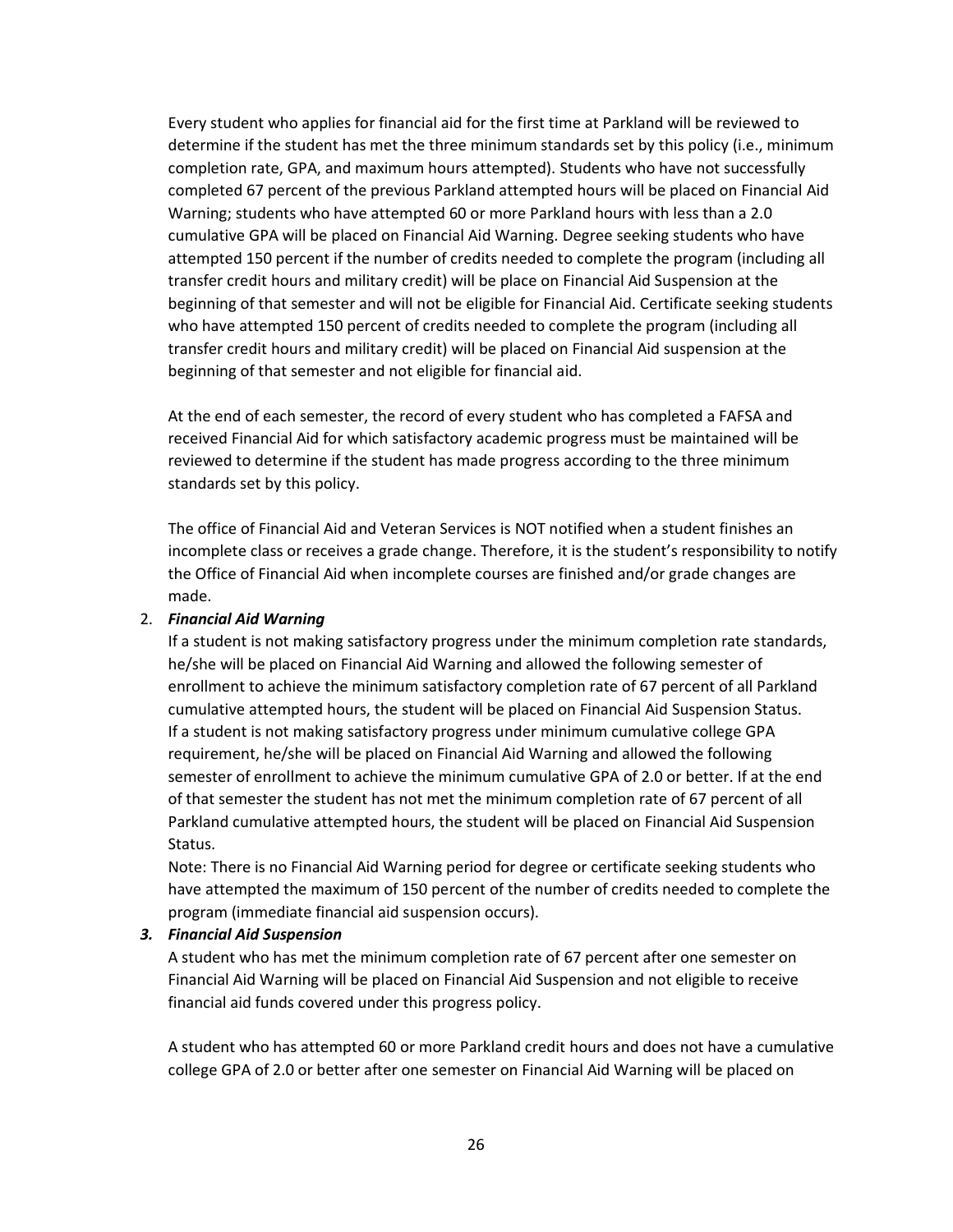Financial Aid Suspension and not eligible to receive financial aid funds covered under this progress policy.

A student enrolled in a degree program who has exceeded 150 percent of the number of credits needed to complete the program *(including all transfer students and military credit)* will be placed on Financial Aid Suspension status without a period of Financial Aid Warning.

A student enrolled in a certificate program who has exceeded 150 percent of the number of credits needed to complete the program *(including all transfer students and military credit)* will be placed on Financial Aid Suspension status without a period of Financial Aid Warning.

## 4. *Financial Aid Reinstatement*

There are two ways a student's eligibility can be reinstated from suspension status:

- a. Meet minimum cumulative completion rate and/or cumulative college GPA requirement standard(s) as set forth in this policy; or
- b. Submit an appeal that is approved by the Financial Aid Appeals Committee placing the student on Financial Aid Probation or Extension.

## 5. *Financial Aid Probation Status*

A student who submits a Minimum Course Completion Rate and/or GPA appeal that is approved by the Financial Aid Appeals Committee will be placed on Financial Aid Probation, and financial aid will be restrained.

**Note:** While on Financial Aid Probation, the student must complete a minimum of 100 percent of the semester attempted hours with a minimum of a 2.0 semester college GPA. Failure to do so will result in Financial Aid Suspension.

## 6. *Financial Aid Extension Status*

A student who submits a Maximum Hours Attempted appeal must submit a graduation audit confirming their ability to complete their program in one semester. If the appeal is approved, the student will have his/her aid reinstated and be placed on Financial Aid Extension for one semester of enrollment.

## *Appeal Process*

Students who fail to meet the Parkland Satisfactory Progress Requirement defined by this policy may submit a written appeal to the Satisfactory Progress Appeals Committee. Appeal forms are available from the Office of Financial Aid or the Office of Financial Aid website. Appeals must clearly explain why the minimum standard was not met. The Committee will take circumstances, such as medical reasons, family crisis, personal problems, or other circumstances which adversely affected academic performance under consideration. Supported documentation should be included with the appeal. The appeal and any supporting documentation should be sent to the Appeals Committee in care of the Parkland Office of Financial Aid.

The Appeals Committee meets at least three times each semester to review appeals. The Office of Financial Aid and Veteran Services will email notification of the Committee's decision to the student's college email. The Appeals Committee is comprised of staff members from other offices within Parkland's Student Services.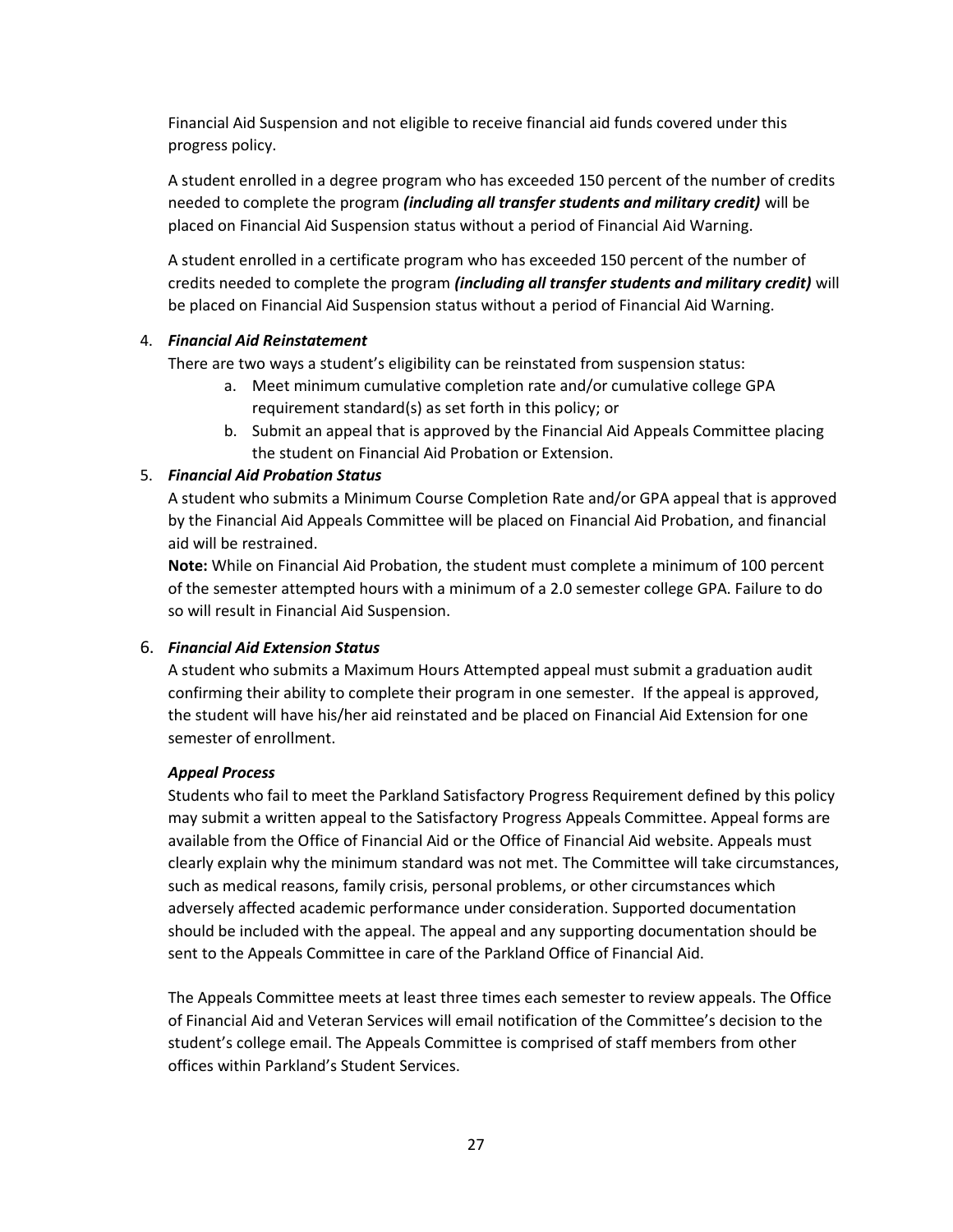A student who submits a Minimum Course Completion Rate and/or GPA appeal that is *not approved* by the Financial Aid Appeals Committee must meet the minimum cumulative completion rate and/or cumulative college GPA requirement standard(s) as set forth in this policy. *Note: The decision of the committee is final.* 

A student who submits a Maximum Hours Attempted appeal that is *not approved* by the Financial Aid Appeals Committee will be placed on Financial Aid Cancellation Status. The committee will not accept future appeals for review*. Note: The decision of the committee is final.* 

## *Return of Title IV Funds Policy*

The Higher Education Amendment of 1998 requires institutions to calculate the amount of Title IV aid earned by students who totally withdraw from the institution before completing 60 percent of the enrollment term. Parkland must calculate the amount of Title IV funds the student earned for the period enrolled before withdrawing. This process requires Parkland to determine whether any Title IV funds received by or on behalf of that student must be returned or if the student is entitled to further disbursements of awarded Title IV funds. A student who attended more than 60 percent of the payment period earns 100 percent of his or her aid.

The return of Title IV funds formula calculates the amount of Title IV aid to which a withdrawn student is entitled in direct proportion to the percentage of the period that the student attended.

Parkland will notify the student that he or she must repay the overpayment or make satisfactory repayment arrangements within 30 days of determining that a student has completely withdrawn from all classes.

## <span id="page-26-0"></span>Grade Appeal

The awarding of grades for work done in courses is the domain of the faculty. Only a faculty-led committee has the authority to override a grade on appeal, except in cases of approvals for drops without record, late withdrawals, and medical withdrawals.

Students have a right to a grade review to correct an erroneous grade and to a grade appeal as a remedy for unfair assignment of a grade in a course. Students seeking a grade appeal must initiate the process by the midterm of the following semester (excluding summers). A student utilizing the grade appeal process is precluded from using the Student Grievance hearing process for the same occurrence.

## **Procedure**

A student may seek a grade review or grade appeal on any of the following grounds.

The assignment of a grade to a particular student:

- by using some basis other than academic or behavioral performance in the course;
- by using more exacting or demanding standards than were applied to other students in that course;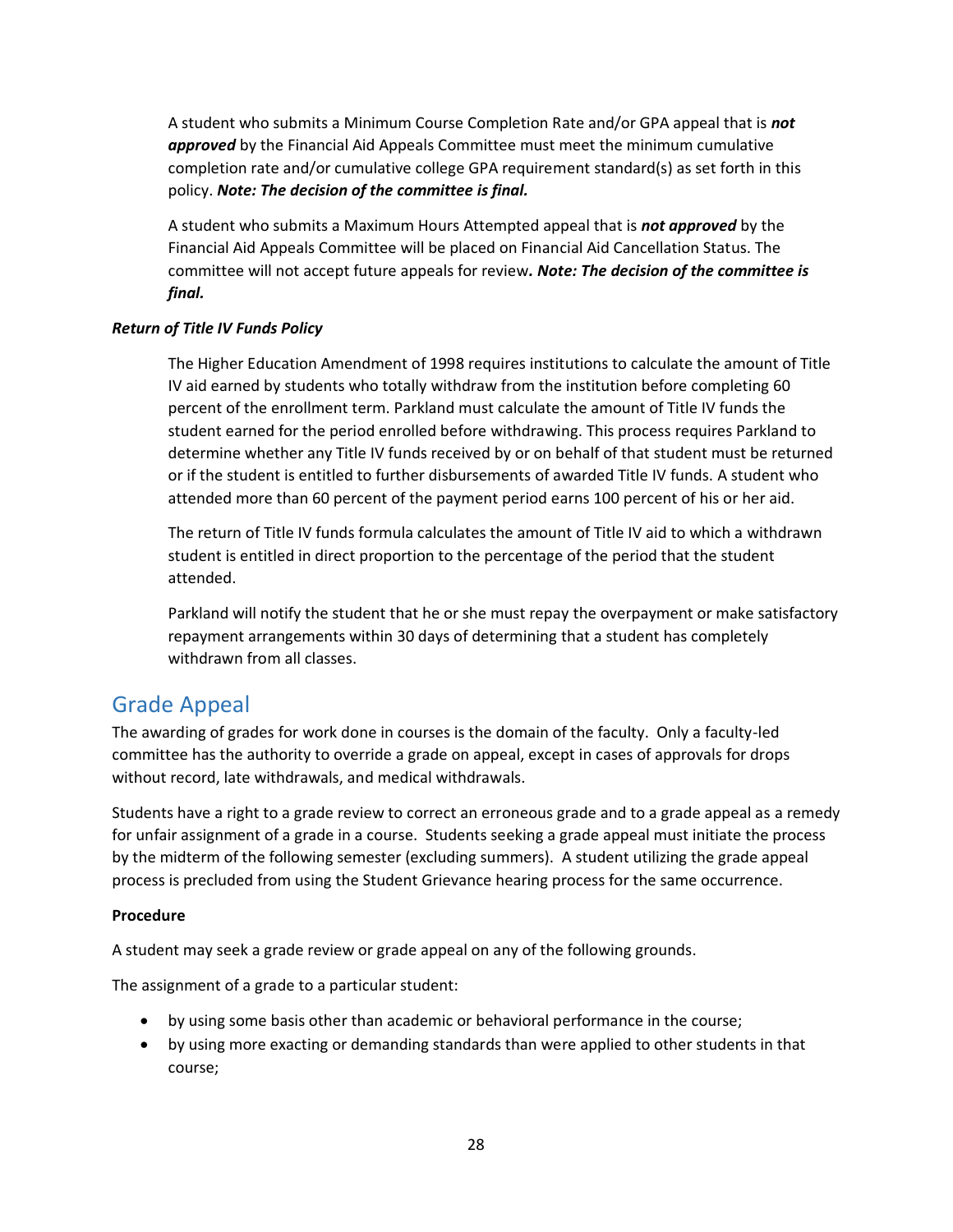- by using standards and/or criteria for grade assignment are not clearly presented in the course syllabus, course materials, and/or written communications;
- by a substantial departure from the instructor's previously announced or written standards.

Grades found to be in error may be changed by the instructor or, if the instructor is unavailable, the Department Chair upon discovery and confirmation of the error. Judgments of unfair grading, however, can only be made by a grade appeal committee, usually within the same discipline.

During the grade appeal process, all procedures and meetings, including names and related information, will be confidential unless otherwise mutually agreed upon by all parties involved.

## **Requesting a Grade Review**

- 1. The student contacts the instructor by midterm of the following semester (excluding summers) and requests a review and an accounting of how the grade was determined. If the student is satisfied with the response, the procedure ends.
- 2. If the student wants to appeal the instructor's response, or if the student is unable or does not want to contact the instructor, he or she may contact the Department Chair or designee by midterm of the following semester, excluding summers.
- 3. The Department Chair reviews the grade by gathering all relevant information from both the student and the instructor.
	- a. If the Department Chair determines that an error has occurred, and the instructor is in agreement, the student's grade will be changed accordingly.
	- b. If the instructor, upon review, reconsiders the grade and believes a different grade is more suitable, he or she may change the grade accordingly.
	- c. If the review does not result in a grade change, and if the student accepts the grade, no change is made.

## **Requesting a Grade Appeal**

If the foregoing review does not result in a grade change, and the student wants to appeal the grade, a grade appeal must be requested from the Division Dean.

- 1. The Division Dean will appoint a grade appeal committee, consisting of three faculty members from within the division who are knowledgeable about the requirements of the course and the criteria for evaluating student performance and who are deemed able to render an impartial judgment. One student representative selected from the list of trained students from the Dean of Students will also serve on the committee as a voting member. The appeal committee will independently and separately consider all relevant information from the student and the instructor, the student work in the course, and all the other performance requirements (attendance, timeliness of work, etc.) when determining whether the student's grade is in line with normal course, discipline, departmental, College, and professional guidelines and standards.
	- a. If the appeal committee finds, by simple majority vote, that the grade is fair and correct and should not be changed, the appeal for a grade change will be denied.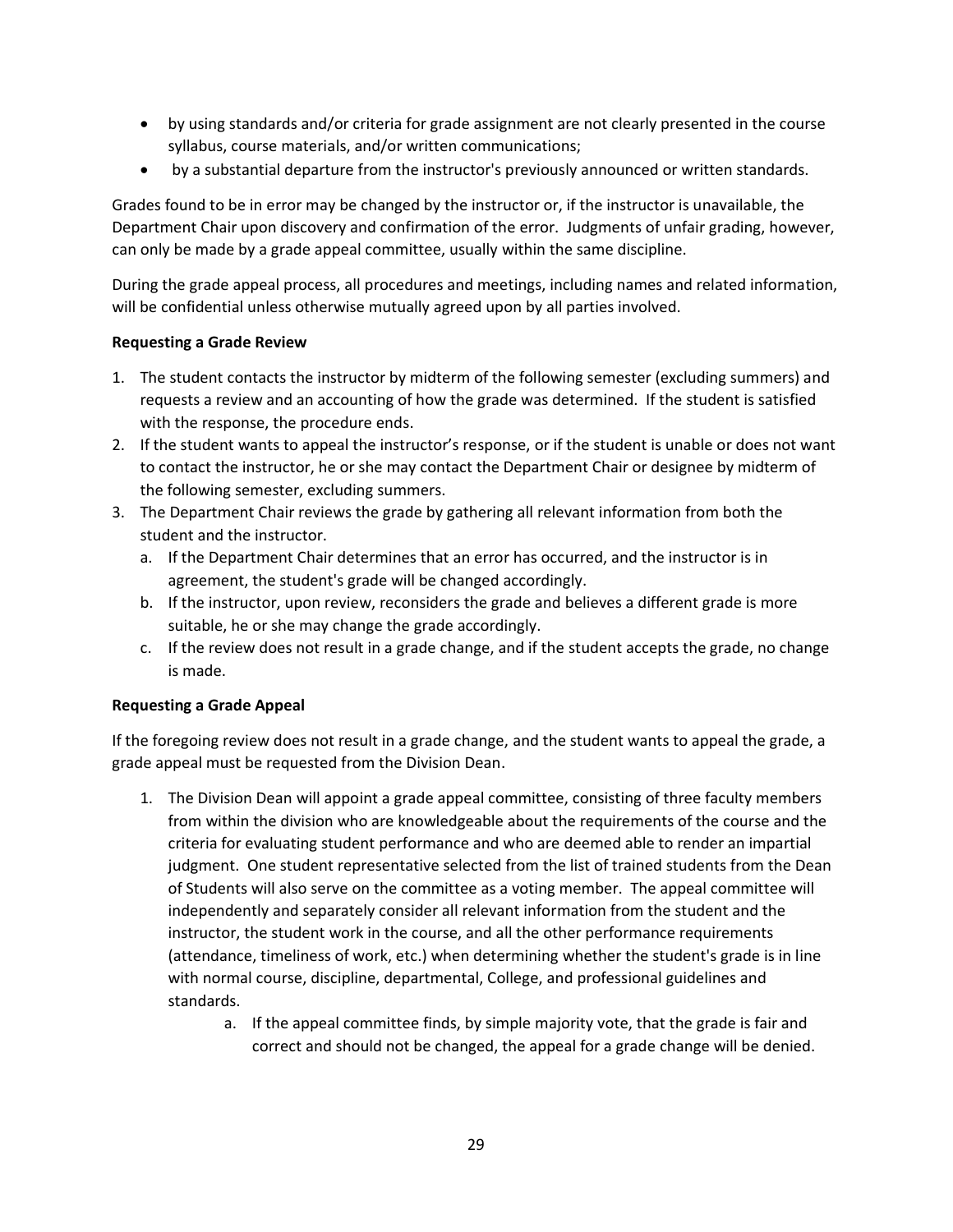- b. If the appeal committee finds, by simple majority vote, that the grade is not fair or correct and should be changed, its decision will be forwarded to the Division Dean, who will administer the change of grade.
- c. In the case of a tie vote among appeal committee members, the Division Dean will vote to break the tie.
- 2. If the student is not satisfied with the result of the appeal, he or she may petition the Student Affairs Committee. The Division Dean will guide the student through the Appeal Process.
	- a. The committee reviews the grade appeal process that the division followed and determine**s** whether it has been carried out completely and fairly, in accordance with due process. If not, the case is remanded to the division for reconsideration following the appropriate guidelines. If all procedures have been followed appropriately and no errors are detected, the appeal process is complete and the grade remain**s** the same as originally issued.
	- b. The committee also review**s** the case to determine whether the instructor's requirements and demands are compatible with College policies and procedures (attendance, etc.). If not, the case is remanded to the division for reconsideration with recommended changes in course requirements and reconsideration of the grade appeal. If there are no policy violations, the appeal process is complete and the grade remains the same as originally issued.
	- c. Once a grade appeal has been appealed to the Student Affairs Committee and a final decision has been made, the case will be considered closed**.**

No reprisal shall be taken by the Board of Trustees, administration, faculty, or staff against any student or faculty because of participation in a grade appeal.

## <span id="page-28-0"></span>**Graduation**

## **Conferral of Degrees and Certificates**

Associate degrees and certificates are conferred at the end of each semester. Students who plan to graduate are encouraged to file a Petition to Graduate Form early in the semester prior to the semester in which they anticipate graduation. This form and all other graduation credentials must be on file in the Office of Admissions and Records, room U214. All petition to graduate deadlines are posted in the current catalog.

Commencement is held each year at the completion of the spring semester. All students who have graduated with an associate's degree or certificate with 30 or more credits since the last commencement, or who expect to graduate at the end of spring semester or the following summer session, are encouraged to participate. The deadline(s) for filing Spring and Summer Petitions to Graduate in order to participate in commencement are published in the college Academic Calendar.

# <span id="page-28-1"></span>Harassment/Discrimination (Non-Sexual) - Students

Parkland College values and respects each and every student and is committed to fostering a diverse educational environment that cultivates the best in each student. This harassment/discrimination policy represents a vital part of maintaining a respectful and productive educational environment.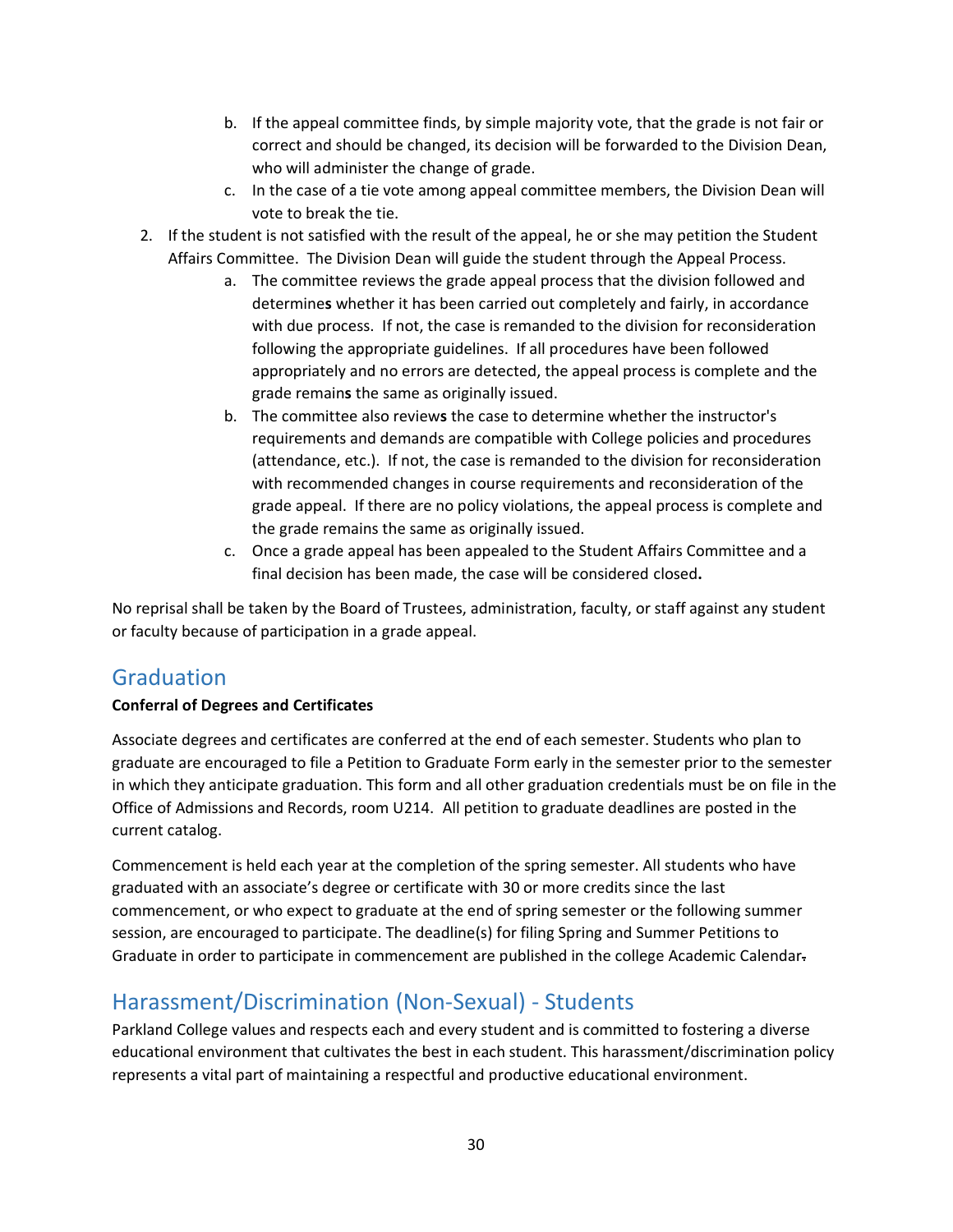In general, harassment or discrimination based on race, color, sex, gender, gender expression, national origin, religion, age, veteran status (including Vietnam veteran), marital status, ancestry, disability or sexual orientation, or retaliation for complaining about harassment or discrimination is a violation of federal and state law. Harassment is prohibited in all areas if the College, including off-campus sites. However, this policy does not prohibit constitutionally protected expressions.

## **Harassing/Discriminating Behavior**

Harassment or discrimination is any conduct which is so severe or pervasive that it actually:

- Interferes with an individual's work or education because of expressions based in race, color, national origin, religion, age, veteran status (including Vietnam veteran); marital status, ancestry, disability or sexual orientation or retaliation for complaining about harassment or discrimination;
- Creates an intimidating, hostile, or offensive environment through written, graphic, or verbal communications including comments, jokes, slurs, or negative stereotyping; or interferes with an individual's performance.

## **Retaliation Prohibited**

Students who complain of harassment or discrimination, or provide information related to such complaints, or oppose harassing and/or discriminating behavior, shall be protected against retaliation. Retaliation is considered as serious as prohibited harassment and immediate and appropriate disciplinary action, up to and including expulsion shall be instituted. During the complaint investigation, all parties shall be reminded that retaliation is prohibited.

Examples of retaliation can include negative actions such as, but not limited to:

- Poor performance evaluations;
- Change in class assignments or other negative discussions;
- Laughing at, ignoring or failing to take seriously reports/complaint of harassment;
- Continuing/escalating harassing behavior after the student objects.

## **Addressing Harassment/Discrimination**

If you feel you are being harassed, discriminated against, or retaliated against, you are encouraged to notify the Vice President for Student Services, the Office of Human Resources, or a trusted faculty or staff member at the College. If you wish to explore your concerns and options related to harassment, you are encouraged to contact a counselor in the Counseling and Advising Center at the College.

## **Timely Reporting**

An objective of this policy is preventing or intervening when such unwelcome conduct occurs before it creates an uncomfortable or disruptive academic environment. Therefore, students who believe they have been victims of conduct prohibited by this policy are encouraged to report it immediately.

## **Investigation Procedures**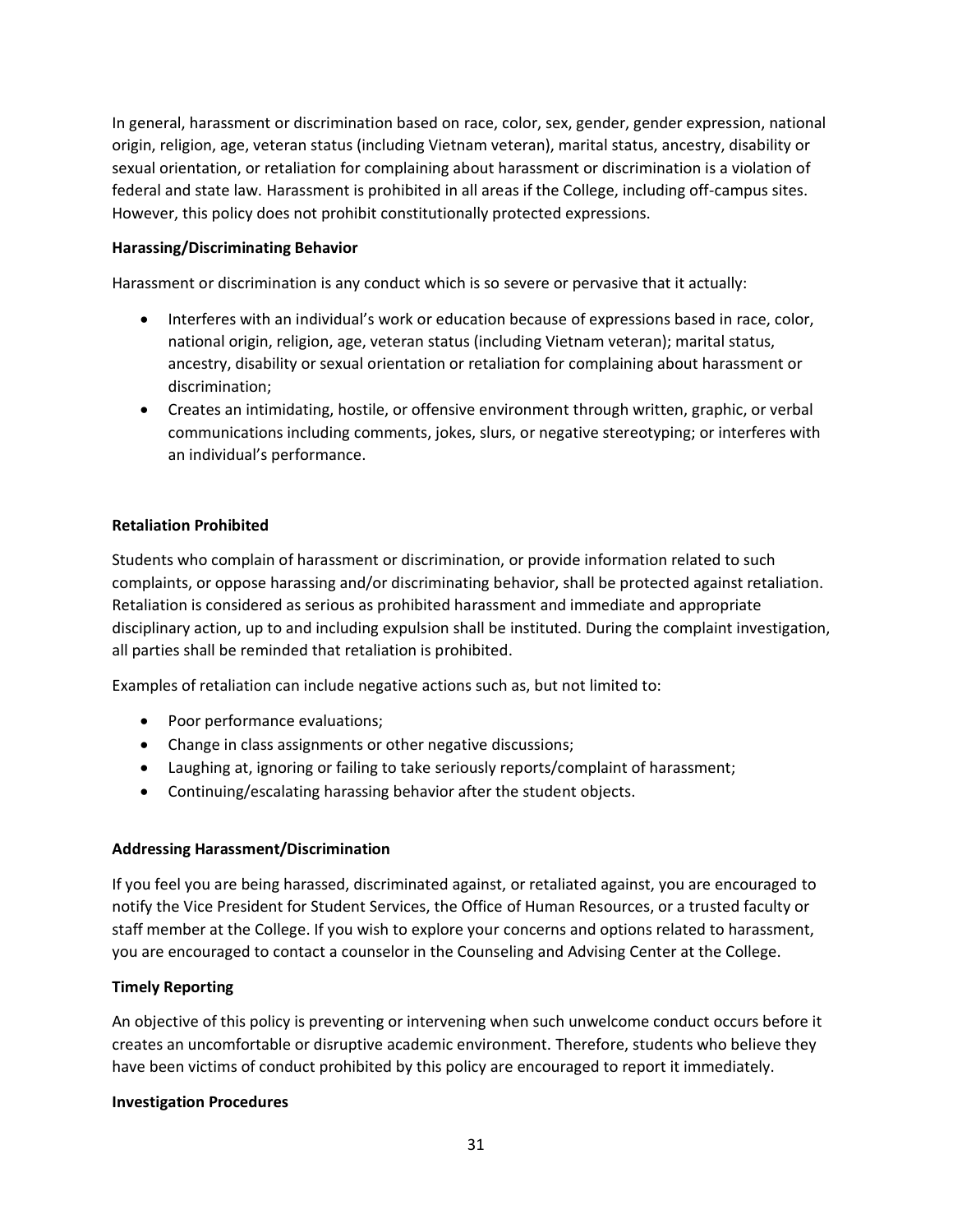In determining alleged harassment/discrimination, the circumstances, the nature of the harassment/discrimination, and the context in which it allegedly occurred may be investigated by the Vice President for Student Services, the office of Human Resources, or a designee as named by the President if there is potential for a conflict of interest (e.g., the incidents involve either of those offices). The ability of the Vice President for Student Services, the office of Human Resources, or designee, to properly investigate and/or respond to allegations of harassment/discrimination will be limited if the alleged victim is unwilling to provide adequate information, and/or requests confidentiality, and/or the time elapsed has compromised the evidence. Complainant as well as respondent may request updates as to the general progress of the investigation.

## **Hearings**

Student to student complaints will be referred to the Vice President for Student Services for disposition. If the charges cannot be disposed of by mutual consent (mediation) or if either party does not adhere to agreed upon sanction(s) or the charges result from a violation of major offense in which suspension or expulsion would be recommended, the Vice President for Student Services will refer the case to a special sub-committee of the student conduct hearing committee. Members of that special subcommittee will be trained to deal with such matters. The composition of the committee will consist of two faculty/staff, two students, and a nonvoting Chair except in the case of a tie vote. At least one member of the conduct committee must be of the same gender as the complainant. The Vice President for Student Services will not serve as a member of the committee or as the Chair. The hearing will take place in a timely manner.

The response to student complaints against an employee of the College alleging harassment/discrimination will adhere to the procedures as outlined in Parkland College Employee Policy 3.02 "Harassment/Discrimination-Employees".

Employee complaints against a student alleging harassment/discrimination will be disposed by the office of Human Resources and the Vice President for Student Services. If the charges cannot be disposed of by mediation or agreed upon sanctions, the case will be remanded to a special sub-committee of the student conduct hearing committee, as outlined above. The hearing will take place in a timely manner.

## **Hearing Outcome**

- If the charges of harassment/discrimination are found to have merit, sanctions will be imposed. These sanctions may include one or several of the following: a written warning, probation, suspension, expulsion, academic accommodations, separation of harasser and harassed, counseling and/or training. If the offender is an employee of the College, the office of Human Resources will be responsible for sanctioning which could include warning, training, or termination.
- If the charges of harassment/discrimination are found to have no merit, no sanctions will be imposed.
- Either party may appeal the outcome of the hearing. The appeal process will follow the prescribed procedures as outlined in the Student Conduct Code under Appeals if both parties are students.

## **Rights of the Complainant/Respondent**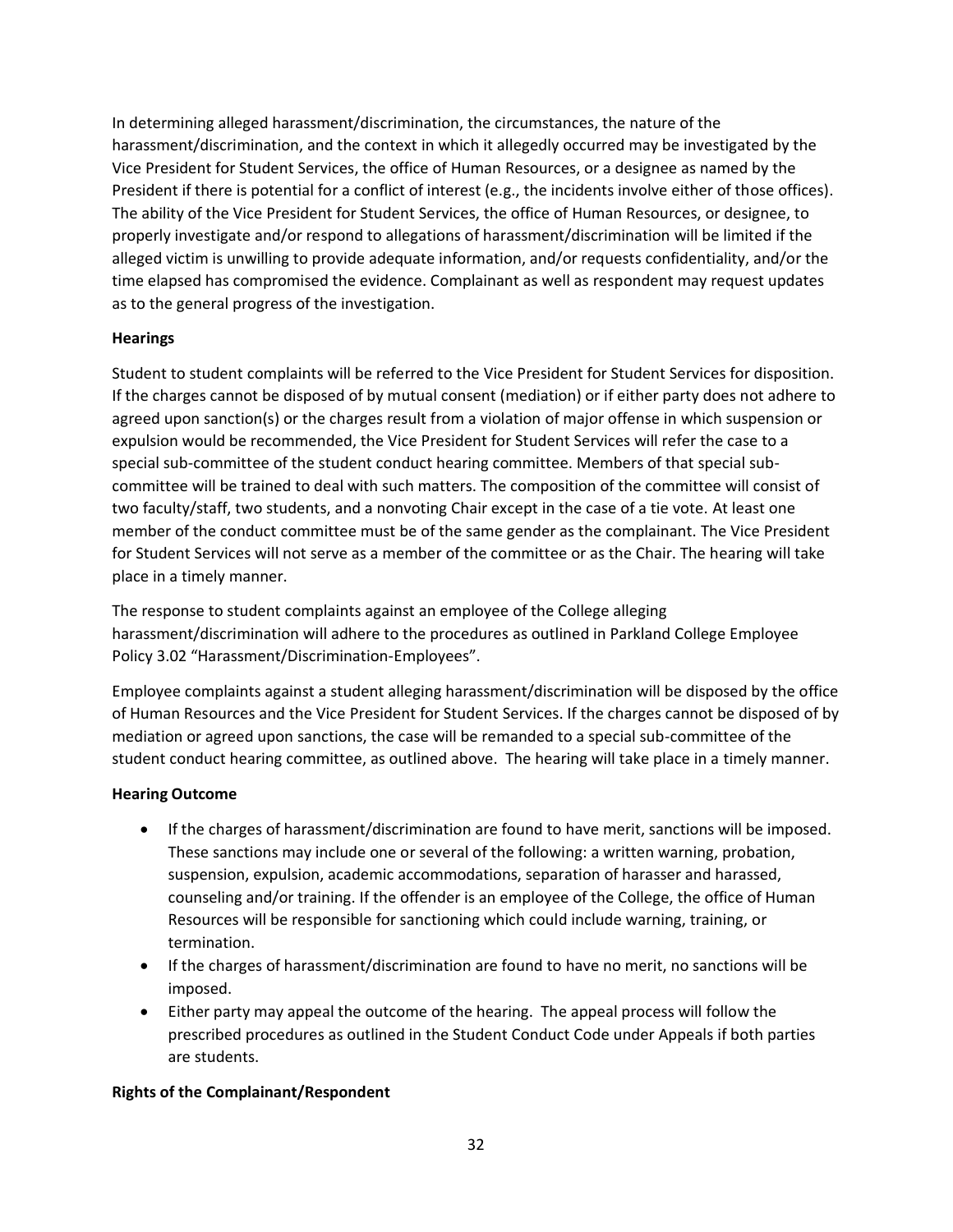- Advocates for both the complainant and respondent will be allowed during the investigation and/or hearing.
- The complainant may withdraw the charges at any time during the process, although the College may continue with the processes if deemed appropriate.

## **Confidentiality**

The confidentiality if all parties who are interviewed or who present information throughout the proceeding shall be maintained to the extent possible. Information about the allegation of harassment/discrimination shall be shared only on a "need to know" basis.

## **Programs**

- The College will make every effort possible to provide a copy of the Harassment/Discrimination policy to all students.
- The College will provide educational awareness programs to address the issue of harassment/discrimination.

# <span id="page-31-0"></span>Harassment/Discrimination/Misconduct (Sexual) - Students

## **I. Purpose**

The College is committed to maintaining a safe and healthy educational and employment environment that is free from discrimination, harassment and misconduct on the basis of sex, which includes sexual orientation or gender-related identity. The purpose of these Procedures is to implement the College's Policy Prohibiting Sex-Based Misconduct and Policy 8.26 Harassment/Discrimination – Students and Policy 3.02 Harassment/Discrimination - Employees, ensure a safe and healthy educational and employment environment, and meet legal requirements in accordance with: Title IX of the *Education Amendments of 1972* ("Title IX"), which prohibits discrimination on the basis of sex in the College's education programs or activities; relevant sections of the *Violence Against Women Reauthorization Act* ("VAWA"); Title VII of the *Civil Rights Act of 1964* ("Title VII"), which prohibits discrimination on the basis of sex in employment; relevant sections of the *Illinois Human Rights Act*, which prohibits discrimination on the basis of sex or sexual orientation, including gender-related identity; the *Jeanne Clery Disclosure of Campus Security Policy and Campus Crime Statistics Act* ("Clery Act"), which requires timely warning to the community of certain immediate threats; the *Preventing Sexual Violence in Higher Education Act*; and other applicable law and local ordinances.

The College has an affirmative duty to take immediate and appropriate action once it knows or its management should know of an act of sex-based discrimination, sexual harassment or other sex-based misconduct in any of its educational or employment programs or activities. The College will promptly and thoroughly investigate any complaints of sexual discrimination, harassment and/or misconduct in accordance with the procedures set forth below.

## **II. Jurisdiction**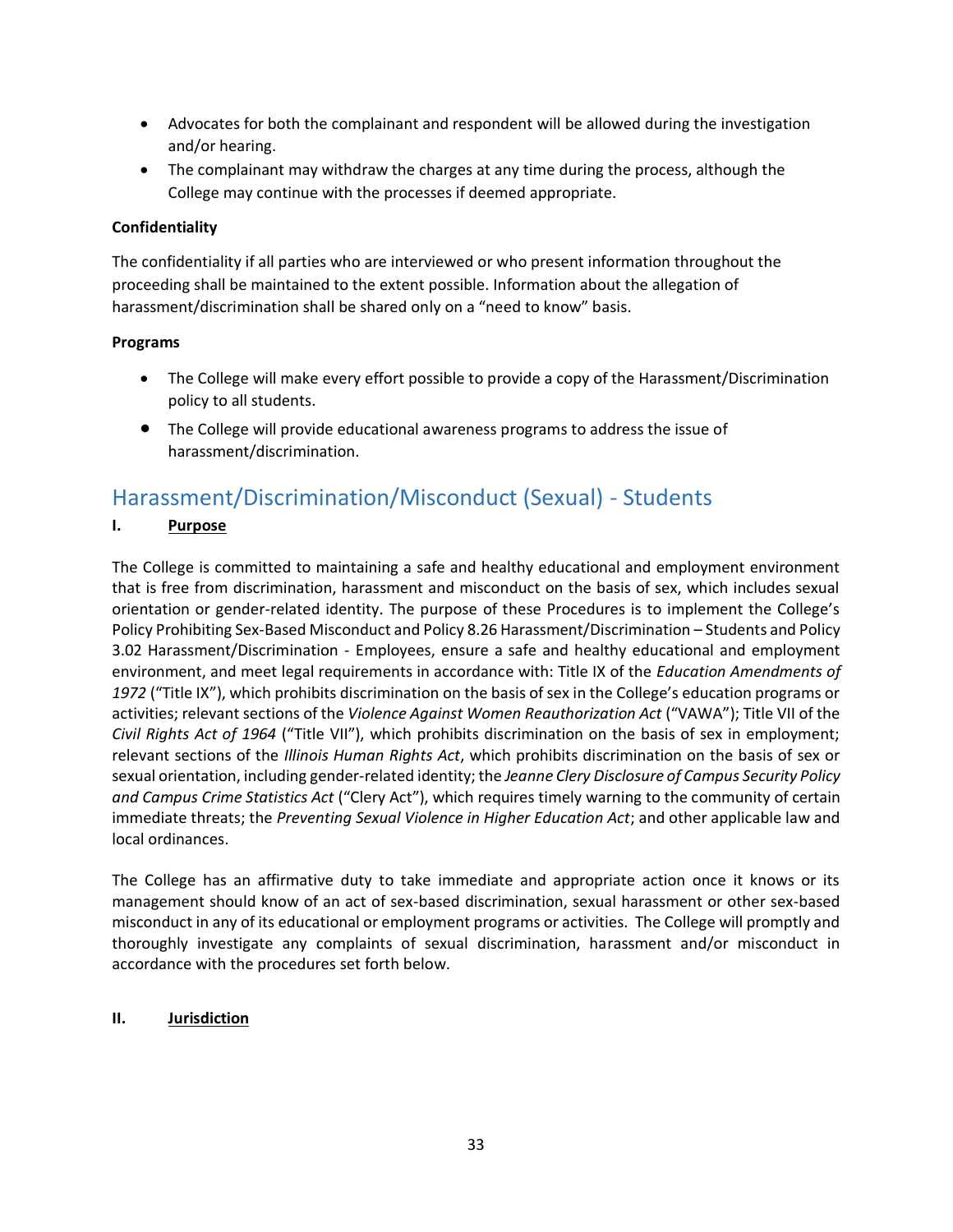The College's Policy Prohibiting Sex-Based Misconduct and these implementing Procedures apply to students, faculty, staff, appointees, or third parties, regardless of sexual orientation or gender-identity, whenever the misconduct occurs:

- **A.** On College property; or
- **B.** Off College property if:
	- 1. The conduct was in connection with a College or College-recognized program or activity; or
	- 2. The conduct may have the effect of creating a hostile environment for a member of the College community.

## **III. Scope**

These Procedures govern sex-based misconduct in various forms, many of which may trigger legal obligations under one or more state and federal laws. In no case does the inapplicability of a particular legal framework require the College not to address an act of misconduct falling within the scope of these Procedures.

Sections I-VII and IX-X include provisions relevant to sex-based misconduct in all its forms.

Sections VI.A and VI.B address specific reporting procedures for students and employees, respectively. Section VIII, which describes a grievance process with a required live hearing, applies only to formal Title IX complaints and complaints alleging sexual violence, domestic violence, dating violence or stalking.

Appendix A provides definitions for these Procedures.

## **IV. Administration**

## **A. Title IX Coordinator**

The College has designated the Vice President for Student Service as the Title IX Coordinator and the Dean of Students and the Associate Vice President/Chief Human Resource Officer as the Title IX Deputy Coordinator(s).

Contact information for the Title IX Coordinator(s) is as follows:

Michael R. Trame Vice President for Student Services Parkland College Room U334 2400 W. Bradley Avenue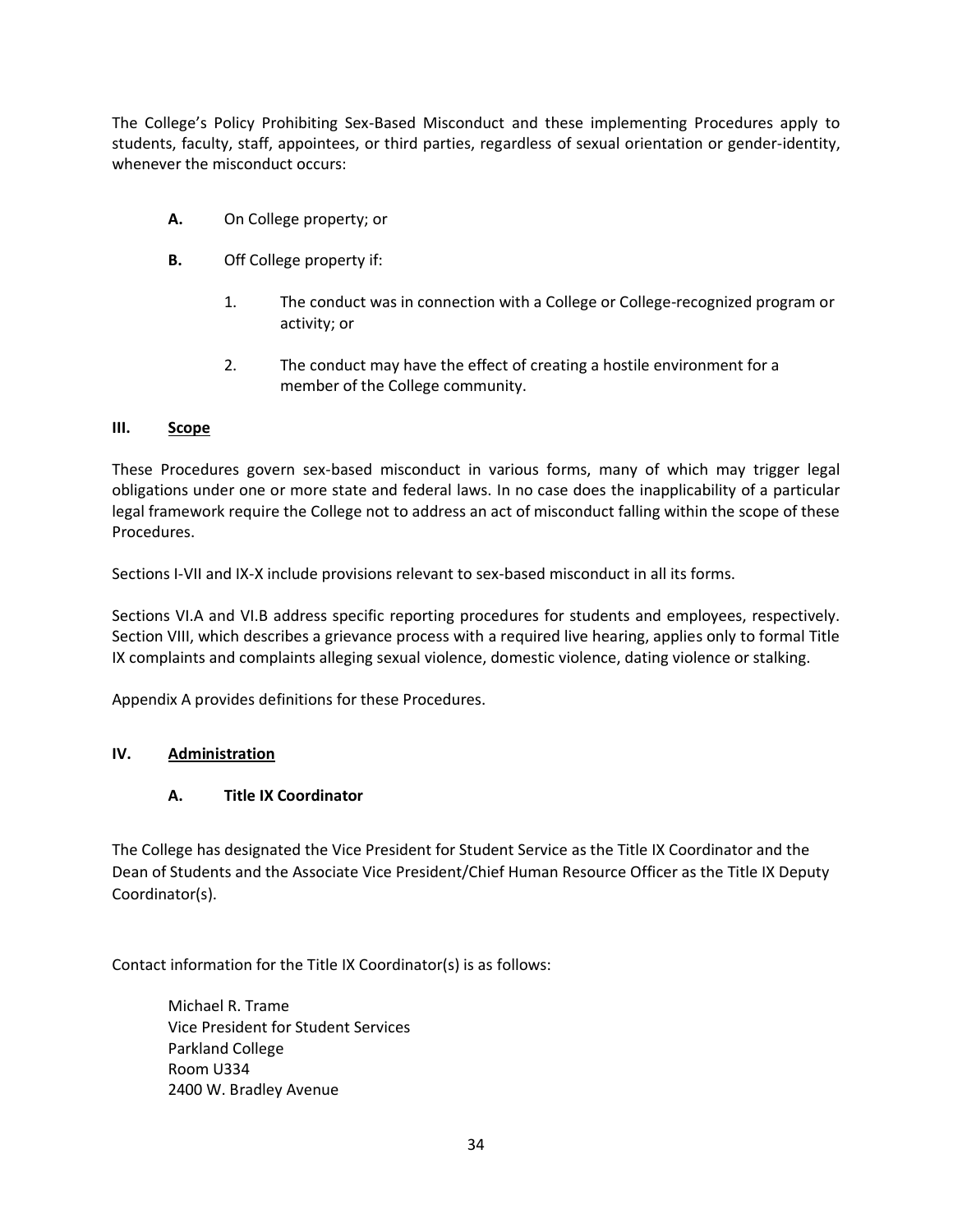Telephone: (217) 351-2551 Email: [Title\\_IX@parkland.edu](mailto:Title_IX@parkland.edu)

Contact information for the Title IX Deputy Coordinator(s) is as follows:

Marietta Turner Dean of Students Parkland College Room U243] 2400 W. Bradley Avenue Telephone: (217) 351-2505 Email: [Title\\_IX@parkland.edu](mailto:Title_IX@parkland.edu)

Kathleen McAndrew Associate Vice President Chief Human Resource Officer Parkland College Room A116 2400 W. Bradley Avenue Telephone: (217) 353-2024 Email: [Title\\_IX@parkland.edu](mailto:Title_IX@parkland.edu)

Responsibilities of the Title IX Coordinator(s) include, but are not limited to:

- Overseeing the College's response to all Title IX reports and complaints and identifying and addressing any patterns or systemic problems revealed by such reports or complaints.
- Being informed of all reports and complaints raising Title IX issues, including those initially filed with another individual or office or if the investigation will be conducted by another individual or office.
- Conducting and/or assigning Title IX investigations, including the investigation of facts relative to a complaint. The Title IX Coordinator must not be the decision-maker for a determination of responsibility in response to a formal Title IX complaint of sexual harassment.
- Coordinating any appropriate supportive measures and ensuring the effective implementation of any remedies.
- Ensuring that appropriate policies and procedures are in place for working with law enforcement and coordinating services with local victim advocacy organizations and services providers, including rape crisis centers.
- Ensuring that adequate training is provided to students, faculty and staff on Title IX issues.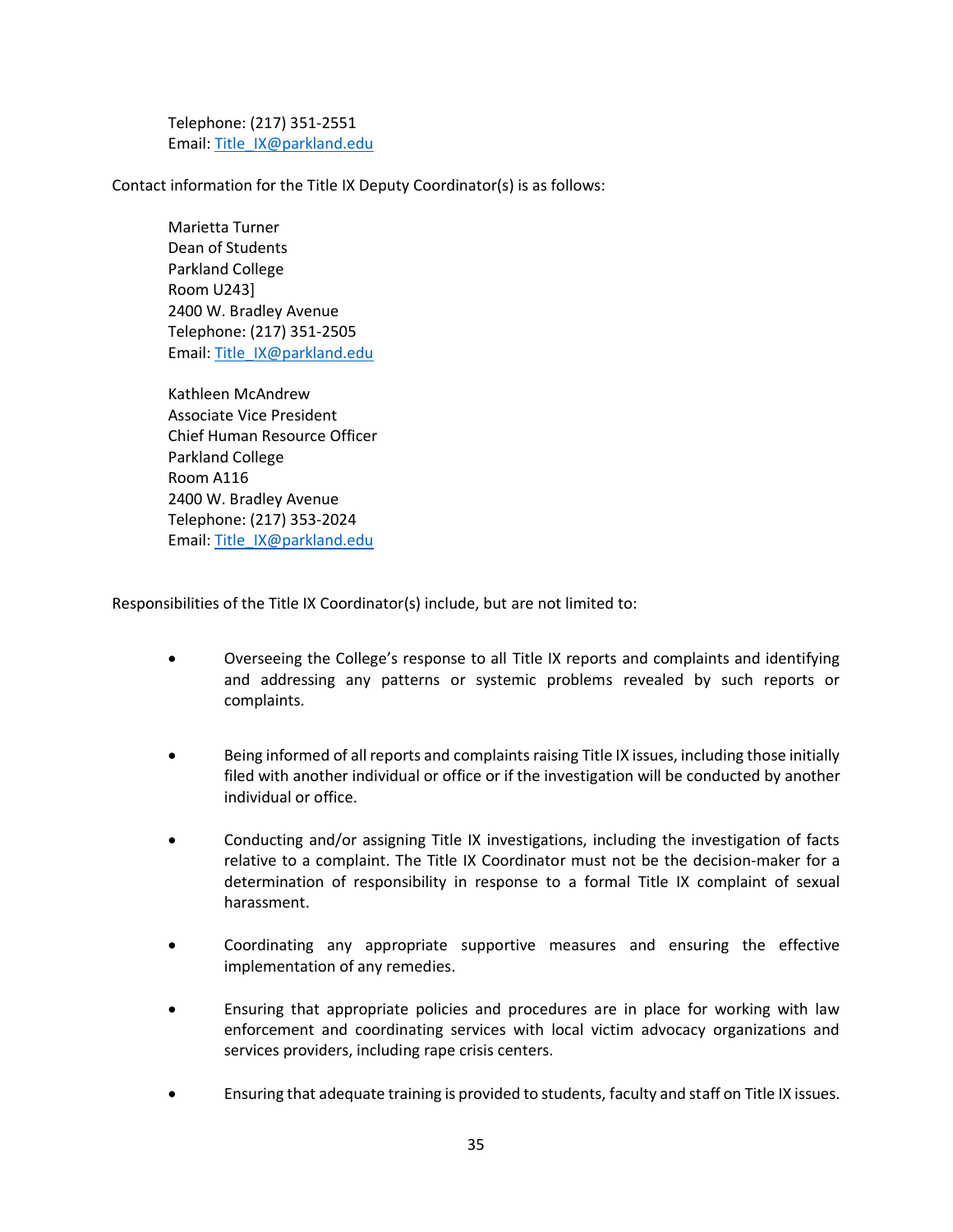- Monitoring students' participation in athletics and across academic fields to ensure that sex discrimination is not causing any disproportionate enrollment based on sex or otherwise negatively affecting a student's access to equal educational opportunities.
- Developing a method to survey the school climate and coordinating the collection and analysis of information from that survey.
- Promoting an educational and employment environment which is free of sex discrimination and gender bias.

Inquiries concerning the application of Title IX may be referred to the Title IX Coordinator(s) or to the Assistant Secretary for Civil Rights at the United States Department of Education:

Office for Civil Rights, *Chicago Office* U.S. Department of Education Citigroup Center 500 W. Madison Street, Suite 1475 Chicago, IL 60661-4544 Telephone: (312) 730-1560 Email: [OCR.Chicago@ed.gov](mailto:OCR.Chicago@ed.gov)

## **B. Human Resources Department**

For any complaints that involve a College employee as the respondent and fall outside the scope of Title IX, the Human Resources Department will manage the investigation into the allegations and issue a decision and any appropriate sanction(s).

For complaints of sex-based misconduct that involve a College employee as the respondent, investigatory and disciplinary procedures required by any applicable collective bargaining agreement will apply in addition to these Procedures.

## **V. Options for Assistance Following an Incident of Sex-Based Discrimination, Harassment or Misconduct**

## **A. On- and Off-Campus Counselors and Advocates**

The following on- and off-campus counselors and advocates can provide an immediate confidential\* response in a crisis situation, as well as ongoing assistance and support:

Parkland College Counseling Services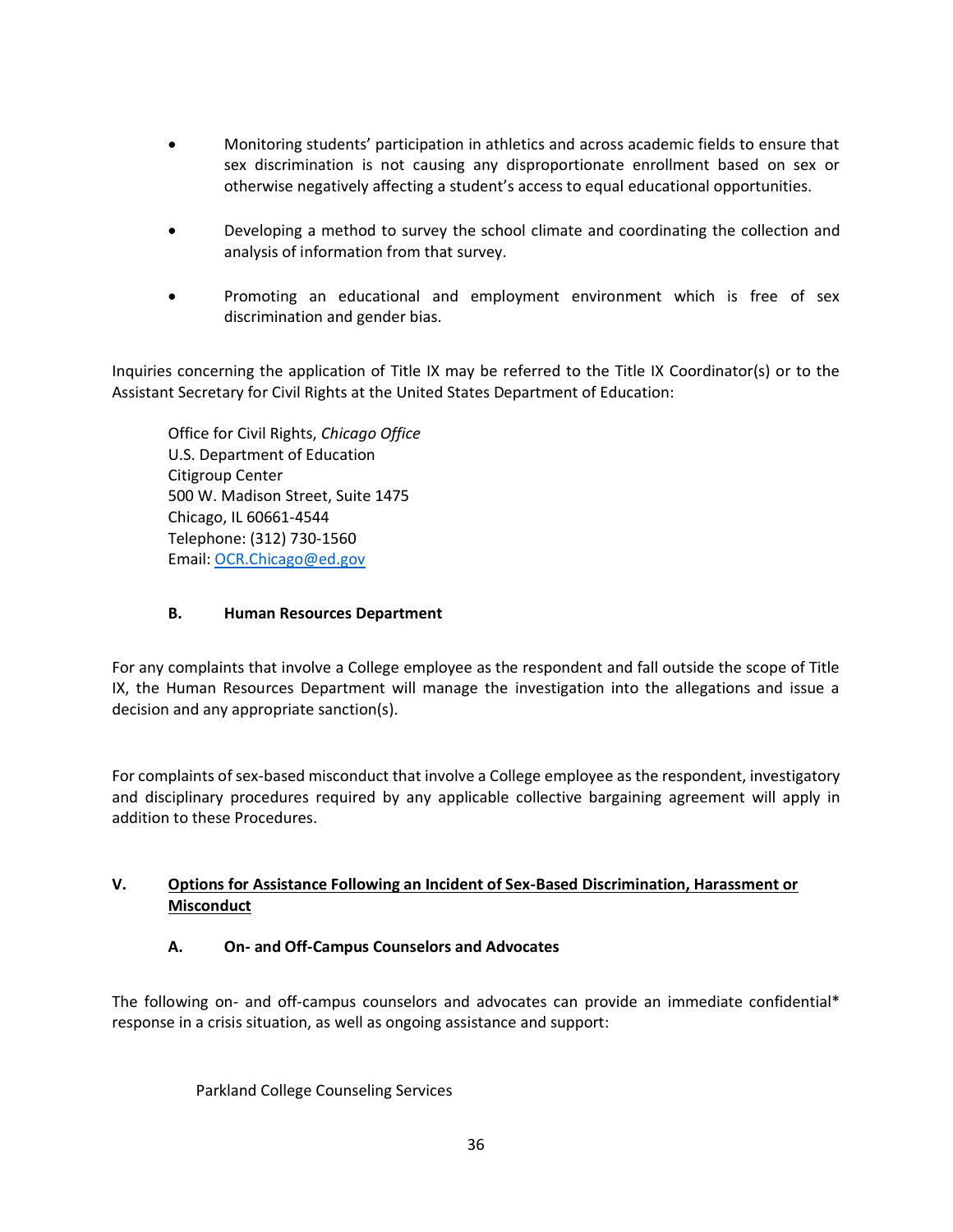Room U267

217-351-2219

Hours: When College is open, 8 AM-5PM

Mental Health Counselors:

Marya Burke\*

Angela Jancola\*

Joe Omo-Osagie\*

Katie Schacht\*

Donna Tanner-Harold\*

## **24-Hour Crisis Lines**

[Courage Connection Domestic Violence for Women and Children:](https://courageconnection.org/) (217)384-4390 [Mental](https://rosecrance.org/locations/rosecrance-fox-drive/)  [health/suicide \(Rosecrance/Community Elements\):](https://rosecrance.org/locations/rosecrance-fox-drive/) (217)693-4580

[Sexual assault \(Rape Advocacy, Counseling, & Education Services\):](https://www.cu-races.org/) (217)344-6298 [RAINN](https://www.rainn.org/)  [\(Rape, Abuse, and Incest National Network\) hotline:](https://www.rainn.org/) 1-800-656-4673

[Illinois Coalition Against Sexual Assault \(ICASA\):](https://icasa.org/) (217)753-4117

[Illinois Coalition Against Domestic Violence:](https://www.ilcadv.org/) 877-863-6338

\*Indicates Confidential Advisors, as defined in Appendix A.

Note: While the above-listed counselors and advocates may maintain a reporting person's confidentiality vis-à-vis the College, they may have reporting or other obligations under State law.

## **B. Emergency Response**

Anyone who experiences or observes an emergency situation should immediately call 911 and/or one of the phone numbers listed below:

> Parkland College Department of Public Safety Room A160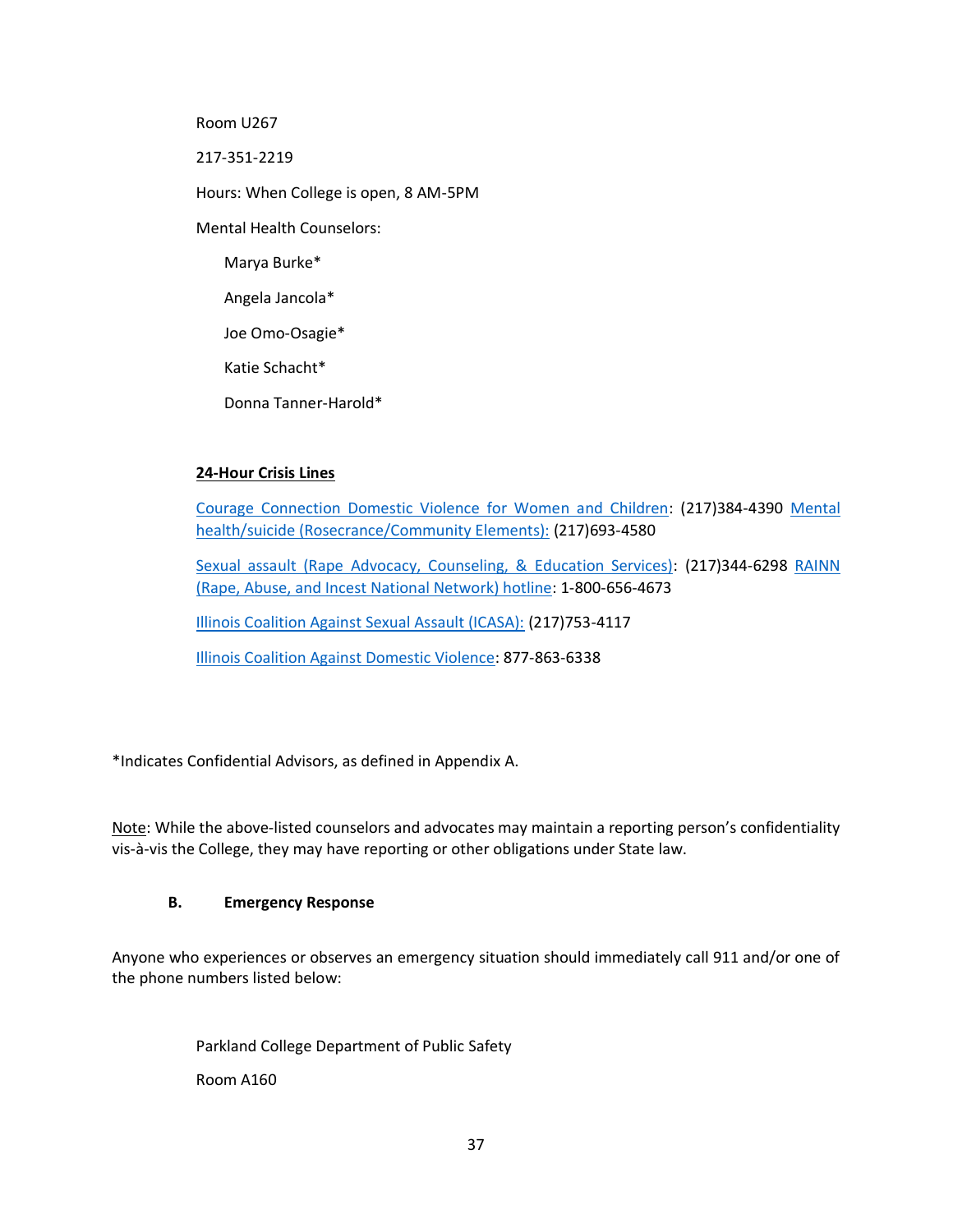2400 W. Bradley Avenue (217)351-2369 [PublicSafety@parkland.edu](mailto:PublicSafety@parkland.edu)

Champaign Police Department 82 E. University Avenue Champaign, IL 61820 (217)351-4545 [Police@champaignil.gov](mailto:Police@champaignil.gov)

Champaign County Sheriff 204 E. Main Street Urbana, IL 61801 (217)384-1204 [sheriff@co.champaign.il.us](mailto:sheriff@co.champaign.il.us)

University of Illinois Police Department 1110 W. Springfield Ave. Urbana, IL 61801 (217)333-1216 [police@illinois.edu](mailto:police@illinois.edu)

Urbana Police Department 400 S. Vine Street Urbana, IL 61801 (217)384-2320

#### **C. On- and Off-Campus Health Care Options**

Individuals may seek treatment for injuries, preventative treatment for sexually transmitted disease, and/or other health services by contacting one of the following health care providers: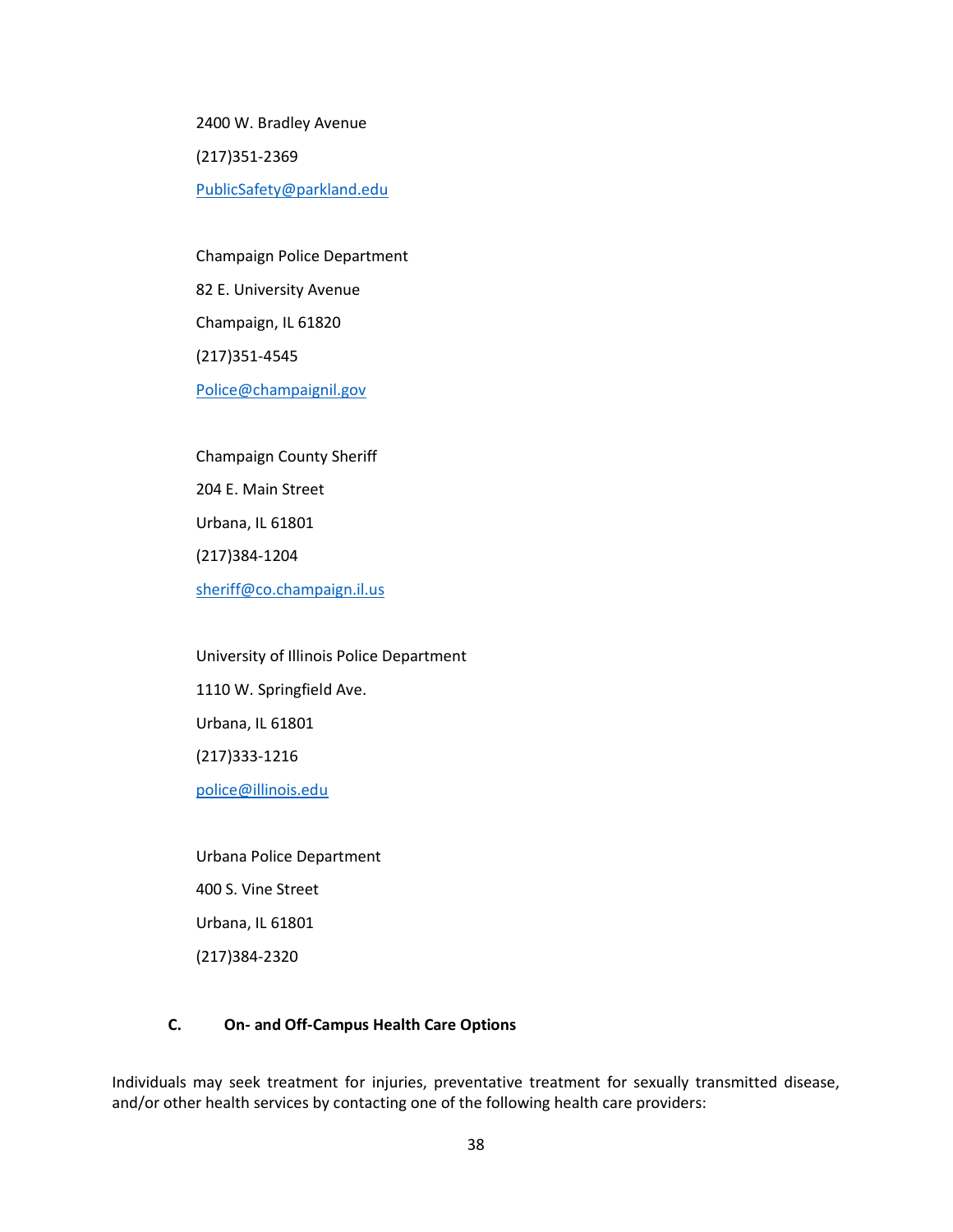Carle Foundation Hospital

611 W. Park St., Urbana, IL 61801

(217)383-3311

Emergency Department - 24 hours/day, 365 days/year

• Offers evidence collection (rape kit) and medical treatment\*

OSF Medical Center

1400 W. Park St., Urbana, IL 61801

(217)337-2131

Emergency Department - 24 hours/day, 365 days/year

• Offers evidence collection (rape kit) and medical treatment\*

Frances Nelson Medical Center

819 Bloomington Rd, Champaign, IL 61820

Phone: (217)356-1558

Champaign- Urbana Public Health

201 W. Kenyon Rd. Champaign, IL 61820

Phone: (217)352-7961

- Preventative treatment for sexually transmitted disease
- FREE STI Testing
- Does not require proof of citizenship

Planned Parenthood

302 E Stoughton St., Suite #2, Champaign, IL 61820

Phone: (217)359-8022

• Offers medical abortions up to 9 weeks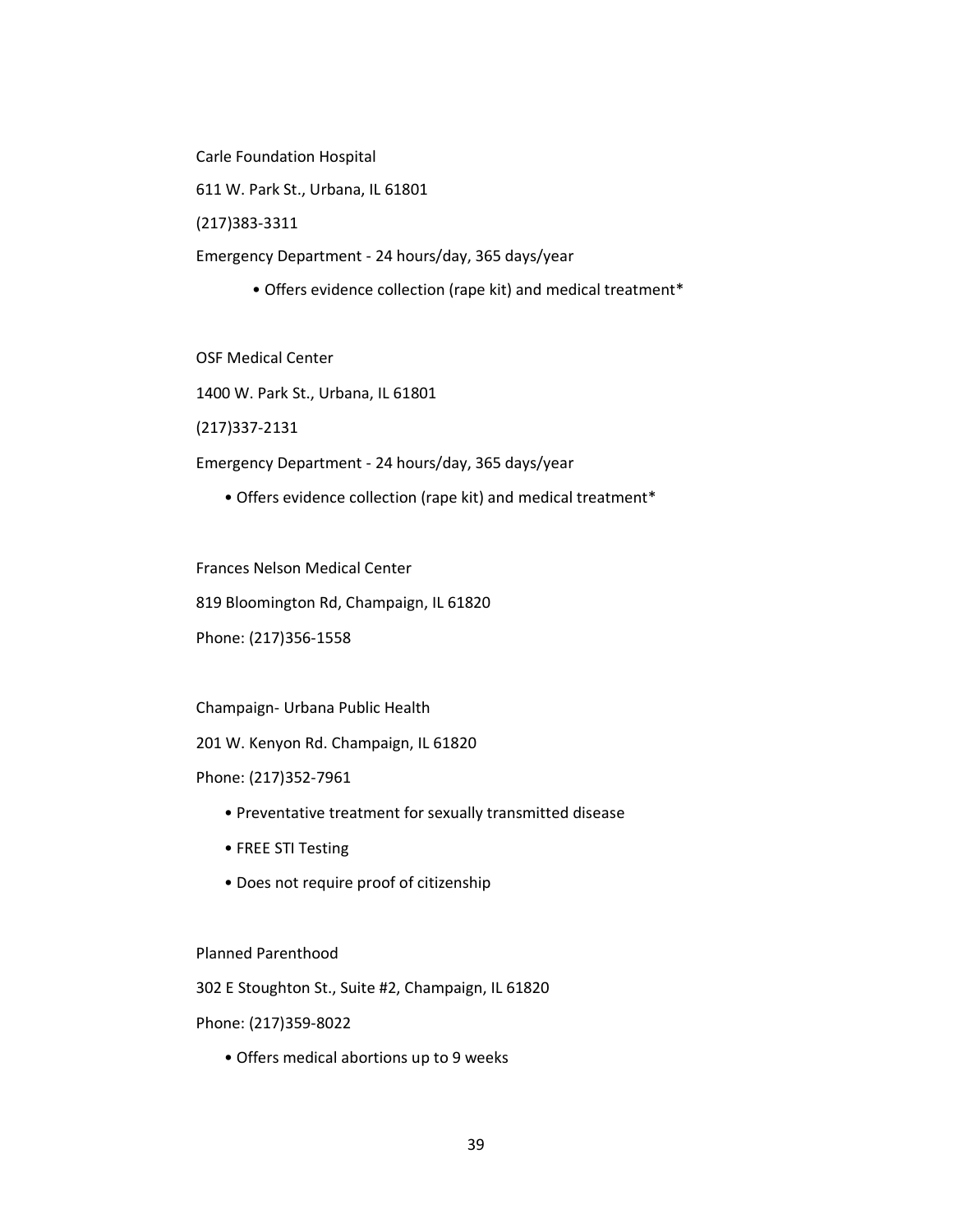Women's Health Practice

2125 South Neil Street, Champaign, IL 61820

Phone: (217)356-3736

• Offers medical and surgical abortions

Avicenna Community Health Center

819 Bloomington Rd, Champaign, IL 61820

Phone: (217)403-5498

- FREE healthcare for the Uninsured
- Does not require proof of citizenship

\*Indicates health care options which provide medical forensic services (rape kits) and/or Sexual Assault Nurse Examiners at no cost, pursuant to the *Sexual Assault Survivors Emergency Treatment Act* (410 ILCS 70).

Seeking medical treatment also serves to preserve physical evidence of sexual violence.

Off-campus health care providers will generally maintain confidentiality and not share information with the College unless the reporting person requests the disclosure and signs a consent or waiver form. Note, however, that while these health care providers may maintain a reporting person's confidentiality vis-àvis the College, they may have other reporting obligations under State law.

#### **D. State of Illinois Sexual Harassment and Discrimination Helpline**

The Illinois Department of Human Rights has established a helpline for individuals to obtain information about their reporting options and referrals to other resources. The helpline is available Monday through Friday, from 8:30 a.m. to 5:00 p.m., at (877) 236-7703.

#### **VI. Making a Report of Alleged Sex-Based Misconduct**

Any student, employee or community member who wishes to avail himself or herself of these Procedures may do so by making a report to the Title IX Coordinator or Deputy Title IX Coordinator(s). Students may also make a report to any Responsible Employee, as defined below. Detailed information concerning student and employee reporting follows below.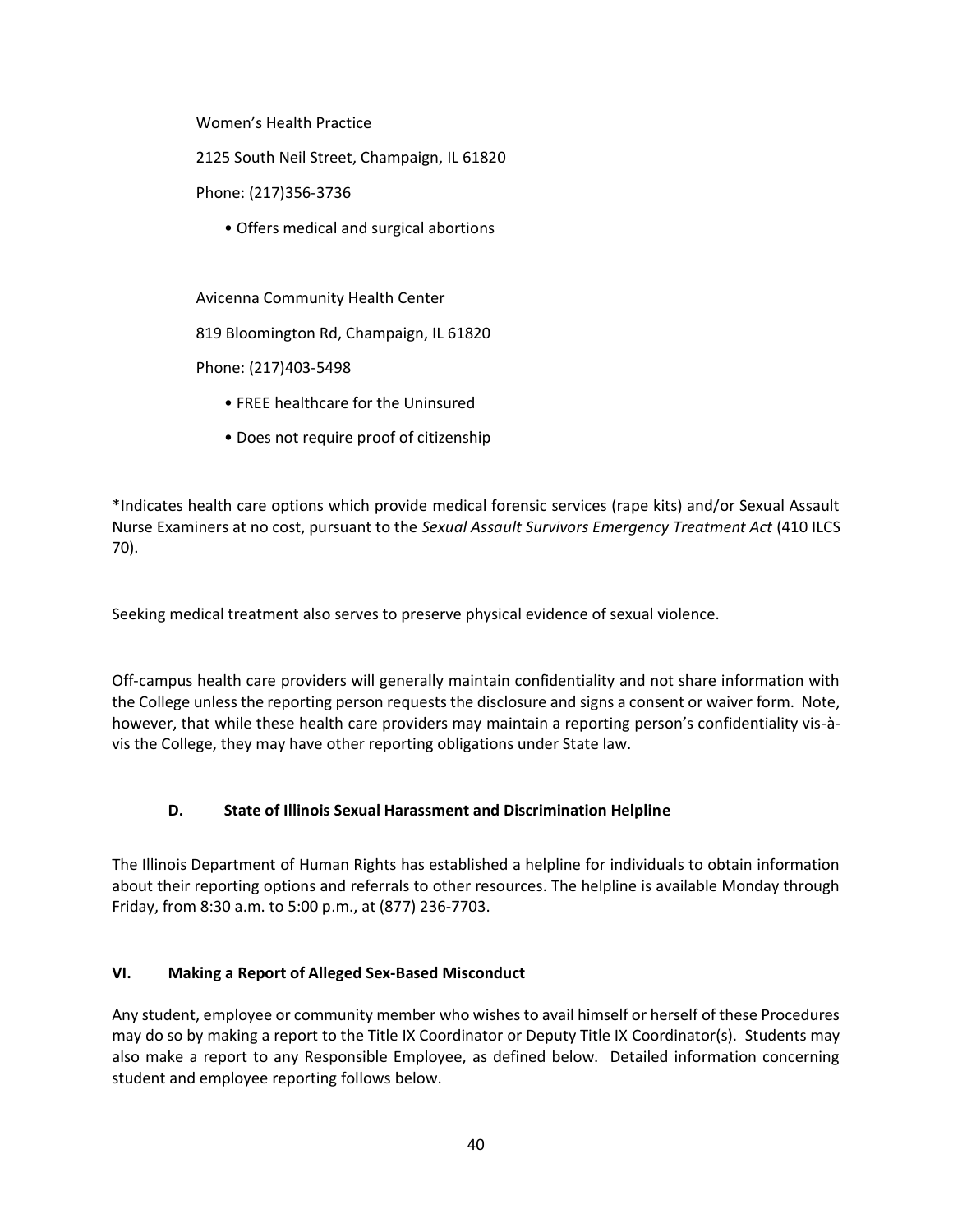#### **A. Student Reporting**

The College encourages students who have experienced sex-based misconduct to talk with someone about what happened so that they can get the support they need and so that the College can respond appropriately. Different employees on campus have different reporting obligations with regard to alleged sex-based misconduct. Some College employees (referred to as "Responsible Employees") are required to report all incidents of sex-based misconduct to the Title IX Coordinator, including the identities of the persons involved in the incident. While only designated Responsible Employees are required to report all incidents of sex-based misconduct to the Title IX Coordinator, all members of the College community (including students) are encouraged to report such incidents to the Title IX Coordinator.

The various reporting options available are set forth in further detail below. Regardless of to whom a report is made, the College will provide the person alleged to be the victim, if identified, with concise information, written in plain language, of the person's rights and options pursuant to these Procedures.

Immunity for Good Faith Reporting: Students who in good faith report an alleged violation of the College's Policy Prohibiting Sex-Based Misconduct will be granted immunity and will not receive a disciplinary sanction for a student conduct violation (such as underage drinking) revealed during the course of reporting. Immunity will not be provided for student conduct violations which the College determines are egregious, including without limitation misconduct which places the health or safety of another person at risk.

#### 1. Student Reporting to the Title IX Coordinator(s)

Students are encouraged to report alleged incidents of sex-based misconduct to the Title IX Coordinator(s) directly. The College's Title IX Coordinator(s) are:

Contact information for the Title IX Coordinator is as follows:

Michael R. Trame Vice President for Student Services Parkland College Room U334 2400 W. Bradley Avenue Telephone: (217) 351-2551 Email: [Title\\_IX@parkland.edu](mailto:Title_IX@parkland.edu)

Contact information for the Title IX Deputy Coordinator(s) is as follows:

Marietta Turner Dean of Students Parkland College Room U243] 2400 W. Bradley Avenue Telephone: (217) 351-2505 Email: [Title\\_IX@parkland.edu](mailto:Title_IX@parkland.edu)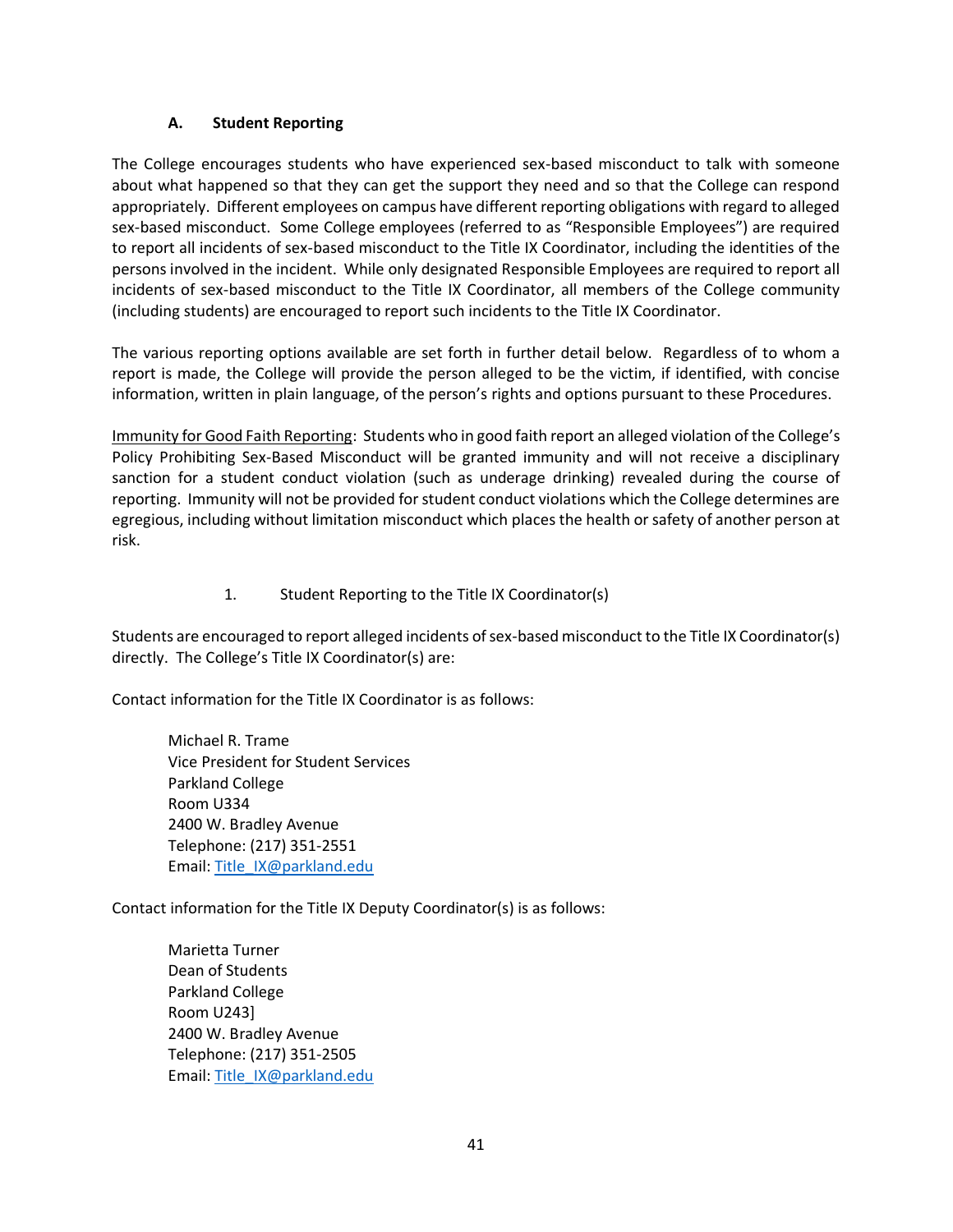Kathleen McAndrew Associate Vice President Chief Human Resource Officer Parkland College Room A116 2400 W. Bradley Avenue Telephone: (217) 353-2024 Email: [Title\\_IX@parkland.edu](mailto:Title_IX@parkland.edu)

#### 2. Student Reporting to Responsible Employees

A Responsible Employee, as defined in Appendix A, must report to the Title IX Coordinator all relevant details about an alleged incident of sex-based misconduct shared by a student, including the date, time and specific location of the alleged incident, and the names of all involved individuals. To the extent possible, information shared with a Responsible Employee will be disclosed only to the Title IX Coordinator and/or those individuals responsible for handling the College's response to the report.

The following categories of employees are the College's Responsible Employees:

- College Administrators
- Title IX Coordinator
- Faculty
- Campus Police
- Coaches
- All faculty/staff advisors to a Recognized Student Club/Organization
- All full-time Assistants to the President/Vice-Presidents
- All full-time Dean of Students Office staff
- All full-time Human Resources staff

Before a student reveals any information to Responsible Employee, the employee should ensure that the student understands the employee's reporting obligations. If the student wants to make a confidential report, the Responsible Employee should direct the student to the confidential resources listed in Section VI.A.3 below.

If the student wants to tell the Responsible Employee what happened but also maintain confidentiality, the employee should tell the student that the College will consider the request, but that the College cannot guarantee it will be able to honor it. In reporting the details of the incident to the Title IX Coordinator, the Responsible Employee will also inform the Title IX Coordinator of the student's request for confidentiality.

Although rare, there are times when the College may not be able to honor a reporting party's request in order to provide a safe, non-discriminatory environment for all students and employees.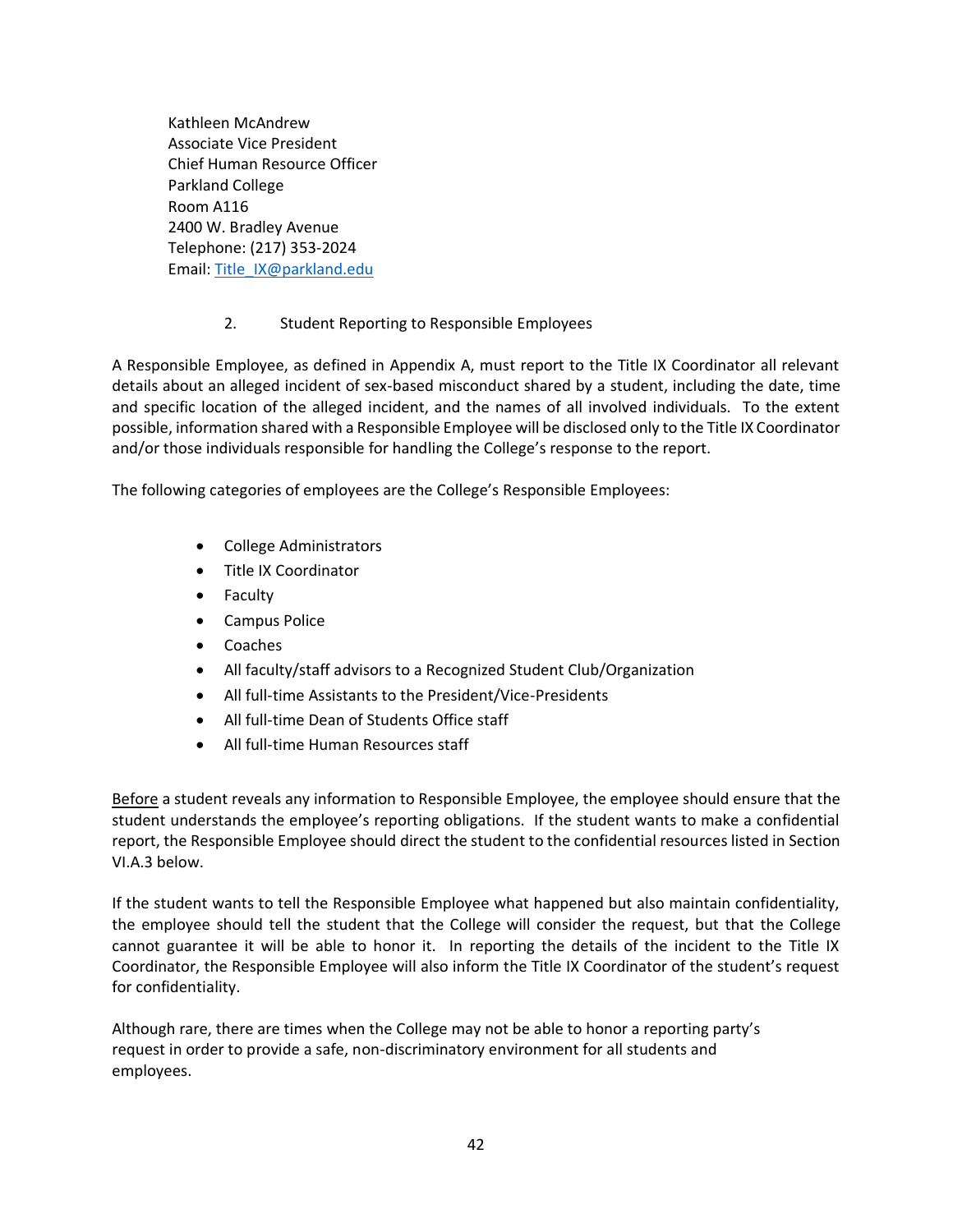The College has designated the following individual(s) to evaluate requests for confidentiality:

- Title IX Coordinator
- Deputy Title IX Coordinators
- Chief of Campus Police

When weighing a reporting party's request for confidentiality or that no investigation or discipline be pursued, a range of factors will be considered, including the following:

- The increased risk that the alleged perpetrator(s) will commit additional acts of sexual discrimination, harassment or misconduct, such as:
	- o Whether there have been other sexual discrimination complaints about the same alleged perpetrator;
	- o Whether the alleged perpetrator has a history of arrests or records from a prior school indicating a history of misconduct or violence;
	- o Whether the alleged perpetrator threatened further sexual discrimination or violence against the student victim or others;
- Whether the sexual discrimination was committed by multiple perpetrators;
- Whether the sexual discrimination, harassment or misconduct was perpetrated with a weapon;
- Whether the student victim is a minor;
- Whether the College possesses other means to obtain relevant evidence of the sexual discrimination, harassment or misconduct (e.g., security cameras or physical evidence); And
- Whether the reporting party's report reveals a pattern of perpetration (e.g., via illicit use of drugs or alcohol) at a given location or by a particular group.

The presence of one or more of these factors could lead the College to investigate and, if appropriate, pursue disciplinary action. If none of these factors is present, the College will likely respect the reporting party's request for confidentiality.

**If the College determines that it can respect a reporting party's request for confidentiality,** the College will take immediate action as necessary to protect and assist the reporting party.

#### **If the College determines that it cannot maintain a reporting party's confidentiality,** the

College will inform the reporting party at the earliest point possible and will, to the extent possible, only share information with people responsible for handling the College's response. The College will also take immediate action as necessary to protect and assist the reporting party.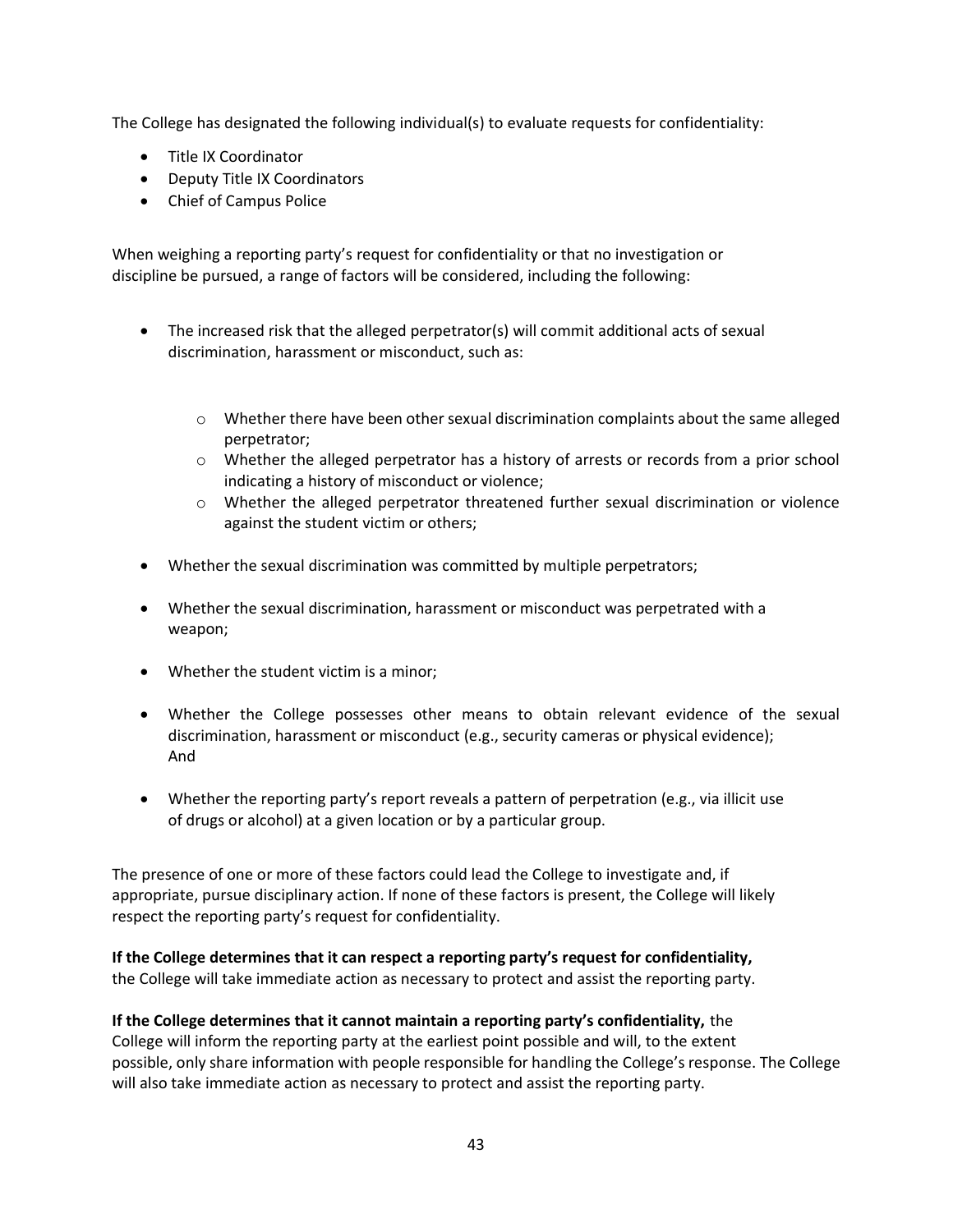If a party's request for confidentiality limits the College's ability to formally investigate a particular allegation, the College may take steps to limit the effects of the alleged sexual discrimination, harassment and/or misconduct and prevent its recurrence without initiating formal action against the alleged perpetrator or revealing the identity of the complainant. Such action may include, but is not limited to:

- Providing increased monitoring, supervision, or security at locations or activities where the alleged misconduct occurred;
- Providing training and education materials for students and employees;
- Revising and publicizing the College's policies regarding sexual discrimination, harassment and misconduct; and
- Conducting climate surveys regarding sexual misconduct.
	- 3. Confidential Reporting

Students who wish to confidentially report an incident of sex-based misconduct may make a confidential report to:

> Parkland College Counseling Services Room U267 217-351-2219 Hours: When College is open, 8 AM-5PM Mental Health Counselors: Marya Burke Angela Jancola Joe Omo-Osagie Katie Schacht Donna Tanner-Harold

The individuals in this list are Confidential Advisors, as defined in Appendix A. Professional, licensed counselors who provide mental health counseling to students (including counselors who act in that role under the supervision of a licensed counselor) are not required to report any information about an alleged incident to the Title IX Coordinator without a student's permission.

Note: While the individuals listed above may maintain a student's confidentiality vis-à-vis the College, they may have reporting or other obligations under State law. Any College employee who suspects or receives knowledge that a minor student may be an abused or neglected child or, for a student aged 18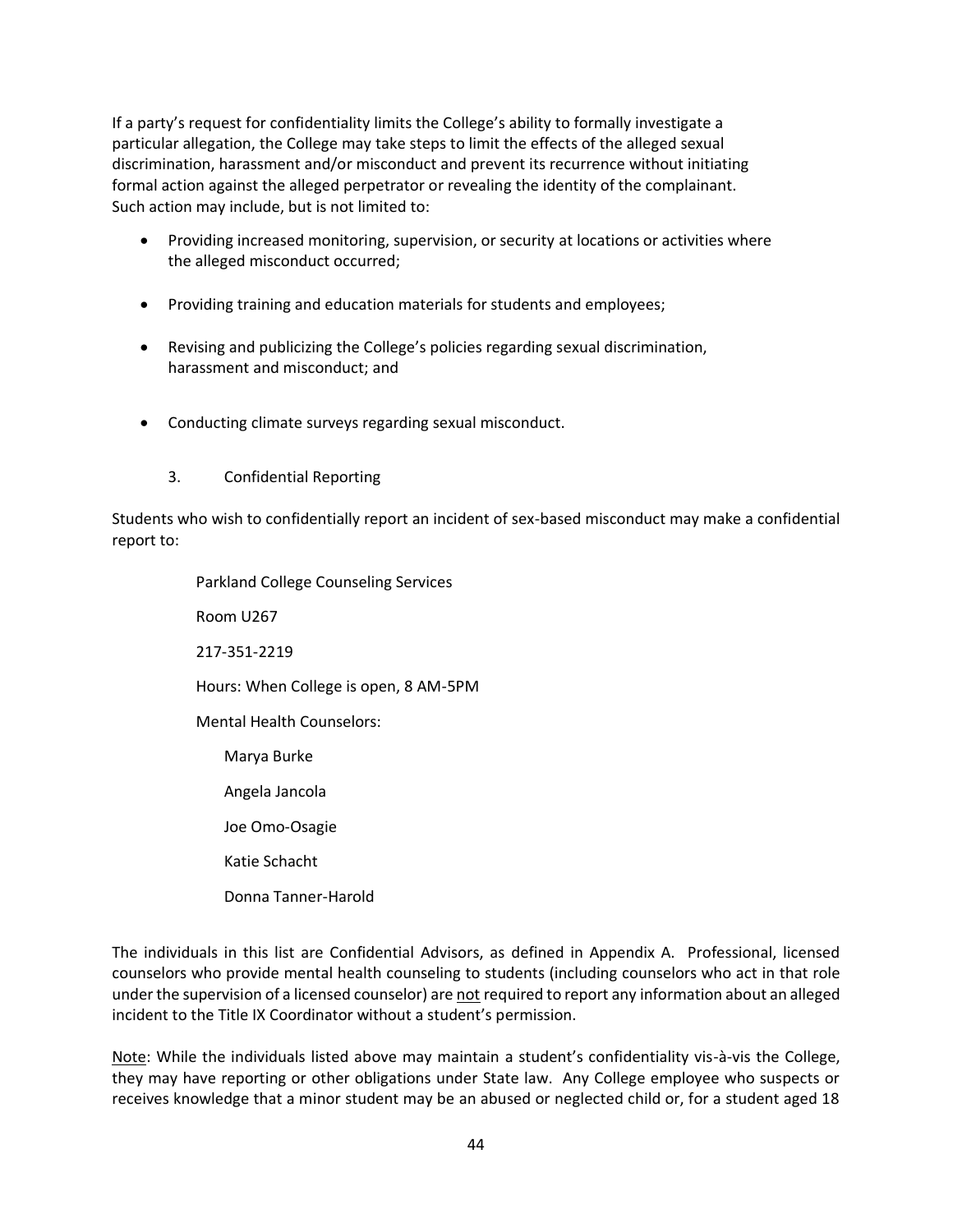through 21, an abused or neglected individual with a disability, is required to: 1) immediately report or cause a report to be made to the Illinois Department of Children and Family Services (DCFS) on its Child Abuse Hotline; and 2) follow directions given by DCFS concerning filing a written report within 48 hours with the nearest DCFS field office.

Also Note: If the College determines that a person alleged to be the perpetrator of sexual misconduct poses a serious and immediate threat to the College community, College Police may be called upon to issue a timely warning to the College community. Any such warning will not include any information that identifies the person alleged to be the victim.

## 4. Electronic and/or Anonymous Reporting

The College maintains an online system for electronic reporting. The reporter may choose to provide his/her identity or may choose to report anonymously. The system will notify the user, before he/she enters information, that entering personally identifying information may serve as notice to the College for the purpose of triggering an investigation. Anonymous reports can be filed [here.](https://cm.maxient.com/reportingform.php?ParklandCollege&layout_id=42) Where a reporter chooses to provide his/her identity and contact information, the College will respond to the reporter within 12 hours.

## 5. Note Regarding Student Participation in Public Awareness Events

Public awareness events such as "Take Back the Night," the Clothesline Project, candlelight vigils, protests, "survivor speak outs" or other forums in which students disclose incidents are not considered notice to the College of sex-based discrimination, harassment or misconduct for purposes of triggering an obligation to investigate any particular incident(s). Such events may, however, inform the need for campus-wide education and prevention efforts, and the College will provide information about students' rights at these events.

## **B. Employee Reporting**

1. Alleged Sex-Based Misconduct of a Student

In addition to the reporting requirements for Responsible Employees (see Section VI.A), all College employees who have information regarding sex-based misconduct of a student should report it to the Title IX Coordinator or any Responsible Employee.

## 2. Alleged Sex-Based Misconduct of an Employee

An employee should notify the Title IX Coordinator or Human Resources Department if he or she believes that the College or a member of the College community has engaged in sex discrimination, sexual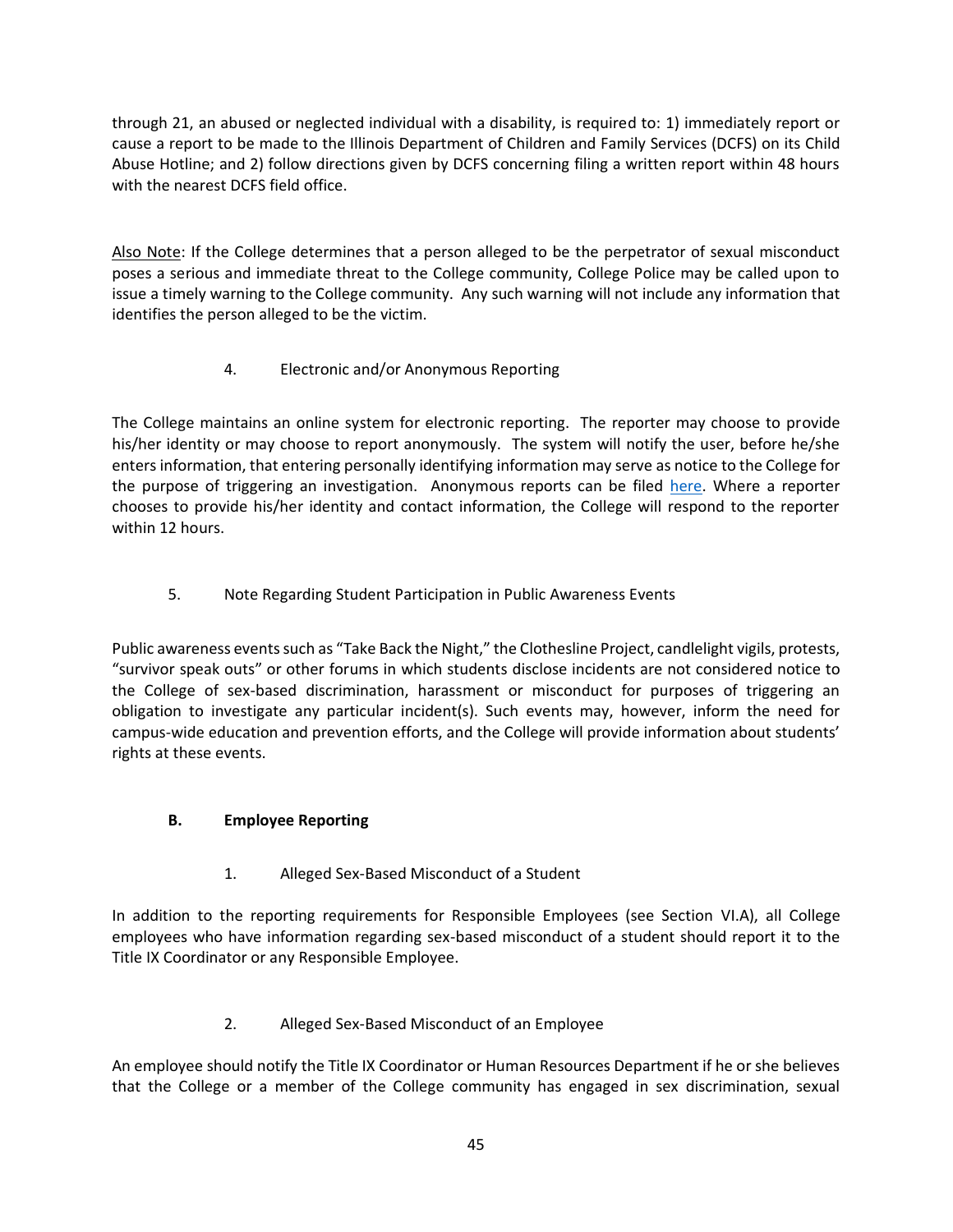harassment or other sex-based misconduct in violation of the College's Policy 3.01 Prohibition of Sex-Based Misconduct.

## **VII. College Response to Reports of Alleged Sex Discrimination, Harassment or Other Misconduct**

### **A. Processing of Report**

Upon receipt of a report, the Title IX Coordinator will analyze the report to determine the appropriate method for processing and reviewing it.

For any report alleging sexual harassment, as defined under Title IX, and/or alleging sexual violence, domestic violence, dating violence or stalking pursuant to the *Preventing Sexual Violence in Higher Education Act*, the Title IX Coordinator will promptly contact the person alleged to be the victim (hereinafter "complainant") to:

- 1. Discuss the availability of supportive measures (see Section VII.B below);
- 2. Consider the complainant's wishes with respect to supportive measures;
- 3. Inform the complainant of the availability of supportive measures with or without the filing of a formal complaint; and
- 4. Explain to the complainant the process for filing a formal complaint.

#### **B. Supportive Measures**

Supportive measures (also referred to as "interim protective measures") are non-disciplinary, nonpunitive individualized services offered as appropriate, as reasonably available, and without fee or charge to a complainant or respondent, irrespective of whether a formal complaint has been filed.

Examples of supportive measures that the College may offer include, but are not limited to:

- Counseling, mental health support, and wellness support;
- Extensions of deadlines or other course-related adjustments;
- Leaves of absence;
- Changes to academic, living, dining, transportation and/or working schedules or situations;
- Increased security and monitoring of certain areas of campus;
- Issuance and enforcement of mutual campus no contact orders; and
- Enforcement of an order of protection or no contact order entered by a State civil or criminal court.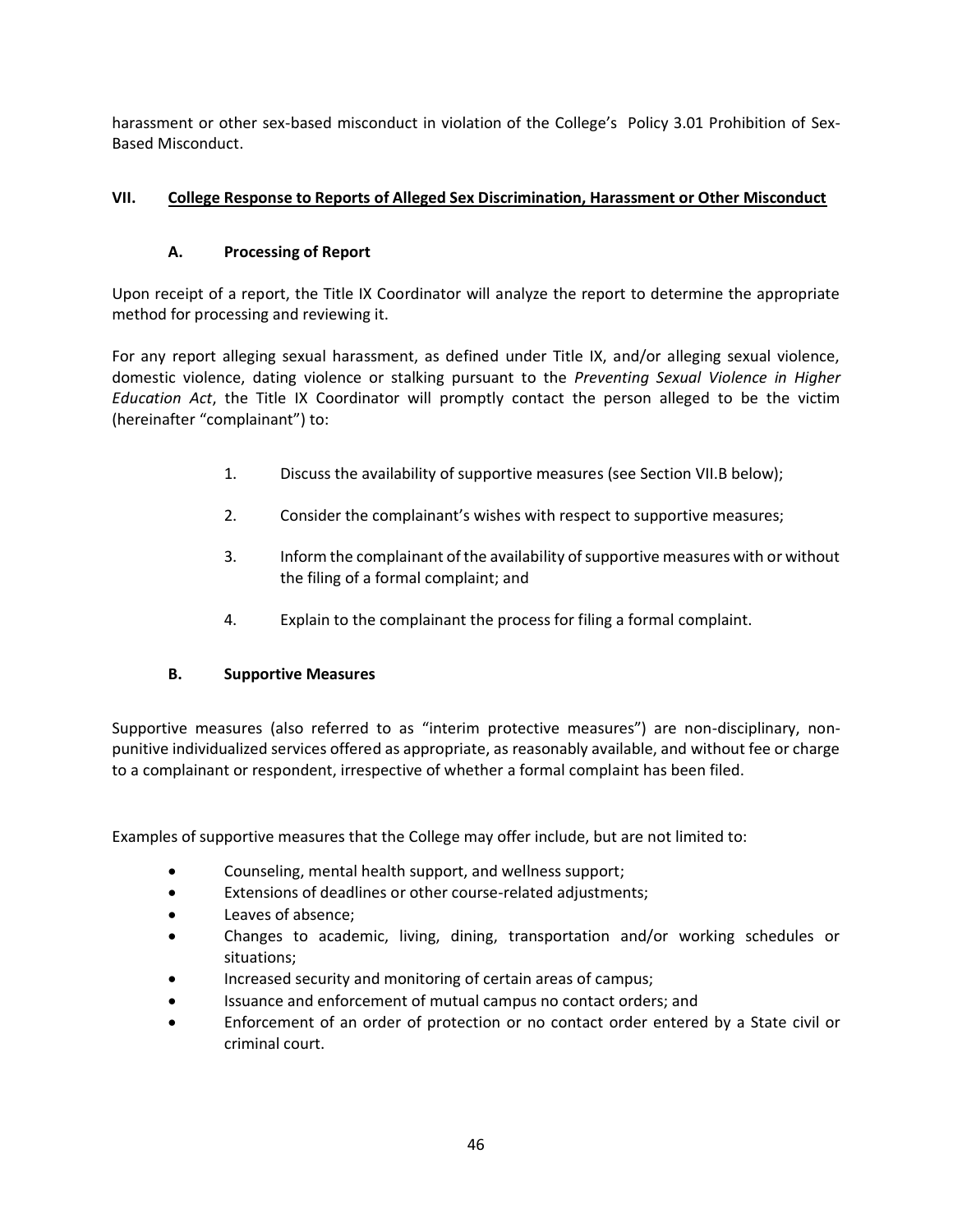A report of alleged sex-based misconduct may also prompt the College to consider broader remedial action, such as increased monitoring, supervision or security at locations where the alleged incident occurred; increased education and prevention efforts, including to targeted population groups; the use of climate assessments and/or victimization surveys; and/or revisions to the College's policies and practices.

The College will maintain as confidential any supportive measures provided to a complainant or respondent, to the extent that maintaining such confidentiality would not impair the College's ability to provide the supportive measures.

The Title IX Coordinator(s) is/are responsible for coordinating the College's implementation of supportive measures.

### **C. Emergency Removals and/or Administrative Leave**

Prior to initiating or completing the Grievance Process in response to a formal complaint, described further in Section VIII below, or in the absence of a formal complaint, the College may remove a respondent from the College's education program or activity on an emergency basis. Where the alleged conduct, if proven, would constitute sexual harassment as defined under Title IX, the College will effectuate an emergency removal only where the College has determined, based on an individualized safety and risk analysis, that an immediate threat to the physical health or safety of any student or other individual arising from the allegations of sexual harassment justifies removal. In such cases, the College will provide the respondent with notice and an opportunity to challenge the decision immediately following the removal.

In addition, the College may place an employee on administrative leave during the pendency of the Grievance Process in response to a formal complaint.

#### **D. Clery Act Reporting Obligations**

Pursuant to the *Jeanne Clery Disclosure of Campus Security Policy and Campus Crime Statistics Act* ("Clery Act"), 20 U.S.C. § 1092(f), the College will issue timely warnings to the campus community about crimes that have already occurred but may continue to pose a serious or ongoing threat to students and employees. The *Clery Act* also requires the College to maintain a public crime log and publish an Annual Security Report ("ASR") available to all current students and employees. The ASR documents three calendar years of select campus crime statistics (including statistics regarding incidents of dating violence, domestic violence, and stalking), security policies and procedures, and information on the basic rights guaranteed to victims of sexual assault.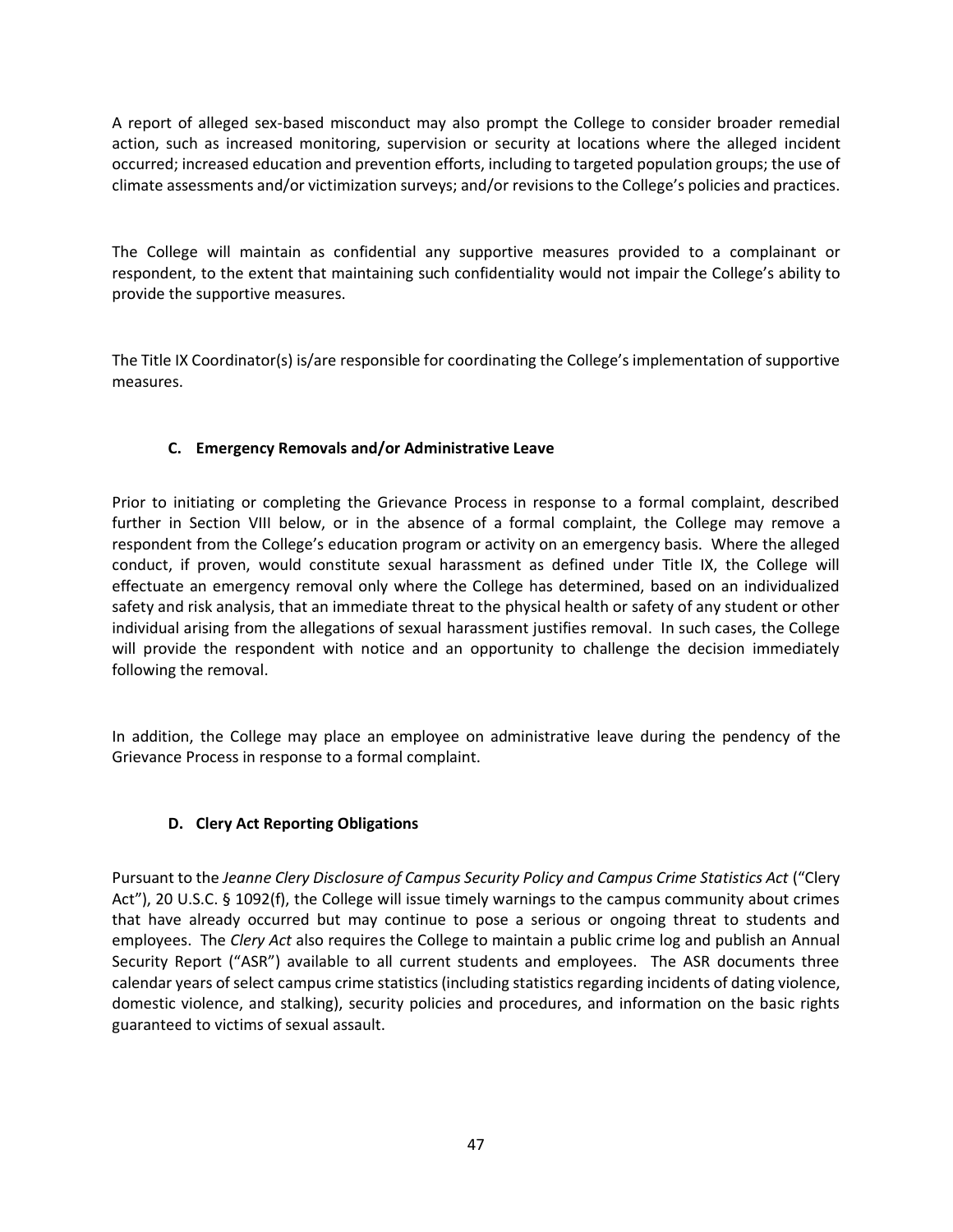#### **VIII. Grievance Process for Complaints Alleging Title IX Sexual Harassment and/or Alleging Sexual Violence, Domestic Violence, Dating Violence or Stalking**

For purposes of this Grievance Process, a formal complaint is a document filed by a complainant or signed by the Title IX Coordinator, alleging (a) sexual harassment in violation of Title IX and/or (b) sexual violence, domestic violence, dating violence or stalking in violation of the *Preventing Sexual Violence in Higher Education Act*; and requesting that the College investigate the allegation. At the time of filing a formal complaint pursuant to this Grievance Process, the complainant must be participating in or attempting to participate in the College's education programs or activities, either as a student or an employee. Should a formal complaint be filed, the Title IX Coordinator will investigate the formal complaint or appoint a qualified person to undertake the investigation on his or her behalf.

#### **A. Notice of Allegations**

Within 10 school days after signing a formal complaint or receiving a formal complaint filed by a complainant, the Title IX Coordinator will provide written notice to the parties who are known of the following:

- 1. This Grievance Process, including the informal resolution process, where applicable.
- 2. The allegations potentially constituting sexual harassment under Title IX and/or sexual violence, domestic violence, dating violence or stalking under the *Preventing Sexual Violence in Higher Education Act*, including sufficient details known at the time and with sufficient time to prepare a response before any initial interview.
- 3. That the respondent is presumed not responsible for the alleged conduct and that a determination regarding responsibility is made at the conclusion of the grievance process.
- 4. That the parties may have an advisor of their choice, who may be, but is not required to be, an attorney.
- 5. That the parties may inspect and review any evidence obtained as part of the investigation that is directly related to the allegations raised in the formal complaint, including evidence upon which the College does not intend to rely in reaching a determination regarding responsibility, and inculpatory or exculpatory evidence, whether obtained from a party or other source.
- 6. The College Code of Conduct provision(s) that prohibit knowingly making false statements or knowingly submitting false information during the grievance process.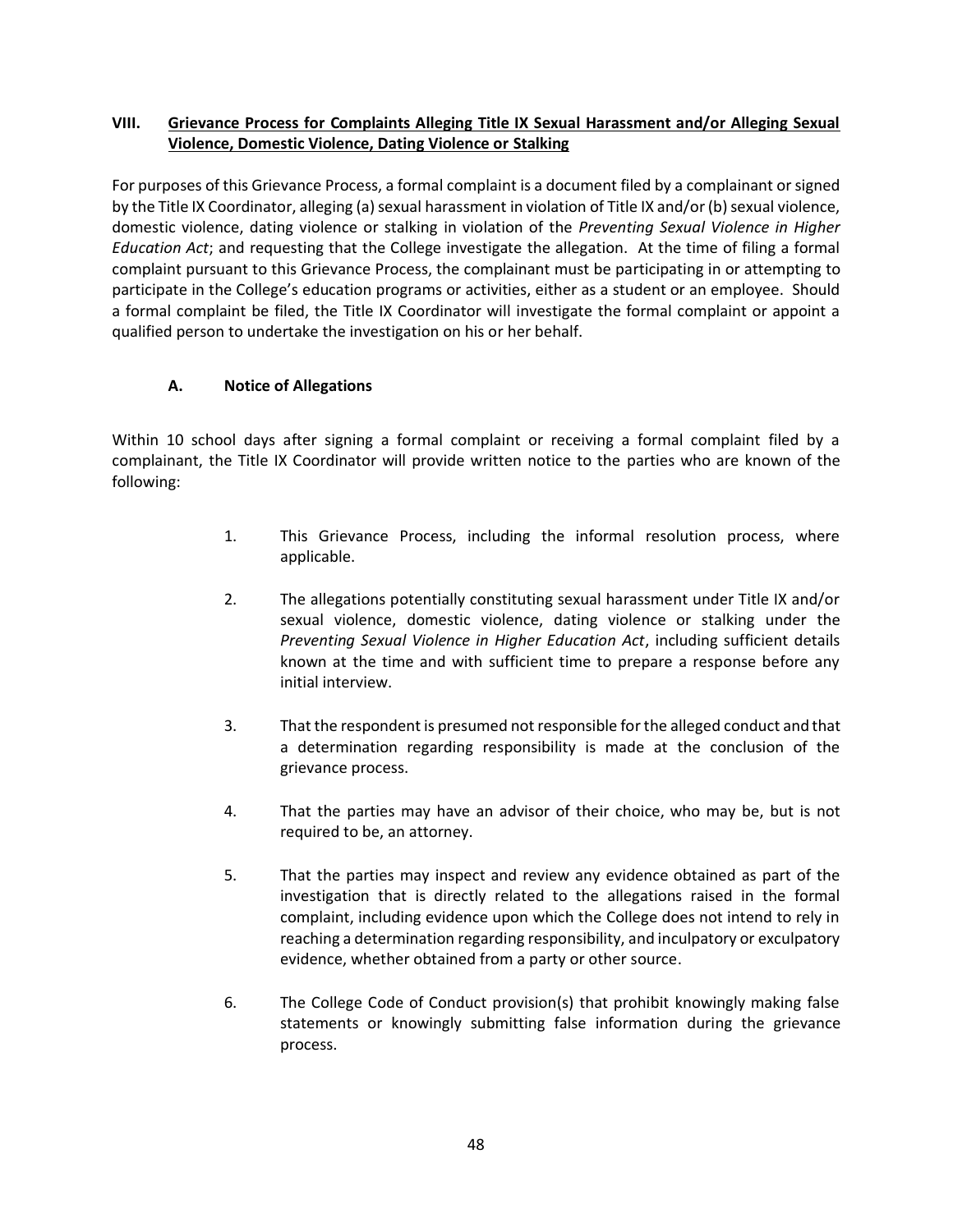If, during the course of an investigation, the College decides to investigate allegations that are not included in the initial written notice of allegations, the Title IX Coordinator will provide subsequent written notice of the additional allegations to all known parties.

### **B. Informal Resolution**

At any time after receiving the initial notice of allegations (See Section VIII.A above), and prior to a determination regarding responsibility being reached, the complainant and respondent may request to participate in an informal resolution process. Informal resolution will only occur with both parties' voluntary, written consent. At any time prior to agreeing to a resolution, any party will have the right to withdraw from the informal resolution process and resume the grievance process with respect to the formal complaint.

The College does not permit informal resolution in cases involving alleged sexual harassment, sexual violence, domestic violence, dating violence or stalking by a College employee toward a student.

## **C. Consolidation of Formal Complaints**

The Title IX Coordinator may consolidate formal complaints as to allegations against more than one respondent, or by more than one complainant against one or more respondents, or by one party against the other party, where the allegations of sexual misconduct arise out of the same facts or circumstances.

#### **D. Dismissal of Formal Complaints**

If, during the course of an investigation or following an investigation into a formal complaint, the Title IX Coordinator or designated Investigator determines that the conduct alleged in the formal complaint would not constitute sexual harassment as defined in 34 C.F.R. § 106.30 (Title IX) even if proved, did not occur in the District's education program or activity, or did not occur against a person in the United States, then the Title IX Coordinator will dismiss the formal complaint with regard to that conduct for purposes of Title IX. In cases where the College determines that Title IX is not applicable but the College still intends to apply this Grievance Process to resolve the alleged misconduct, the College will inform the parties that Title IX is inapplicable but that such Process will nevertheless be applied. In addition, dismissal of a formal complaint for purposes of Title IX does not preclude action under other College policies and procedures.

The Title IX Coordinator may dismiss a formal complaint, or any allegations therein, at any time during an investigation if: (1) the complainant notifies the Title IX Coordinator in writing that the complainant would like to withdraw the formal complaint or any allegations therein; (2) the respondent is no longer enrolled or employed by the College; or (3) specific circumstances prevent the College from gathering evidence sufficient to reach a determination as to the formal complaint or allegations therein.

Upon dismissal—either of a complaint altogether, or of a complaint for purposes of Title IX—the Title IX Coordinator or Investigator will promptly send written notice of the dismissal and reason(s) for the dismissal simultaneously to the parties. Dismissal of a formal complaint under this Process does not preclude action under other College policies and procedures.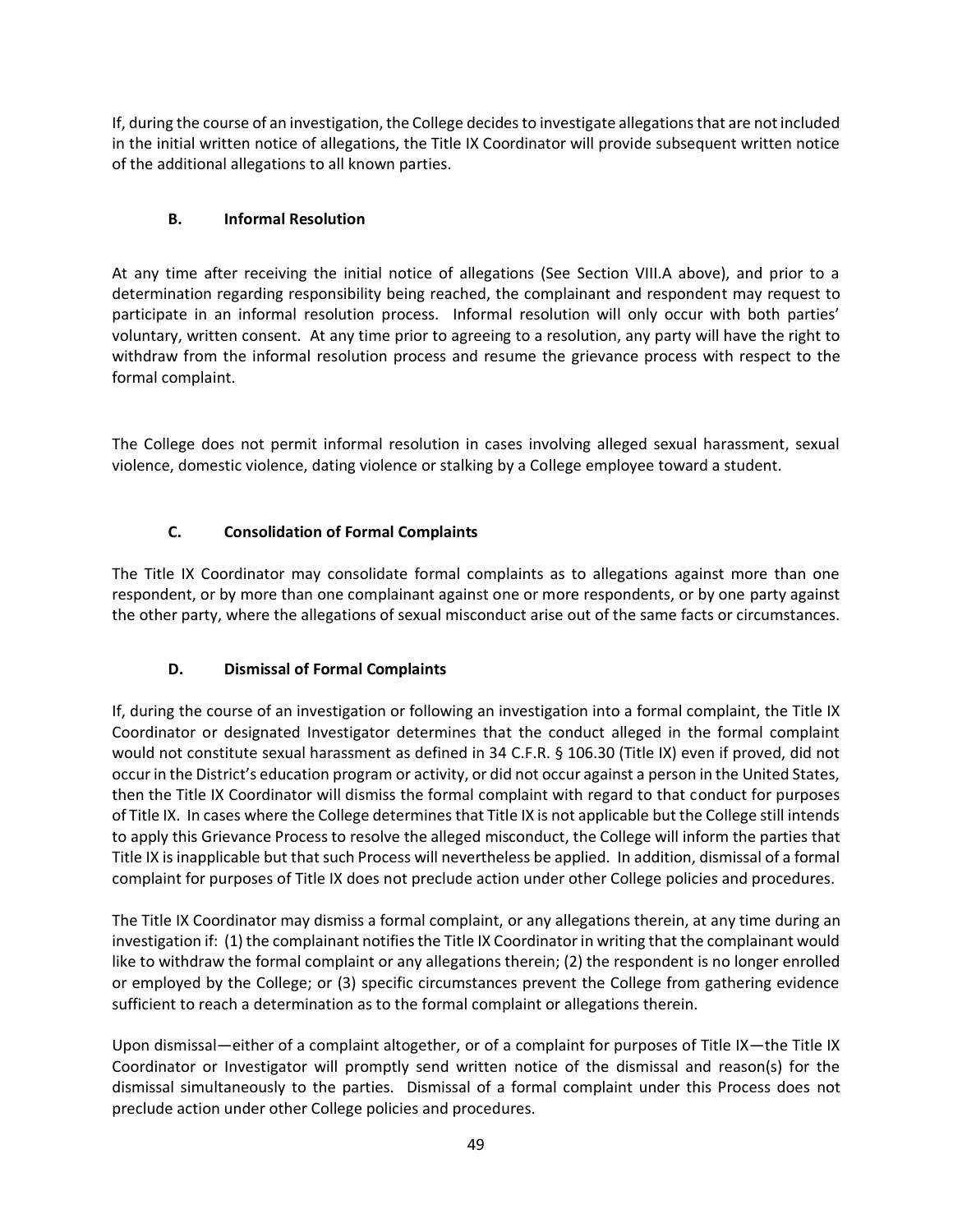### **E. Investigation of Formal Complaint**

The Title IX Coordinator will appoint one or more trained investigators to undertake an investigation into a formal complaint. Throughout the investigation, the parties will be afforded an equal opportunity to present witnesses including fact and expert witnesses, and other inculpatory and exculpatory evidence. The Investigator will not restrict the ability of either party to discuss the allegations under investigation or to gather and present relevant evidence. Any proceeding, meeting, or hearing held to resolve formal complaints pursuant to this Grievance Process will protect the privacy of the participating parties and witnesses.

Both parties will be afforded an opportunity to be accompanied to any meeting or proceeding by an advisor of their choice, who may be, but is not required to be, an attorney. The advisor's role is limited to providing support, guidance and/or advice, and to conducting cross-examination during the live hearing (see Section VIII.F below). A party's advisor may not speak on behalf of the party during any meeting, interview or hearing and must comply with all behavioral rules and expectations set forth in these Procedures. If a party's advisor violates these Procedures or engages in behavior that harasses, abuses or intimidates a party, witness or individual resolving a complaint, that advisor may be prohibited from further participation.

When a party's participation is invited or expected at an investigative interview or other meeting, the Investigator will provide that party with written notice of the date, time, location, participants, and purpose of said interview or meeting at least three (3) school days prior to the interview or meeting.

At the conclusion of the investigation and prior to the Investigator's completion of his/her investigative report, the Investigator will send to each party (and the party's advisor, if any) the evidence obtained as part of the investigation that is directly related to the allegations raised in the formal complaint, in electronic format and/or in hard copy. The parties will have 10 school days to submit a written response to the evidence, which the Investigator will consider prior to completion of his/her investigative report.

After receiving and reviewing the parties' written responses, if any, the Investigator will create an investigative report that fairly summarizes the relevant evidence, and will forward a copy of his/her report to the Title IX Coordinator. Upon receipt of the Investigator's Report, the Title IX Coordinator will schedule a hearing. At least ten (10) school days prior to the hearing, the Title IX Coordinator will:

- (1) Provide both parties with written notice of the hearing date, time, location, participants (including the name of the appointed Hearing Officer) and purpose of the hearing; and
- (2) Send to each party (and the party's advisor, if any) the investigative report [in electronic format or hard copy] for their review and written response. Any written response submitted by a party to the Title IX Coordinator will be provided to the decision-maker, for the decision-maker's review and consideration, in making a determination of responsibility.

#### **F. Hearings**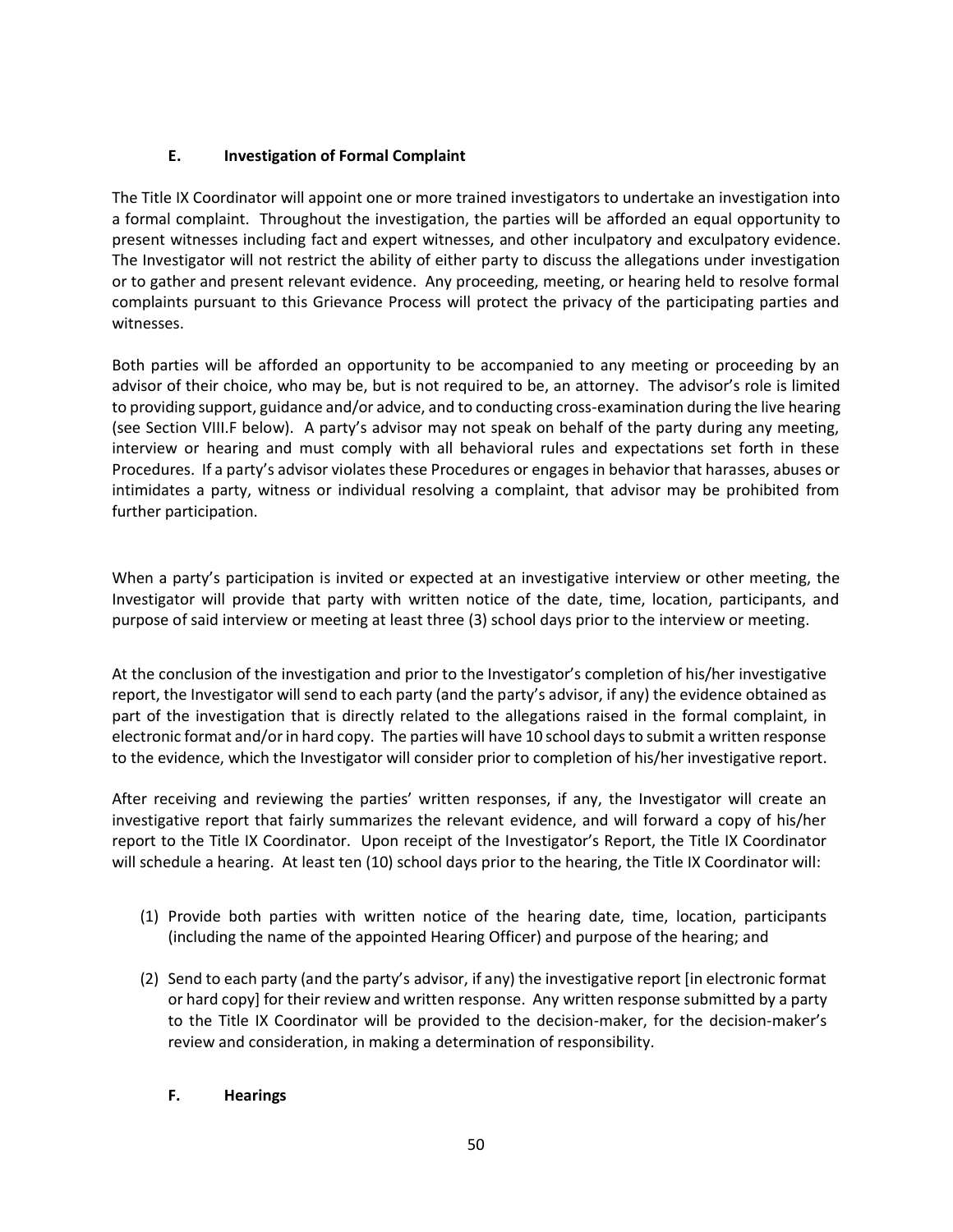A hearing will be conducted by a Hearing Officer appointed by the College. Both parties will have the opportunity to request a substitution if the participation of the appointed Hearing Officer poses a conflict of interest. A party wishing to request a substitution must contact the Title IX Coordinator within three (3) school days after the party's receipt of the notice of hearing to make such a request.

At the request of either party, the College will arrange for the live hearing to occur with the parties located in separate rooms, with technology enabling the Hearing Officer and parties to simultaneously see and hearing the party or witness answering questions. A party wishing to request that the live hearing occur with the parties located in separate rooms must contact the Title IX Coordinator to request such an arrangement at least three (3) school days in advance of the hearing. The College may conduct any live hearing virtually, with the participants in one or more separate geographical locations, and with technology enabling participants simultaneously to see and hear each other.

At the live hearing, each party's advisor will be permitted to ask the other party and any witnesses all relevant questions and follow-up questions, including those challenging credibility. Such crossexamination will be conducted directly, orally, and in real time by the party's advisor of choice and may never be conducted by a party personally.

The College will assign each party an advisor of the College's choice, free of charge, to conduct crossexamination for that party at the live hearing. Each party will be given notice of such assignment at least ten (10) days prior to the hearing. Each party may elect to bring an advisor of their own choosing instead of the assigned advisor. If a party has already secured an advisor of their own choosing, that party must notify the College of such within three days of receiving notice of the College-assigned advisor.

Only relevant questions, as determined by the Hearing Officer, may be asked of a party or witness. Questions and evidence about the complainant's sexual predisposition or prior sexual behavior are not relevant and will not be permitted, except where:

- 1. The questions and evidence about the complainant's prior sexual behavior are offered to prove that someone other than the respondent committed the conduct alleged by the complainant; or
- 2. The questions and evidence concern specific incidents of the complainant's prior sexual behavior with respect to the respondent and are offered to prove consent.

If a party or witness does not submit to cross-examination at the live hearing, either due to absence from the hearing or due to the party's or witness's refusal to answer cross-examination or other questions, the Hearing Officer will not rely on any statement of that party or witness in reaching a determination regarding responsibility; however, the Hearing Officer will not draw an inference about the determination regarding responsibility based solely on a party's or witness's absence from the live hearing or refusal to answer cross-examination or other questions.

The College will make all evidence obtained as part of the investigation that is directly related to the allegations raised in the formal complaint available for the parties' inspection and review during the hearing. In addition, the College will create an audio or audiovisual recording, or transcript, of the live hearing, which the Title IX Coordinator will make available to the parties for inspection and review upon request.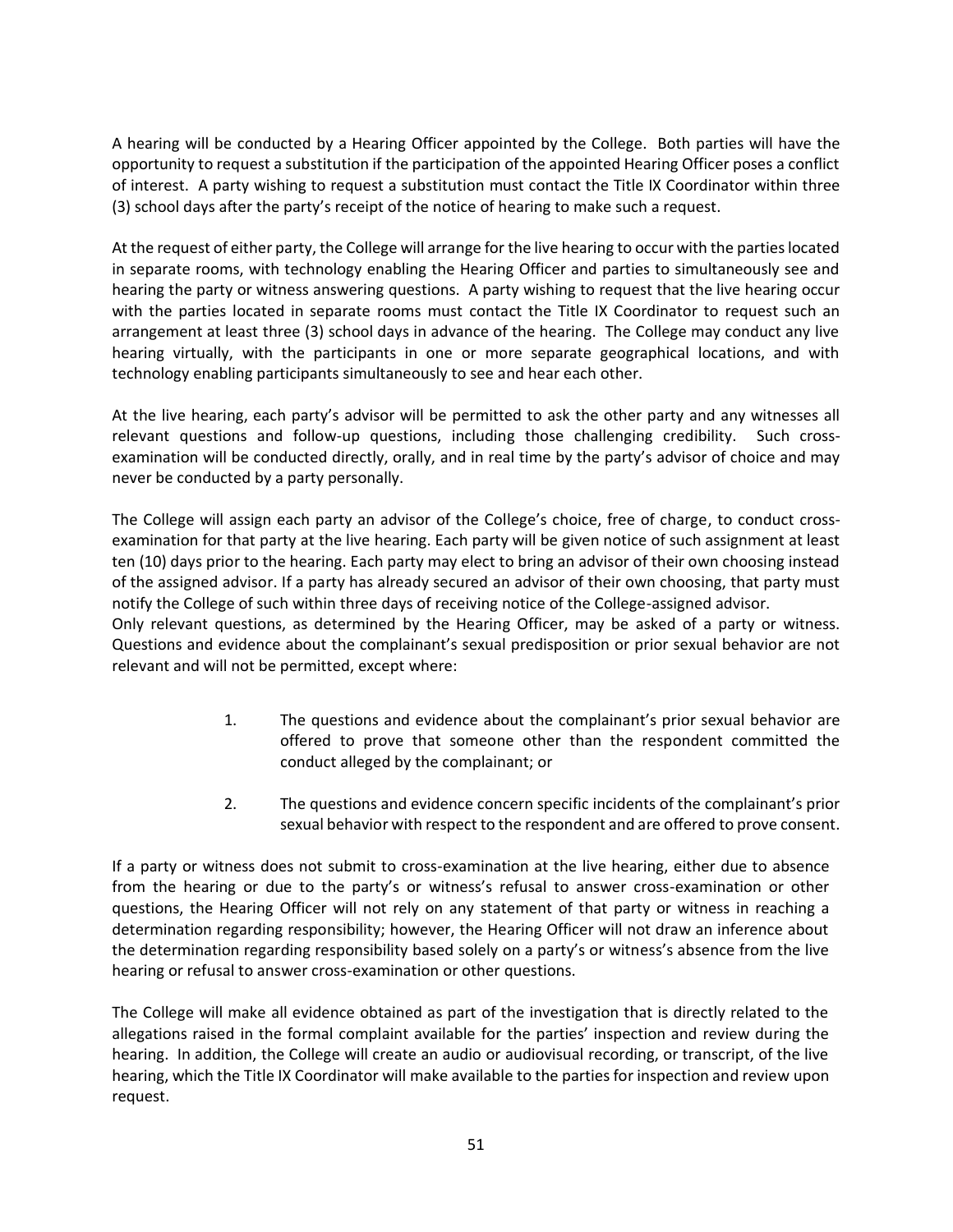### **G. Determination Regarding Responsibility**

Within ten (10) school days after the conclusion of the hearing, the Hearing Officer will make a decision regarding responsibility. The Hearing Officer will apply a preponderance of the evidence standard when determining responsibility. Within seven (7) school days of reaching his/her decision, the Hearing Officer will issue a written determination to both parties simultaneously. The written determination will include:

- 1. Identification of the allegations potentially constituting sexual harassment as defined in 34 C.F.R. § 106.30 (Title IX) and/or constituting sexual violence, domestic violence, dating violence or stalking pursuant to the *Preventing Sexual Violence in Higher Education Act*;
- 2. A description of the procedural steps taken from the receipt of the formal complaint through the determination, including any notifications to the parties, interviews with parties and witnesses, site visits, methods used to gather other evidence, and hearings held;
- 3. Findings of fact supporting the determination;
- 4. Conclusions regarding the application of the College Code of Conduct or other conduct standards to the facts;
- 5. A statement of, and rationale for, the result as to each allegation, including a determination regarding responsibility, any disciplinary sanctions the College imposes on the respondent, and whether remedies designed to restore or preserve equal access to the College's education program or activity will be provided by the College to the complainant; and
- 6. The procedures and permissible bases for the complainant and respondent to appeal.

#### **H. Appeals**

Both parties will have the right to appeal any determination regarding responsibility, and any dismissal of a formal complaint or allegations therein, to the Title IX Coordinator or designee. An appeal must be based on one or more of the following grounds:

- 1. A procedural irregularity occurred;
- 2. New evidence or information exists that could affect the outcome of the matter;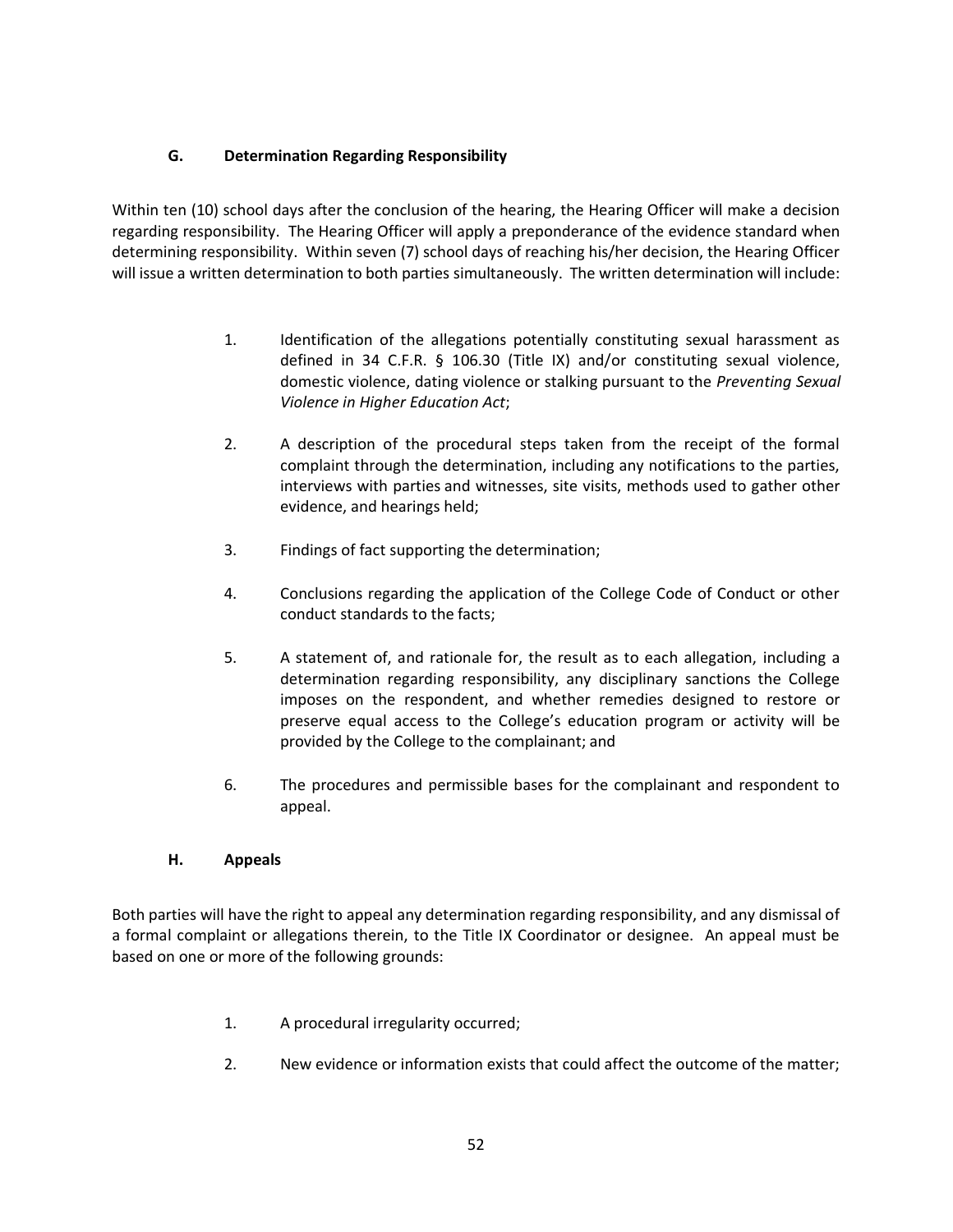- 3. The Title IX Coordinator, Investigator or Hearing Officer had a conflict of interest or bias for or against complainants or respondents generally, or the individual complainant or respondent, that affected the outcome of the matter; and/or
- 4. The sanction is disproportionate with the violation.

A party who wishes to appeal a determination regarding responsibility or a dismissal of a formal complaint or allegations therein must submit a written appeal request to the Title IX Coordinator within seven (7) school days of the party's receipt of the written determination or written dismissal notice. The written appeal request must identify the ground(s) on which the party seeks to appeal the determination or dismissal.

Within seven (7) school days of the Title IX Coordinator's receipt of an appeal request, the Title IX Coordinator will forward the appeal request to a designee assigned by the Title IX Coordinator and will notify the other party in writing that an appeal has been filed. Before reaching a determination regarding the appeal, the designee assigned by the Title IX Coordinator will afford both parties an equal opportunity to submit a statement in support of, or challenging, the determination or responsibility or dismissal that is the subject of the appeal. Within seven (7) school days after the designee has concluded his/her review of the appeal, the designee will issue a written decision simultaneously to both parties, describing the outcome of the appeal and the rationale for the outcome. The designee's decision is final.

#### **IX. Prevention and Education for Students**

The College will review on an ongoing basis, its sexual discrimination, harassment and misconduct prevention and education programming to ensure students and employees are provided substantive opportunities to learn about sexual discrimination, harassment and misconduct, including primary prevention, bystander intervention, risk reduction, consent, reporting methods, relevant College policies and procedures, retaliation, survivor-centered and trauma-informed response, relevant definitions, and other pertinent topics.

The College, in conjunction with its Parkland College Sexual Violence Prevention task force established pursuant to the Campus Security Enhancement Act of 2008 (110 ILCS 12/10), will annually review its prevention and education offerings to identify ways in which to enhance its effectiveness.

#### **X. Training**

The Title IX Coordinator(s) and anyone else involved in the receipt of reports of, responding to, investigating or adjudicating alleged incidents of sexual discrimination, harassment or other misconduct, or involved in the referral or provision of services to survivors receive annual education and training on primary prevention, bystander intervention, risk reduction, consent, reporting obligations, investigation procedures, confidentiality requirements, relevant College policies and procedures, retaliation, survivorcentered and trauma-informed response, relevant definitions, and other pertinent topics.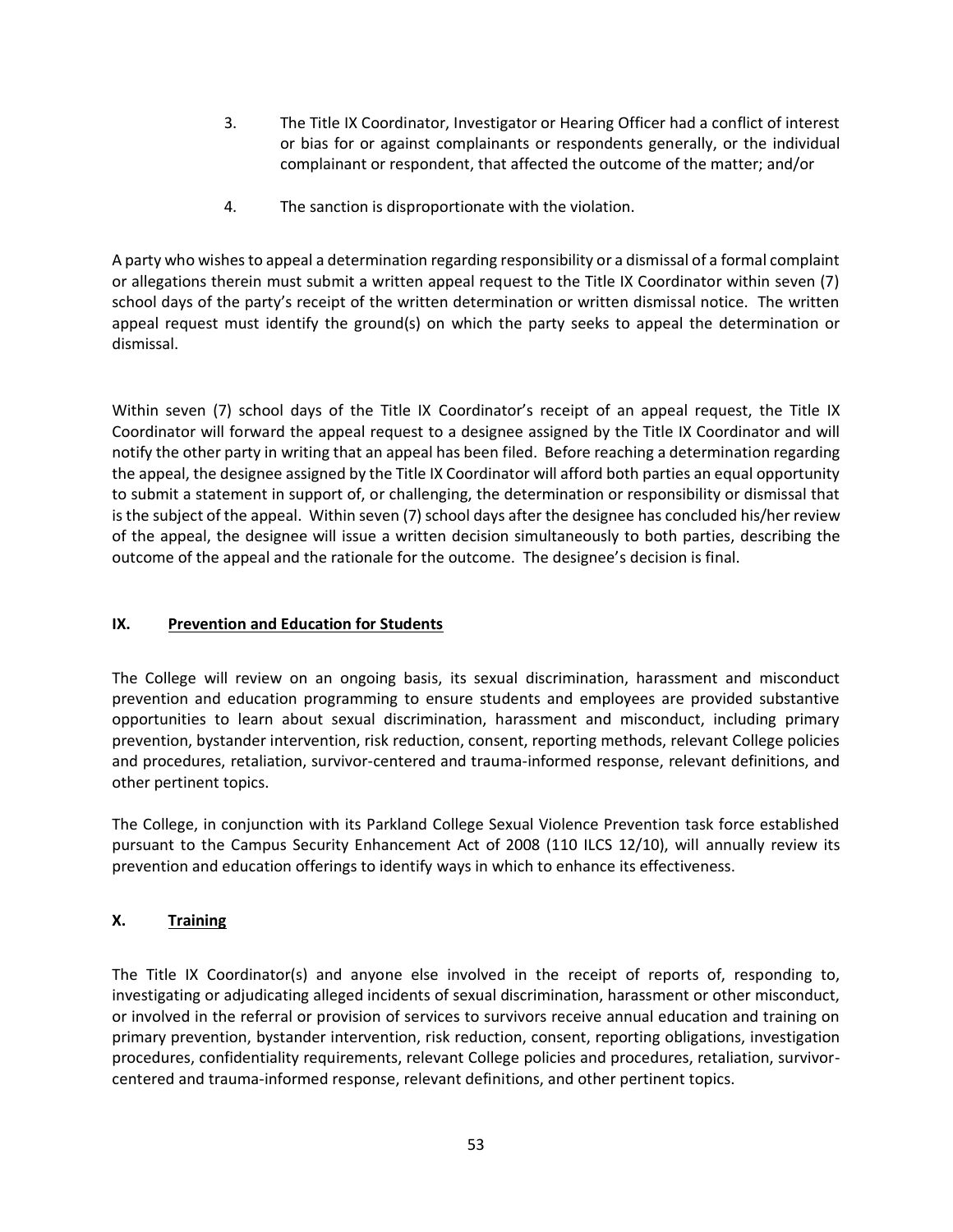In addition to the above training, individuals who investigate or resolve complaints, including through informal resolutions, receive at least 8-10 hours of annual training on issues related to *Preventing Sexual Violence in Higher Education Act* offenses including sexual violence, domestic violence, dating violence, and stalking; the scope of the College's education program or activity; the Title IX and College definitions of sexual harassment; how to serve impartially, including by avoiding prejudgment of the facts at issue, conflicts of interest, and bias; and how to conduct the College's Grievance Process outlined in Section VIII, above. Decision-makers in particular receive training on any technology to be used at live hearings and on issues of relevance of questions and evidence, including when questions and evidence about the complainant's sexual predisposition or prior sexual behavior are not relevant. Investigators in particular receive training on issues of relevance so as to enable them to create an investigative report that fairly summarizes relevant evidence.

All Confidential Advisors receive 40 hours of training on sexual violence before being designated a Confidential Advisor. Annually thereafter, Confidential Advisors attend a minimum of six (6) hours of ongoing educational training on issues related to sexual violence. Confidential Advisors also receive periodic training on the College administrative process, interim protective measures and accommodations, and the College's Grievance Process pursuant to Section VIII above.

The College, in conjunction with its Parkland College Sexual Violence Prevention task force established pursuant to the *Campus Security Enhancement Act of 2008* (110 ILCS 12/10), will annually review its training offerings to identify ways in which to enhance its effectiveness.

Any materials used to train Title IX Coordinators, investigators, decision-makers, and any person who facilitates an informal resolution process, will not rely on sex stereotypes and will promote impartial investigations and adjudications of formal complaints of sexual harassment.

#### **Definitions for the College's Sex-Based Misconduct Procedures**

- **A. Bystander Intervention:** see Section 5 of the *Preventing Sexual Violence in Higher Education Act*, [110 ILCS 155/5.](http://www.ilga.gov/legislation/ilcs/ilcs3.asp?ActID=3672&ChapterID=18)
- **B. Complainant:** an individual who is alleged to be the victim of conduct that could constitute sex-based misconduct.
- **C. Confidential Advisor:** a person who is employed or contracted by the College to provide emergency and ongoing support to student survivors of sexual violence. Confidential Advisors may include persons employed by a community-based sexual assault crisis center with whom the College partners. Individuals designated as "Responsible Employees" in Section VI of these Procedures are not Confidential Advisors.
- **D. Consent:** knowing and voluntary agreement to engage in sexual activity. Coercion, force, or the threat of either invalidates consent. Consent may not be inferred from silence, passivity, or a lack of verbal or physical resistance. A person's manner of dress does not constitute consent. Past consent to sexual activities does not imply ongoing or future consent. Consent to engage in sexual activity with one person does not constitute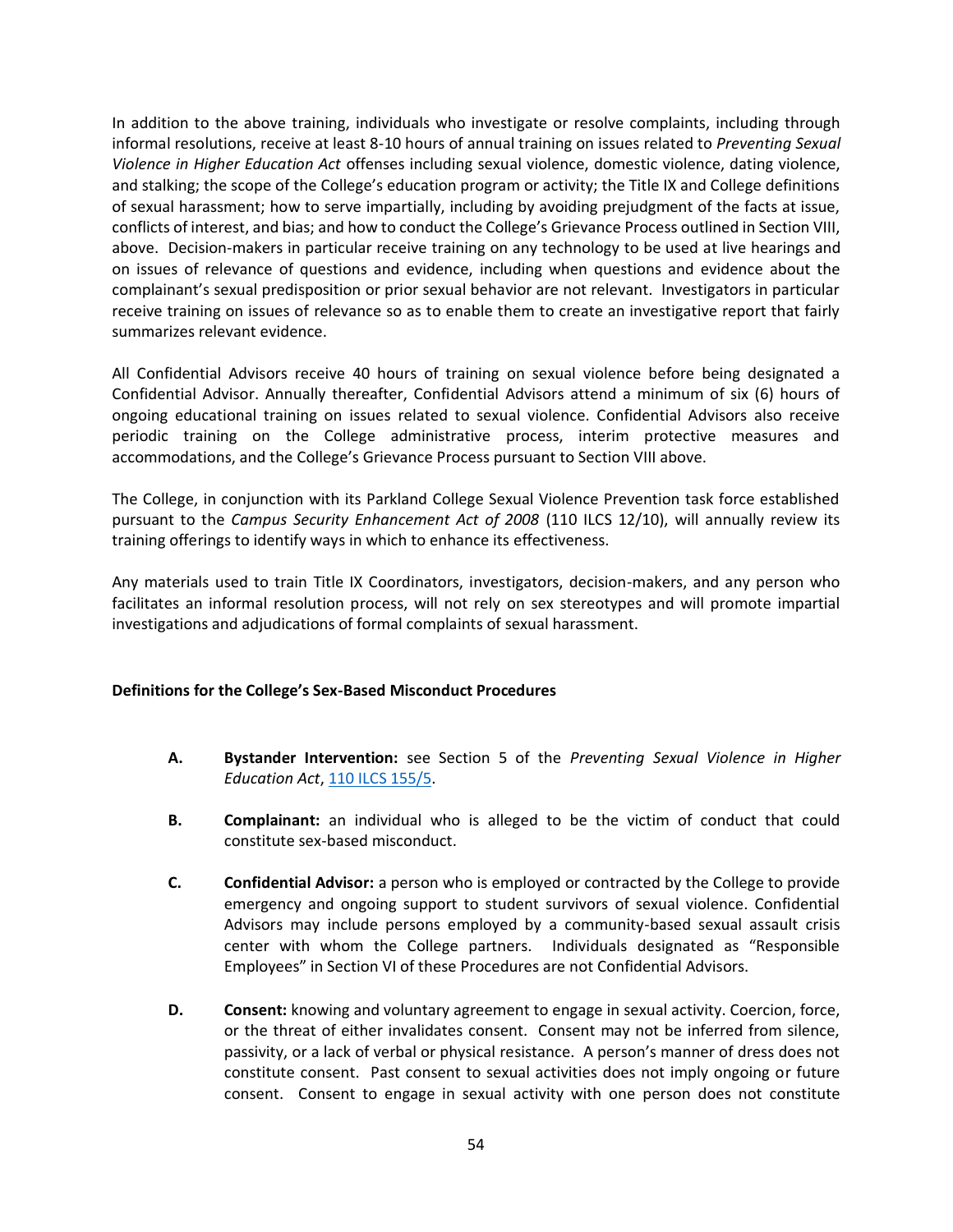consent to engage in sexual activity with another person. Consent may be withdrawn at any time. A person cannot consent to sexual activity if that person is unable to understand the nature of the activity or give knowing consent due to circumstances, including without limitation the following: 1) the person is incapacitated due to the use or influence of alcohol or drugs; 2) the person is asleep or unconscious; 3) the person is under age; or 4) the person is incapacitated due to a mental disability.

- **E. Dating Violence**: violence committed by a person: 1) who is or has been in a social relationship of a romantic or intimate nature with the victim; and 2) where the existence of such a relationship shall be determined based on a consideration of the length of the relationship, the type of relationship, and the frequency of interaction between the persons involved in the relationship.
- **F. Domestic Violence:** includes felony or misdemeanor crimes of violence committed by a current or former spouse or intimate partner of the victim, by a person with whom the victim shares a child in common, by a person who is cohabitating with or has cohabitated with the victim as a spouse or intimate partner, by a person similarly situated to a spouse of the victim under the domestic or family violence laws of the State of Illinois, or by any other person against an adult or youth victim who is protected from that person's acts under the domestic or family violence laws of the State of Illinois.
- **G. Education Program or Activity:** a location, event, or circumstance over which the College exercised substantial control over both the respondent and the context in which the sexbased misconduct occurs, and also includes any building owned or controlled by a student organization that is officially recognized by the College.
- **H. Hate Crime:** an act or an attempted act that violates a criminal statute by any person that in any way constitutes an expression of hostility toward the victim because of his or her sex, race, ethnicity, religion, age, disability, national origin, sexual orientation, or genderrelated identity, color, marital status, military status or unfavorable military discharge.
- **I. Hostile Environment Caused by Sexual Harassment:** a sexually harassing hostile environment is created when conduct by an individual is so severe, pervasive or persistent that it denies or limits an individual's ability to participate in or receive the benefits, services or opportunities of the College's educational programs or activities or the individual's employment access, benefits or opportunities. In determining whether a hostile environment has been created, the conduct in question will be considered from both a subjective and an objective perspective of a reasonable person in the alleged victim's position, considering all the circumstances.
- **J. Incapacitation:** when a person is incapable of giving consent due to the person's age, use of drugs or alcohol, or because an intellectual or other disability which prevents the person from having the capacity to give consent.
- **K. Intimidation:** to intentionally make another timid or fearful, to compel or deter by or as if by threats. Intimidation is a form of retaliation prohibited by the College's Policy Prohibiting Sex-Based Misconduct and these Procedures.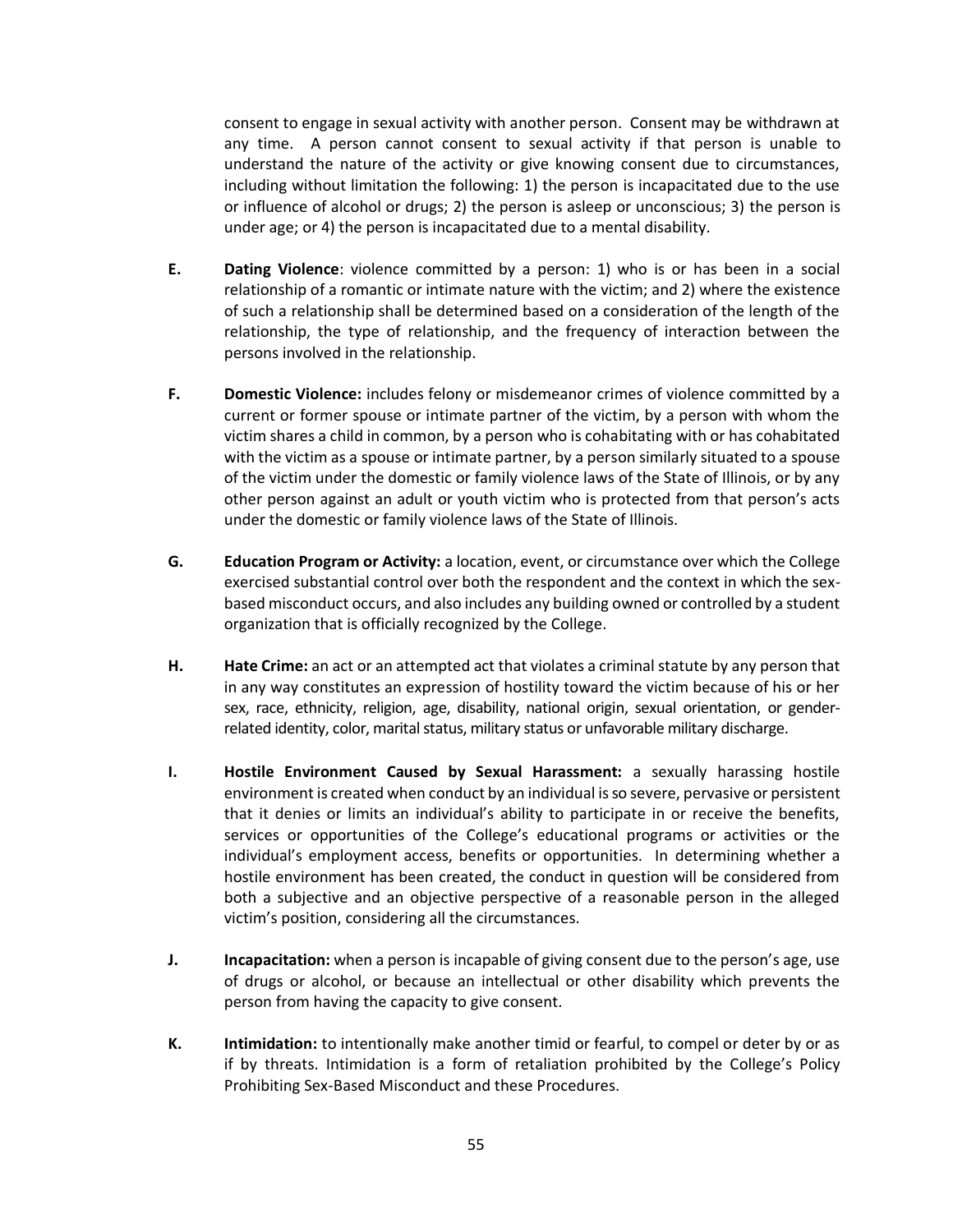- **L. Preponderance of the Evidence:** when considering all the evidence in the case, the decision-maker is persuaded that the allegations are more probably true than not true.
- **M. Respondent:** an individual who has been reported to be the perpetrator of conduct that could constitute sex-based misconduct.
- **N. Responsible Employee:** a College employee who has the authority to redress sex-based misconduct, who has the duty to report incidents of such misconduct or other student misconduct, or whom a student could reasonably believe has this authority or duty. Section VI of these Procedures lists categories of employees who are Responsible Employees for the College.
- **O. Retaliation:** Any form of retaliation, including intimidation, threats, harassment and other adverse action taken or threatened against any complainant or person reporting or filing a complaint alleging sexual discrimination, harassment or misconduct or any person cooperating in the investigation of such allegations (including testifying, assisting or participating in any manner in an investigation) is strictly prohibited. Action is generally deemed adverse if it would deter a reasonable person in the same circumstances from opposing practices prohibited by the College's Sex-Based Misconduct Policy and these Procedures. Retaliation may result in disciplinary or other action independent of the sanctions or supportive measures imposed in response to the allegations of sexual discrimination, harassment or misconduct.
- **P. Sexual Assault:** any type of sexual contact or behavior that occurs by force or coercion, without consent of the recipient of the unwanted sexual activity, or in a familial relationship of a degree that would prohibit marriage. It includes sexual acts against a person who is unable to consent either due to age or lack of capacity or impairment. Examples include forcible sexual intercourse, forcible sodomy, forcible fondling, child molestation, incest, attempted rape, statutory rape and rape. Sexual assault can occur between members of the same or opposite sex. Sexual assault includes any forced act against one's will where sex is the weapon.
- **Q. Sex-Based Misconduct:** Misconduct on the basis of sex, sexual orientation or genderrelated identity. Such misconduct includes sex discrimination, sexual harassment, sexual assault, sexual exploitation, dating violence, domestic violence, sexual violence and stalking.
- **R. Sexual Exploitation:** when a person takes non-consensual or abusive sexual advantage of another for anyone's advantage or benefit other than the person being exploited, and that behavior does not meet the definition of sexual assault. Sexual exploitation includes prostituting another person, non-consensual visual or audio recording of sexual activity, non-consensual distribution of photos or other images of an individual's sexual activity or intimate body parts with an intent to embarrass such individual, non-consensual voyeurism, knowingly transmitting HIV or a sexually transmitted disease to another, or exposing one's genitals to another in non-consensual circumstances.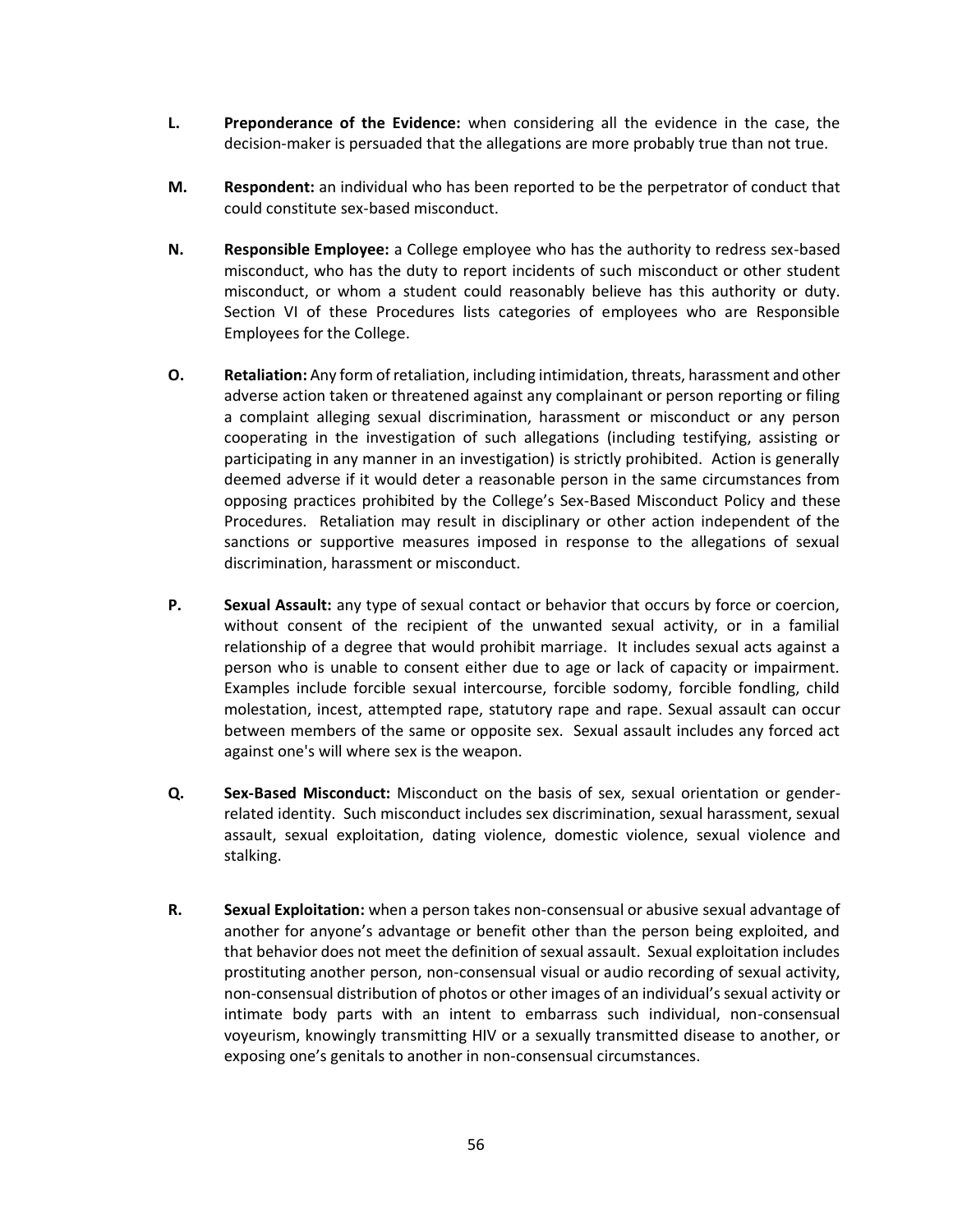- **S. Sexual Harassment**: Unwelcome sexual advances, requests for sexual acts or favors, and other verbal, non-verbal or physical conduct of a sexual nature when:
	- Submission to such conduct is made explicitly or implicitly a term or condition of an individual's employment, academic advancement, evaluation, or grades;
	- Submission to or rejection of such conduct by an individual is used as a basis for employment, academic advancement, evaluation, or grading decisions affecting that individual;
	- Such conduct has the purpose or effect of substantially interfering with an individual's employment or educational performance or creating an intimidating, hostile, or offensive employment or educational environment; or
	- Such conduct denies or limits an individual's ability to participate in or receive the benefits, services or opportunities of the College's educational programs or activities or the individual's employment access, benefits or opportunities.

Examples of conduct of a sexual nature may include:

- Verbal: Specific demands for sexual favors, sexual innuendoes, sexually suggestive comments, jokes of a sexual nature, sexual propositions, or sexual threats, whether spoken or in emails, articles, documents, or other writings.
- Non-Verbal: Sexually suggestive objects or pictures, graphic commentaries, suggestive or insulting sounds or gestures, leering, whistling, or obscene gestures.
- Physical: Touching, pinching, brushing the body, or any unwelcome or coerced sexual activity, including sexual assault.
- **T. Sexual Violence**: physical sexual acts attempted or perpetuated against a person's will or where a person is incapable of giving consent (*e.g.*, due to the person's age, use of drugs or alcohol, or because an intellectual or other disability prevents the person from having the capacity to give consent). Sexual violence includes, but is not limited to, rape, sexual assault, sexual battery, sexual abuse and sexual coercion. All such acts of sexual violence are forms of sex discrimination prohibited by Title IX.
- **U. Survivor:** an individual who has experienced sexual violence, domestic violence, dating violence, or stalking while enrolled, employed, or attending an event at a higher education institution.
- **V. Survivor-Centered:** See Section 5 of the *Preventing Sexual Violence in Higher Education Act*, [110 ILCS 155/5.](http://www.ilga.gov/legislation/ilcs/ilcs3.asp?ActID=3672&ChapterID=18)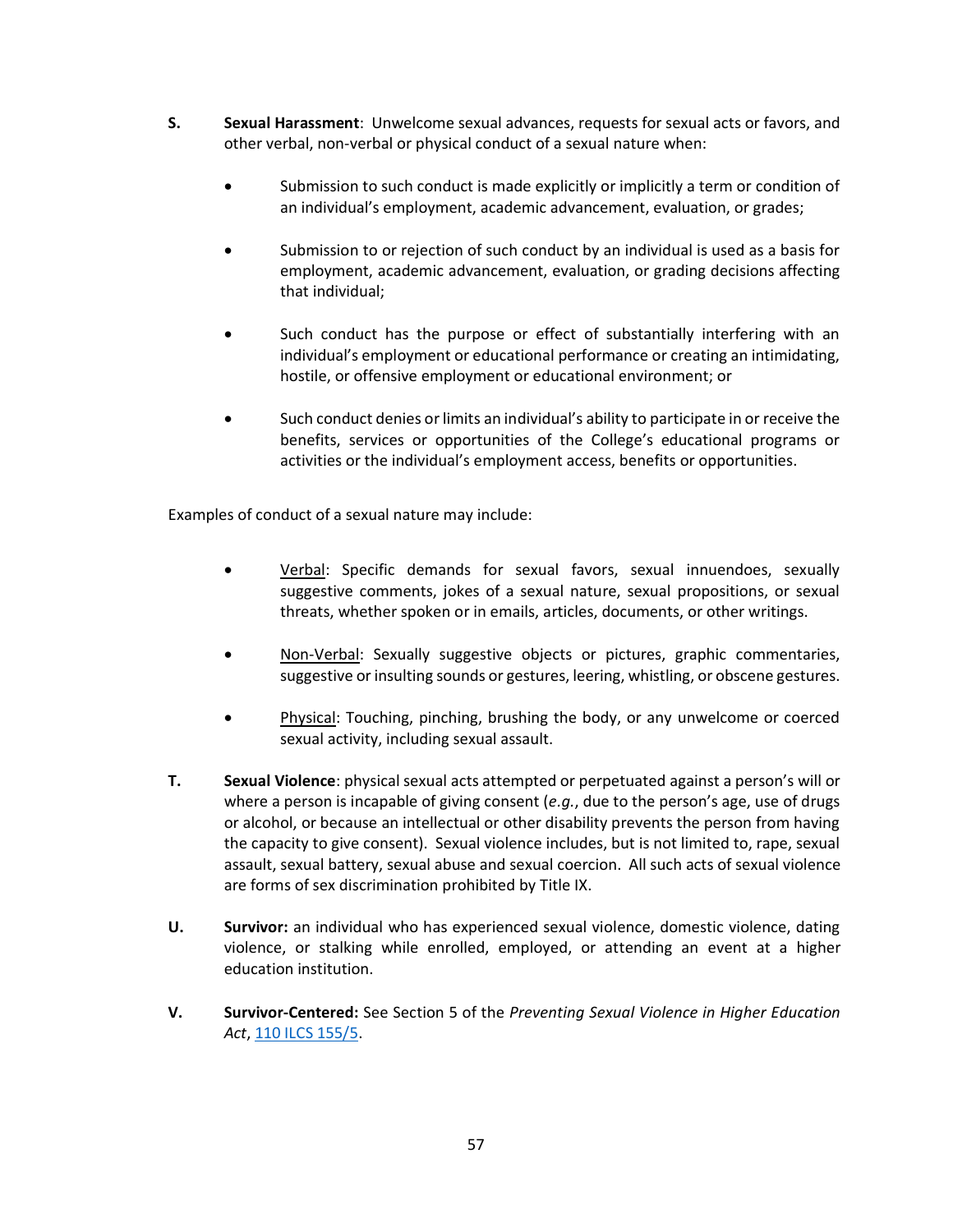- **W. Stalking:** engaging in a course of conduct directed at a specific person that would cause a reasonable person to: 1) fear for his or her safety or the safety or others; or 2) suffer substantial emotional distress.
- **X. Threat**: any oral or written expression or gesture that could be interpreted by a reasonable person as conveying an intent to cause harm to persons or property.
- **Y. Trauma-Informed Response:** See Section 5 of the *Preventing Sexual Violence in Higher Education Act*, [110 ILCS 155/5.](http://www.ilga.gov/legislation/ilcs/ilcs3.asp?ActID=3672&ChapterID=18)

## Permit to Peacefully Assemble

### **Policy**

Parkland College recognizes that students have the right to assemble peacefully. Such assembly may include protests and demonstrations against or in support of any topic or cause.

#### **Procedures**

Students wishing to assemble may only do so in one of the designated areas on campus (Flag Lounge, fountain area, or gymnasium) and must complete a permit to do so, available from the Office of Student Life. Only currently enrolled Parkland College students are eligible to file a permit to assemble. The permit to assemble must be approved by the director of student life and the department of public safety at least 48 hours prior to the assembly.

It should be made clear that students choosing to assemble in this manner speak only for themselves and are responsible to ensure that the assembly:

- 1. Does not interfere with the rights of others
- 2. Does not disrupt the normal process of college life classes, administration, research;
- 3. Does not utilize amplification equipment electric or otherwise (megaphones, bullhorns, etc.);
- 4. Does not block entrances to buildings or obstruct traffic in hallways, on streets, in parking lots, or on sidewalks;
- 5. Does not pose a safety concern.

The Department of Public Safety and/or the Vice President for Student Services has the authority to regulate, and if necessary, disperse the assembly for reasons listed above.

## Pregnancy Support Procedure

Title IX of the 1972 Education Amendments provides pregnant students with certain rights regarding their education.

• Pregnant students need to meet with the Dean of Students office in order to complete the intake process. This support network will involve communication throughout the semester between the students, the faculty, department chair/program manager, dean of students' office and campus resource system. The goal is to insure student support in order to enhance the student's course retention and ability to advance towards class and program completion.

#### **Agreement and procedure includes the following:**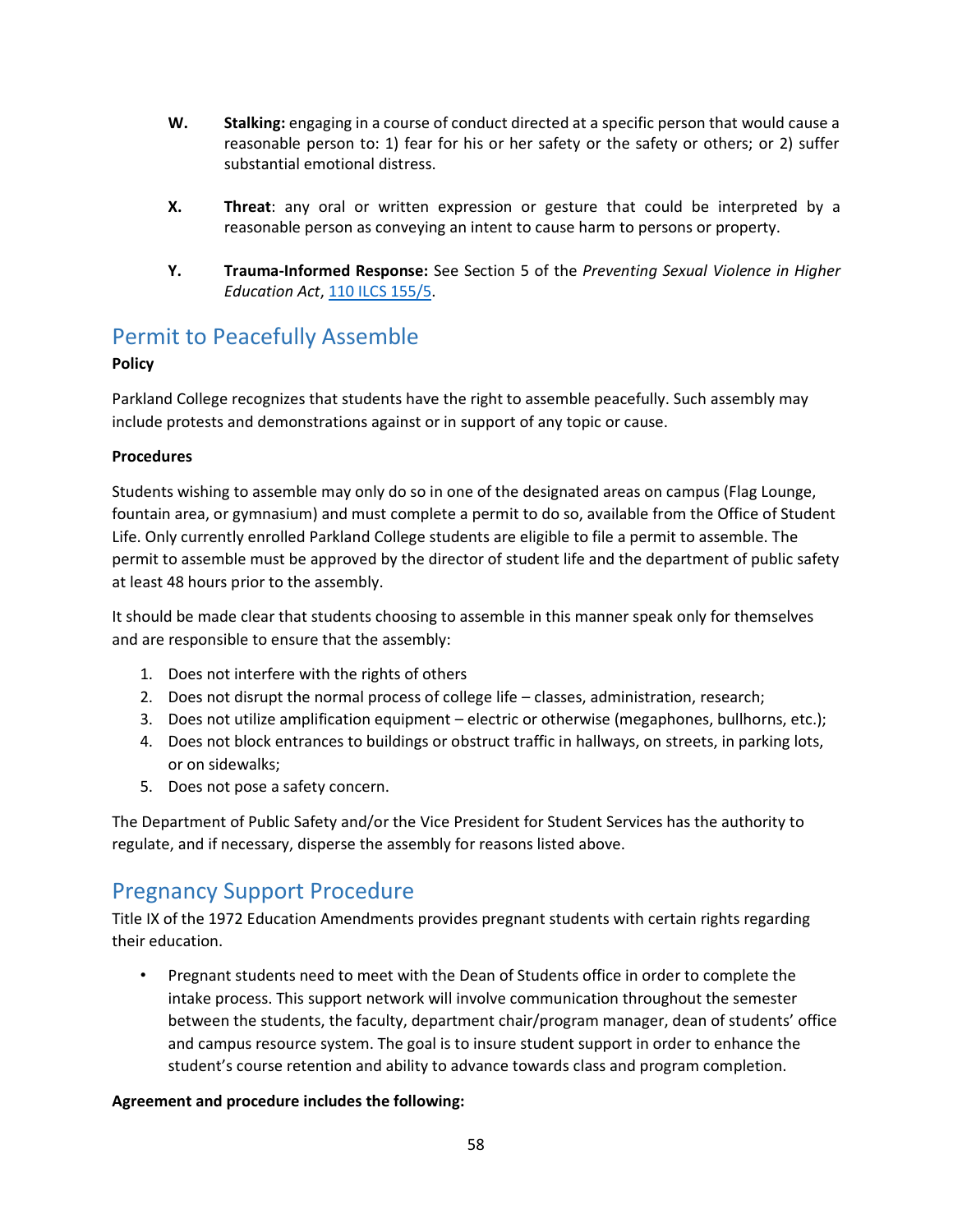- Obtain a Title IX photo id picture.
- Documentation of pregnancy status.
- Submit documentation for any change in status, including request for leave of absence for recovery or pregnancy complications other than deliveries.
- Notify Dean of Students' Office for leave of absence due to delivery.
- Agree to referral to Accessibility Services if accommodations needed.
- Provide contacts for emergencies
- Meet with instructors to show id and talk about plans for semester. Agree for Dean of Students Office to email all of student's on-line instructors informing them of situation.
- Contact Dean of Students' Office whenever absent from any classes prior to or day of absence in order for instructors to be notified.
- Contact Dean of Students' Office for any change in health status.
- Meet or contact instructor to arrange plans to make up anything missed due to absences.
- Include Dean of Students' office in communication about plans. If unable to complete a course due to pregnancy complications student needs to ask instructor if incomplete contract is possible. Include Dean of Students' office in discussion with instructor about incompletes or withdrawals.
- Meet all absence plan deadlines for assignments and exams to successfully complete classes and continue academic goals.

## Recording in the Classroom

#### **General statement**

Students who wish to record classroom learning activities must request permission from the instructor prior to doing so. Classroom learning activities include lectures, in-class discussions, student presentations, and other course-related activities at Parkland College. This policy covers all forms of recording using available technology. The instructor should specify the kinds of learning activities that are permitted to be recorded and the medium in which the recording takes place. The instructor has the right to deny or limit the request.

#### **Accommodations under the ADA**

Students are allowed to record learning activities as an accommodation under the American with Disabilities Act (ADA) if the Disability Services ID card issued by the Office of Disability Services is presented to the instructor prior to recording. Students who request recording permission under the ADA must not be denied permission.

#### **Limited permission**

Permission for recording of learning activities in the classroom is given exclusively for the student's personal study and review and must not be used for other purposes. Class content and instructional methods are the sole intellectual property of the instructor and subject to copyright law. Distribution (electronically or in other forms) of the recording is prohibited without additional written permission from the instructor.

#### **Sanctions for violations**

Violations of this policy are subject to disciplinary action. The instructor has the right to impose graderelated penalties. In the case of egregious violation of this policy, the instructor in consultation with the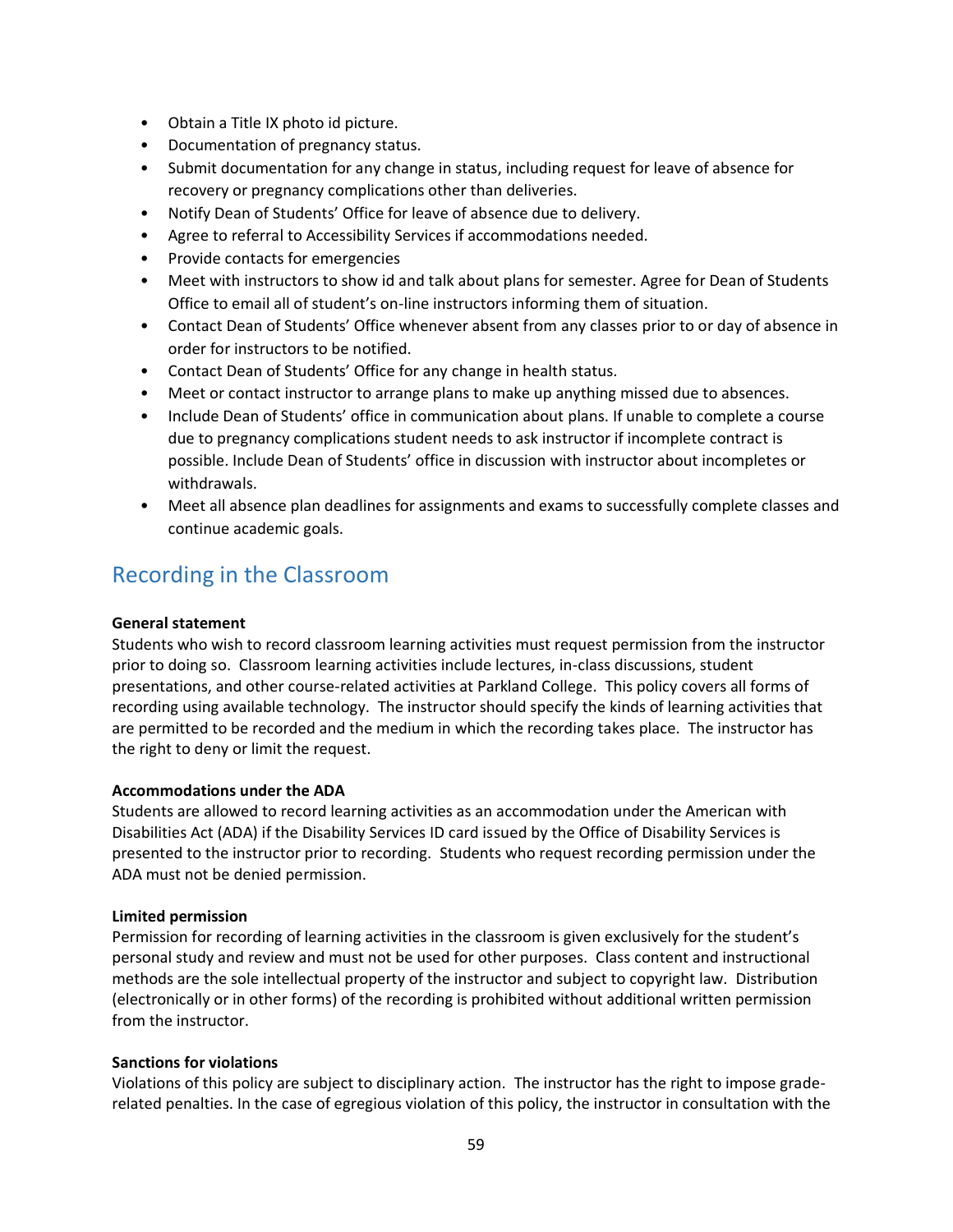department chair has the right to fail the student in the course. The student who fails the course directly as a result of an egregious violation of this policy is not permitted to withdraw from the course.

#### **Student right to know**

Students have the right to know that their class is being recorded. The instructor will notify the class that permission has been given for a recording without identifying the individual student(s) requesting recording permission.

#### **PROCEDURE**

#### **Syllabus statement**

The General College Syllabus will include a statement that specifies the following: (i) Students who wish to record classroom or other learning activities must request permission from the instructor prior to doing so; (ii) Permission is given solely for the purpose of personal study and review and the recording may not be used for any other purposes without the express written consent of the instructor; (iii) Students are permitted to record learning activities as an accommodation under the ADA if the Disability Services ID Card is presented to the instructor prior to recording.

#### **Repercussions of violations**

When a student has violated this policy about recording in the classroom, the instructor will take the following steps to address the violation:

• The instructor will inform the student privately of his/her findings and attempt a resolution of the problem. Depending on the nature of the violation, such resolution could include an instruction to destroy the recording, a sanction of deduction of points, or failure of the course. A sanction of course failure requires prior consultation with the Department Chair.

#### **Appeal process**

If the student is not satisfied with the decision of the instructor regarding the violation of this policy, he or she has the right to pursue one or more of the following levels of appeal:

- If the student is not satisfied with the instructor's decision, he or she may contact the Department Chair or designee (e.g., Program Director) within 10 school days of notification of the instructor's decision. The Department Chair will review the actions taken by gathering all relevant information from the student and the instructor. The Department Chair will meet with the student and the instructor, together or separately, to attempt to resolve the issue to both parties' satisfaction.
- If the student is not satisfied with the Department Chair's decision in relation to resolving the issue, he or she may contact the Division Dean within five school days of receiving the Department Chair's decision. The Division Dean will review the actions taken based on relevant information from the student, the instructor, and department chair. The Dean will affirm the instructor's decision or remand the issue back to the department for review.
- If the student is not satisfied with the Division Dean's decision, he or she may petition the Student Affairs Committee within five school days of receiving the Dean's decision**.** The committee will review the process followed by the department and division to determine whether it has been carried out completely and fairly, in accordance with due process. If it has not been, the case will be remanded to the department for reconsideration following the appropriate guidelines. If all procedures have been followed appropriately and no errors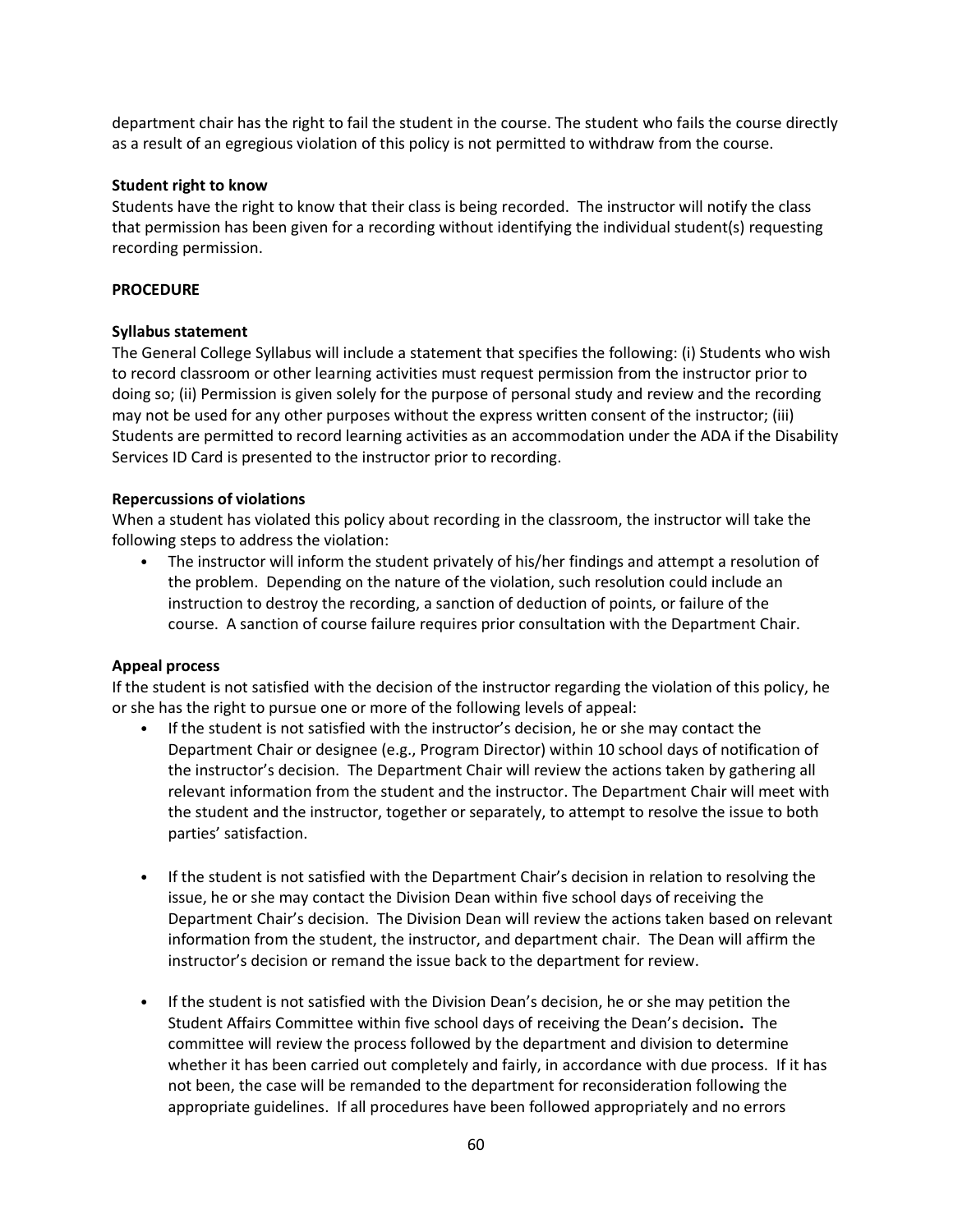detected, the appeal process is complete and the consequences of the incident will remain the same as originally issued.

No reprisal shall be taken by the Board of Trustees, administration, faculty, or staff against any student or faculty because of participation in an appeal.

# Refund Policies: Tuition and Fees

By registering for classes at Parkland College, you assume financial responsibility for all charges billed to your student account. To avoid financial responsibility, if you decide not to attend a class, you must officially drop that class within the stated refund period. Do not assume that your classes are automatically dropped for non-payment or non-attendance. Classes that are not dropped will be graded.

- There will be a full refund of tuition and fees for any course cancelled by the college.
- Dropping a full-semester credit course and at the same time adding a full-semester course is permitted only during the drop without record period. Exceptions will be made after the registration period for schedule changes made for the same course prefix resulting from placement adjustments and will be possible only with the department chair's signature of approval on an Authorization to Add a Class form. Charges or credits will occur if there is a difference in course fees or credit hours of the courses involved in the transaction.
- If a student owes money to the college, the refund will be withheld.
- No refund will be granted when a student is administratively withdrawn from a course or dismissed from the college from disciplinary reasons.
- A student who believes an exception should be made to the refund policy should complete a Request for Billing Adjustment form. Forms are available from the Cashiers Office, room U247.

#### **Full Semester Courses**

- A 100 percent refund of tuition and fees will be made if official drop and without record from full-semester courses occurs during the first week of the first semester.
- No refund of tuition or fees will be made for official withdrawal from full-semester courses after the first week of the session.

#### **Part-Semester Courses**

- For courses that are fewer than fifteen (15) but at least eight (8) weeks in length, a 100 percent refund will be made if the official drop without record occurs during the first week of the session.
- For courses that are fewer than eight (8) weeks in length, the official drop without record must be within one (1) calendar day of the start of the session to qualify for a 100 percent refund.

#### **Summer Courses**

• For all summer session courses, a 100 percent refund of tuition and fees will be made if an official drop without record occurs by the end of the day following the first day of class. The last day for students to withdraw from any summer session course is always the Monday before the final exam.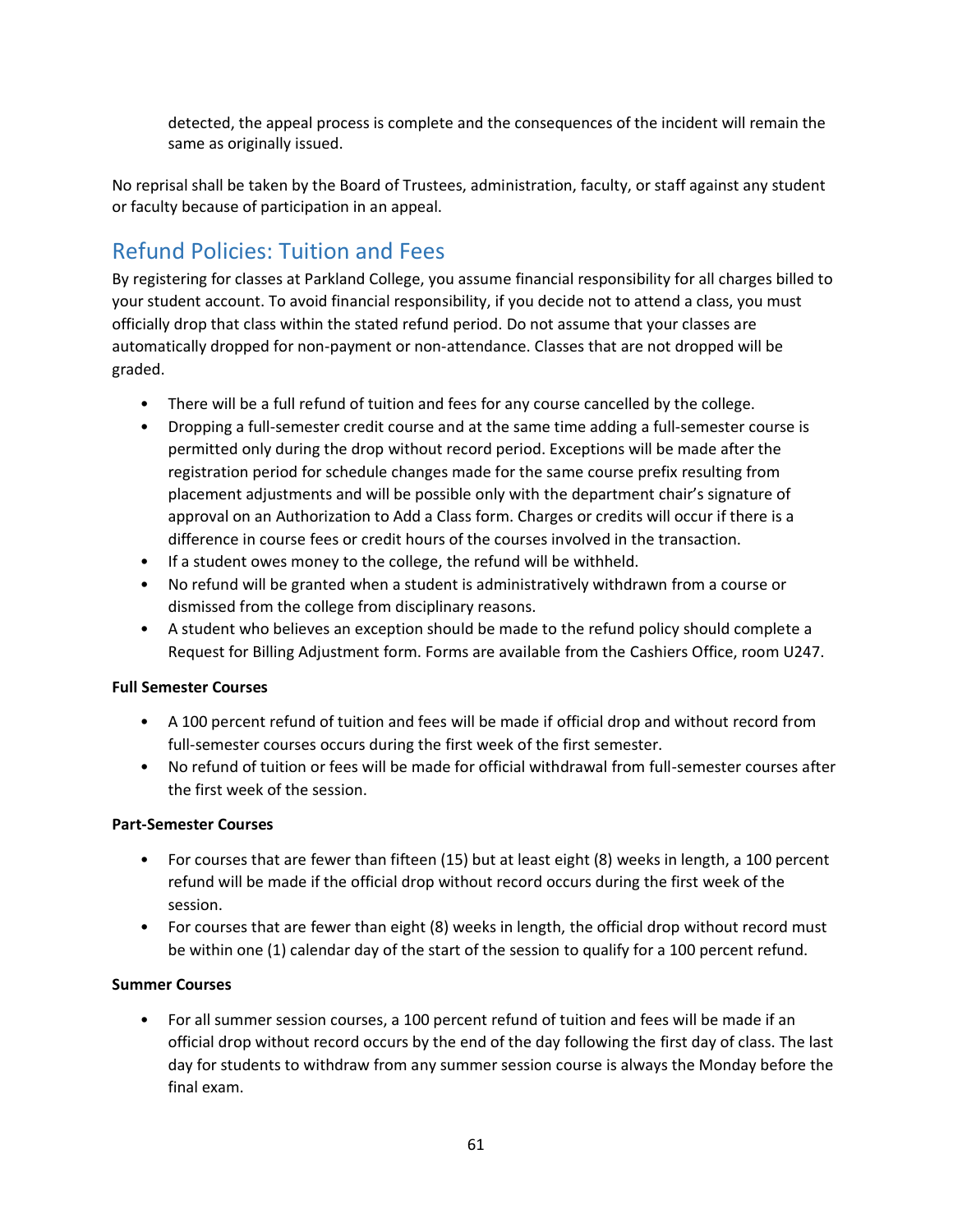#### **Noncredit Courses**

• Refunds are processed by the Business Office, 217-351-2233. You will be responsible for payment of fees associated with these workshops/courses unless you officially drop before the first day of the workshop/course. If the college cancels a course, your drop from the course and your refund of all fees are processed automatically.

*Refund dates are printed in the Class Schedule each semester.* 

## Residence Classification

A resident of 505 is one who has established a permanent dwelling place (domicile) in the district and shows evidence of continuing intent to remain in the district for non-educational purposes. Evidenced of the applicant's registry should be submitted to the Office of Admission and Records.

A student who takes exception to non-residency ruling should pay the applicable fee and then file an Application for Change of Residence Classification, claiming a refund of the portion in excess of the resident rate within thirty (30) days from the date instruction begins for the semester (15 days for the summer term) for which the rate is assessed. A refund will be provided only if a change of residence classification is granted.

For further information, consult the Residency Regulations booklet available from the Office of Admissions and Records.

## Parkland College Restroom Access Statement

(Much of the language is directly quoted from the University of Arizona's model Statement on Restroom Access)

Parkland College strives to create and sustain a campus environment that supports and values all members of our community, including visitors. One aspect of creating a comfortable environment is providing safe, accessible, and convenient restroom facilities. Many people may experience difficulty and inconvenience when required to use gender-specific<sup>1</sup> restrooms. Parents with children of a different gender are not able to accompany them into a gender-specific restroom and the same holds true for others with attendants/caregivers of a different gender. Additionally, transgender/gender nonconforming individuals may be subject to harassment or violence when using male- or female-specific restrooms. Consequently, this statement has been developed to declare the College's commitment to creating an inclusive and supportive campus environment.

In keeping with the College's policy of nondiscrimination, the College allows individuals to use the restroom that corresponds to their gender-related identity<sup>2</sup>. In addition, the College is committed to designating and maintaining a gender-neutral restroom in as many of its buildings as reasonably feasible. In some instances, a designated gender-neutral restroom may contain multiple stalls. Additionally, the College is committed to include at least one gender-neutral restroom in new buildings constructed on campus to the extent feasible.

[1] "Gender-specific" means designated for use by one gender, i.e., male or female.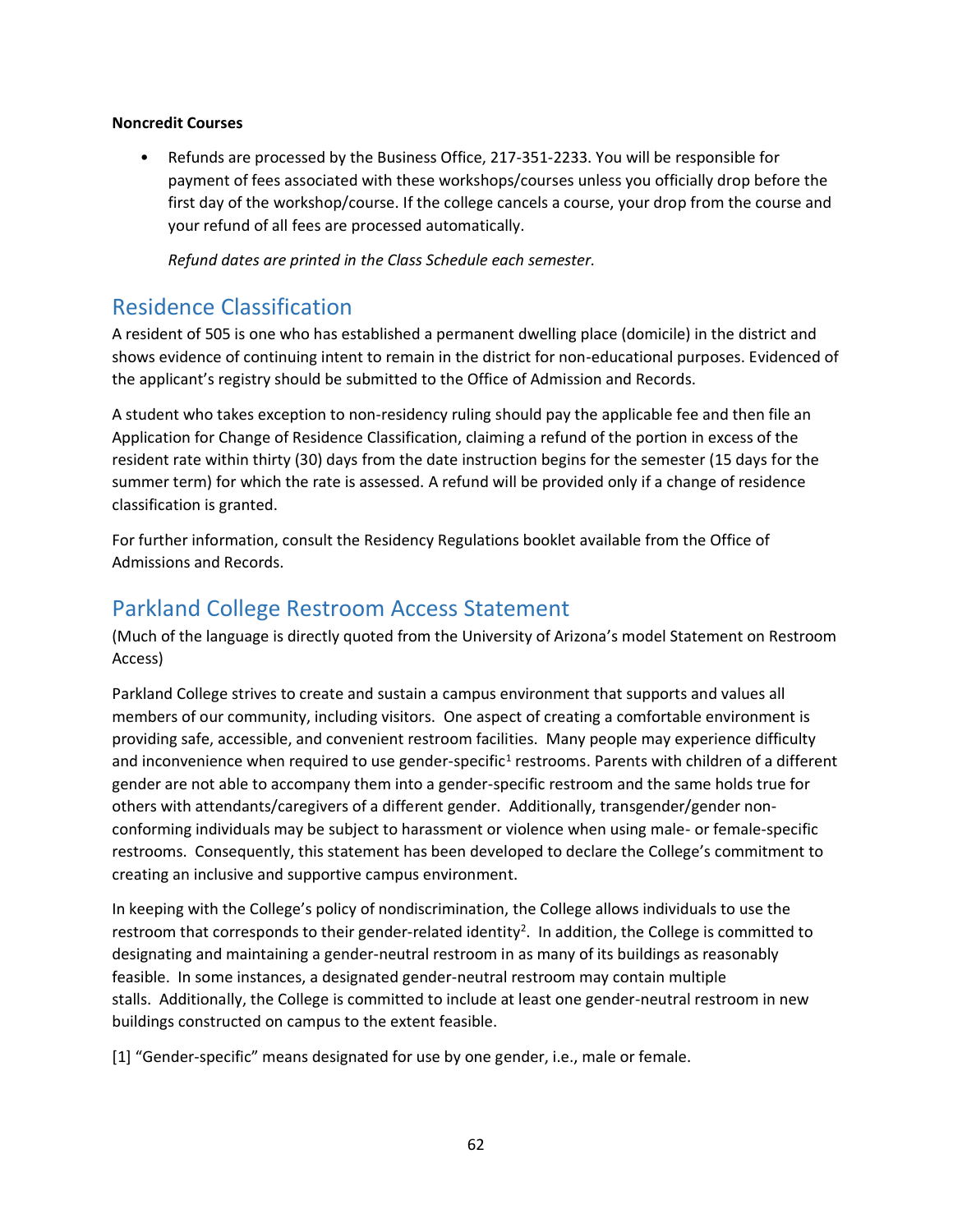[2] "Gender-related identity" means an individual's actual or perceived gender, including an individual's self-image, appearance, expression, or behavior, whether or not that self-image, appearance, expression, or behavior is different from that traditionally associated with the individual's sex at birth as being either female or male.

# Tobacco Use Policy

In compliance with the Smoke-Free Campus Act (110 ILCS64/), all tobacco use will be prohibited on the Parkland College campus effective July 1, 2015. For the purpose of this policy, "campus" means all property owned or leased by, or leased to the college, including building, grounds, roads, parking lots and vehicles.

# Student Grievance Policy and Procedure

#### **Policy**

A student grievance exists when a student claims that a violation, misapplication, or misinterpretation of a Parkland College policy, procedure, or practice has occurred. A student filing a grievance should follow the procedures outlined.

#### **Procedures**

Should a condition exist that a student feels is in violation of the rules, procedures, policies, or other standards of the college, it is important that he or she bring it to the attention of the appropriate person or committee. During the process of a grievance, all procedures, meetings, names, and related information will be confidential unless otherwise mutually agreed upon by all the parties involved.

#### **Informal Process**

It is best for everyone concerned if problems can be resolved informally. Therefore, before the formal grievance process is instituted, the student is expected to meet with the person whom s/he believes has violated, misapplied, or misinterpreted the policy or procedure. If the student does not believe that s/he is able to do that, s/he needs to meet and discuss the incident with the supervisor of the staff or department chair of the faculty member. This informal meeting needs to take place no later than five (5) school days after the occurrence that gave rise to the complaint. The vice president for student services is available to give students guidance in the informal process as well as in the formal process. If a student believes s/he has been discriminated against because of race, color, sex, gender, gender expression, national origin, religion, age, veteran status (including Vietnam veteran), marital status, ancestry, disability or sexual orientation in any way by college personnel, it is important that s/he bring the situation to the attention of the employee relations manager in the Office of Human Resources, vice president for student services, or a designee named by the president if there is a potential for a conflict of interest (e.g., the condition involves the department of human resources or vice president). If a student believes s/he has been discriminated against because of disability, it is important that s/he bring the situation to the attention of the dean/director of counseling services.

#### **Formal Process**

If the student is not satisfied with the results of the informal process, s/he should initiate the formal process no later than 10 (ten) school days after the completion of the informal process and no later than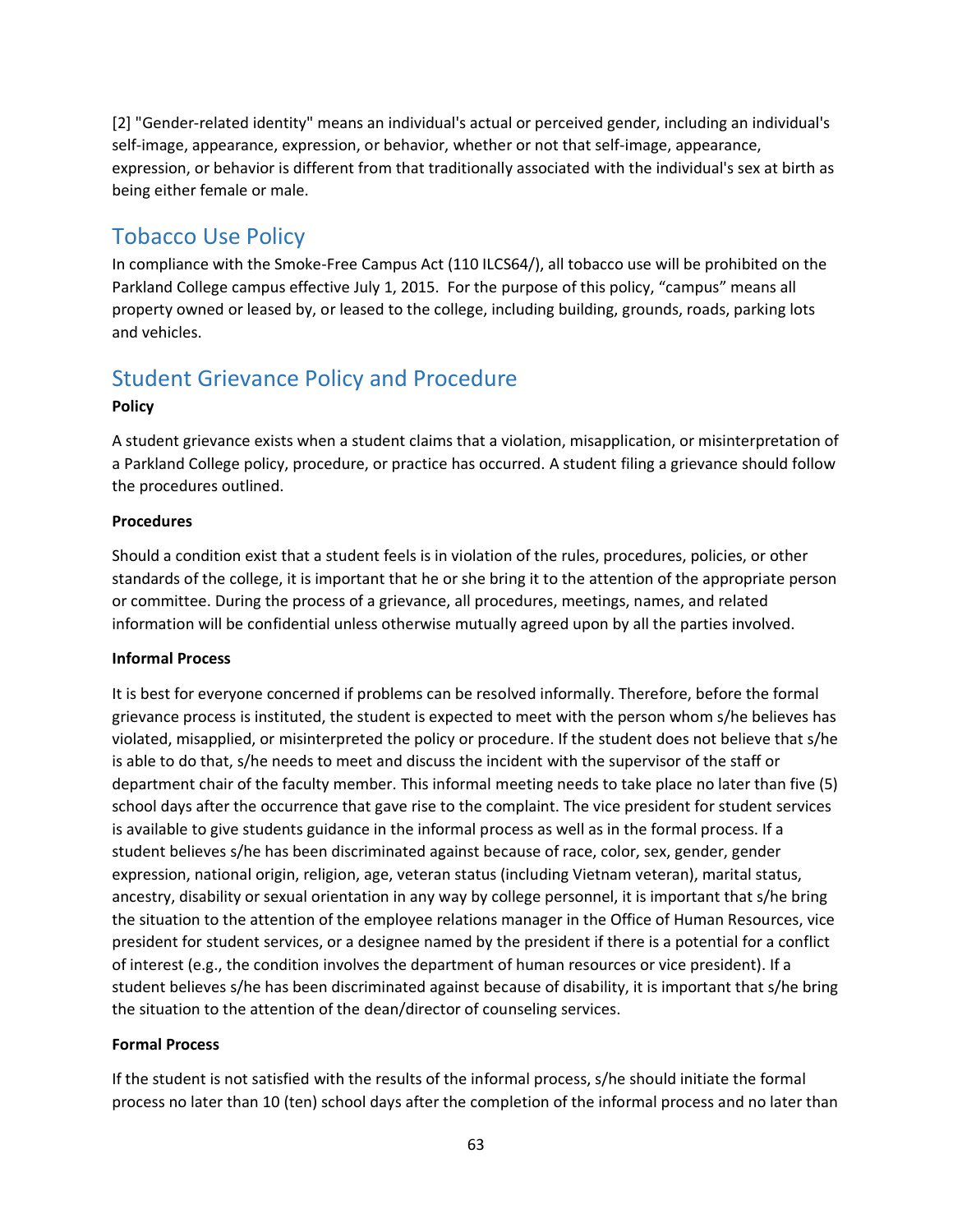15 (fifteen) school days after the occurrence that caused the complaint. (School days are defined as weekdays - Monday through Friday- when classes are in session during the fall and spring semesters). Items not resolved prior to the end of the spring semester or during summer semesters may be suspended until the first day of classes of the immediate subsequent fall semester, following the guidelines below.

- 1. The student must obtain a Grievance form from the vice president for student services, who will discuss with the student the procedure for filing a formal grievance.
- 2. As instructed on the Grievance form, the student must submit the grievance to the supervisor of the person charged. The supervisor will immediately deliver a copy to the charged employee, who must respond in writing to the student within five (5) school days and provide the supervisor with a copy of the response.
- 3. The student, if not satisfied by the reply, or if not in receipt of a reply within five (5) school days, may then appeal, in writing, within five (5) additional school days to the Student Grievance Committee. The student appeal goes to the vice president for student services who will initiate the hearing process. The charged party will be informed. This appeal should include copies of any responses from the charged employee and the supervisor. The chair of the Student Grievance Committee will initiate a hearing within twenty (20) school days.
- 4. Items not resolved prior to the end of the semester will be suspended until the following semester. The vice president for student services and chair of the Student Grievance Committee may at their discretion continue the grievance process during the breaks or summer sessions.
- 5. A student utilizing the Student Grievance hearing process is precluded from using the Grade Appeal process for the same occurrence.

#### **Student Grievance Committee**

#### *Composition of the committee*

- 1. The Student Grievance Committee shall be composed of three faculty members from three different disciplines and three students selected from a pool of students approved and trained by the dean of students. In addition, the chairperson of the PCA Student Affairs Committee shall be an ex officio member of the Student Grievance Committee and have voting power only in case of a tie vote. Student Grievance Committee members must be present at the hearing in order to vote.
- 2. No charged or charging party in a grievance shall serve as a member of the Student Grievance Committee when the grievance is being considered. If the chairperson of the Student Grievance Committee is a party in the grievance, a temporary chairperson shall be appointed by the Parkland College Association's president.

#### *Charge Guidelines*

Charges brought before the Student Grievance Committee should be presented in the following format:

- 1. Full name, address, and telephone number (if any) of the person(s) making the charge;
- 2. Full name of each person being charged and a list of specifics against each person charged;
- 3. A list of charges and a concise chronological description of the incident(s) on which each charge is based (including dates, times, locations, and persons present);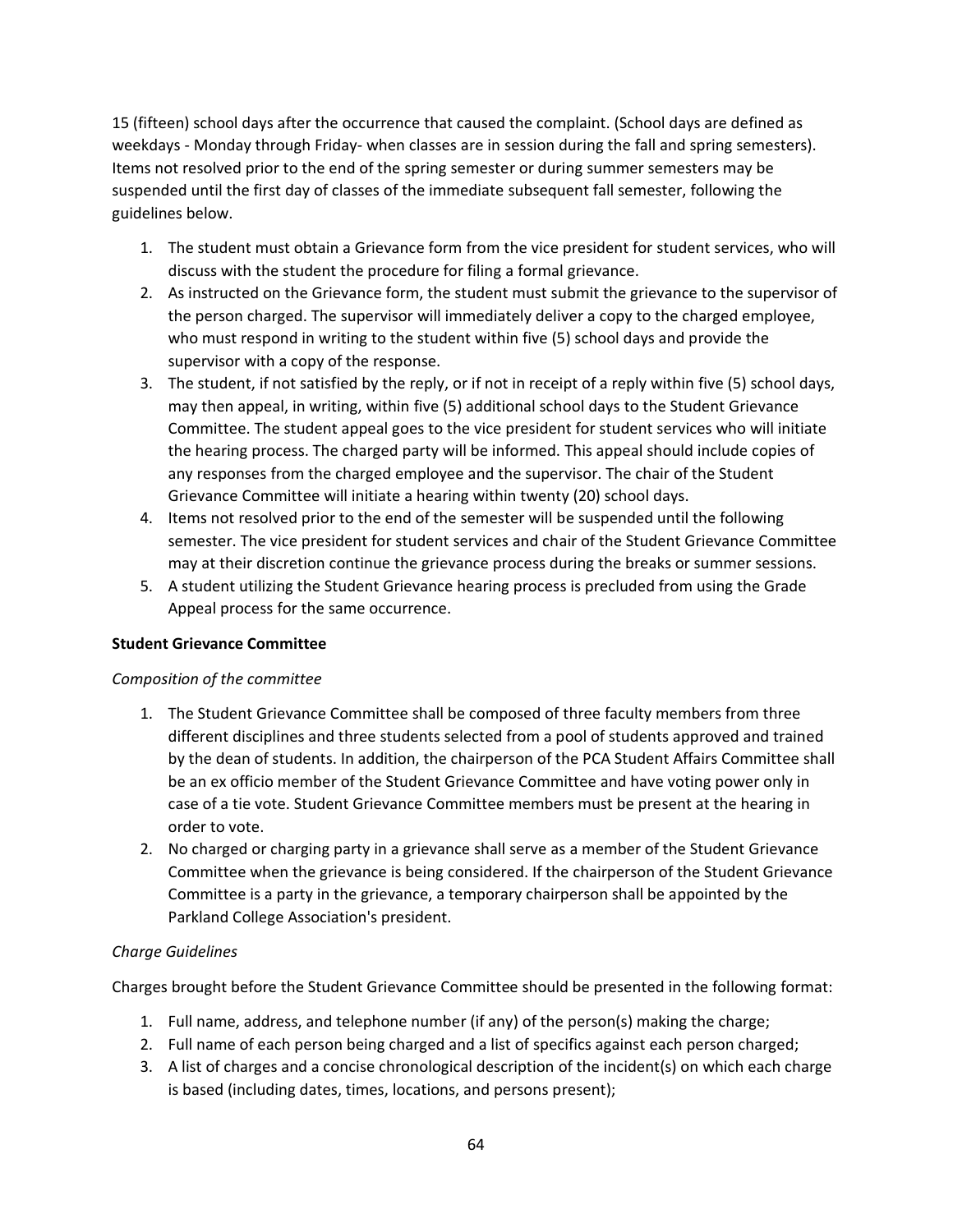- 4. A list and brief description of all physical evidence to be presented to the Student Grievance Committee;
- 5. A list of all witnesses to be presented and a brief description of the relevance of the testimony of each witness. The list of witnesses must include the name(s) of the charged party(ies) in order for them to be called as witnesses by the charging party. The charging party retains the option to call or not call the charged party(ies) as a witness as long as the charged parties' names appear on the list of witnesses;
- 6. A description of the recommendation sought from the Student Grievance Committee.

#### *Hearing Guidelines*

- 1. The involved parties shall have the right to be assisted by any relative, Parkland College student, Parkland College employee, or any other designee who serves as an advisor. The advisor's role is limited to advising the involved parties. Each of the involved parties is responsible for presenting his or her own case, and therefore, advisors are not permitted to speak to committee members during the hearing or participate directly in any hearing before a Student Grievance Committee.
- 2. The hearing shall be private (restricted to committee members, the grievant, the charged party, the parties' advisors, and witnesses).
- 3. A tape recording of the hearing (except for executive sessions) will be made by a designated employee of the college and copies of the tape recording will be available at cost to the involved parties. No other recordings shall be allowed.
- 4. The chair of the Student Grievance Committee shall have the power to call the hearing into executive session.
- 5. The Student Grievance Committee shall consider only information pertaining to the list of specific charges and introduced as evidence at the hearing. No new charges or evidence may be introduced by the charging party during the hearing.
- 6. The burden of proof shall lie with the charging party. The charging party may opt not to require the charged party to appear as a witness. However, such option shall not exclude the committee from calling upon the charged employee for testimony if the committee so desires.
- 7. Seven (7) copies of any materials from either party to be read by the committee must be submitted to the chair no later than ten (10) school days before the hearing.
- 8. The charged party will provide a list to the chair of all witnesses to be presented, and a brief description of the relevance of the testimony of each witness.

#### *Hearing Procedures*

- 1. The chair of the Student Grievance Committee will preside over the hearing and introduce all participants.
- 2. The chair will read aloud the list of the specific charges being made against each charged party and actions sought against each.
- 3. The charging party will present his or her case first, including testimony of witnesses, if any. Following testimony, each witness may be asked questions. The questioning must pertain to the original testimony. Witnesses will provide information to, and answer questions from, the Student Grievance Committee. Questions may be suggested by the involved parties to be answered by each other or by other witnesses. Questioning will be conducted by the Student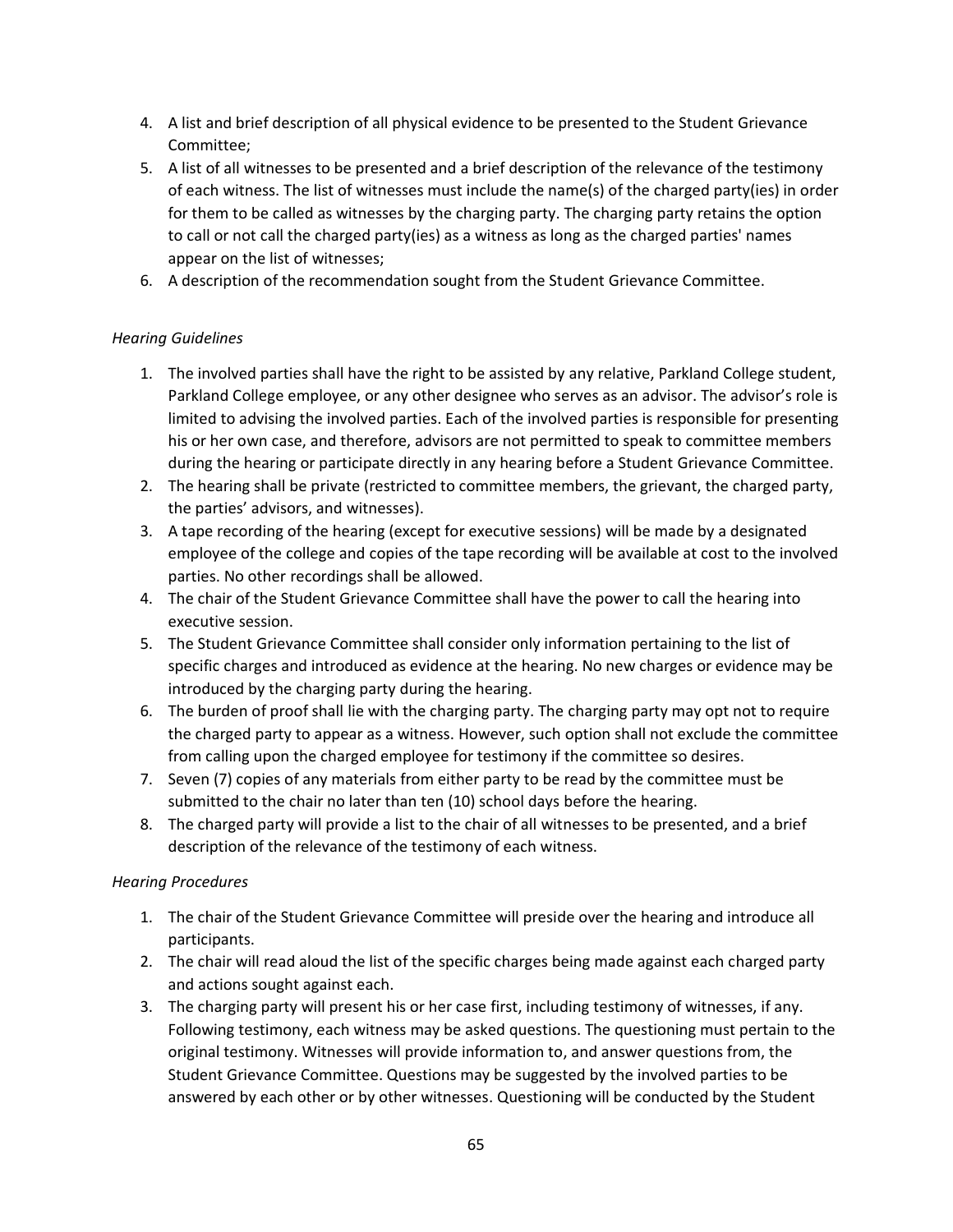Grievance Committee with such questions directed to the chairperson, rather than to the witness directly. This method is used to preserve the educational tone of the hearing and to avoid creation of an adversarial environment.

- 4. The charged party will present his or her case in the same manner as the charging party.
- 5. Upon conclusion of the charged party's case, the charging party may summarize, followed by the summary by the charged party.

#### *Report of Hearing*

The chair of the Student Grievance Committee shall write or delegate the writing of the final report to be completed within seventy-two (72) hours of the decision. The report shall consist of the following:

- 1. a copy of the charges and responses;
- 2. a summary of the Student Grievance hearing;
- 3. The conclusions reached by the Student Grievance Committee on the basis of the evidence presented;
- 4. The decisions for the disposition of the case. The report shall be sent to the appropriate vice president who will act on or send it to the proper college official responsible for action and will communicate to the parties within five (5) school days, or as soon as possible.

#### *Withdrawal*

The student may withdraw the grievance at any time.

#### *Right of Appeal*

Within ten (10) school days after the decision of the Student Grievance Committee is presented, an appeal may be made in writing by either party to the college president. An appeal shall be limited to the review of the verbatim record and supporting documents of the Grievance Hearing. No new information is to be presented.

#### *No reprisals*

No reprisals shall be taken by the Board of Trustees, administration, faculty, or staff against any student or faculty because of participation in a grievance.

#### *Grievance records*

Grievance records will be maintained for at least one (1) year by the vice president for student services.

For more information concerning the student grievance process, contact the Vice President for Student Services.

## Student Records

Educational records are maintained by the Office of Admissions and Records in room U214. In accordance with college policy and state and federal regulations, student records are maintained in a manner that protects the privacy of students and provides eligible students access to the information recorded. For further information, consult the "FERPA – What You Should Know about Your Rights" booklet available at the Office of Admissions and Records.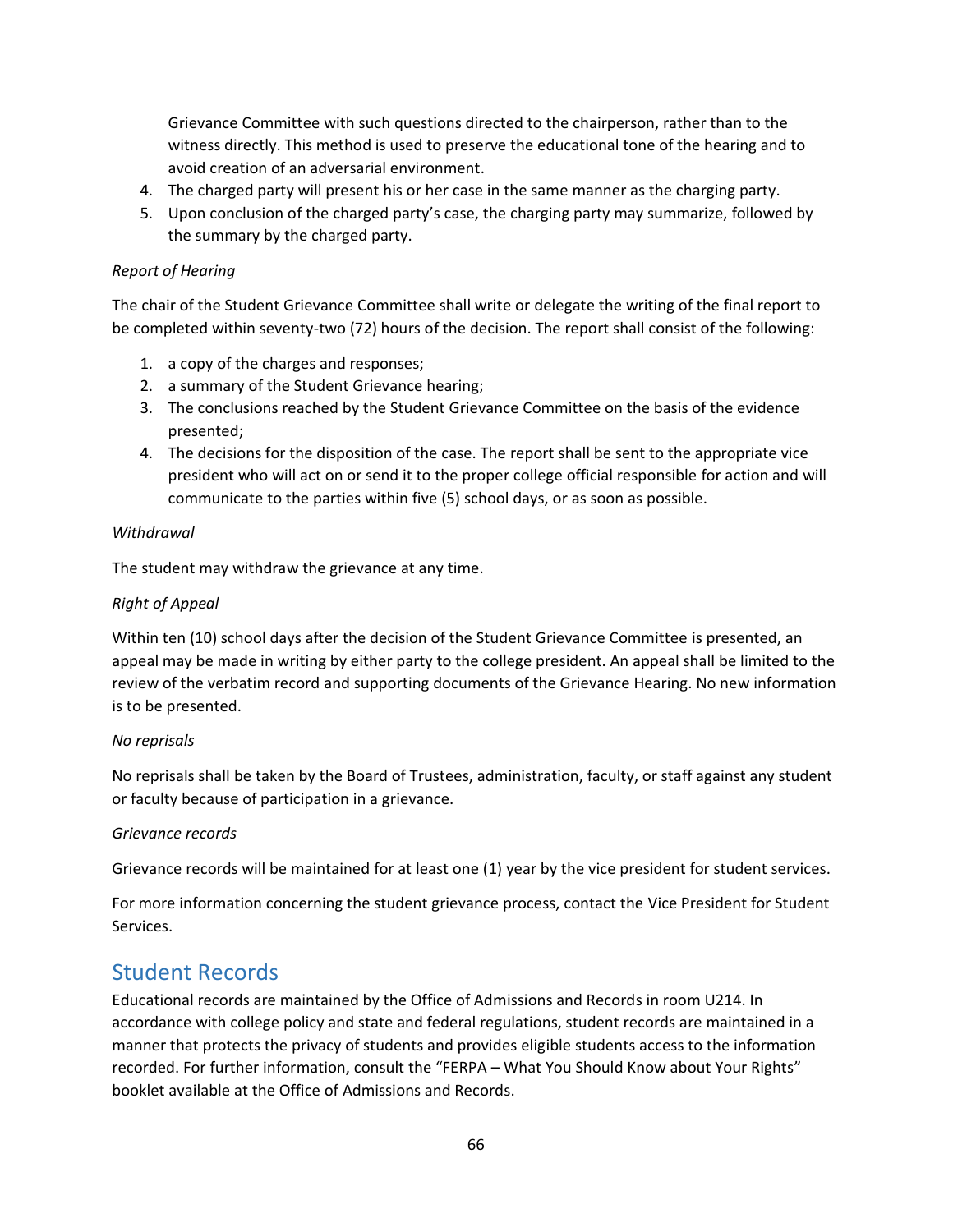#### **Privacy Act**

The Family Educational Rights and Privacy Act (PL 93-380) includes provisions that protect the privacy of students. One provision requires educational institutions to allow students to suppress certain information regarded as public directory information. A full description of Parkland College's policies and procedures for release of information about students can be found [here](https://www.parkland.edu/Portals/3/Global/Documents/PoliciesProcedures/Policies%20and%20Procedures.pdf?ver=dQ0bUNFQEEMpOPSBohr-5w%3d%3d#page=136) in the Parkland College Policy and Procedure Manual.

#### **Public Directory Information**

Parkland defines public directory information as: name; address; Parkland e-mail address; photo ID pictures; telephone numbers; major field of study; dates of attendance; enrollment status (full- or parttime, hours enrolled in or completed); degrees, honors, certificates received or anticipated; weight and height if athletic team member; participation in officially recognized activities and sports; and institutions previously attended.

A student may suppress the above public information items by completing and submitting a Public Directory Information form prior to the second week of class (first week of class for summer term). Forms may be obtained from the Office of Admission and Records in room U214.

#### **Release of Financial Information**

The financial Aid office will release information about the financial status of a student to those parties within the college concerned with financial welfare as related to the student's attendance at Parkland. Inquiries from off-campus agencies and individuals such as landlords will be answered only if the student has completed a Consent to Release Information form, which is available from the Financial Aid and Veteran Services office, room U286.

## **Transcripts**

A transcript is an official record of a student's academic history of course enrollment and achievements. All courses officially attempted are listed. An official Parkland transcript, available from the Office of Admissions and Records, is signed and dated by the Director of Enrollment Services and mailed directly to another institution or business.

A fee of \$5 is charged for each transcript requested. All transcript requests must be in writing and signed by the student whose official record is being requested or online through Credential Solutions (link is available on Parkland's website). Parkland cannot forward the original or a copy of any document received by Parkland from another institution or agency to a third party. Transcripts, test scores, and other documents must be requested by the student from the originating institution or agency.

# Parkland College Student Rights and Responsibilities

#### **Preamble**

Academic institutions exist for the transmission of knowledge, the pursuit of truth, the development if students, and the general well-being of society. Free inquiry and free expression are indispensable to the attainment of these goals. As members of the academic community, students should be encouraged to develop the capacity for critical judgment, and to engage in sustained and independent search for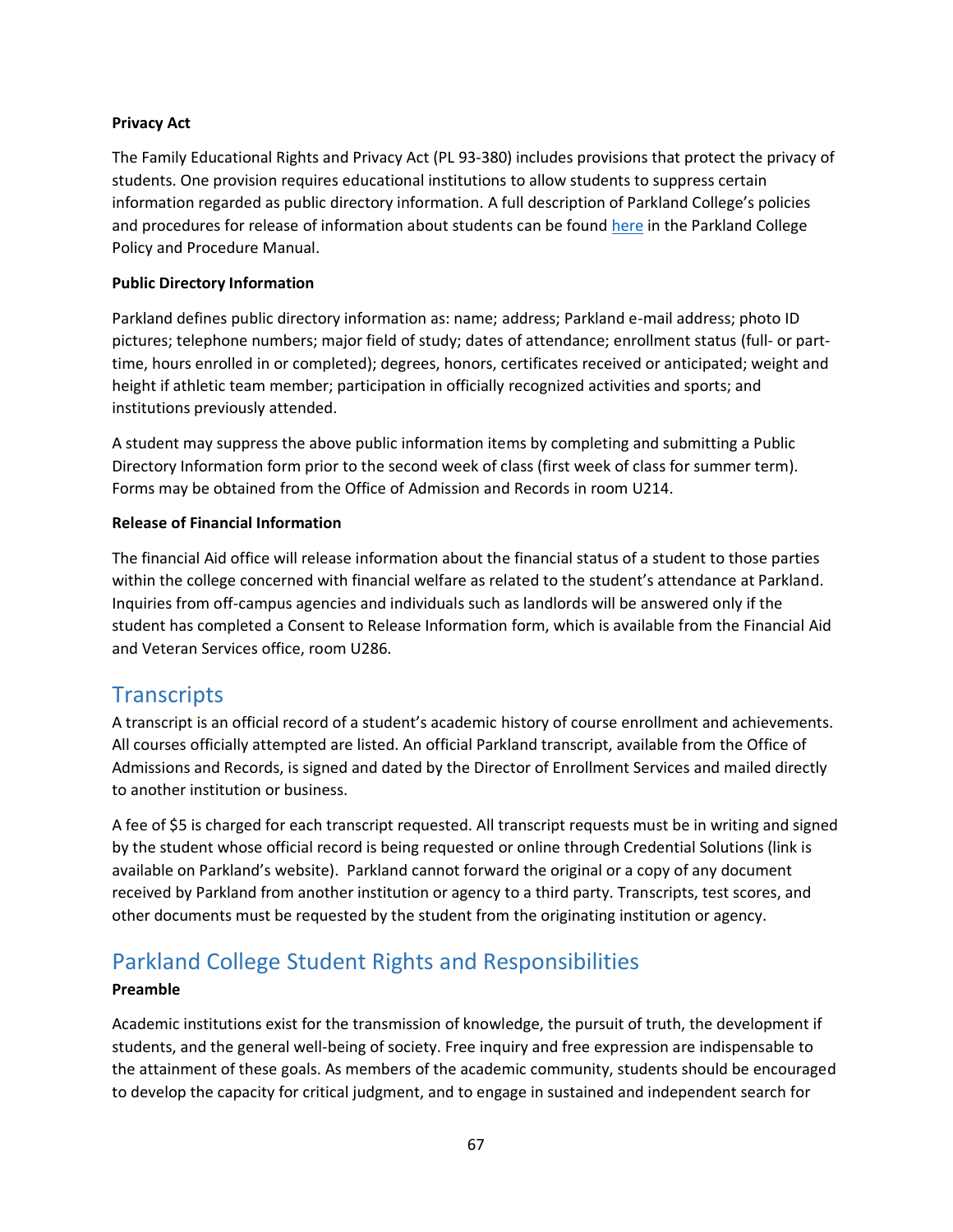truth. Institutional procedures for achieving these purposes may vary from campus to campus, but the minimal standard of academic freedom of students outlined below are essential to any community of scholars.

Freedom to teach and freedom to learn are inseparable facets of academic freedom. The freedom to learn depends upon appropriate opportunities and conditions in the classroom, on the campus, and in the larger community. Students should exercise their freedom with responsibility.

The responsibility to secure and to respect general conditions conducive to the freedom to learn is shared by all members of the academic community. Each college and university has a duty to develop policies and procedures which provide and safeguard this freedom. Such policies and procedures should be developed at each institution within the framework and general standards, and with the broadest possible participation of the members of the academic community. The purpose of this statement is to enumerate the essential provision for students' freedom to learn.

#### **Section I – Freedom of Access to Higher Education**

Parkland College is an open-door institution that within the limits of its facilities and subject to prevailing admissions policy, is open to all students. The facilities and services of the college are open to all of its enrolled students.

#### **Section II – Civility**

Our College Core Values of Fair and Just Treatment serve as guideposts for civility. Parkland College is committed to campus-wide civility by cultivating a community where the faculty, staff, and students:

- Respect people and property
- Show empathy tolerance
- Demonstrate concern for and fairness toward others
- Employ critical thinking and patience
- Accept accountability for their own actions

#### **Section III – In the Classroom**

The instructor in the classroom and in conference shall encourage free discussion, inquiry, and expression. Student performance is evaluated solely on an academic basis, not on opinions or conduct in matters unrelated to academic standards.

- a. Protection of freedom of expression Students are free to take reasoned exception to the data or views offered in any course of study and to reserve judgment about matters of opinion, but they are responsible for learning the content of any course of study for which they are enrolled.
- b. Protection against improper academic evaluation Students are protected through orderly procedures against prejudice or capricious academic evaluation. At the same time, they are responsible for maintaining standards of academic performance established for each course in which they are enrolled.
- c. Protection against improper disclosure Information about student views, beliefs and political associations that instructors acquire in the course of their work as instructors, advisors, and counselors is considered confidential.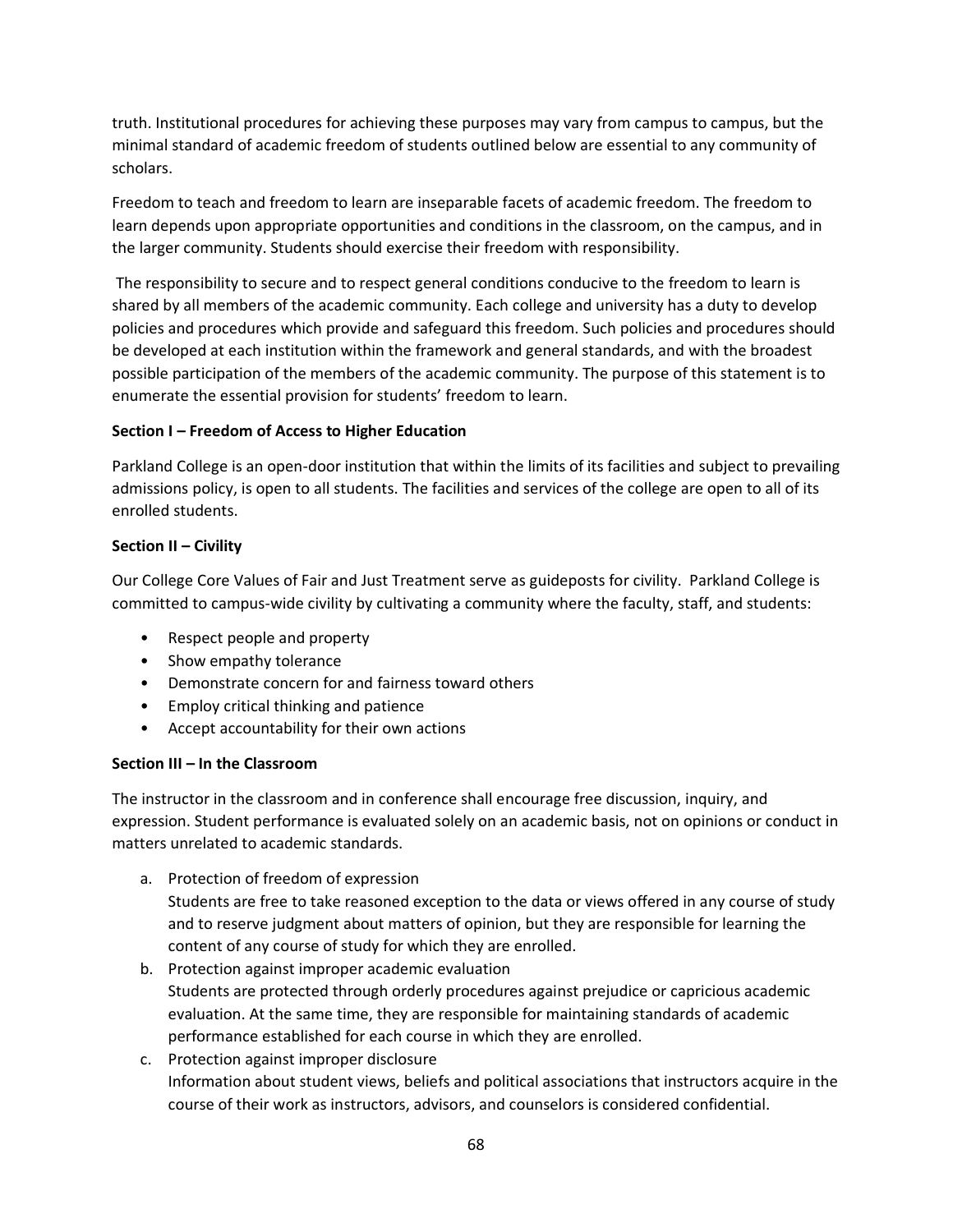Judgments of ability and character may be provided under appropriate circumstances, normally with the knowledge or consent of the student.

#### **Section IV – Student Records and Privacy**

1. Parkland has a written policy as to the information which should be part of a student's permanent educational record, and as to the conditions of its disclosure. To minimize the risk of improper disclosure, academic and disciplinary records are separate, and the conditions of access to each are set forth in an explicit policy statement. No records are kept which reflect the political activities or beliefs of the students. Provisions are also made for periodic routine destruction of noncurrent disciplinary records. Administrative staff and faculty members shall respect confidential information about students that they acquire in the course of their work.

2. A student's sexual orientation, gender identity, or transgender/gender non-conforming status is the student's private information. It is the student's choice whether to discuss these private matters openly, keep this information private, or a combination of both. No college employee may disclose any information that might reasonably indicate the student's identity or status without the student's express consent to do so.

3. A transgender/gender non-conforming student should be addressed by the name and pronouns of their choice in most all communications\*, verbal and written. A court-ordered name change or physical gender change is not required in these circumstances. (\*Exempted from this expectation are correspondences that the college must use legal name for such as, but not limited to, financial aid documents, tax document, and transcripts)

#### **Section V – Student Affairs**

The following standards will be maintained:

- a. Freedom of association
	- Students are free to organize and join associations to promote their common interests,
	- 1. The membership, policies, and actions of a student organization are determined by vote only of those persons who are bona fide Parkland students.
	- 2. Affiliation with an extramural organization does not itself disqualify a student organization from institutional recognition.
	- 3. Each organization is free to choose its own advisor, and institutional recognition will not be withheld or withdrawn solely because of the inability to of a student organization to secure an advisor. Campus advisors may advise organizations in the exercise of responsibility, but they do not have the authority to control the policy of such organizations.
	- 4. Student organizations may be required to submit a statement of purpose, criteria for membership, rules of procedures, and a current list of officers. They are not required to submit a membership list as a condition of institutional recognition.
	- 5. Campus organizations, including those affiliated with an extramural organization, are open to all students without respect to race, religion, disability, gender, sexual orientation, color, age, marital status, veteran status, veteran era, Vietnam veteran era, ancestry, or national origin.
- b. Freedom of inquiry and expression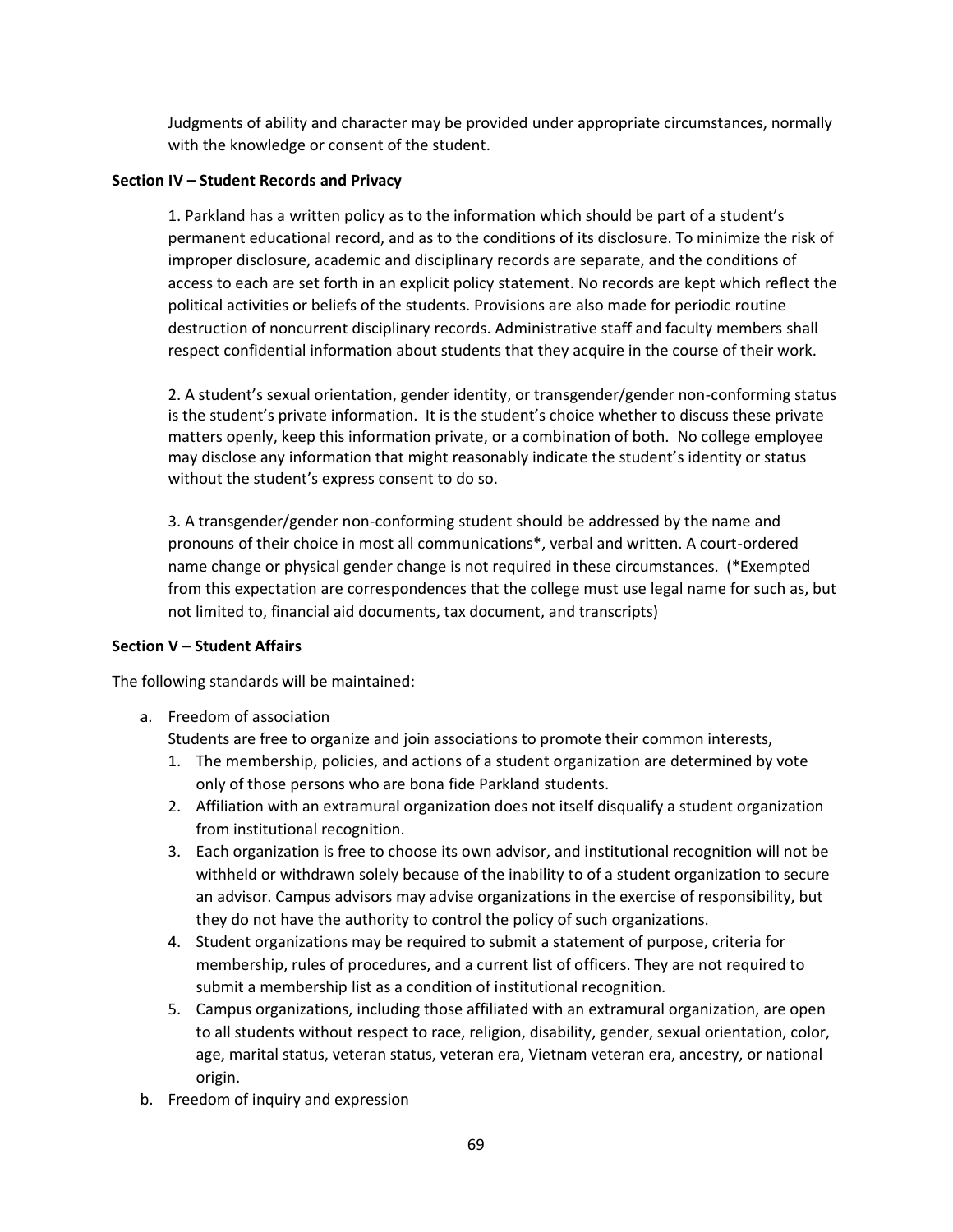- 1. Students and student organizations are free to examine and to discuss all questions of interests to them, and to express opinions publicly and privately. They are free to support causes by orderly means that do not disrupt the regular and essential operation of the institution. At the same time, it should be made clear to the academic and larger community that in their public expressions or demonstrations, students or student organizations speak only for themselves.
- 2. Students are allowed to invite and to hear any person of their own choosing. The routine procedure required by Parkland before a guest speaker is invited to appear on campus are designed only to ensure that there is orderly scheduling of facilities and adequate preparation for the event, and that the occasion is conducted in a manner appropriate to an academic community. It should be emphasized to the academic and larger community that sponsorship of guest speakers does not necessarily imply approval or endorsement of the views expressed, either by the sponsoring group or the institution.
- 3. All students, including transgender/gender non-conforming students, should feel comfortable dressing in any manner that they wish, especially with regard to dressing in a manner consistent with their gender-related identity, as long as this dress does not violate Parkland's prohibition on disorderly, lewd, or indecent conduct.

#### C. Student participation in institutional government

As constituents of the academic community, students are free, individually and collectively, to express their views on issues of institutional policy, and on matters of general interest to the student body. The student body has clearly defined means to participate in the formulation and application of institutional policy affecting academic and student affairs. The role of the Student Government and both its general and specific responsibilities are explicitly stated in the Parkland College Student Association Constitution.

#### D. Student publications

Student publications and the student press are valuable aids in establishing and maintaining an atmosphere of free and responsible discussion, and of intellectual exploration on the campus. They are a means of bring student concerns to the attention of faculty and the institutional authorities, and of formulating student opinion on various issues on the campus and in the world at large.

The development and interpretation of student publication policies are the responsibility of a Publications Board composed of an equal number of students and faculty.

## **Section V – Off-Campus freedom of Students**

- a. Exercise of rights of citizenship
	- Parkland students are both citizens and members of the academic community. As citizens, students enjoy the same freedom of speech, peaceful assembly, and right of petition that other citizens enjoy, and as members of the academic community, they are subject to obligations which accrue to them by virtue of this membership. Institutional powers are not employed to inhibit such intellectual and personal development of students as is often promoted by their exercise of the rights of citizenship both on and off campus.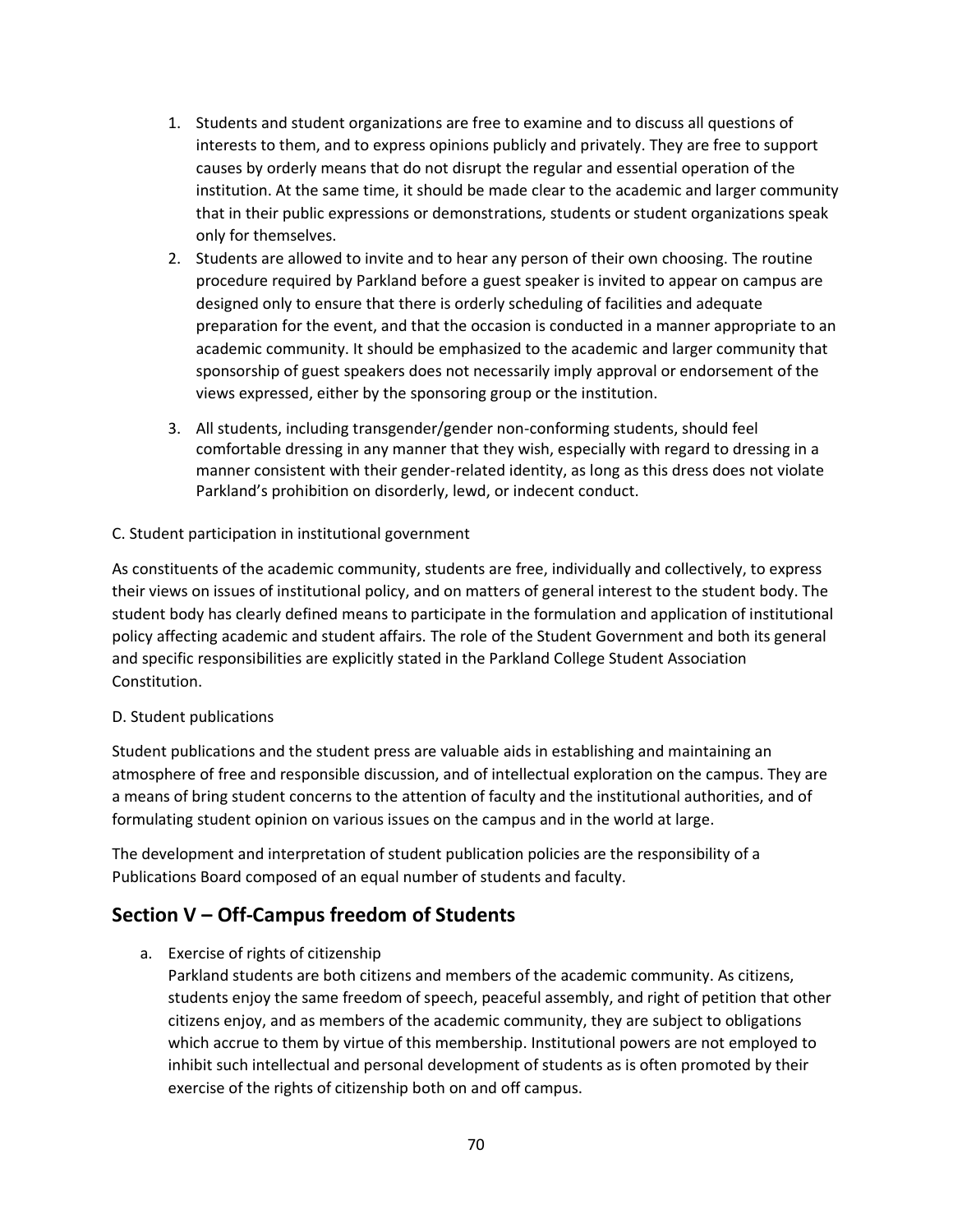- b. Institutional authority and civil penalties
	- Activities if students may upon occasion result in violation of law. Students who violate the law may incur penalties prescribed by civil authorities, but institutional authority should never be used merely to duplicate the function of general laws. Only where the institution's interests as an academic community are distinct and clearly involved should the special authority of the institution be asserted. The student who incidentally violates institutional regulations in the course of his or her off-campus activity, such as those relating to class attendance, will be subject to no greater penalty than would normally be imposed. Institutional action is dependent of community pressure.

## **Section VI - Parkland College Student Conduct Code**

#### **Preamble**

In assisting students to develop responsible behavior, the Student Conduct Code has been developed to play a complementary role to counseling, guidance, and other forms of student development actions. At the same time, the college has a duty and the corollary disciplinary powers to protect its educational purpose through the setting of standards of scholarship and conduct for its students and through the regulations of the use of its facilities.

Discipline will be administered so as to guarantee procedural fairness to an accused student. The regular disciplinary procedures and standards of conduct, including the student's right to appeal a decision, will be clearly formulated and communicated in advance. Disciplinary procedures may vary in formality with the gravity of the offense and the sanctions that may be applied. Some Student Conduct Code violations may be adjudicated informally under prescribed procedures.

Parkland College will adhere to procedural fair play by requiring that in all situations the student be informed of the nature of the charges against him or her, and that he or she be given a fair opportunity to refute them.

#### **Article I: Definitions**

- a. The term Parkland College means Parkland College District 505. The term "Parkland College" includes all land, building, facilities, and other property in the possession of or owned, used, or controlled by Parkland College (including adjacent streets and sidewalks).
- b. The term "student" includes all persons taking courses at Parkland College, both full-time and part-time, credit or noncredit. Persons who are not officially enrolled for a particular term but who have a continuing relationship with Parkland College are considered "students".
- c. The term "faculty member" means any person hired by Parkland College to conduct classroom activities, including counselors and librarians who hold faculty status.
- d. The term "Parkland College official" includes and person employed by Parkland College, performing assigned administrative or professional responsibilities.
- e. The term "member of Parkland College community" includes any person who is a student, faculty member, Parkland College official, or any other person employed by Parkland College.
- f. The term "complainant" means any person who submits a charge alleging that a student violated the Student Conduct Code. When a student believes that s/he has been a victim of another student's misconduct, the student who believes s/he has been a victim will have the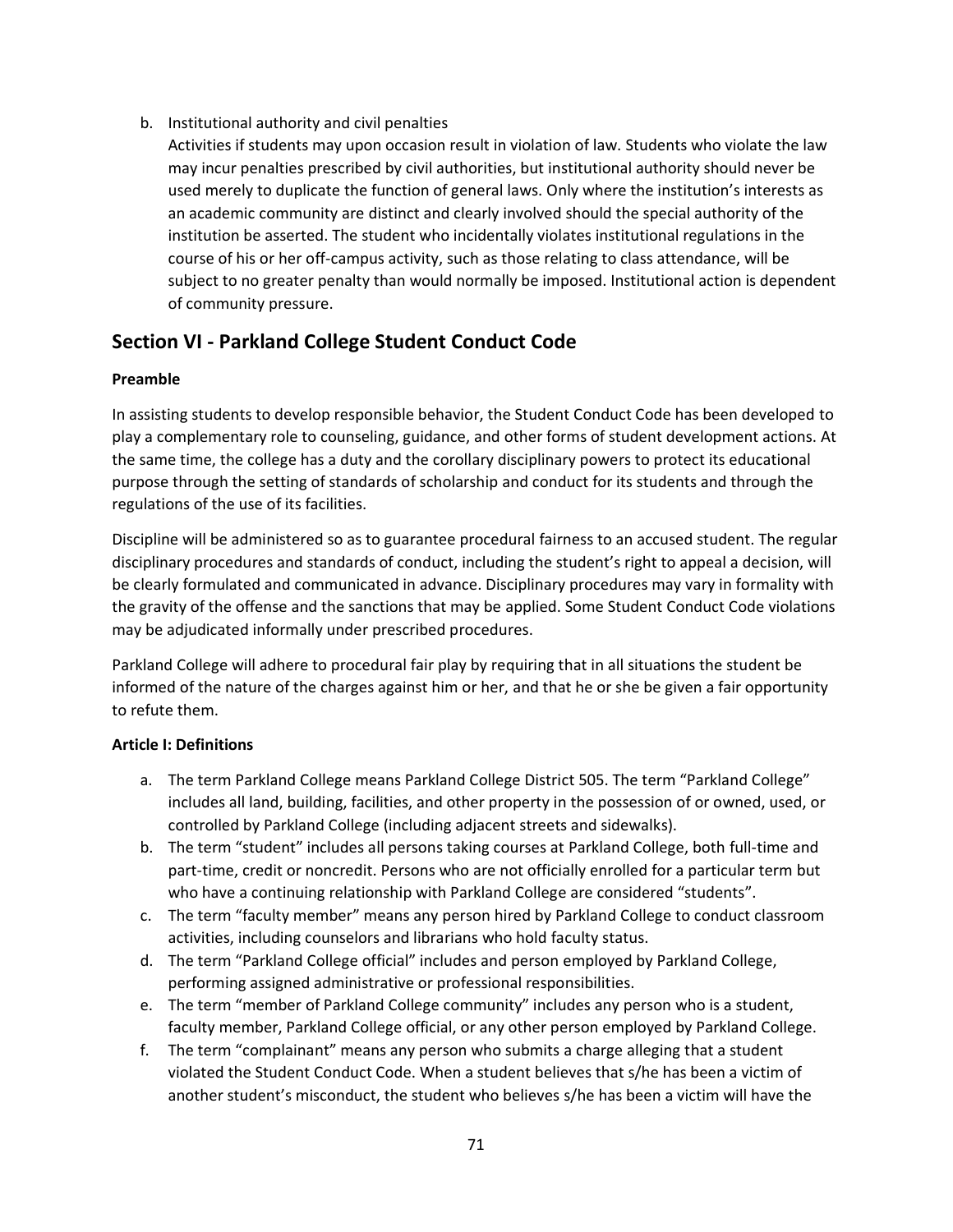same rights under this Student Conduct Code as are provided to the complainant, even if another member of the college community submitted the charge itself.

- g. The term "respondent" means any student accused of violating the Student Conduct Code.
- h. The term "organization" means any number of persons who have complied with the formal requirements for Parkland College Student Government Recognition.
- i. The term "Student Conduct Committee" means any person or persons authorized by the Vice President for Student Services to determine whether a student has violated the Student Conduct Code and to recommend imposition of sanctions.
- j. The term "student conduct advisor" means a Parkland College official authorized in a case-bycase basis by the dean of students to impose sanctions upon students found to have violated the Student Conduct Code. The dean of students may authorize the student conduct advisor to serve simultaneously as a student conduct advisor and the sole member or one of the members of a Student Conduct Committee. Nothing shall prevent 1) the dean of students from authorizing the same student conduct advisor to impose sanctions in all cases or 2) the dean of students to serve as the student conduct advisor.
- k. The term "Appellate Board" means any person/persons authorized by the dean of students to consider an appeal from a Student Conduct Committee's determination that a student has violated the Student Conduct Code or from the sanctions imposed by the student conduct advisor.
- l. The term "shall" is used in the imperative sense.
- m. The term "may" is used in the permissive sense.
- n. The Dean of Students is that person designated by the Parkland College Vice President for Student Services to be responsible for the administration of the Student Conduct Code.
- o. The term "policy" is defined as the written regulations of Parkland College as found in, but not limited to, the college catalog and Parkland College Student Policies and Procedure Manual.
- p. The term "cheating" includes but is not limited to: (1) use of any unauthorized assistance in taking quizzes, tests, or examinations; (2) dependence upon the aid of sources beyond those authorized by the instructor in writing papers, preparing reports, solving problems, or carrying out other assignments; (3) the acquisition, without permission, of tests or other academic material belonging to a member of the Parkland College faculty or staff; or (4) engaging in any behavior specifically prohibited by a faculty member in the course syllabus or class discussion.
- q. The term "plagiarism" includes, but is not limited to, the use, by paraphrase or direct quotation, of the published or unpublished work of another person without full and clear acknowledgement. It also includes the unacknowledged use of materials prepared by another person or agency engaged in the selling of term papers or other academic materials.

#### **Article II: Judicial Authority**

- a. The Vice President for Student Services or the chairperson of the PCA Student Affairs Committee shall determine the composition of the Student Conduct Code Committee and Appellate Boards and determine which Student Conduct Committee, student conduct advisor, and Appellate Board shall be authorized to hear in each case.
- b. The Dean of Students shall develop policies for the administration of the student conduct program and procedural rules for the conduct of hearings which are not inconsistent with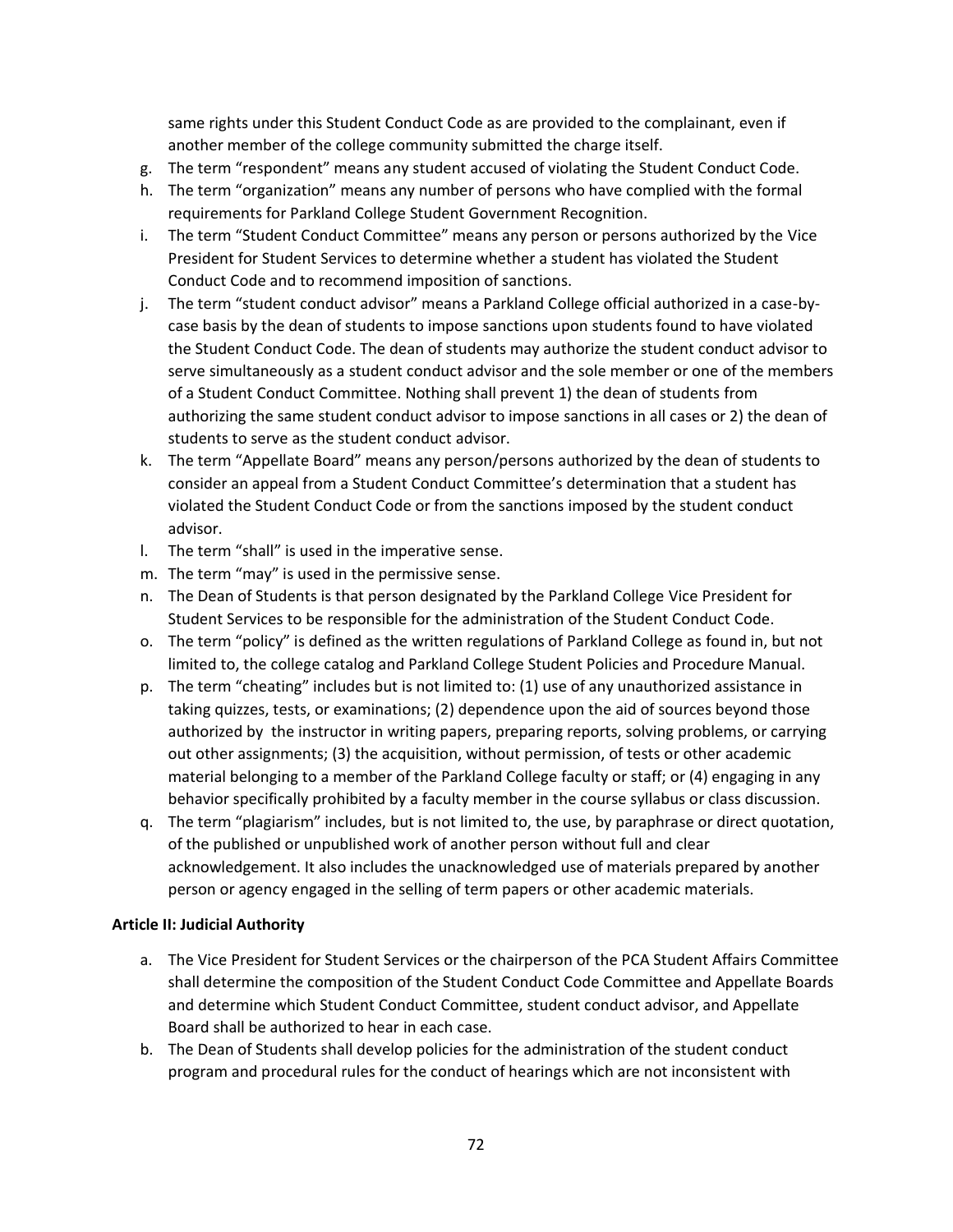provisions of the Student Conduct Code. The Dean of Students will also facilitate the training of Student Conduct Advisors and Student Conduct Committee Members

c. Decisions made by a Student Conduct Committee and/or student conduct advisor shall be final, pending the normal appeal process.

#### **Article III: Proscribed Conduct**

a. Jurisdiction of Parkland College

Generally, Parkland College jurisdiction and discipline shall be limited to conduct which occurs in Parkland College premises and other officially recognized off-campus locations or events in which Parkland College is represented as a sponsor or participant. Conduct that adversely affects the Parkland College community and/or the pursuit of it objectives may be included and adjudicated, however, regardless of location and said conduct. It is the sole discretion of the dean of students to decide on a case by case basis whether the Student Conduct Code shall be applied to conduct occurring off campus. Each student shall be responsible for his/her conduct from the time of application for admission through the actual awarding of a degree, which may include conduct occurring before classes begin or after classes end, as well as during the academic year and during periods between terms of actual enrollment, and even conduct not discovered until after a degree is awarded.

b. Conduct – Rules and regulations

Any student found to have committed the following misconduct is subject to the disciplinary sanctions outlined in Article IV, Section B.

- 1. Acts of dishonesty, included but not limited to the following:
	- a. Cheating, plagiarism, or other forms of academic dishonesty covered under the Student Policies and Procedures Manual;
	- b. Furnishing false information to any Parkland College official, faculty member, or office;
	- c. Forgery, alteration, or misuse of any Parkland College document, record, or instrument of identification;
	- d. Tampering with the election of any Parkland College recognized student organization.
- 2. Disruption or obstruction of teaching, research, administration, disciplinary proceedings, other Parkland College activities, including its public service functions on or off campus, or other authorized non-Parkland College activities, when the act occurs on Parkland premises. (Hearings associated with faculty-initiated Administrative Removal from the Classroom Due to Student Behavior will follow a separate hearing procedure as outlined under the Classroom Contract section).
- 3. Physical abuse, verbal abuse, threats, intimidation, harassment, coercion, and/or other conduct which threatens or endangers health or safety of any person. This is to include acts or threats to one's personal safety and/or life.
- 4. Attempted or actual theft and/or damage to property of Parkland College or property of a member of the Parkland College community or other personnel or public property, on or off campus.
- 5. Hazing, defined as an act which endangers the mental or physical health or safety of a student, or which destroys or removes public or private property, for the purpose of initiation, admission into, affiliation with, or as a condition for continued membership in a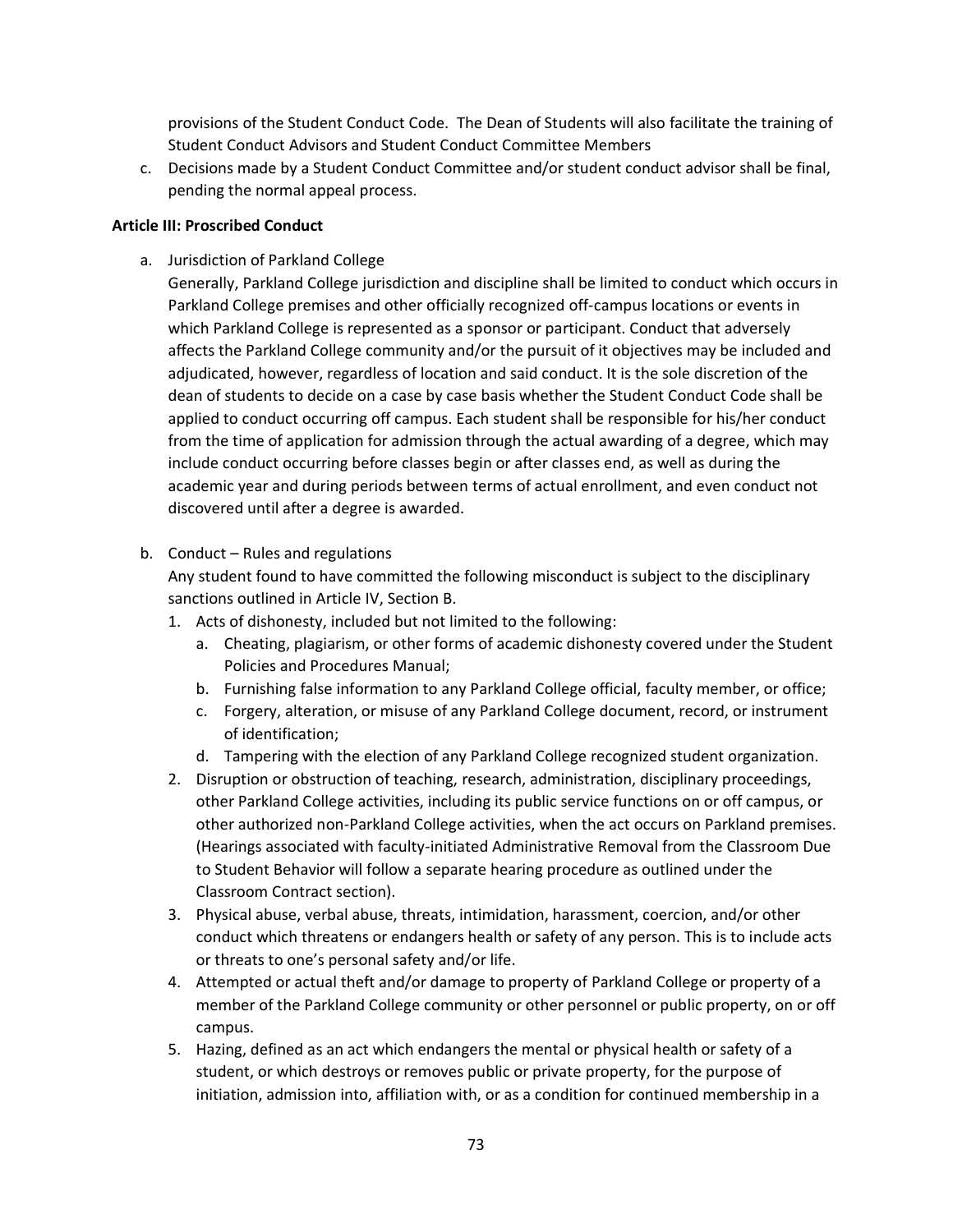group or organization. The express or implied consent of the victim will not be a defense, not will apathy or acquiescence in the presence of hazing.

- 6. Failure to comply with directions of Parkland College officials or law enforcement officers acting in performance of their duties and/or failure to identify oneself to these persons when requested to do so.
- 7. Unauthorized possession, duplication, or use of keys to Parkland College premises or unauthorized entry to or use of Parkland College premises.
- 8. Violation of any Parkland College policies, rules, or regulations published in hard copy or available electronically on the Parkland College premises.
- 9. Violation of federal, state, or local law on Parkland College premises or at Parkland College sponsored or supervised activities.
- 10. Use, possession, manufacture, or distribution of illegal drugs or controlled substances except as expressly permitted by law.
- 11. Use, possession, manufacturing, or distribution or alcoholic beverages on property, or intoxication at any college sponsored event on or off campus, or appearance on campus while under the influence of intoxicants. Alcoholic beverages may not, in any circumstances, be used by, possessed by, or distributed to any person under twenty-one (21) years of age.
- 12. Illegal or unauthorized possession of firearms, explosives, other weapons, look-alike weapons, or dangerous chemicals on Parkland College premises or use of any such item, even if legally possessed, in a matter that harms, threatens, or causes fear to others.
- 13. Participation in campus demonstration which disrupts the normal operations of Parkland College and infringes on the rights of other members of the Parkland College community; leading or inciting others to disrupt scheduled and/or normal activities within any campus building or area; intentional obstruction which unreasonably interferes with freedom of movement, either pedestrian or vehicular, on campus.
- 14. Obstruction of the free flow of pedestrian traffic inside or outside the facilities or vehicular traffic on Parkland College premises or at Parkland College sponsored or supervised functions.
- 15. Conduct that is disorderly, lewd, or indecent; breach of peace; or aiding, abetting, or procuring another person to breach the peace on Parkland College premises or at functions sponsored or participated in by Parkland College. Disorderly conduct includes, but is not limited to, any unauthorized use of electronic or other devices to make an audio, video, or photographic record of any person while on Parkland College premises without his/her prior knowledge, or without his/her effective consent when such a record is likely to cause injury or distress.
- 16. Theft or other abuse of computer facilities and resources, including but not limited to:
	- a. Unauthorized entry into a file, to use, read, or change contents, or for any other purpose;
	- b. Unauthorized transfer of a file or software;
	- c. Unauthorized use of another individual's identification and password;
	- d. Use of computing facilities to interfere with the work of another student, faculty member, or Parkland College official;
	- e. Use of computing facilities to send obscene or abusive messages;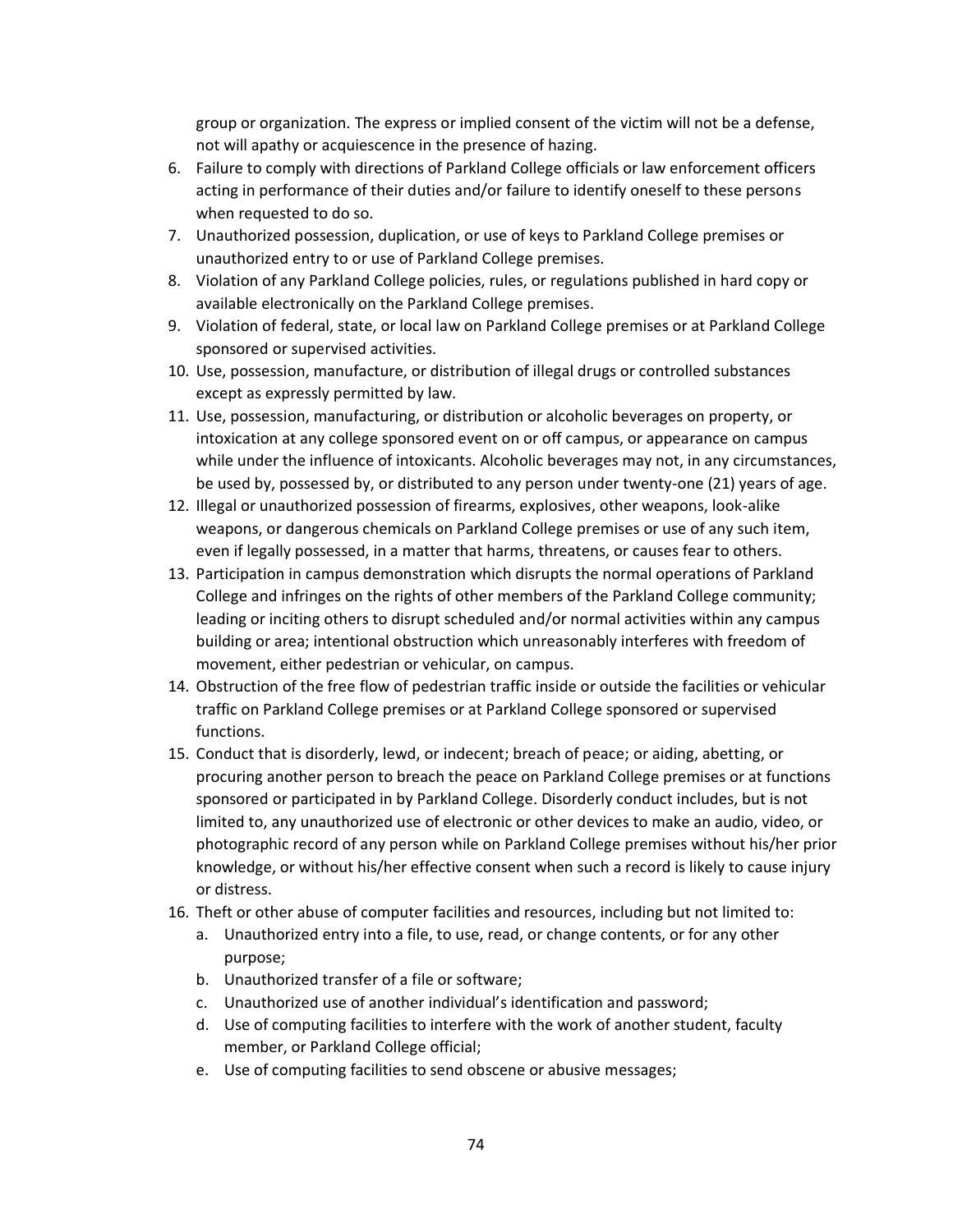- f. Use of computing facilities to interfere with normal operation of any Parkland College computing system;
- g. Use of computing facilities and resources in violation of copyright laws;
- h. Violation of the Parkland computer/e-mail use policies
- 17. Abuse of the student conduct system, including but not limited to:
	- a. Failure to obey the notification from a Student Conduct Committee or Parkland College official;
	- b. Falsification, distortion, or misrepresentation, if information before a Student Conduct Committee;
	- c. Disruption or interference with the orderly conduct of a student conduct proceeding;
	- d. Interruption of a student conduct proceeding knowingly without cause;
	- e. Attempting to discourage an individual's proper participation in, or use of, the student conduct system;
	- f. Attempting to influence the impartiality of a member of the Student Conduct Committee prior to, and/or during the course of the student conduct proceeding;
	- g. Harassment (verbal or physical) and/or intimidation of a member of the student conduct system and/or a Student Conduct Committee prior to, during, and/or after a student conduct proceeding;
	- h. Failure to comply with the sanction(s) imposed under the Student Conduct Code;
	- i. Influencing or attempting to influence another person to commit an abuse of the student conduct system
- 18. Violating special safety regulations that are necessary to govern various facilities and activities of the college.
- 19. Violating the Sexual Discrimination, Harassment, and Misconduct policy of the college (Separate investigation and adjudication procedures exist for this policy).
- 20. Violating the policy on harassment/discrimination of students.
- c. Violation of law and Parkland College discipline
	- 1. Parkland College administration may institute disciplinary proceedings against a student charged with violation of a law that is also a violation of this Student Conduct Code, for example, if both violations result from the same factual situation, without regard the pendency of civil litigation in court or criminal arrest and prosecution. Proceedings under this Student Conduct Code may be carried out prior to, simultaneously with, or following civil or criminal proceedings off campus.
	- 2. When a student is charged by federal, state, or local authorities with a violation of law, Parkland College will not request or agree to special consideration for that individual because of his or her status as a student. However, if the alleged offense is also the subject of a proceeding before a Student Conduct Committee under the Student Conduct Code, Parkland College may advise off-campus authorities of the existence of the Student Conduct Code and how such matters will be handled internally within the Parkland College community. Parkland College will cooperate fully with law enforcement and other agencies in the enforcement of criminal law on campus and in the conditions imposed by criminal courts for the rehabilitation of student violators. Individual students and faculty members,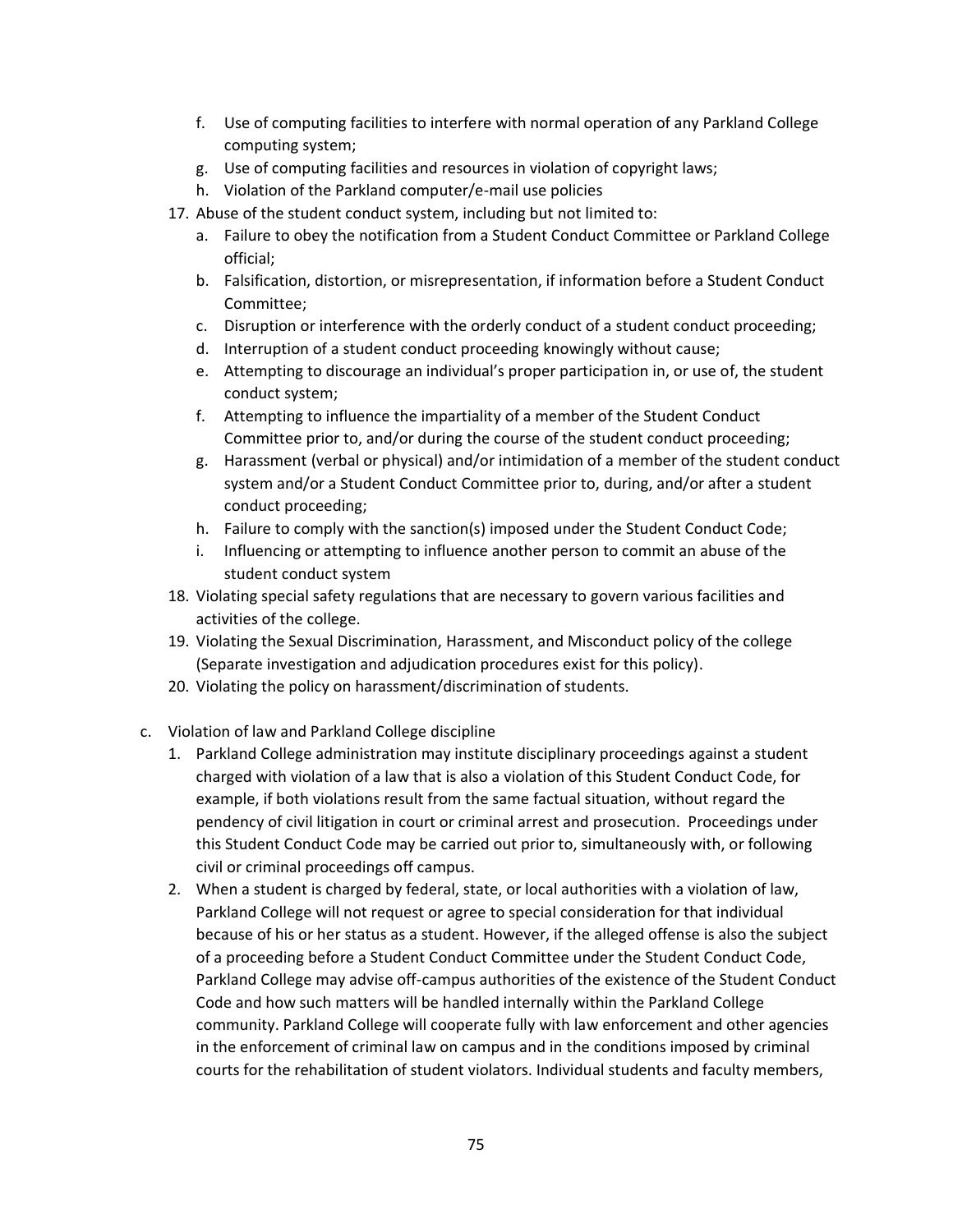acting in their personal capacities, remain free to interact with governmental representatives as they deem appropriate.

- d. Interim Suspension
	- a. In certain circumstances, the Dean of Students may impose an interim suspension prior to a student's hearing before a Student Conduct Committee.
- e. A student will be subject to involuntary interim suspension from Parkland College, if it is determined, by clear and convincing evidence, that the student:
	- a. Engages or threatens to engage in behavior which poses a danger of causing physical harm to self or others.
	- b. Engages or threatens to engage in behavior which would cause significant property damage, or directly and substantially impedes the lawful activities of others.
	- c. Engages or threatens to engage in behavior which significantly disrupts or obstructs teaching and learning.
	- d. Failure to comply with requested psychiatric evaluation as set forth in the involuntary withdrawal section below.
		- a. Interim suspension process
			- i. A letter of investigation will be prepared and delivered to student involved either personally, by parkland email and/or by certified US mail.
			- ii. This letter will contain:
				- 1. A summary of the conduct being investigated
				- 2. The date, time, and location of a meeting with the Dean of Students to discuss the potential interim suspension. This meeting will give the respondent an opportunity to be heard with regard to the potential interim suspension.
			- iii. The meeting to discuss the potential interim suspension will be scheduled no earlier than 2 business days from the sending of the investigation letter.
		- b. Within 2 business days after the conclusion of this meeting, the student will be delivered a letter either personally, by parkland email and/or by certified US mail that indicates the outcome of the meeting – whether or not the interim suspension will be imposed. This disposition letter will be sent whether or not the student chooses to attend the meeting regarding potential interim suspension.
		- c. These standards do not preclude removal from Parkland College, in accordance with provisions of other college rules or regulations.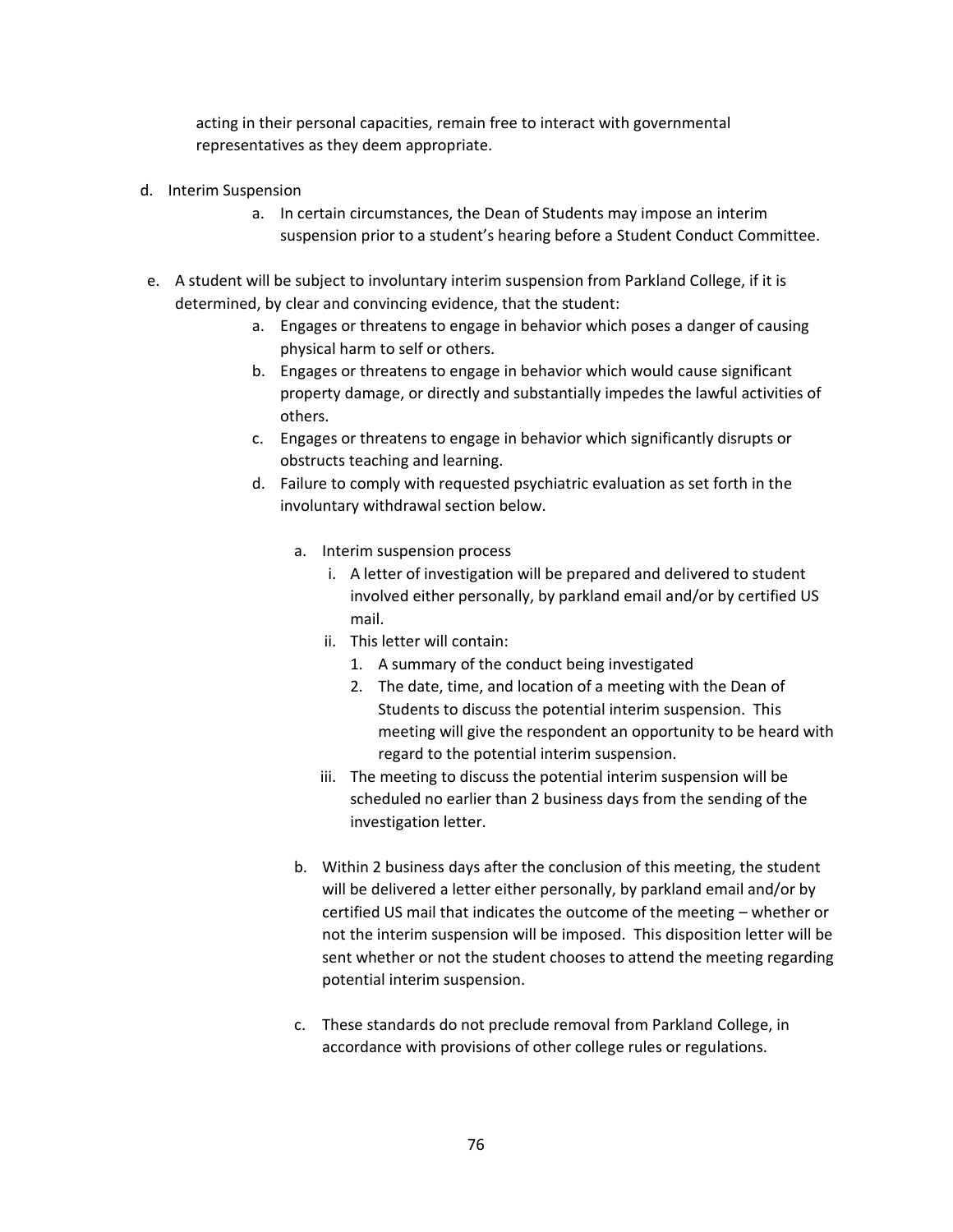- d. During the interim suspension, students shall be denied access to the campus (including classes - in-person, online, hybrid, and any other delivery mode) and/or all other Parkland College activities or privileges for which the student might otherwise be eligible. A Ban Notice will be prepared and processed with the student through the Department of Public Safety.
- e. The student may participate in the ongoing conduct processes at Parkland by contacting the Department of Public Safety before doing so.
- f. An interim suspension will last until the conclusion of the conduct investigation and any subsequent Student Conduct processes.
- g. Standards and procedure for involuntary administrative withdrawal

## *Standards for withdrawal*

- 1. A student will be subject to involuntary administrative withdrawal from their course(s) and/or Parkland College, if it is determined:
	- i. The student has been suspended or expelled as a result of a student conduct hearing and has exhausted all appeals to which they are entitled, or.
	- ii. At the conclusion of the final step of the faculty-initiated Administrative Removal from the Classroom Due to Student Behavior Procedure, or.
	- iii. By preponderance of the evidence, the student lacks the ability to comply with the published Parkland College policies, rules, and regulations as a result of a mental disorder.

## *Procedures for administrative withdrawal related to mental health*

- 2. The Dean of Students may refer a student for evaluation by an independent licensed psychiatrist chosen by Parkland College, if the dean of students reasonably believes that the student may meet this criteria. Parkland will incur all expenses for the initial evaluation. The student will assume future costs associated with evaluation, hearing, etc.
- 3. Students referred for evaluation in accordance with this part shall be so informed in writing, either by personal delivery or by certified mail, and shall be given a copy of these standards and procedures. The evaluation must be completed within five (5) business days from the date of the referral letter, unless an extension is granted by the dean of students in writing. Students may be accompanied by a licensed psychologist or psychiatrist of their choice, who may observe, but not participate in the evaluation process. Legal representation will not be permitted.
- 4. Any pending disciplinary action may be withheld until the evaluation is completed, at the discretion of the dean of students.
- 5. A student who fails to complete the evaluation in accordance with these standards and procedures may be subject to interim suspension, as set as set forth above, or referred for disciplinary action, or both.
- 6. A student accused of violating the Parkland College student code may be diverted from the student conduct process and withdrawn in accordance with these standards, if the student, as a result of a mental disorder: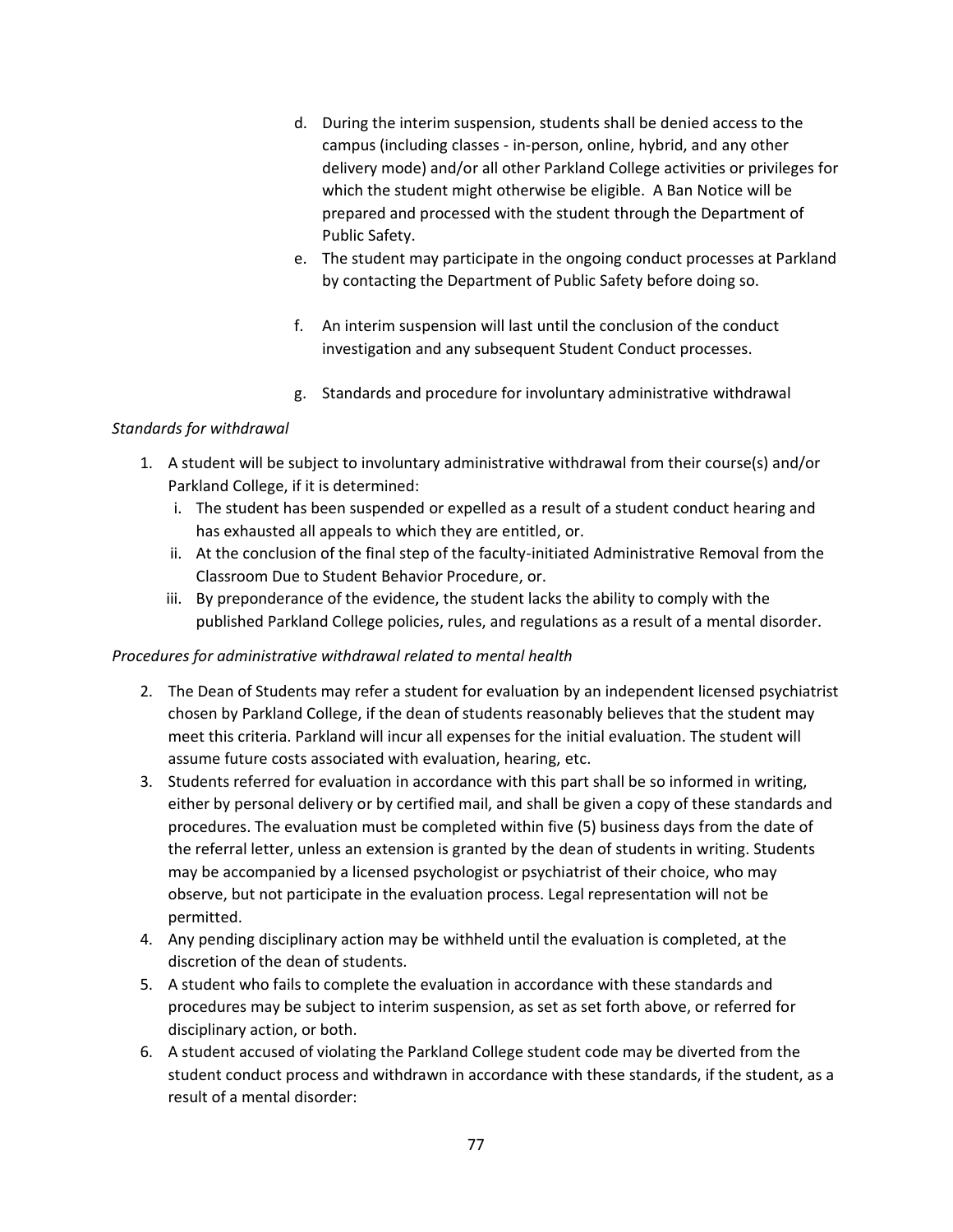- a. Lacks the capacity to respond to pending student conduct charges; or
- b. Did not know the nature or wrongfulness of the conduct at the time of the offense.
- 7. Students subject to conduct charges (section iv above) who wish to introduce relevant evidence of any mental disorder must so inform the dean of students in writing at least two (2) business days prior to any student conduct hearing. If the dean of students determines that the information provided may have merit, the case shall then be resolved in accordance with these standards and procedures. Thereafter, if it is determined that the student does not meet the criteria set forth in section IV above, the case will be returned to the student conduct process. Evidence of any mental disorder may not be admitted into evidence or considered by the Student Conduct Committee in any student conduct proceeding.

## *Interim withdrawal*

- 8. An interim administrative withdrawal may be implemented immediately if a student fails to complete an evaluation, as provided by paragraphs 5 and 6 of these standards and procedures. Also, an interim withdrawal may be implemented immediately if the dean of students determines that a student may be suffering from a mental disorder, and the student's behavior poses an imminent danger of:
	- 1. Causing serious physical harm to the students or others; or
	- 2. Causing significant property damage, or directly and substantially impeding the lawful activities of others.
- 9. A student subject to an interim withdrawal shall be given written notice of the withdrawal either by personal delivery or by certified mail, and shall be given an opportunity to appear personally before the dean of students two (2) business days from the elective date of the interim withdrawal, in order to review the following issues only:
	- 1. The reliability of the information concerning the student's behavior;
	- 2. Whether or not the student's behavior poses a danger of causing imminent, serious physical harm to the student or others, causing significant property damage, or directly and substantially impeding the lawful activities of others;
	- 3. Whether or not the student has completed an evaluation, in accordance with these standards and procedures.
- 10. A student subject to interim withdrawal may be assisted in the proceeding specified in paragraph 10 by a family member and a licensed psychologist or psychiatrist, or in lieu of a licensed psychologist or psychiatrist, by a member of the faculty or staff of Parkland College. Furthermore, the student may be accompanied by a legal counsel, although the role of counsel will be limited to providing legal advice to the student. Students will be expected to speak for themselves whenever possible. Associated costs for legal counsel or licensed psychologists or psychiatrists shall be incurred by the student.
- 11. An informal hearing, as provided in paragraph 3, will be held within seven (7) school days after the student has been evaluated by the proper mental health professional. Such evaluation should be undertaken within two (2) school days after the student submits a proper request for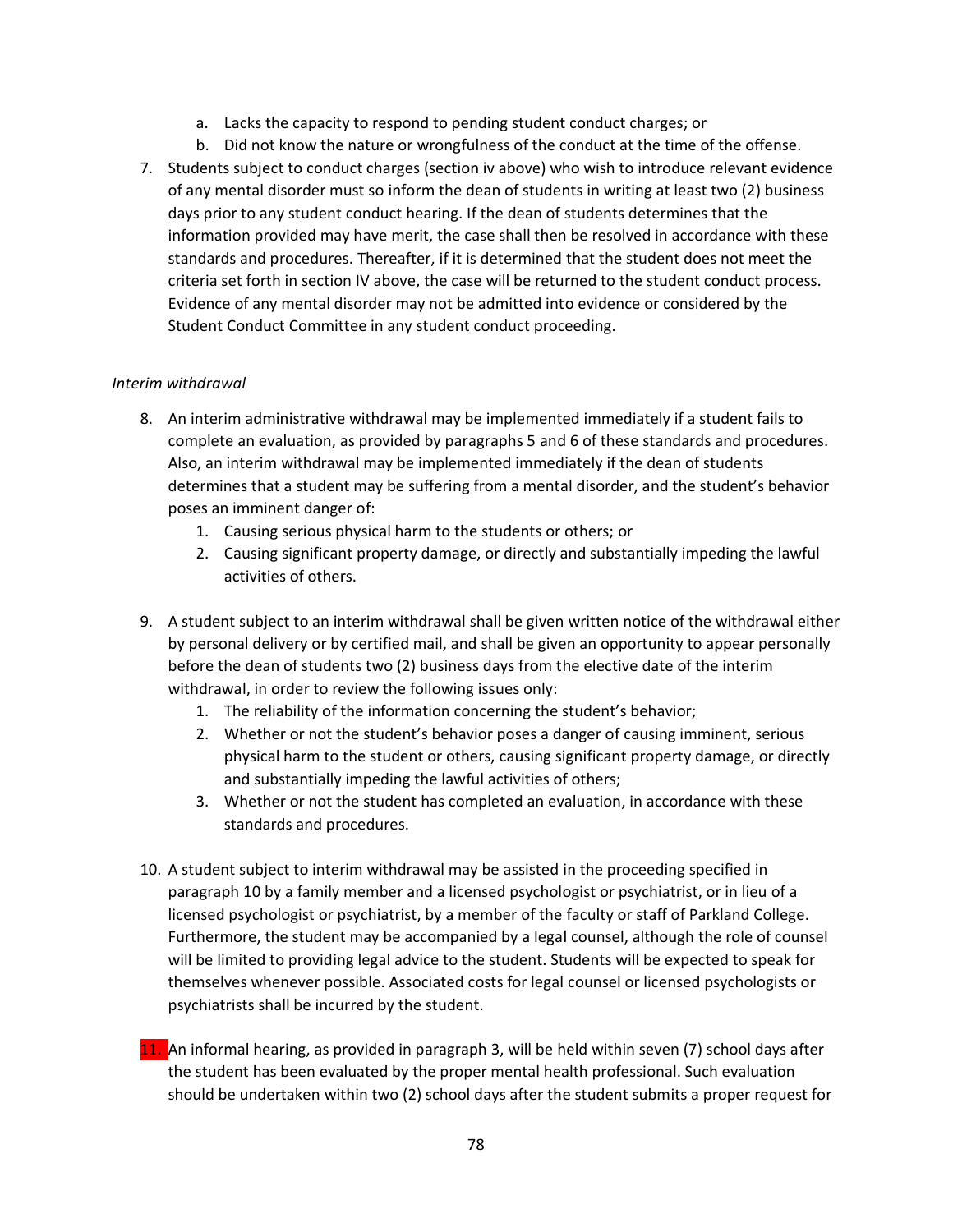an appointment. The student will remain withdrawn on an interim basis pending completion of the informal hearing, but will be allowed to enter upon the campus to attend the hearing, or for other necessary purposes, as authorized in writing by the dean of students.

#### *Informal Hearing*

- 12. Students subject to an involuntary withdrawal shall be accorded an informal hearing before the dean of students. The following guidelines will be applicable.
- 13. Students will be informed of the time, date, and location of the informal hearing, in writing, either by personal delivery or by certified mail, at least two (2) business days in advance.
- 14. The entire case file, including an evaluation prepared pursuant to paragraph 5 of these standards and procedures, and the name of the prospective witnesses, will be available for inspection by the student in the dean of students' office during normal business hours. The file, which should be available at least two (2) school days before the informal hearing, need not include the personal and confidential notes of any institutional official or participant in the evaluation process.
- 15. The informal hearing shall be conversational and non-adversarial. Formal rules of evidence will not apply. The dean of students shall exercise active control over the proceedings to avoid needless consumption of time and to achieve the orderly completion of the hearing. Any person who disrupts the hearing may be excluded.
- 16. The student may choose to be assisted by a family member and a licensed psychologist or psychiatrist or, in lieu of a licensed psychologist or psychiatrist, by a member of the faculty or staff of Parkland College. Furthermore, the student may be accompanied by legal counsel, although the role of counsel will be limited to providing legal advice to the student.
- 17. Those assisting the student, except for the legal counsel, will be given reasonable time to ask relevant questions of any individual appearing at the informal hearing, as well as to present relevant evidence.
- 18. Whenever possible, the student will be expected to respond to questions asked by the dean of students. Students who refuse to answer due to concerns about incrimination may be informed that they dean of students could draw a negative inference from their refusal, which might result in their dismissal from the institution, in accordance with these standards and procedures.
- 19. The informal hearing may be conducted in the absence of a student who fails to appear after proper notice.
- 20. The mental health professional who prepared the evaluation pursuant to paragraph 5 of these standards and procedures may be expected to appear at the informal hearing, and to respond to relevant questions, upon request of any party, if the dean of students or designee determines that such participation is essential to the resolution of a dispositive issue in the case.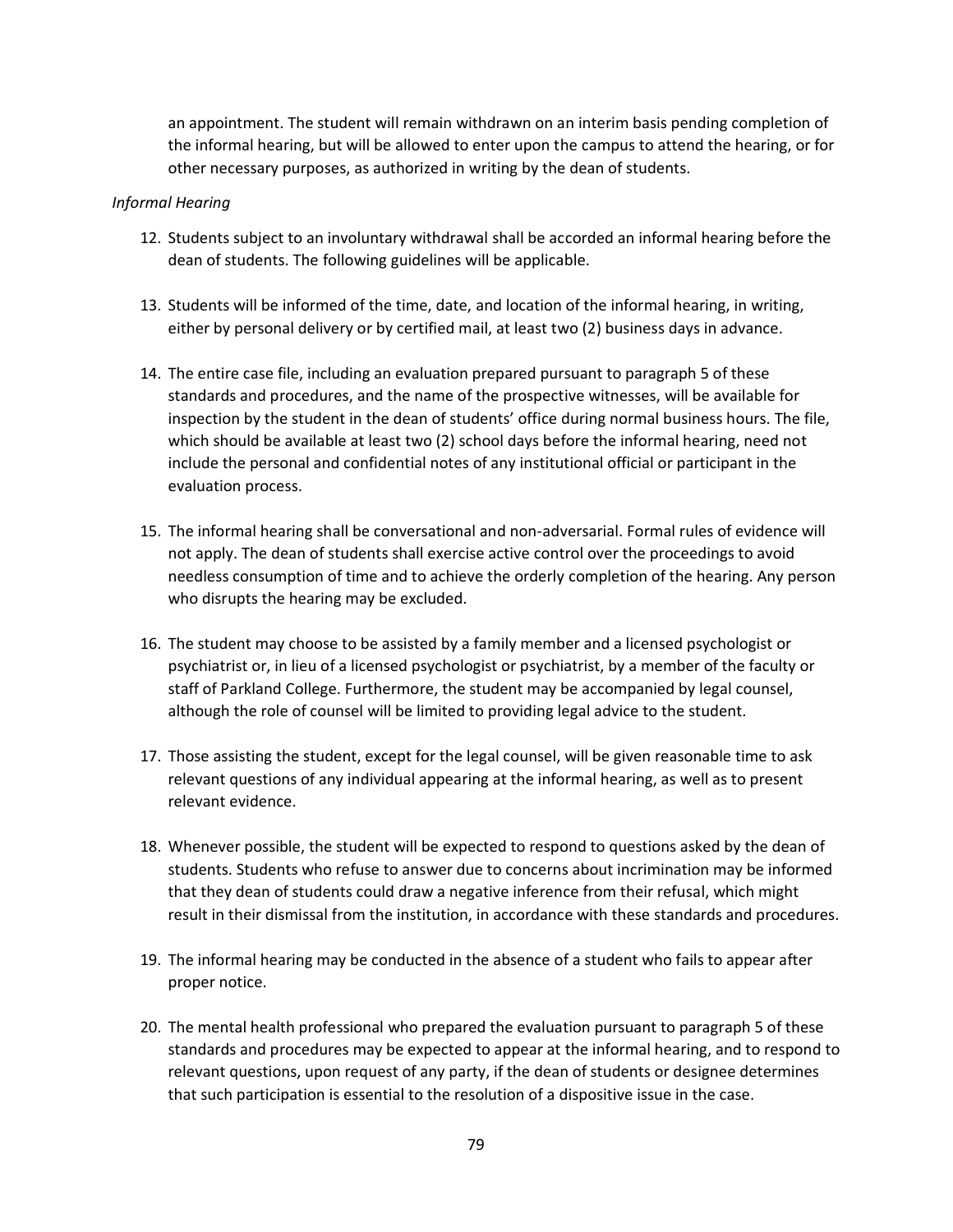- 21. The dean of students or designee may permit a Parkland official and the mental health professional who prepared the evaluation to appear at the informal hearing and to present evidence in support of any withdrawal recommendation. Such evidence will not be presented by legal counsel for the college.
- 22. The informal hearing shall be tape recorded by the dean of students or designee. The tape(s) shall be kept with the pertinent case file for as long as the case file is maintained by the institution.
- 23. A written decision shall be rendered by the dean of students within five (5) school days after the completion of the informal hearing. The written decision, which should be mailed or personally delivered to the student, should contain a statement of reasons for any determination leading to involuntary withdrawal. The student should also be advised as to when a petition for reinstatement would be considered, along with any conditions for reinstatement.
- 24. The decision of the dean of students shall be final and conclusive and not subject to appeal.

## *Deviations from established procedures*

25. Reasonable deviations from these procedures will not invalidate a decision or proceeding unless significant prejudice to a student may result.

*\*Adapted from "The Dismissal of Students with Mental Disorders," by Gary Pavela, J.D.*

These standards do not preclude removal from Parkland College, in accordance with provisions of other college rules or regulations.

## **Article IV: Judicial Policies**

- A. Charges and hearings
	- 1. Any member of the Parkland College community may file a complaint against any student for misconduct. Complaints should be prepared in writing and directed to the Dean of Students who is responsible for the administration of the Parkland College student conduct system. Any complaints should be submitted as soon as possible after the event takes place, preferably within 5 business days.
	- 2. A member of the Parkland College community may receive a complaint from a person who is not a member of the Parkland College community as defined in this code. Those complaints should be immediately forwarded to the Dean of Students. Complaints presented to the dean of students by persons "outside" of the Parkland community will be evaluated for possible disposition action under the provisions of the Student Conduct Code.
	- 3. The Dean of Students or their designee may conduct an investigation to determine if the complaint has merit and/or if they can be disposed of administratively or through mediation with the consent of the parties involved. Such disposition shall be final and there shall be no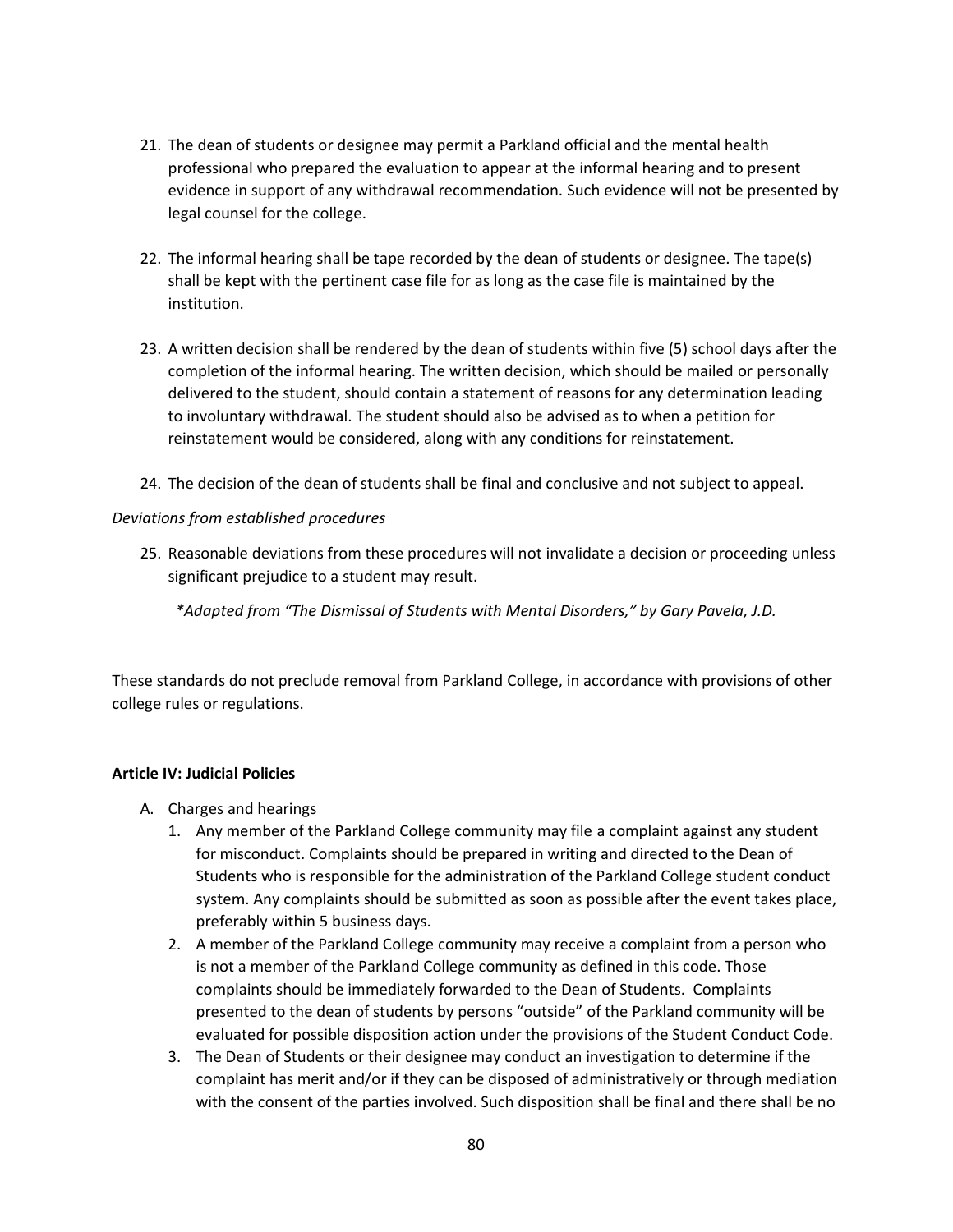subsequent proceedings provided all parties adhere to the agreed upon sanctions. If the charges cannot be disposed of by mutual consent or if either party does not adhere to the agreed upon sanction(s) or the charges result from a violation of a major offense, the Dean of Students may officially charge the student and refer the case to the student conduct advisor who shall proceed with a disciplinary hearing.

- B. Charges referred to student conduct hearing
	- 1. All charges that will be referred to a student conduct hearing shall be presented to the accused student in written from and mailed to the student's local address of record using certified mail as well as emailed to their Parkland student email account. An attempt to meet with the student in person to present the charge letter will also be made by the Dean of students.
	- 2. The charge letter will also notify the student of a required meeting with the Student Conduct Advisor. This meeting shall take place no more than 3 business days after the sending of the charge letter by Parkland email. The purpose of the meeting will be to review the student conduct process and discuss scheduling of the rest of the process.
	- 3. The scheduling of the hearing will be done by the Student Conduct Advisor, in consultation with the accused student. This consultation will happen at the required meeting when a time shall be set for a hearing, not less than 5 nor more than 10 business days after the date that the student has met with the Conduct Advisor.
	- 4. In extreme cases, maximum time limits for scheduling of meetings and hearings may be extended, at the discretion of the Dean of Students.
	- 5. At the meeting with the Student Conduct Advisor, the accused student shall be presented with a summary of the documentation. In addition, the accused student shall be allowed to examine any pertinent information that will be presented in the hearing. At a student conduct hearing, the technical rules of evidence applicable to civil and criminal cases shall not apply.
	- 6. Hearing shall be conducted by the Student Conduct Committee under the following guidelines:
		- 1. Hearing Guidelines
			- a. Composition of the Committee
				- i. Two students selected from a pool of students approved and trained by the Dean of Students. If absolutely necessary to expedite the hearing, one student may be used.
				- ii. Two employees of the college selected from a pool of employees appointed by the Parkland College Association Senate. This pool will perform as an ad hoc subcommittee of the Student Affairs Committee of the Senate.
				- iii. The chair will be the student conduct advisor or his or her designee. This position will be nonvoting except in tie votes.
				- iv. Other college policies may dictate a variance of this committee composition to include specially trained members – both faculty and students. Composition is dictated by that policies procedure.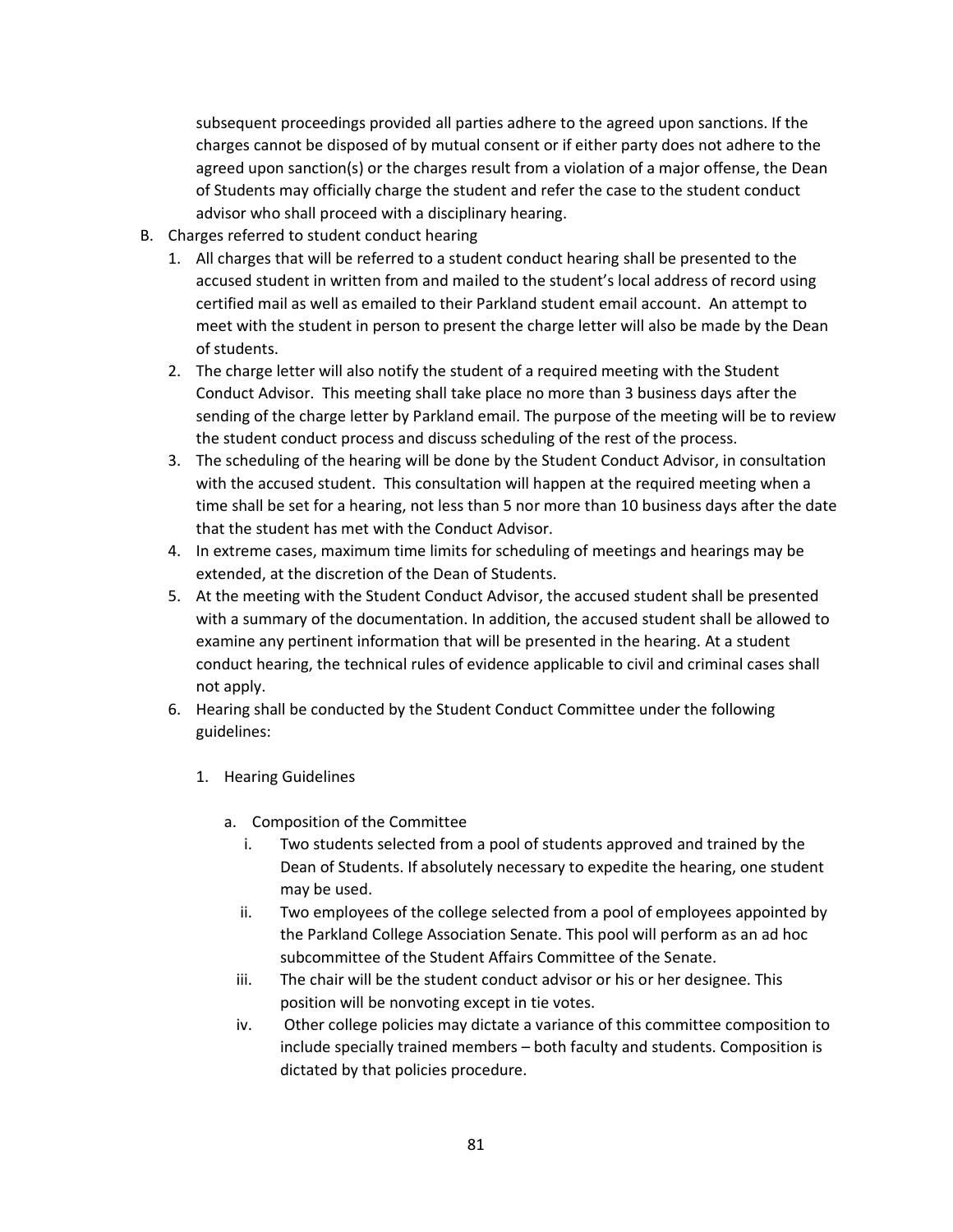- b. The hearing shall be private, (restricted to committee members, the complainant, the charged party(ies) the charges parties' advisors, and witnesses). Admission of any person to the hearing shall be determined at the discretion of the dean of students and normally with the consent of the accused student.
- c. In hearings involving more than one accused student, the Student Conduct Advisor, at his or her discretion, may permit the hearings concerning each student to be conducted jointly.
- d. The involved parties shall have the right to be assisted by any relative, Parkland College student, Parkland College employee, or any other designee who serves as an advisor. The advisor's role is limited to advising the student. The complainant and the accused are responsible for presenting their own cases, and therefore, advisors are not permitted to speak to committee members during a hearing or participate directly in any hearing before a Student Conduct Committee.
- e. To ensure the student understands his or her rights, the "Garrity Procedures" will be read to the accused student prior to questioning and/or allowing the student to make a statement.
- f. There shall be a single verbatim record, such as a tape recording, of all formal proceedings during a discipline hearing. The record shall be the property of Parkland College.
- g. The complainant, the accused, and the Student Conduct Committee shall have the privilege of presenting witnesses. The College will try to arrange the attendance of possible witnesses who are members of the College community, if reasonably possible, and who are identified by the complainant and/or accused student at least two weekdays prior to the Student Conduct hearing. Witnesses will provide information to, and answer questions from, the Student Conduct Committee. Questions may be suggested by the accused student and/or complainant to be answered by each other or by other witnesses. Questioning will be conducted by the Student Conduct Committee with such questions directed to the chairperson, rather than to the witness directly. This method is used to preserve the educational tone of the hearing and to avoid creation of an adversarial environment.
- h. A Student Conduct Committee, at the discretion of the chairperson, may present pertinent records, exhibits, and written statements for consideration.
- i. All procedural questions during the hearing are subject to the final decision of the chairperson of the Student Conduct Committee.
- j. After the hearing, the Student Conduct Committee shall determine using the preponderance of evidence standard (by the majority vote) whether the student has violated each section of the Student Conduct Code which the student is charged with violating.
- k. The accused student will be notified of his or her right to appeal.
- 7. If an accused student, with notice, does not appear before a Student Conduct Committee hearing, the information in support of the charges shall be presented and considered, even if the accused student is not present.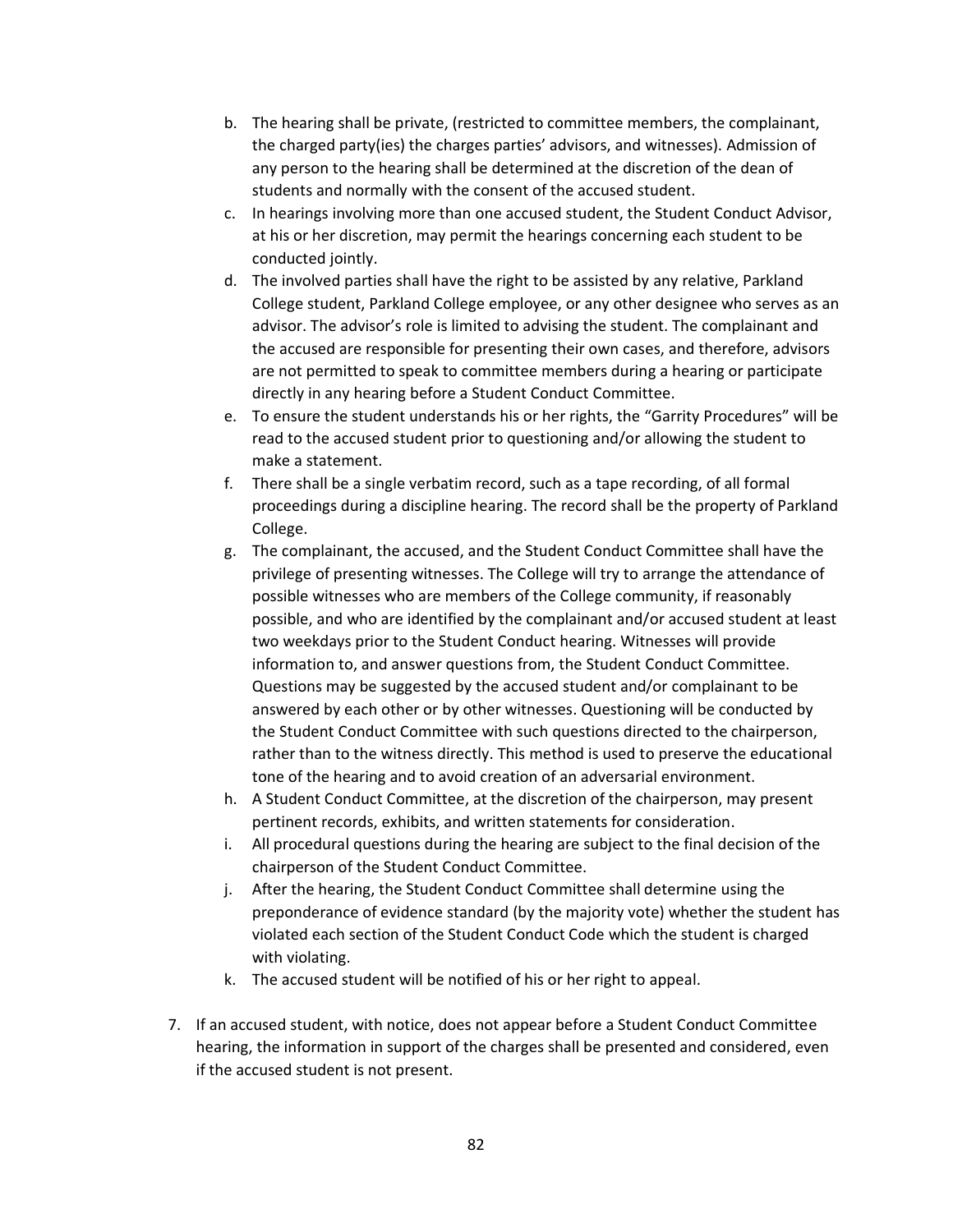- 8. The Student Conduct Committee may accommodate concerns for the personal safety, wellbeing, and/or fears of confrontation of the complainant, accused student, and/or other witness during the hearing through the use of written statements or other means, where and as determined in the sole judgement of the student conduct advisor to be appropriate.
- C. Sanctions
	- 1. The following sanctions may be imposed upon any student found to have violated the Student Conduct Code:
		- a. Warning A notice in writing to the student that the student is violating or has violated the Student Conduct Code and if the conduct continues more stringent sanctions shall be imposed.
		- b. Probation Probation is for a designated period of time and includes probability of more severe disciplinary sanctions if the students is found to be violating any conduct code during the probationary period.
		- c. Loss of privileges Denial of specified privileges for a designated period of time.
		- d. Fines Previously established and published fines may be imposed.
		- e. Restitution Compensation for loss, damage, or injury. This may take the form of appropriate service and/or monetary or material replacement.
		- f. Discretionary sanctions Work assignments, service to Parkland College, or other related discretionary assignments (such assignments must have the prior approval of the student conduct advisor or vice president for student services).
		- g. Administrative Withdrawal Removal of the student from one or more Parkland College courses.
		- h. Parkland College suspension Separation of the student from Parkland College for a definite period of time, after which the student id eligible to return. Conditions for readmission may be specified.
		- i. Parkland College expulsion Permanent separation of the student from Parkland College. Student may petition for reentry after a minimum of one (1) academic year has elapsed since imposition of expulsion.
		- j. Revocation of admission and/or degree Admission to, or a degree awarded from, the college may be revoked for fraud, misrepresentation, or other violation of college standards in obtaining the degree, or for other serious violations committed by a student prior to graduation.
		- k. Withholding degree The college may withhold awarding a degree otherwise earned until the completion of the process set forth in this Student Conduct Code, including the completion of all sanctions imposed, if any.
	- 2. More than one of the sanctions listed above may be imposed for any single violation.
	- 3. Other than Parkland College expulsion, disciplinary sanctions shall not be made part of the student's permanent academic record but shall become part of the student's confidential record. Upon graduation, the student's confidential record may be expunged of disciplinary actions and Parkland College suspension. Parkland College expulsion records may be expunged upon written request by the student to the student conduct advisor or dean of students.
	- 4. The following sanctions may be imposed upon groups or organizations: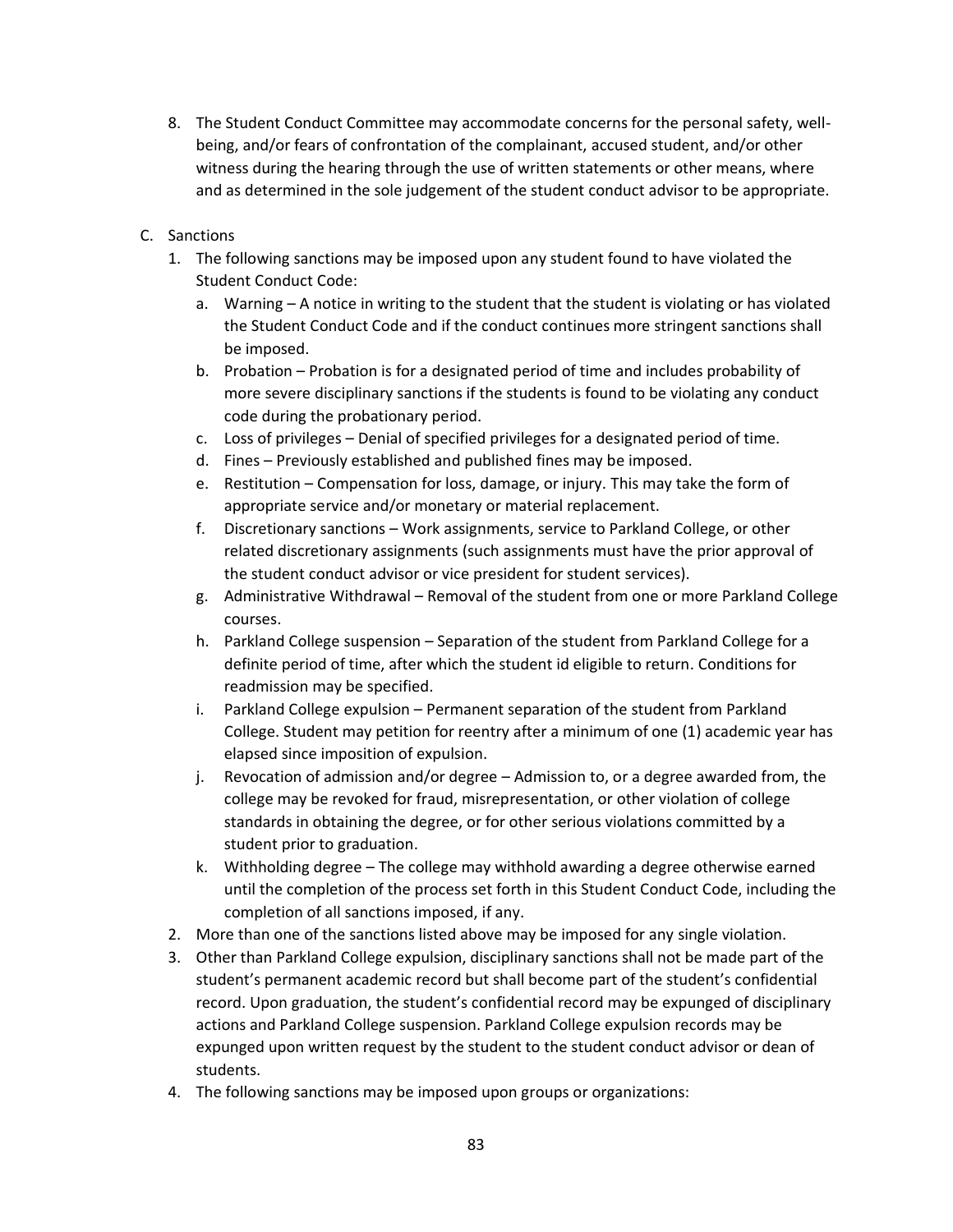- a. Those sanctions listed above in B1, a through f.
- b. Deactivation Loss of all privileges, including Parkland College recognition, for a specified period of time.
- 5. In each case which a Student Conduct Committee determines that a student has violated the Student Conduct Code, the sanction(s) shall be determined and imposed by the student conduct advisor. In cases in which persons other than or in addition to the student conduct advisor have been authorized to serve as the Student Conduct Committee, the recommendation of all members of the Student Conduct Committee shall be considered by the student conduct advisor in determining sanctions. The student conduct advisor is not limited to sanctions recommended by members of the Student Conduct Committee.

## D. Report of Hearing

- 1. The Conduct Advisor or Dean of Students shall write the final report to be completed within 72 hours of the decision. The report shall consist of the following:
	- a. A copy of the charges.
	- b. The summary judgement of the Student Conduct Committee whether a student has violated the Student Conduct Code for each charge and the sanction(s) imposed.
	- c. Any specific actions that the student must complete as part of any sanction.
	- d. Guidelines for the appeal process.

## E. Appeals

- 1. A decision reached by the Student Conduct Committee or a sanction imposed by the student conduct advisor may be appealed by accused students or complainants to an Appellate Board within 10 school days of the decision. Such appeals shall be in writing and shall be delivered to the dean of students or the student conduct advisor. A student utilizing the Student Conduct hearing appeal process is restricted from using the Student Grievance hearing process for the same occurrence. The student may use the Student Grievance process, however, if the grievance has no parties or changes related to the conduct process that is being appealed.
- 2. Except as required to explain the basis of new evidence, an appeal shall be limited to review of the verbatim record of the initial hearing and supporting documents for one or more of the following purposes.
	- a. To determine whether the original hearing was conducted fairly in light of the charges and information presented, and in conformity with prescribed procedures giving the complaining party reasonable opportunity to prepare and present information that the Student Conduct Code was violated, and giving the accused student a reasonable opportunity to prepare and to present a response to those allegations.
	- b. To determine whether the decision reached regarding the accused student was based on substantial information; that is, whether the facts in the case were sufficient to establish that a violation of the Student Conduct Code occurred.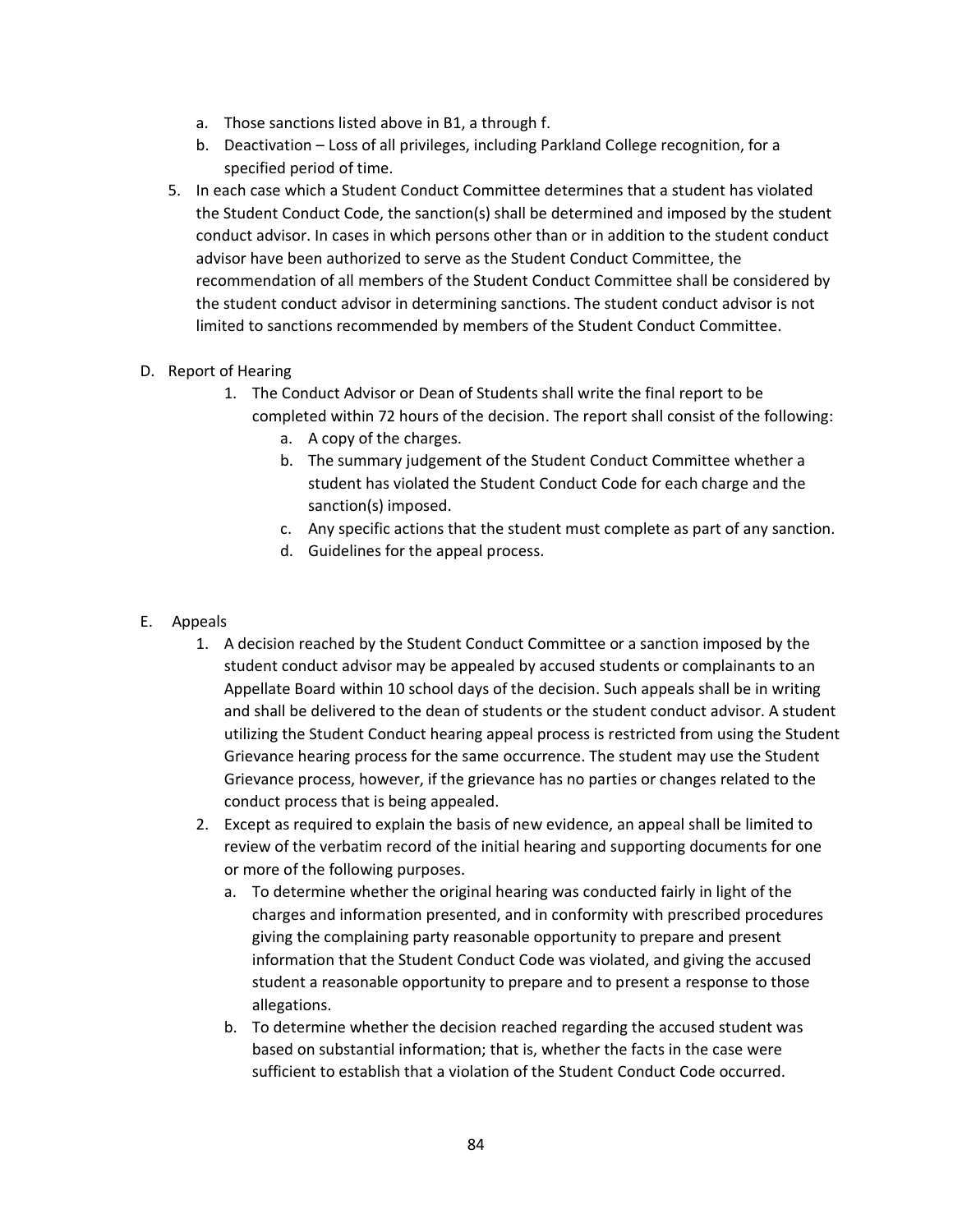- c. To determine whether the sanction(s) imposed were appropriate for the violation of the Student Conduct Code which the student was found to have committed.
- d. To consider new information, sufficient to alter a decision, or other relevant facts not brought out in the original hearing, because such information and/or facts were not known to the person appealing at the time of the original Student Conduct hearing.
- 3. If an appeal is upheld by the Appellate Board, the matter shall be remanded to the original Student Conduct Committee and student conduct advisor for reopening of the hearing to allow reconsideration of the original determination and/or sanction(s).
- 4. In cases involving appeals by students accused of violating the Student Conduct Code, review of the sanction by the Appellate Board may not result in more severe sanction(s) for the accused student.
- 5. In the event the student disagrees with the decision of the Appellate Board, the student may file a final appeal to the Vice President for Student Services. After receipt of the Appellate Board's decision, the student may file in writing the reason for the appeal to the Vice President within five (5) school days. The Vice President shall have the option of hearing the matter or not and may remand the matter if the Vice President's finding is inconsistent with the Appellate Board's decision.

## **Article V: Interpretation and Revision**

- a. Any question of the interpretation regarding the Student Conduct Code shall be referred to the dean of students or student conduct advisor.
- b. The Student Conduct Code shall be reviewed every two (2) years under the direction of the Dean of Students.
- c. If any provision in this Student Conduct Code is or shall at any time be contrary to or unauthorized by federal or state law, then such provisions shall not be applicable, performed, or enforced except to the extent permitted by law.

*Note: The Parkland College Student Conduct Code is based on the work of Edward N. Stoner, II and John Wesley Lowery (2004). See the Journal of College and University Law, Vol. 31, No. 1, published by the National Association of College and University Attorneys and the Notre Dame Law School.*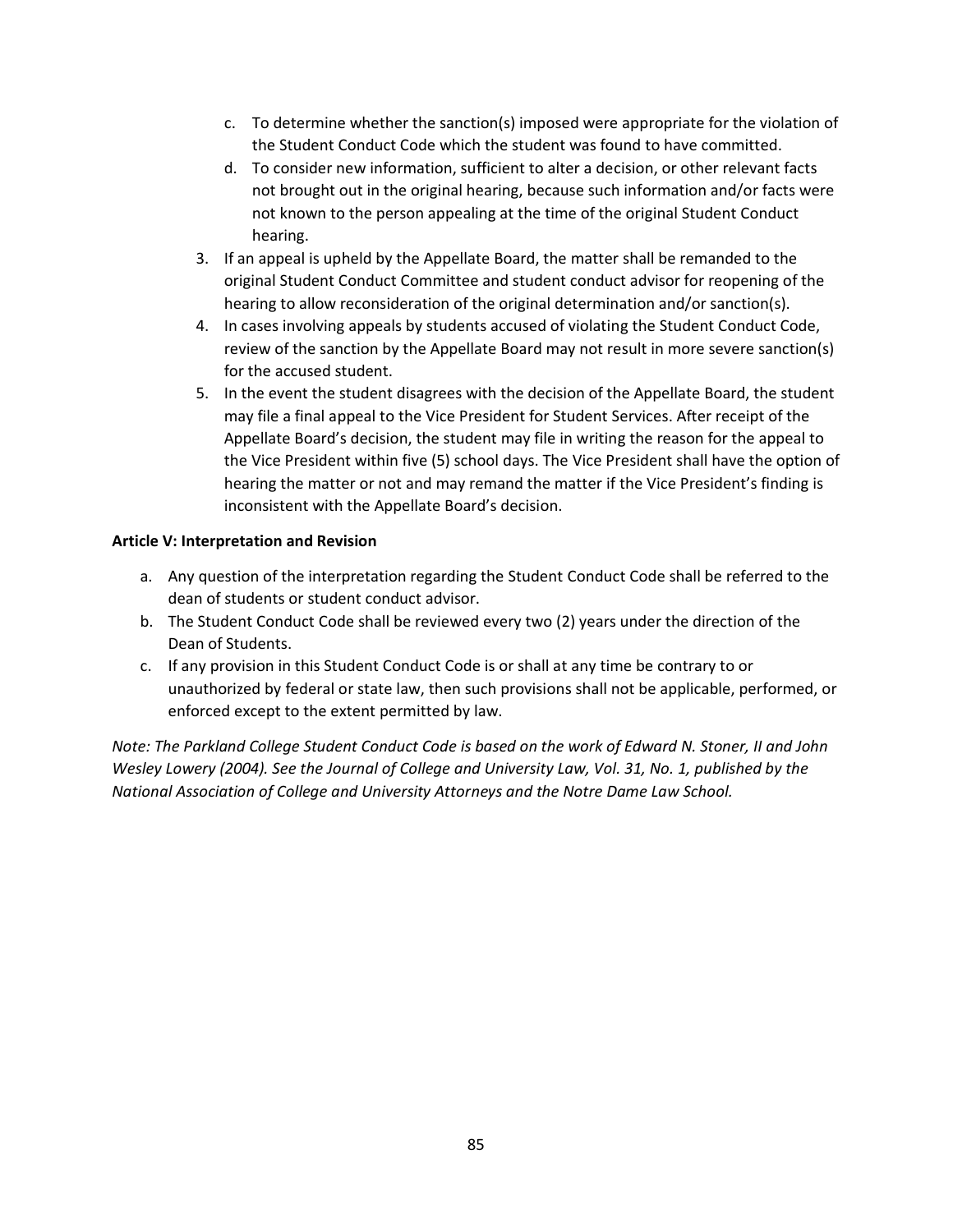# Index

### **A**

**D**

Academic Dismissal, 6 Exceptions, 3 Exclusion, 3 Honesty, 3-5 Probation, 6 Standards, 5-6 Suspension, 6 Warning, 5 Admission policy, 8-11 Alcohol and other drug use, 11-14 Community resources, 13-14 Americans with Disabilities Act Grievance policy and procedures, 6-8 Appeals Disciplinary, 60 Financial aid, 23-24 Assembly rights, 31-32 Assessment and course placement, 14-15 **C** Degree conferral, 27 Disabilities grievances, 6-8 Discipline Charges, 55 Hearings, 55-61 Expulsion. 59 Sanctions, 59 Discrimination, 27-31 Drop/withdrawal procedure policy, 18-19 **E** E-mail access and use, 19-20 **F** Financial aid; satisfactory academic progress policy, 20-24 Freedoms (student rights), 42-45 **G** Grade appeal (change), 24-26, 37 Graduation, 27 Grievance policy and procedures, 6-8, 35-40

# Certificate conferral, 27 Chargebacks, 33-34 Cheating, 3-4, 16 Chronic communicable diseases, 15-16 Commencement, 27 Computer/network usage, 16-17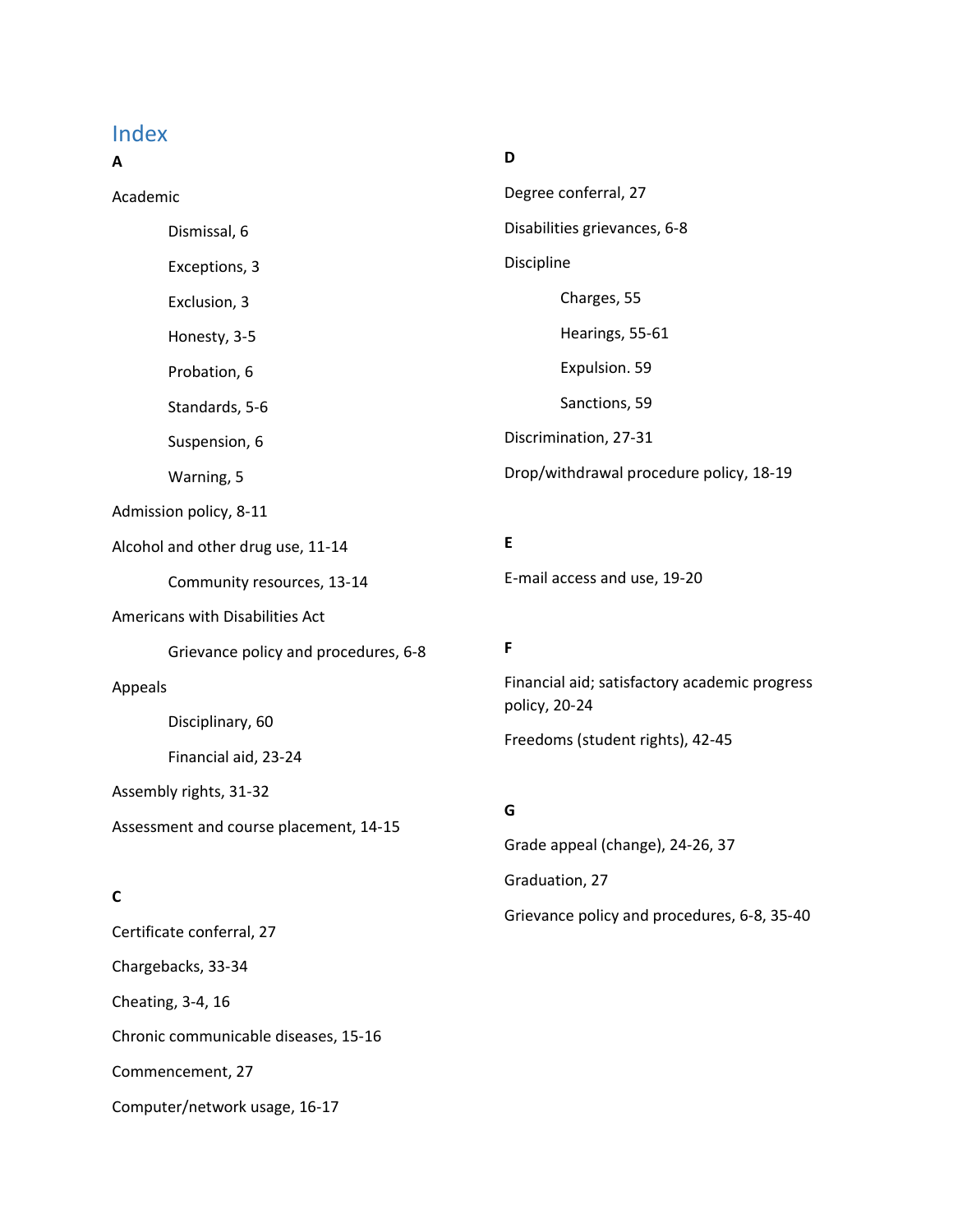#### **H**

Harassment/discrimination, 27-31, 47-51 Hazing, 48 Health career program admission, 10-11 Hearings, Disciplinary, 55-61

Harassment/discrimination, 29-30

#### **I**

Interim suspension, 59 Interim withdrawal, 53 International student admission, 9 Interpretation and revision, Student Conduct Code, 61 Involuntary administrative withdrawal, 51-55

#### **J**

Judicial authority, Student Conduct Code, 47 Judicial Policies,

Student Conduct Code, 55-61

#### **M**

Mental disorder as cause for withdrawal, 51-53

#### **N**

Nonresident tuition, 33-34

## **P**

Petition to graduate, 27 Plagiarism, 4, 17 Privacy act (FERPA), 40 Probation: Academic, 6 Disciplinary, 58 Financial aid, 23 Program dismissal, 6 Proscribed conduct, Student Conduct Code, 47-55 Public directory information (Student Records), 40-41

#### **R**

Refund Policies, 32-33 Residence classification, 33-34 Retaliation (prohibition), 28-29

#### **S**

Sexual assault, 34-36 Sexual harassment, 29-33 Smoking policy, 36 Student affairs, 43 Student Conduct Code, 45 Student government, 44 Student grievance policy and procedure, 7, 31 Student publications, 44 Student records, 40